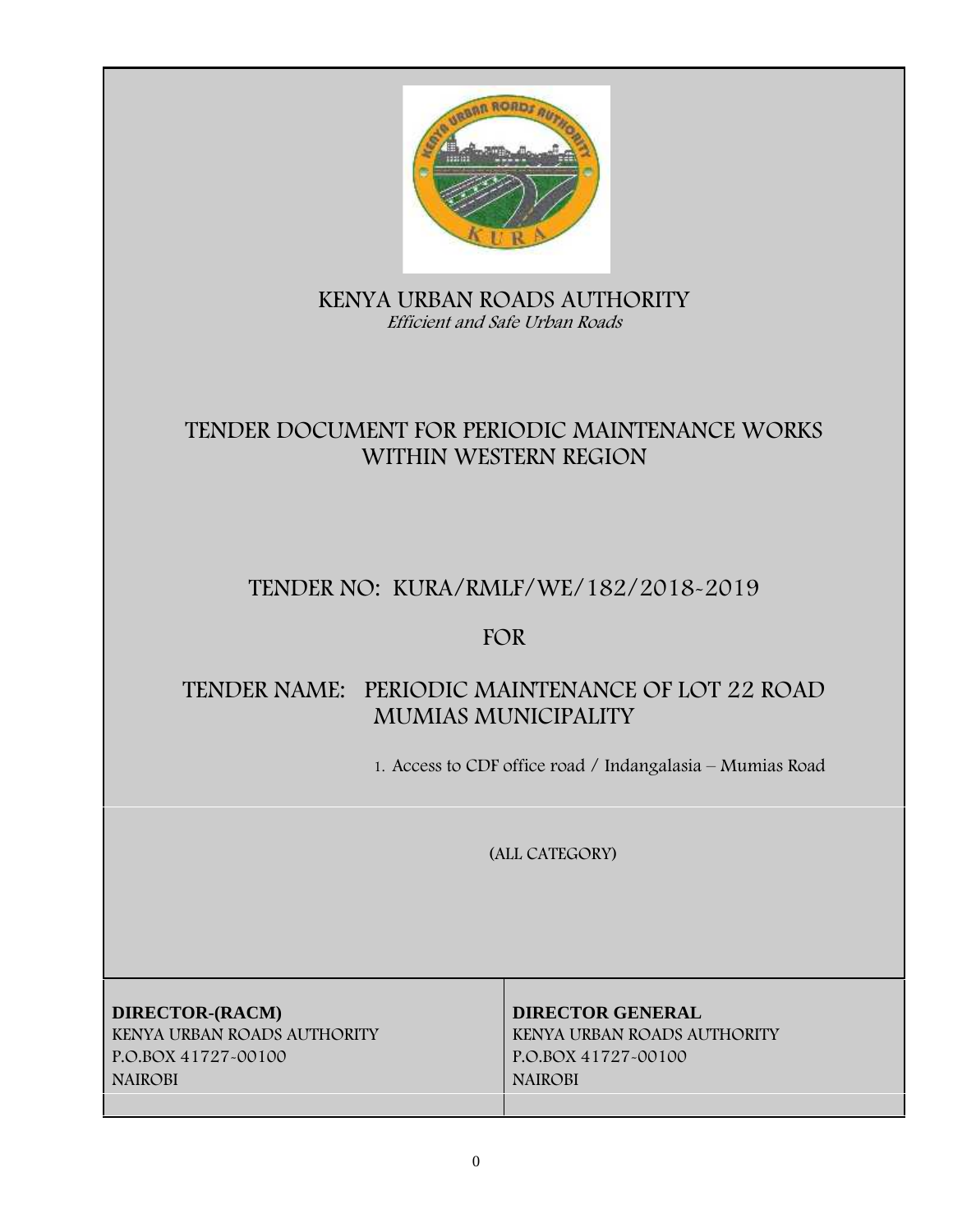# **PERIODIC MAINTENANCE OF LOT 22 ROAD MUMIAS MUNICIPALITY**

# **TABLE OF CONTENTS**

| SECTION II: INSTRUCTIONS TO TENDERERS AND CONDITIONS OF TENDER 4     |  |
|----------------------------------------------------------------------|--|
|                                                                      |  |
|                                                                      |  |
|                                                                      |  |
|                                                                      |  |
|                                                                      |  |
| SECTION VI: SUPERVISION AND CONTRACT EVALUATION MANUAL 2012 115      |  |
|                                                                      |  |
|                                                                      |  |
|                                                                      |  |
|                                                                      |  |
|                                                                      |  |
|                                                                      |  |
|                                                                      |  |
|                                                                      |  |
|                                                                      |  |
| SECTION XIII: FORM OF PERFORMANCE BANK GUARANTEE (UNCONDITIONAL) 163 |  |

1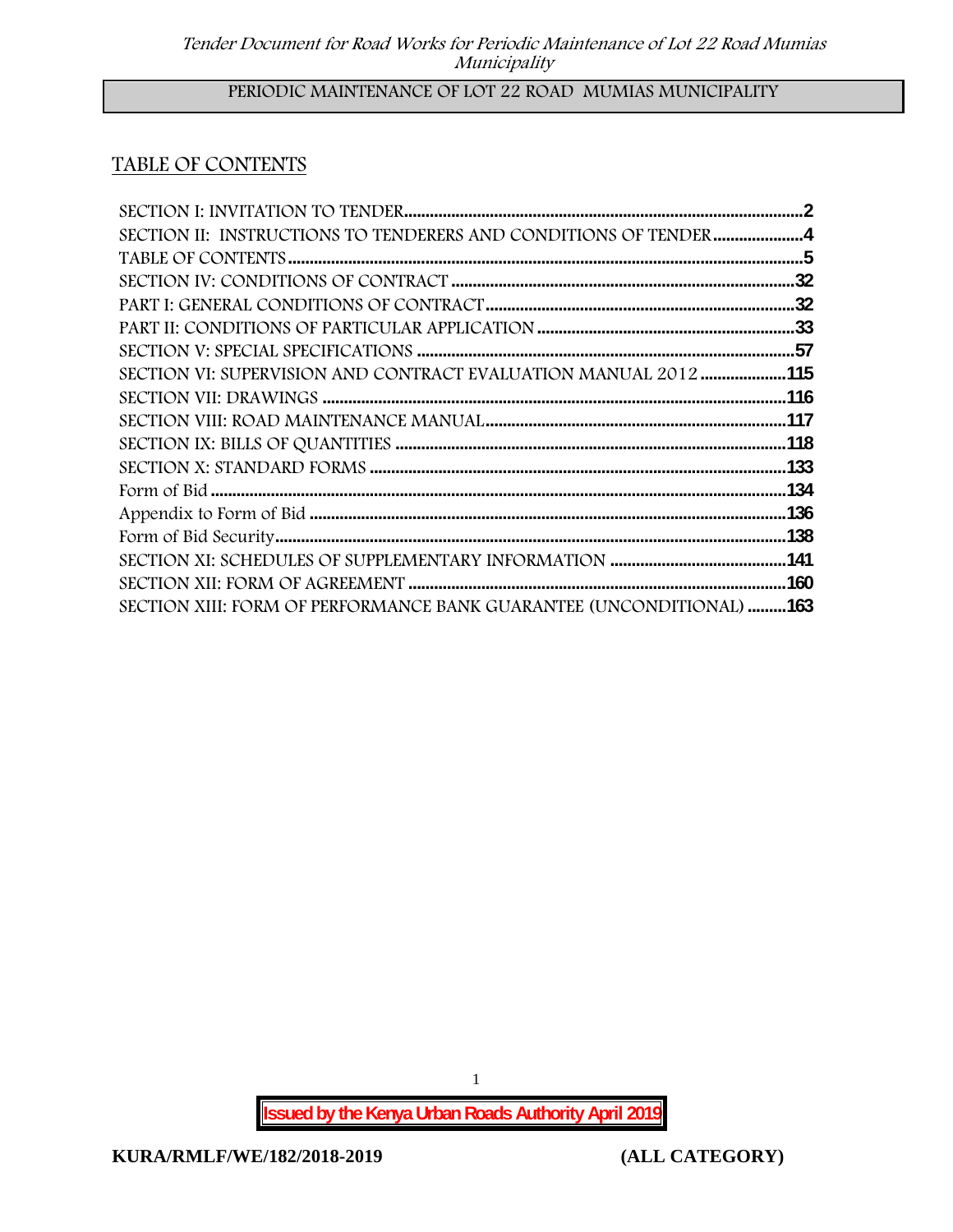# **SECTION I: INVITATION TO TENDER**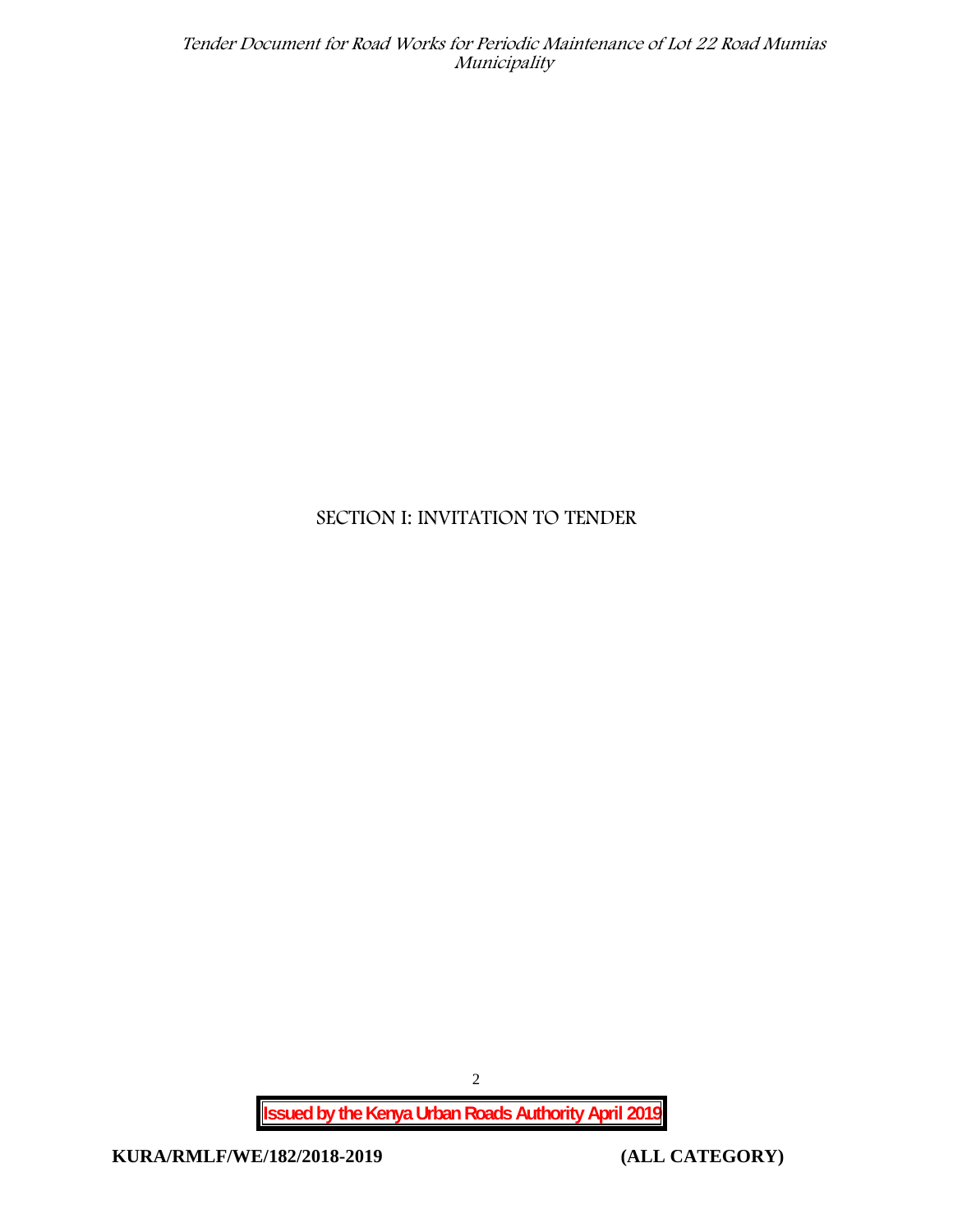*(see www.kura.go.ke/tender notices)*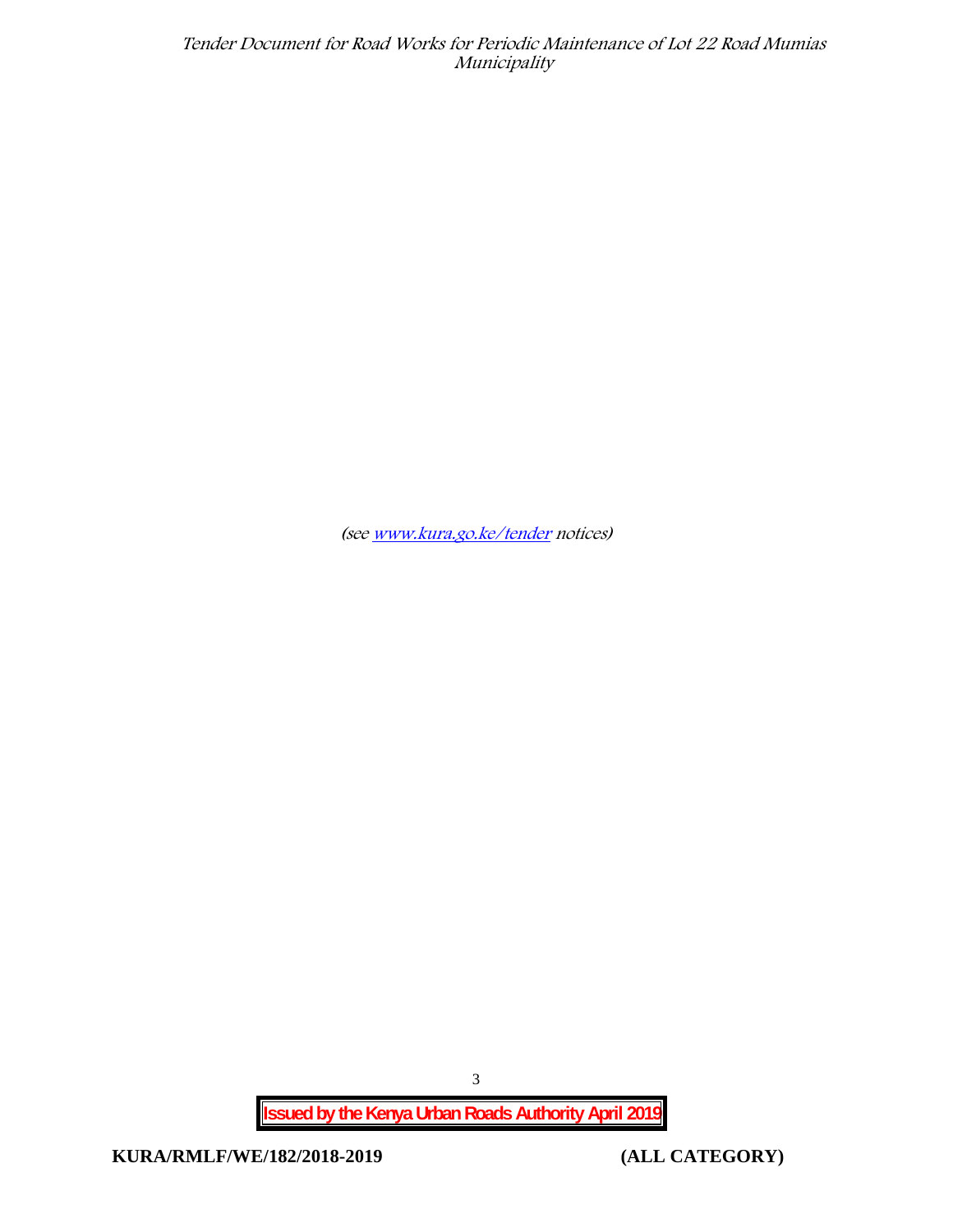**SECTION II: INSTRUCTIONS TO TENDERERS AND CONDITIONS OF TENDER**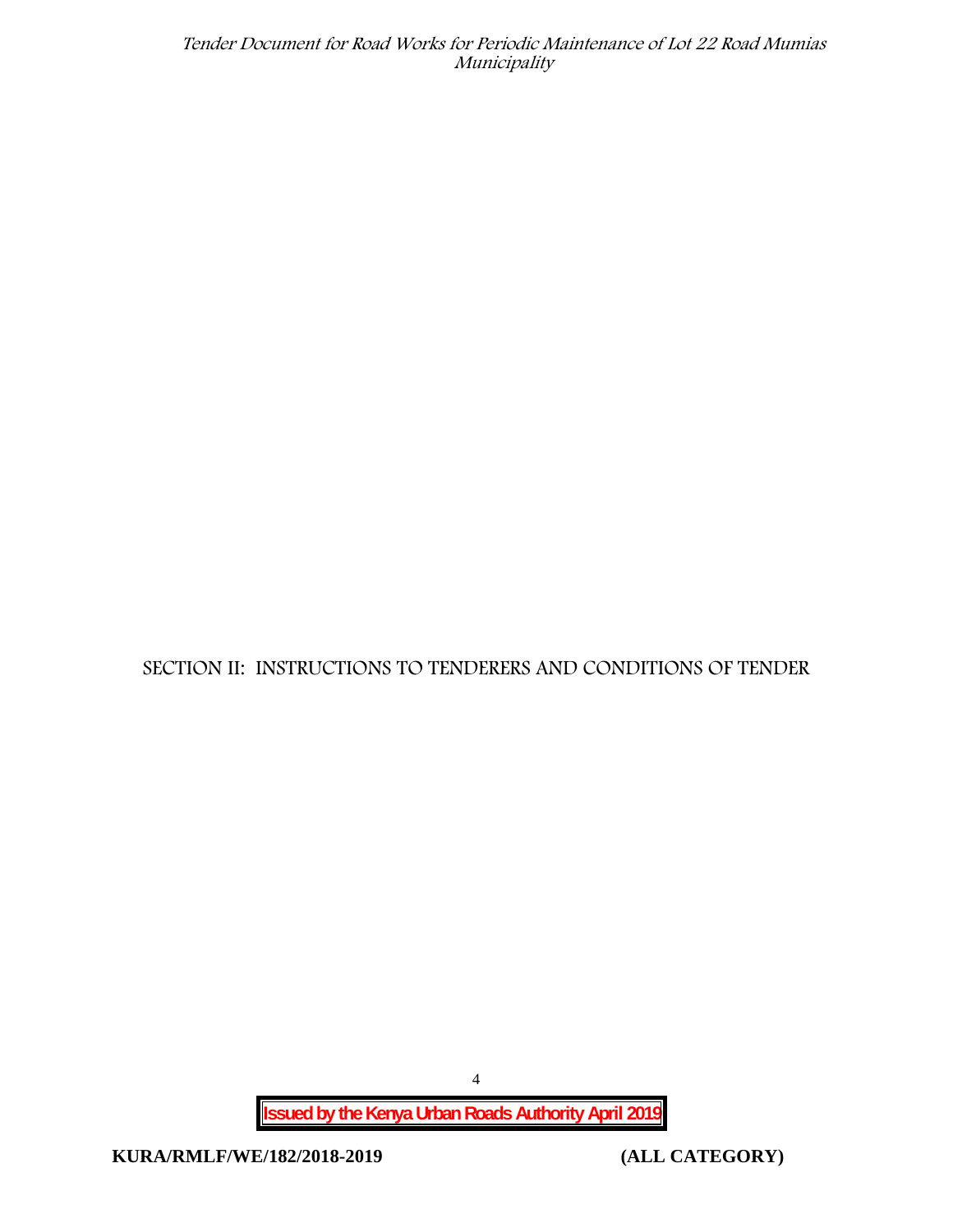#### TABLE OF CONTENTS

| A.            |                                                                      |  |
|---------------|----------------------------------------------------------------------|--|
| 1             |                                                                      |  |
| 2             |                                                                      |  |
| 3             |                                                                      |  |
| 4             |                                                                      |  |
| 5             |                                                                      |  |
| 6             |                                                                      |  |
| 7             |                                                                      |  |
| 8             |                                                                      |  |
| <b>B.</b>     |                                                                      |  |
| 9             |                                                                      |  |
| 10            |                                                                      |  |
| 11            |                                                                      |  |
| $C_{\bullet}$ |                                                                      |  |
| 12            |                                                                      |  |
| 13            |                                                                      |  |
| 14            |                                                                      |  |
| 15            |                                                                      |  |
| 16            |                                                                      |  |
| 17            |                                                                      |  |
| 18            |                                                                      |  |
| 19            |                                                                      |  |
| 20            |                                                                      |  |
| D.            |                                                                      |  |
| 21            |                                                                      |  |
| 22            |                                                                      |  |
| 23            |                                                                      |  |
| 24            |                                                                      |  |
| E.            |                                                                      |  |
| 25            |                                                                      |  |
| 26            |                                                                      |  |
| 27            |                                                                      |  |
| 28            |                                                                      |  |
| 29            |                                                                      |  |
| 30            |                                                                      |  |
| 31            |                                                                      |  |
| F.            |                                                                      |  |
| G.            |                                                                      |  |
| 32            |                                                                      |  |
| 33            | employer's right to accept any bid and to reject any or all bids  18 |  |
| 34            |                                                                      |  |
| 35            |                                                                      |  |
| 36            |                                                                      |  |
| 37            |                                                                      |  |

**Issued by the Kenya Urban Roads Authority April 2019** 

 $\overline{5}$ 

(ALL CATEGORY)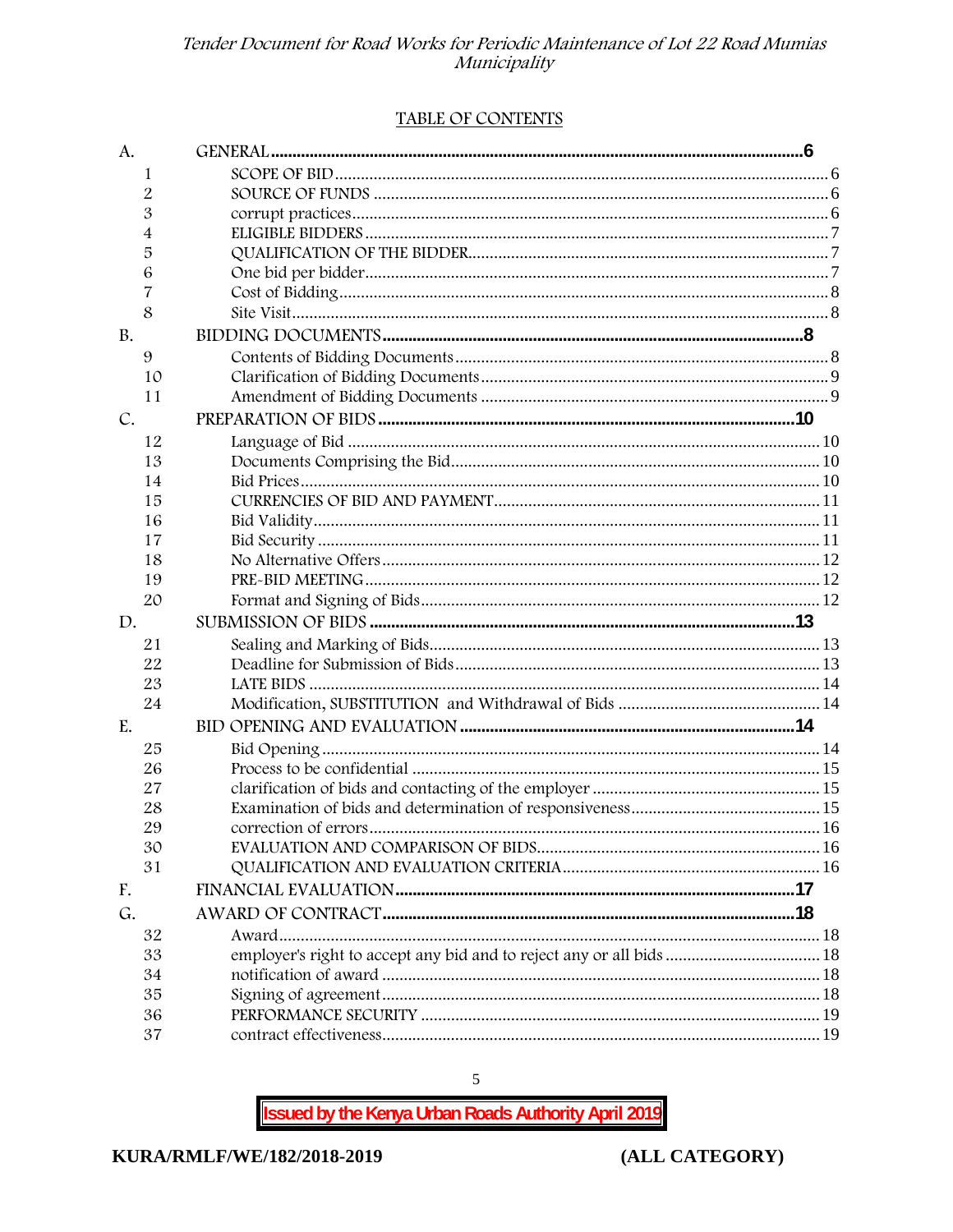# **INSTRUCTIONS TO TENDERERS AND CONDITIONS OF TENDER**

# **A. GENERAL**

- **1 SCOPE OF BID**
	- 1.1 The Employer, as defined in the Conditions of Contract Part II hereinafter "the Employer" wishes to receive bids for the construction of works as described in Section 1, clause 102 of the Special Specifications –"Location and extent of the Works")
	- 1.2 The successful bidder will be expected to complete the Works within the period stated in the Appendix to Form of Bid from the date of commencement of the Works.
	- 1.3 Throughout these bidding documents, the terms bid and tender and their derivatives (bidder/tenderer, bid/tendered, bidding/tendering etc.) are synonymous, and day means calendar day. Singular also means plural.

# **2 SOURCE OF FUNDS**

2.1 The source of funding is the Government of Kenya through the Road Maintenance Levy Fund.

## **3 CORRUPT PRACTICES**

3.1 The government requires that the bidders, suppliers, sub-contractors and supervisors observe the highest standards of ethics during the execution of such contracts. In this pursuit of this policy, the government;

Defines for the purpose of this provision, the terms set forth below as follows:

- i) "corrupt practice" means the offering, giving , receiving, or soliciting of anything of value to influence the action of the public official in the procurement process or in the execution, and
- ii) "fraudulent practice" means a misrepresentation of facts in order to influence a procurement process or the execution of a contract to the detriment of the employer, and includes collusive practices among bidders (prior to or after bid submission) designed to establish bid prices at artificial, non-competitive levels and to deprive the employer the benefits of free and open competition

Will reject a proposal for award if it determines that the bidder recommended for award has engaged in corrupt or fraudulent practices in competing for the contract, and

Will declare a firm ineligible, either indefinitely or for a stated period of time, to be awarded a government contract if it at any time it is determined that the firm has engaged in corrupt or fraudulent practices in competing for, or in executing, a government financed contract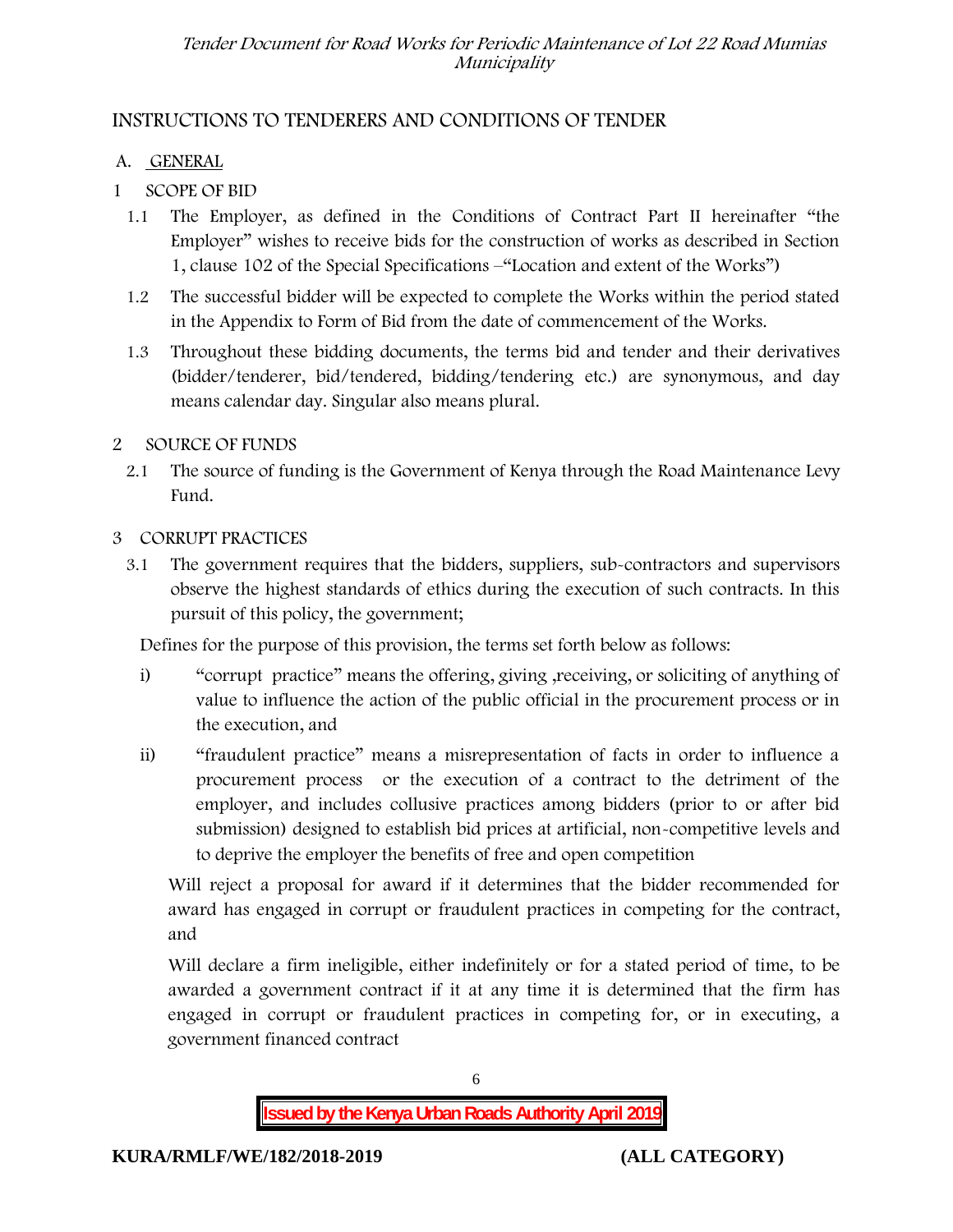## **4 ELIGIBLE BIDDERS**

- 4.1 This invitation to bid is open to all bidders who are legally registered or incorporated in the Republic of Kenya as of the time of bid submission. Registration with National Construction Authority (NCA) as a contractor is mandatory.
- 4.2 Bidders shall not have a conflict of interest. Bidders shall be considered to have conflict of interest, if they participated as a consultant in the preparation of the design, documentation or technical specifications of the works that are the subject of this bidding other than as far as required by the Employer.
- 4.3 A firm that is under a declaration of eligibility by the Employer in accordance with clause 3, at the date of submission of the Bid or thereafter, shall be disqualified.
- 4.4 Bidders shall provide such evidence of their continued eligibility satisfactory to the Employer as the Employer shall reasonably request.

# **5 QUALIFICATION OF THE BIDDER**

- 5.1 Bidders shall as part of their bid:
- (a) Submit a written power of attorney authorizing the signatory of the bid to commit the bidder; and
- (b) Update any information submitted with their bids and update in any case the information indicated in the schedules and continue to meet the minimum threshold criteria set out in the bid documents.
	- 5.2 As a minimum, bidders shall update the following information:
- (a) evidence of access to lines of credit from a bank and availability of other financial resources
- (b) financial predictions for the current year and the two subsequent years, including the effect of known commitments
- (c) work commitments
- (d) current litigation information; and
- (e) availability of critical equipment
	- 5.3 Bidders shall also submit proposals of work methods and schedule in sufficient detail to demonstrate the adequacy of the bidders' proposals to meet the technical specifications and the completion time referred to in Clause 1.2 above.
- **6 ONE BID PER BIDDER**
	- 6.1 Each bidder shall submit only one bid. A bidder who submits or participates in more than one bid will be disqualified.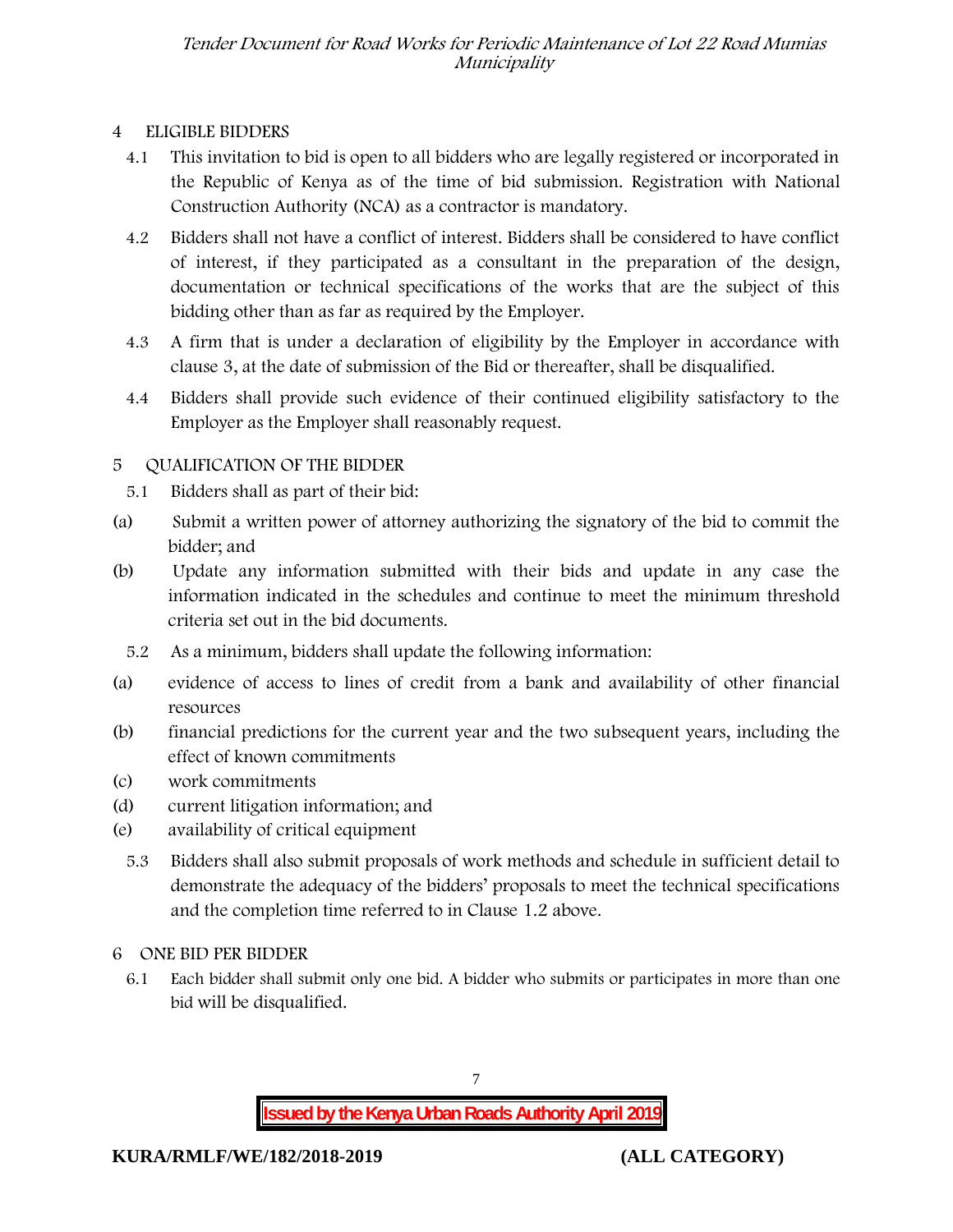## **7 COST OF BIDDING**

7.1 The bidder shall bear all costs associated with the preparation and submission of his bid and the Employer will in no case be responsible or liable for those costs, regardless of the conduct or outcome of the bidding process.

## **8 SITE VISIT**

- 8.1 The tenderer is advised to visit and examine the site and its surroundings and obtain for himself on his own responsibility, all information that may be necessary for preparing the tender and entering into a contract. The costs of visiting the site shall be the tenderer's own responsibility.
	- 8.2 The tenderer and any of his personnel or agents will be granted permission by the Employer to enter upon premises and lands for the purpose of such inspection, but only upon the express condition that the tenderer, his personnel or agents, will release and indemnify the Employer from and against all liability in respect of, and will be responsible for personal injury (whether fatal or otherwise), loss of or damage to property and any other loss, damage, costs and expenses however caused, which but for the exercise of such permission, would not have arisen.
	- 8.3 A Mandatory pre-tender site meeting shall be held as specified in the tender notice. A representative of the Employer will be available to meet the intending tenderers at the venue.
	- 8.4 The Employer will conduct a Site Visit concurrently with the pre-bid meeting referred to in Clause 19, attendance for which is necessary for all bidders. Attendance by the tenderers shall be as specified in the tender notice.
	- 8.5 Tenderers must provide their own transport. The representative will not be available at any other time for site inspection visits.
	- 8.6 Each tenderer shall complete the Certificate of Tenderer's Visit to the Site, whether he in fact visits the Site at the time of the organized site visit or by himself at some other time.

### **B. BIDDING DOCUMENTS**

- **9 CONTENTS OF BIDDING DOCUMENTS**
- 9.1 The set of documents comprising the tender includes the following together with any addenda issued in accordance with Clause 11:
- (a) Invitation to Bid
- (b) Instructions to Bidders and Conditions of Tender
- (c) Appendix to Instruction to Tenderers
- (d) Conditions of Contract Part I

**Issued by the Kenya Urban Roads Authority April 2019**

### **KURA/RMLF/WE/182/2018-2019 (ALL CATEGORY)**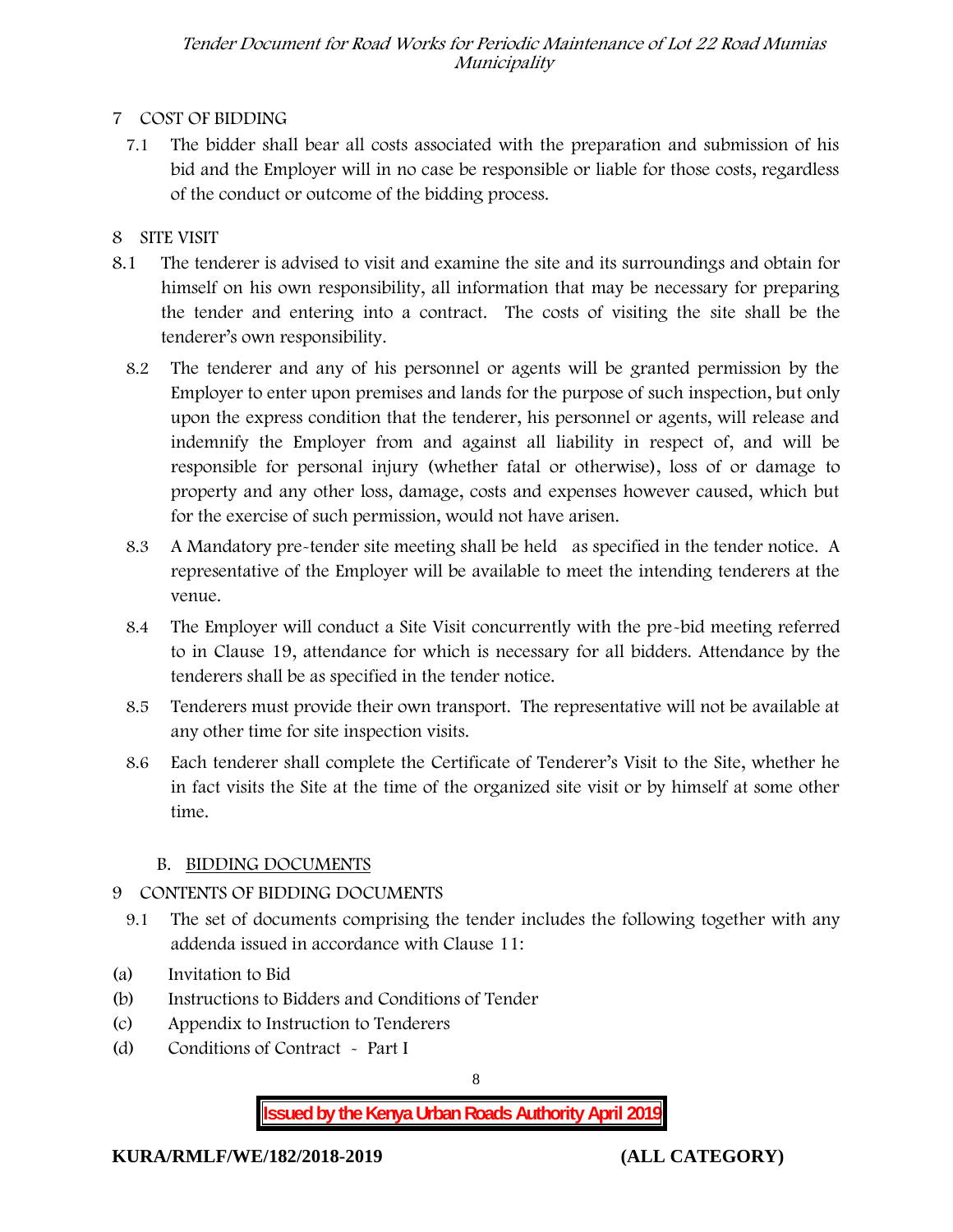- (e) Conditions of Contract Part II
- (f) Road Maintenance Manual (May 2010 Edition)
- (g) Standard Specifications
- (h) Special Specifications
- (i) Form of Bid, Appendix to Form of Bid and Bid Security
- (j) Bills of Quantities
- (k) Schedules of Supplementary information
- (l) Form of Contract Agreement
- (m) Form of Performance Security
- (n) Drawings
- (o) BID Addenda (BID Notices)
- (p) Declaration Form
	- 9.2 The bidder is expected to examine carefully all instructions, conditions, forms, terms, specifications and drawings in the bidding documents. Failure to comply with the requirements of bid submission will be at the bidder's own risk. Bids that are not substantially responsive to the requirements of the bidding documents will be rejected.
	- 9.3 All recipients of the documents for the proposed Contract for the purpose of submitting a tender (whether they submit a tender or not) shall treat the details of the documents as "private and confidential".

### **10 CLARIFICATION OF BIDDING DOCUMENTS**

- 10.1 The prospective bidder requiring any clarification of the bidding documents may notify the Employer in writing, cable or by e-mail (hereinafter the term cable is deemed to include telex and facsimile) at the Employer's mailing address indicated in the Bidding Data.
- 10.2 The Employer will respond in writing to any request for clarification that he receives earlier than 7 days prior to the deadline for the submission of bids. Copies of the Employer's response to queries raised by bidders (including an explanation of the query but without identifying the sources of the inquiry) will be sent to all prospective bidders who will have purchased the bidding documents.

### **11 AMENDMENT OF BIDDING DOCUMENTS**

- 11.1 At any time prior to the deadline for submission of bids, the Employer may, for any reason, whether at his own initiative or in response to a clarification requested by a prospective bidder, modify the bidding documents by issuing subsequent Addenda.
- 11.2 The Addendum thus issued shall be part of the bidding documents pursuant to Sub- Clause 10.1 and shall be communicated in writing or cable to all purchasers of the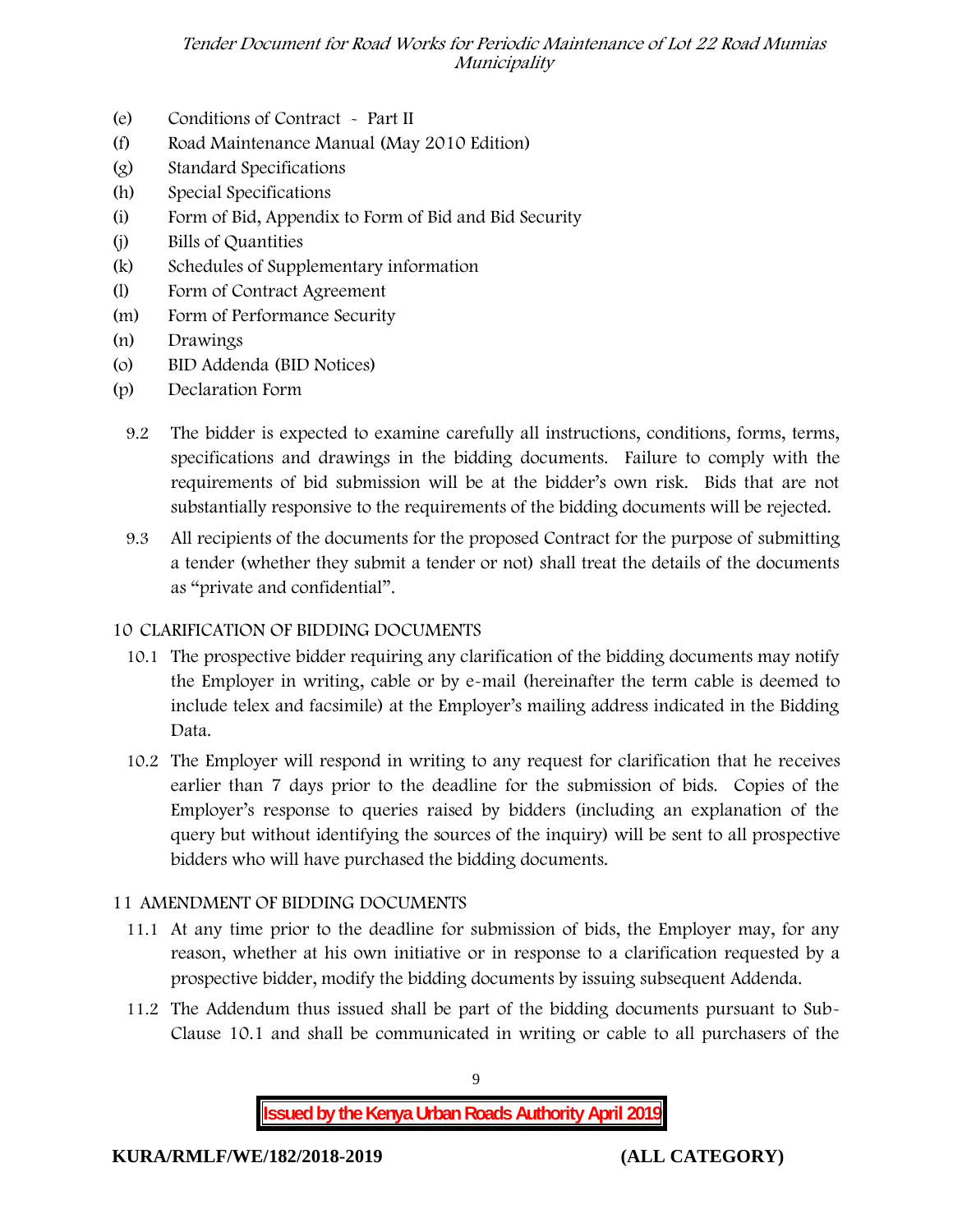bidding documents. Prospective bidders shall promptly acknowledge receipt of each Addendum in writing or by cable to the Employer.

11.3 In order to afford prospective bidders reasonable time in which to take an Addendum into account in preparing their bids, the Employer may, at his discretion, extend the deadline for the submission of bids in accordance with Clause 16.2.

## **C. PREPARATION OF BIDS**

### **12 LANGUAGE OF BID**

12.1 The bid prepared by the bidder and all correspondences and documents relating to the bid exchanged by the bidder and the Employer shall be written in the English Language. Supporting documents and printed literature furnished by the bidder may be in another language provided they are accompanied by an appropriate translation of pertinent passages in the above stated language. For the purpose of interpretation of the bid, the English language shall prevail.

## **13 DOCUMENTS COMPRISING THE BID**

13.1 The bid to be prepared by the bidder shall comprise:

- (a) Duly filled-in Form of Bid and Appendix to form of bid;
- (b) Bid security;
- (c) Priced Bills of Quantities;
- (d) Schedules of information
- (e) Qualification criteria
- (f) Any other materials required to be completed and submitted in accordance with the Instructions to Bidders embodied in these bidding documents.
	- 13.2 These Forms, Bills of Quantities and Schedules provided in these bidding documents shall be used without exception (subject to extensions of the Schedules in the same format).

# **14 BID PRICES**

- 14.1 Unless explicitly stated otherwise in the bidding documents, the contract shall be for the whole works as described in Sub-Clause 1.1, based on the basic unit rates and prices in the Bill of Quantities submitted by the bidder.
- 14.2 The bidder shall fill in rates and prices for all items of Works described in the Bills of Quantities, whether quantities are stated or not.
- 14.3 All duties, taxes (including VAT) and other levies payable by the Contractor under the Contract, or for any other cause as of the date 7 days prior to the deadline for submission of bids, shall be included in the rates and prices and the total Bid Price submitted by the bidder.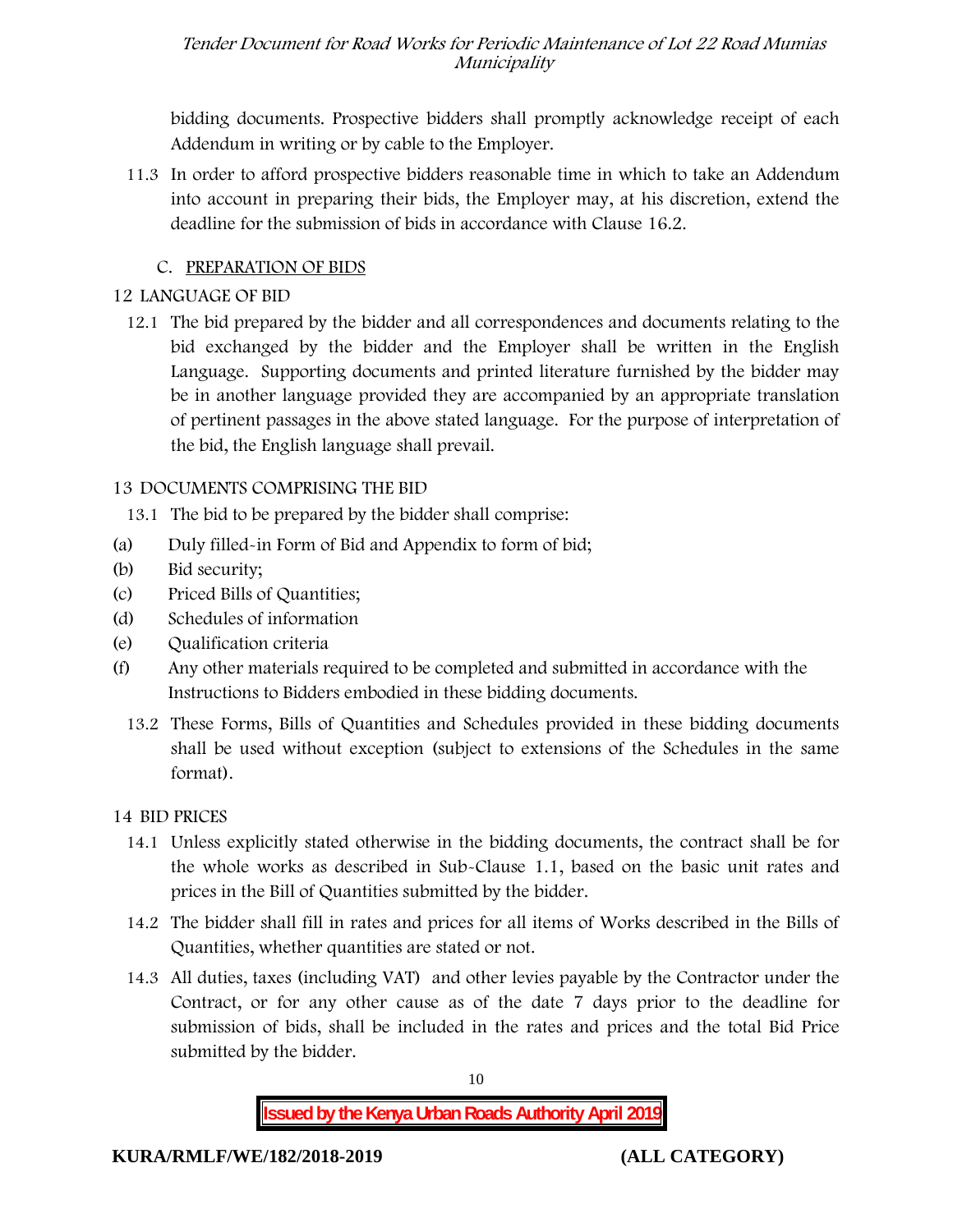14.4 Unless otherwise provided in the Bidding Data and Conditions of Particular Application the rates and prices quoted by the bidder are subject to adjustment during the performance of the contract in accordance with the provisions of Clause 70 of the Conditions of Contract.

### **15 CURRENCIES OF BID AND PAYMENT**

15.1 Bids shall be priced in Kenya Shillings.

#### **16 BID VALIDITY**

- 16.1 The bid shall remain valid and open for acceptance for a period of 90 calendar days from the specified date of bid opening specified in Clause 22.
- 16.2 In exceptional circumstances prior to expiry of the original bid validity period, the Employer may request that the bidders extend the period of validity for a specified additional period. The request and the responses thereto shall be made in writing or by cable. A bidder may refuse the request without forfeiting his bid security. A bidder agreeing to the request will not be required nor permitted to modify his bid, but will be required to extend the validity of his bid security for the period of the extension, and in compliance with Clause 17 in all respects.

#### **17 BID SECURITY**

- **17.1** The bidder shall furnish, as part of his bid, a bid security in the amount shown in the Appendix to instruction to tenderers. **The bid security must be in form of unconditional Bank guarantee.**
- 17.2 The bid security shall be in the form of unconditional bank guarantee from a reputable bank selected by the bidder and located in Kenya. The format of the bank guarantee shall be in accordance with bid security included in Section 3. The bid security shall remain valid for a period of thirty (30) days beyond the original validity period for the bid, and beyond any period of extension subsequently requested under Sub-Clause 16.2.
- 17.3 Any bid not accompanied by an acceptable bid security will be rejected by the Employer as non-responsive.
- 17.4 The bid securities of unsuccessful bidders will be discharged/ returned as promptly as possible as but not later than 30 days after the expiration of the period of bid security validity.
- 17.5 The bid security of the successful bidder will be discharged upon the bidder signing the Contract Agreement and furnishing the required performance security.
- 17.6 The bid security may be forfeited:

11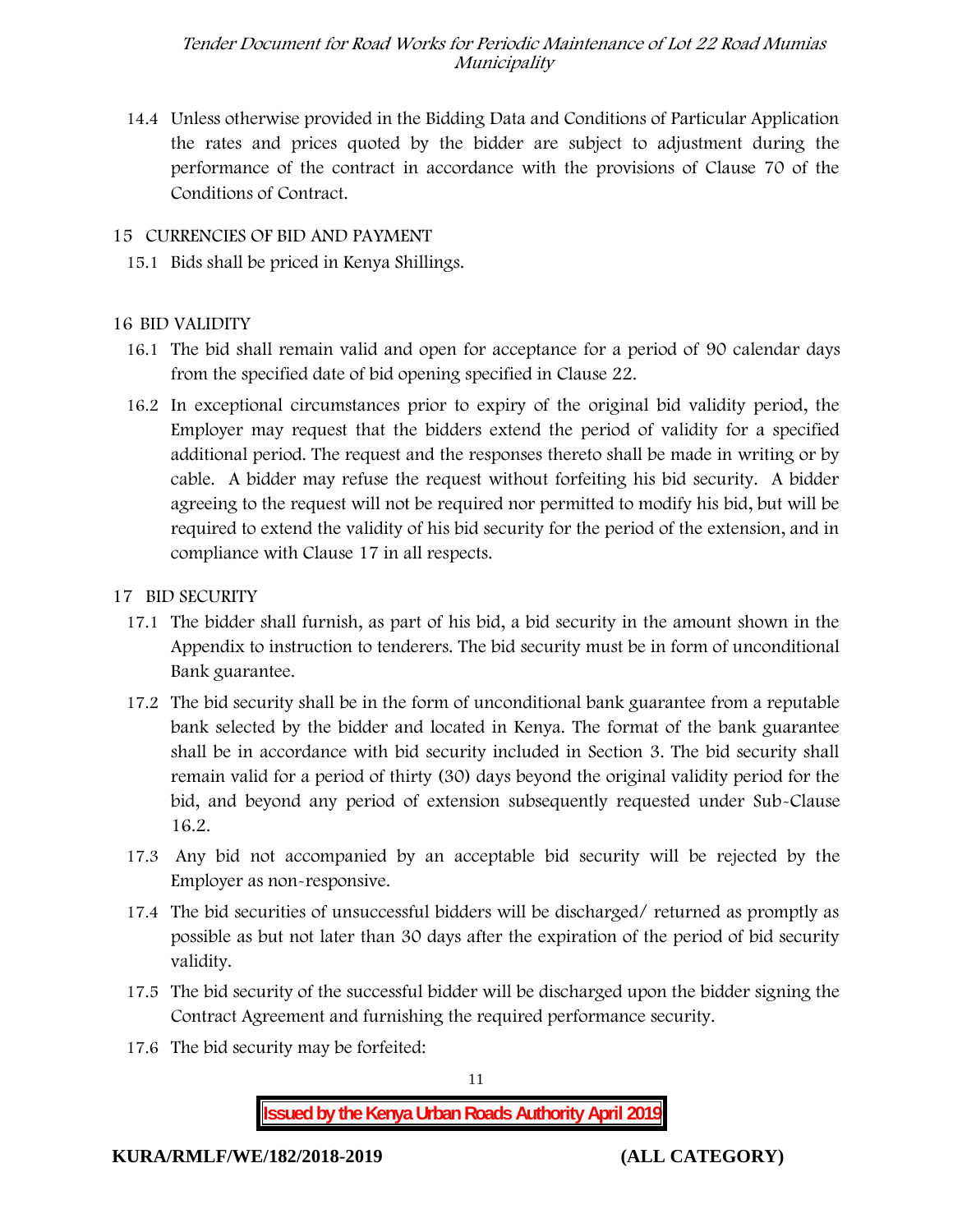- (a) if a bidder withdraws his bid, except as provided in Sub-Clause 24.2.
- (b) if the bidder does not accept the correction of any errors, pursuant to Sub-Clause 28.2 or
- (c) in the case of a successful bidder, if he fails within the specified time limit to:
	- (i) sign the Contract Agreement or
	- (ii) furnish the necessary performance security

#### **18 NO ALTERNATIVE OFFERS**

- 18.1 The bidder shall submit one offer, which complies fully with the requirements of the bidding documents.
- 18.2 The bid submitted shall be solely on behalf of the bidder. A bidder who submits or participates in more than one bid will be disqualified.
- 18.3 A price or rate shall be entered in indelible ink against every item in the Bills of Quantities with the exception of items which already have Prime Cost or Provisional sums affixed thereto. The bidders are reminded that no "nil" or "included" rates or "lump-sum" discounts will be accepted. The rates for various items should include discounts if any. Bidders who fail to comply will be disqualified.

#### **19 PRE-BID MEETING**

- 19.1 The bidder's designated representative is invited to attend a mandatory pre-bid meeting, which will take place as specified in the Tender notice. The purpose of the meeting will be to clarify issues and to answer questions on any matter that may be raised at that stage.
- 19.2 The bidder is requested as far as possible to submit any questions in writing or by cable, to reach the Employer not later than one week before the meeting. It may not be practicable at the meeting to answer questions received late, but questions and responses will be transmitted in accordance with the Minutes of the meeting, including the text of the questions raised and the responses given together with any responses prepared after the meeting, will be transmitted without delay to all purchasers of the bidding documents. Any modification of the bidding documents listed in Sub-Clause 9.1, which may become necessary as a result of the pre-bid meeting shall be made by the Employer exclusively through the issue of an Addendum pursuant to Clause 10 or through the minutes of the pre-bid meeting.

#### **20 FORMAT AND SIGNING OF BIDS**

20.1 The bidder shall prepare one original of the documents comprising the bid as described in Clause 13 of these Instructions to Bidders, bound with the section containing the Form of Bid and Appendix to Bid, and clearly marked "ORIGINAL". In addition, the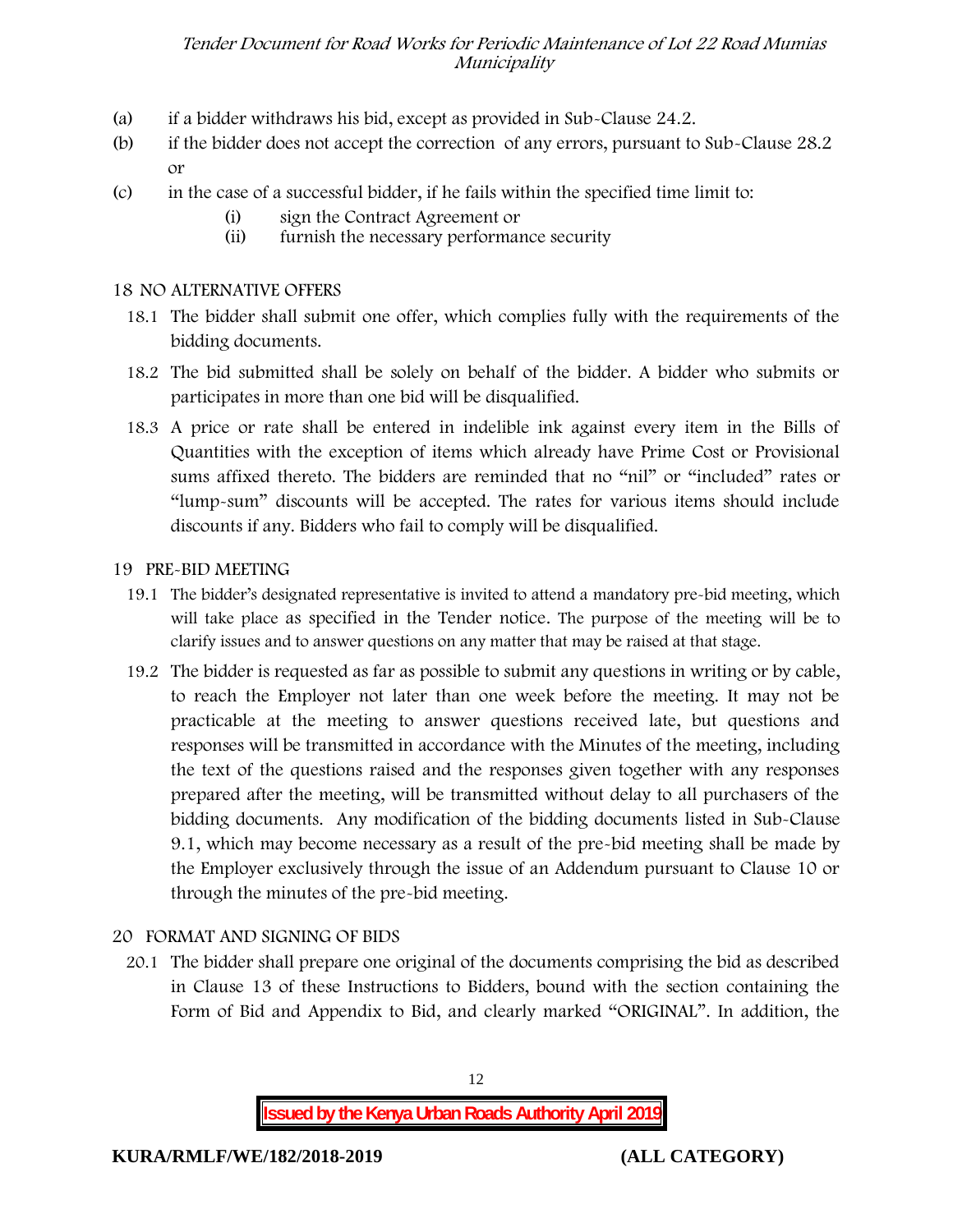bidder shall submit another copy of the bid clearly marked "COPY OF ORIGINAL". In the event of discrepancy between them, the original shall prevail.

- 20.2 The original and copies of the bid shall be typed or written in indelible ink (in the case of copies, photocopies are also acceptable) and shall be signed by a person or persons duly authorized to sign on behalf of the bidder pursuant to Sub-Clause 5.1(a) OR 4.3 (c) as the case may be. The person or persons signing the bid shall initial all pages of the bid where entries or amendments have been made.
- 20.3 The bid shall be without alterations, omissions or conditions except as necessary to correct errors made by the bidder, in which case such corrections shall be initialled by the person or persons signing the bid.

#### **D. SUBMISSION OF BIDS**

### **21 SEALING AND MARKING OF BIDS**

- 21.1 The bidder shall seal the original and each copy of the bid in separate envelopes duly marking the envelopes "ORIGINAL" and "COPY". The envelopes shall then be sealed in an outer separate envelope.
- 21.2 The inner and outer envelopes shall be:
	- (a) Addressed to the Employer at the address provided in the Appendix to Form of Bid.
	- (b) Bear the name and identification number of the contract. In addition to the identification required in sub-Clause 21.2, the inner envelopes shall indicate the name and address of the bidder to enable the bid to be returned unopened in case it is declared "late" pursuant to Clause 23.1, and for matching purposes under Clause 24.
- 21.3 If the outer envelope is not sealed and marked as instructed above, the Employer will assume no responsibility for the misplacement or premature opening of the bid. If the outer envelope discloses the bidder's identity the Employer will not guarantee the anonymity of the bid submission, but this shall not constitute grounds for rejection of the bid.

### **22 DEADLINE FOR SUBMISSION OF BIDS**

22.1 Bids must be received by the Employer at the address specified in Sub Clause 21.2 not later than **the date indicated in the tender notice.**

Tenders delivered by hand must be placed in the "tender box" provided in the office of the employer.

Proof of posting will not be accepted as proof of delivery and any tender delivered after the above stipulated time, from whatever cause arising will not be considered.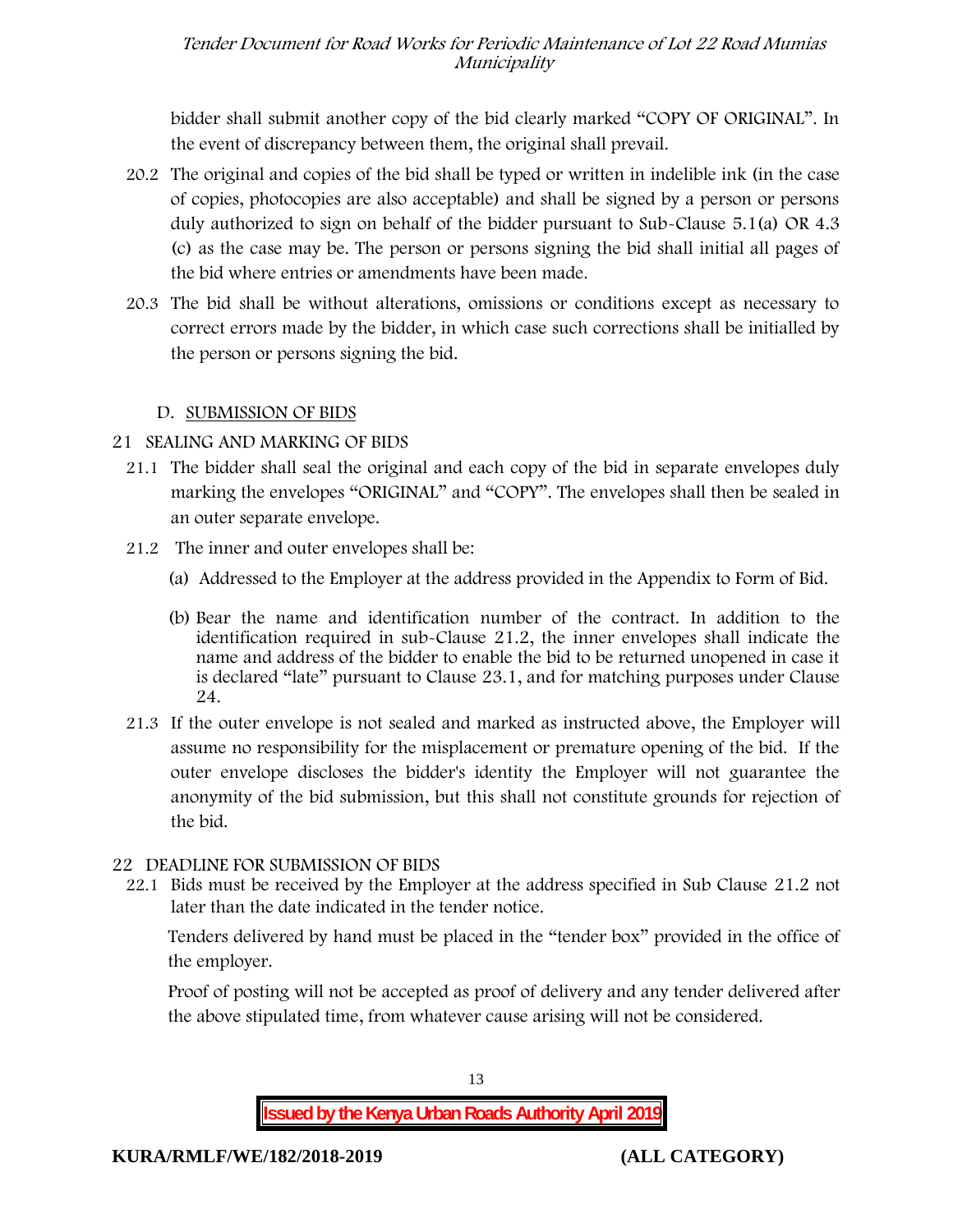22.2 The Employer may, at his discretion, extend the deadline for the submission of bids through the issue of an Addendum in accordance with Clause 11 in which case all rights and obligations of the Employer and the bidders previously subject to the original deadline shall thereafter be subject to the new deadline as extended.

## **23 LATE BIDS**

23.1 Any bid received by the Employer after the deadline for submission of bids prescribed in Clause 22 will be returned unopened to the bidder.

## **24 MODIFICATION, SUBSTITUTION AND WITHDRAWAL OF BIDS**

- 24.1 The bidder may modify, substitute or withdraw his bid after bid submission, provided that written notice of modification or withdrawal is received by the Employer prior to the prescribed deadline for submission of bids.
- 24.2 The bidder's modification, substitution or withdrawal notice shall be prepared, sealed, marked and delivered in accordance with the provisions of Clause 21, with the outer and inner envelopes additionally marked "MODIFICATION" or "WITHDRAWAL" as appropriate.
- 24.3 No bid may be modified subsequent to the deadline for submission of bids, except in accordance with Sub-Clause 29.2.
- 24.4 Any withdrawal of a bid during the interval between the deadline for submission of bids and expiration of the period of bid validity specified in Clause 17 may result in the forfeiture of the bid security pursuant to Sub-Clause 17.6.

### **E. BID OPENING AND EVALUATION**

### **25 BID OPENING**

- 25.1 The Employer will open the bids, including withdrawals and modifications made pursuant to Clause 24, in the presence of bidders' designated representatives who choose to attend, at the time, date, and location stipulated in the letter of invitation. The bidders' representatives who are present shall sign a register evidencing their attendance.
- 25.2 Envelopes marked "WITHDRAWAL" and "SUBSTITUTION" shall be opened first and the name of the bidder shall be read out. Bids for which an acceptable notice of withdrawal has been submitted pursuant to Clause 24 shall not be opened.
- 25.3 The bidder's name, the Bid Prices, including any bid modifications and withdrawals, the presence (or absence) of bid security, and any such details as the Employer may consider appropriate, will be announced by the Employer at the opening. Subsequently, all envelopes marked "MODIFICATION" shall be opened and the submissions therein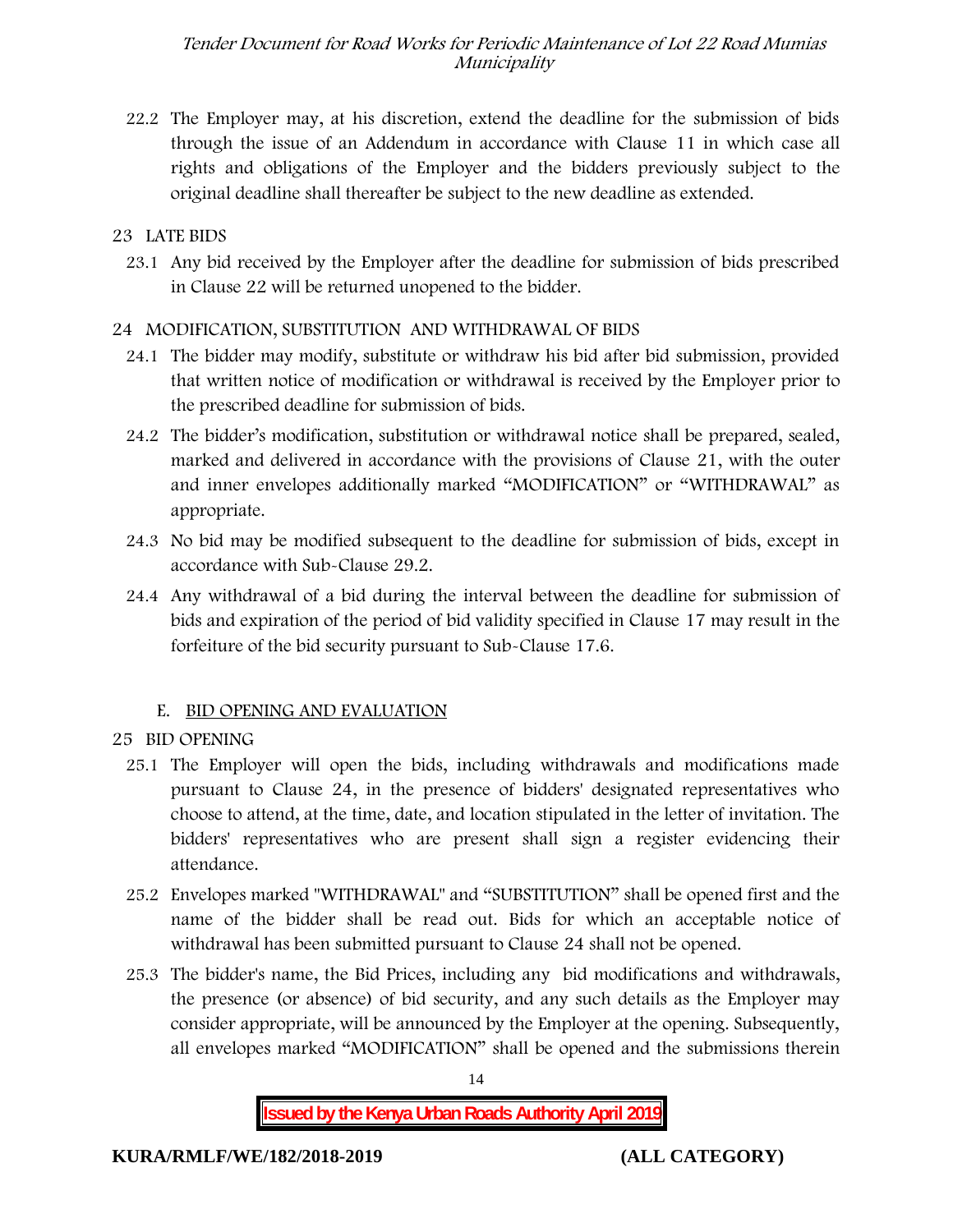read out in appropriate detail. No bid shall be rejected at bid opening except for late bids pursuant to Clause 22.

- 25.4 The Employer shall prepare minutes of the bid opening, including the information disclosed to those present in accordance with Sub-Clause 24.3.
- 25.5 Bids not opened and read out at bid opening shall not be considered further for evaluation, irrespective of the circumstances.

## **26 PROCESS TO BE CONFIDENTIAL**

26.1 Information relating to the examination, evaluation and comparison of bids, and recommendations for the award of contract shall not be disclosed to bidders or any other persons not officially concerned with such process until the award to the successful bidder has been announced. Any effort by a bidder to influence the Employer's processing of bids or award decisions may result in the rejection of the bidder's bid.

## **27 CLARIFICATION OF BIDS AND CONTACTING OF THE EMPLOYER**

- 27.1 To assist in the examination, evaluation, and comparison of bids, the Employer may, at its discretion, ask any bidder for clarification of its bid, including breakdowns of unit rates. The request for clarification and the response shall be in writing or by cable, but no change in the price or substance of the bid shall be sought, offered, or permitted except as required to confirm the correction of arithmetic errors discovered by the Employer in the evaluation of the bids in accordance with Clause 29.
- 27.2 Subject to Sub-Clause 26.1, no bidder shall contact the Employer on any matter relating to its bid from the time of the bid opening to the time the contract is awarded. If the bidder wishes to bring additional information to the notice of the Employer, should do so in writing.
- 27.3 Any effort by the bidder to influence the Employer in the Employer's bid evaluation, bid comparison or contract award decisions may result in the rejection of the bidder's bid.

# **28 EXAMINATION OF BIDS AND DETERMINATION OF RESPONSIVENESS**

- 28.1 Prior to the detailed evaluation of bids, the Employer will determine whether each bid (a) has been properly signed; (b) is accompanied by the required securities; (c) is substantially responsive to the requirements of the bidding documents; and (d) provides any clarification and/or substantiation that the Employer may require to determine responsiveness pursuant to Sub-Clause 28.2.
- 28.2 A substantially responsive bid is one that conforms to all the terms, conditions, and specifications of the bidding documents without material deviation or reservation and has a valid tender bank guarantee. A material deviation or reservation is one

15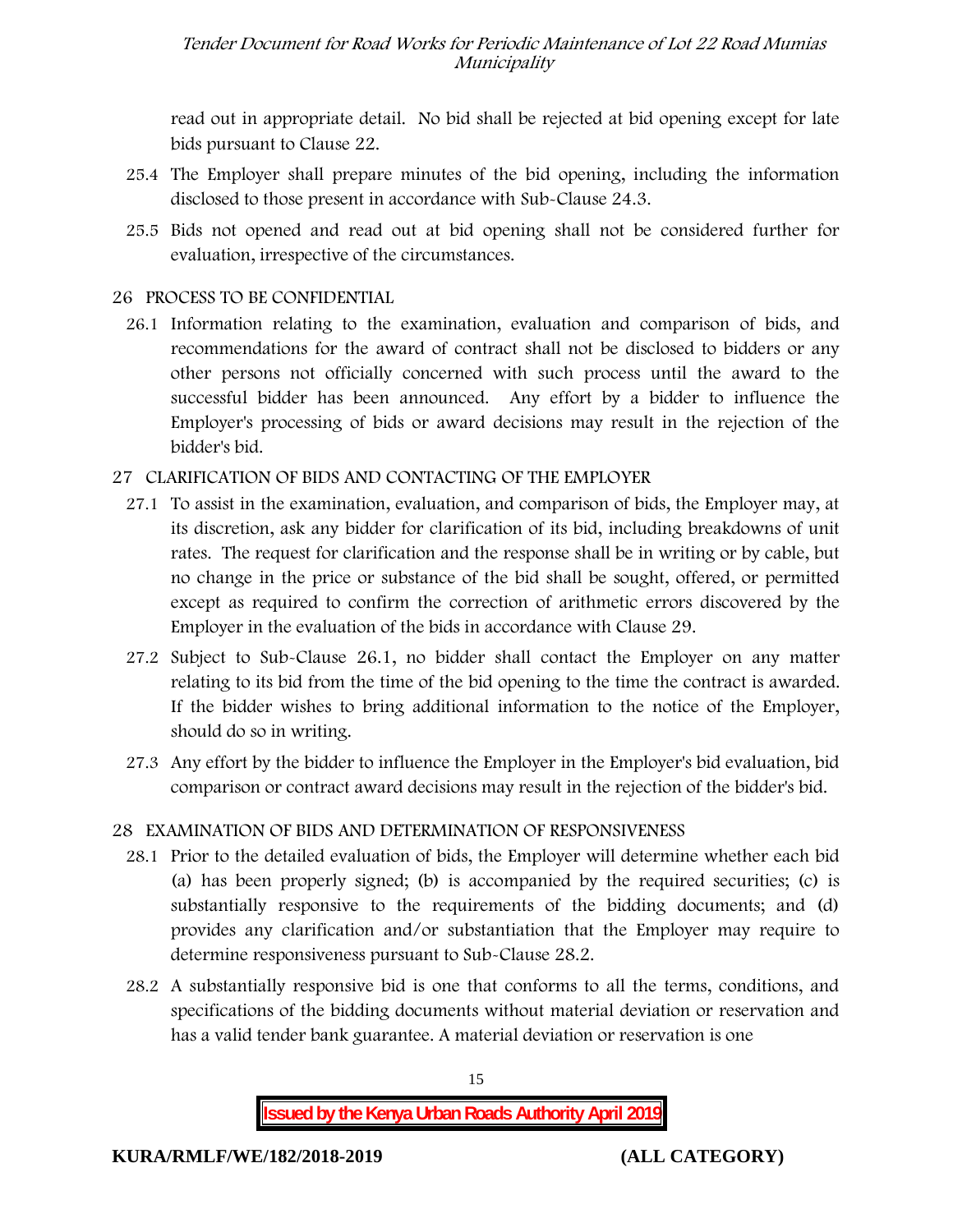(a) Which affects in any substantial way the scope, quality, or performance of the works;

(b) Which limits in any substantial way, inconsistent with the bidding documents, the Employer's rights or the bidder's obligations under the contract; or

(c) Whose rectification would affect unfairly the competitive position of other bidders presenting substantially responsive bids.

28.3 If a bid is not substantially responsive, it will be rejected by the Employer and may not subsequently be made responsive by correction or withdrawal of the nonconforming deviation or reservation.

#### **29 CORRECTION OF ERRORS**

Tenders determined to be substantially responsive shall be checked by the Employer for any arithmetic errors in the computations and summations. Errors will NOT be corrected by the Employer.

#### **30 EVALUATION AND COMPARISON OF BIDS**

- 30.1 The Employer will carry out evaluation of details and information provided in post- Qualification Questionnaire and any bidder who does not qualify shall not have his/her bid evaluated further.
- 30.2 The Employer will then evaluate and compare only the bids determined to be substantially responsive in accordance with Clauses 27 and 28.
	- 30.3 The procuring entity may at any time terminate procurement proceedings before contract award and shall not be liable to any person for the termination.
	- 30.4 A tenderer who gives false information in the tender document about its qualification or who refuses to enter into a contract after notification of contract award shall be considered for debarment from participating in future public procurement.

### **31 QUALIFICATION AND EVALUATION CRITERIA**

- 31.1 Post-qualification will be based on meeting all of the following minimum point scale criteria regarding the Applicant's general and particular experience, personnel and equipment capabilities as well as financial position. The Employer reserves the right to waive minor deviations, if they do not materially affect the capacity of an applicant to perform the contract. Subcontractor's experience and resources shall not be taken into account in determining the Applicant's compliance with qualifying criteria.
- **31.2** *General Experience***.**

The Applicant shall meet the following minimum criteria:  $\sim$ 

(a) Average annual turnover for the last 2 years – **KShs.4,000,000.00/-.**

16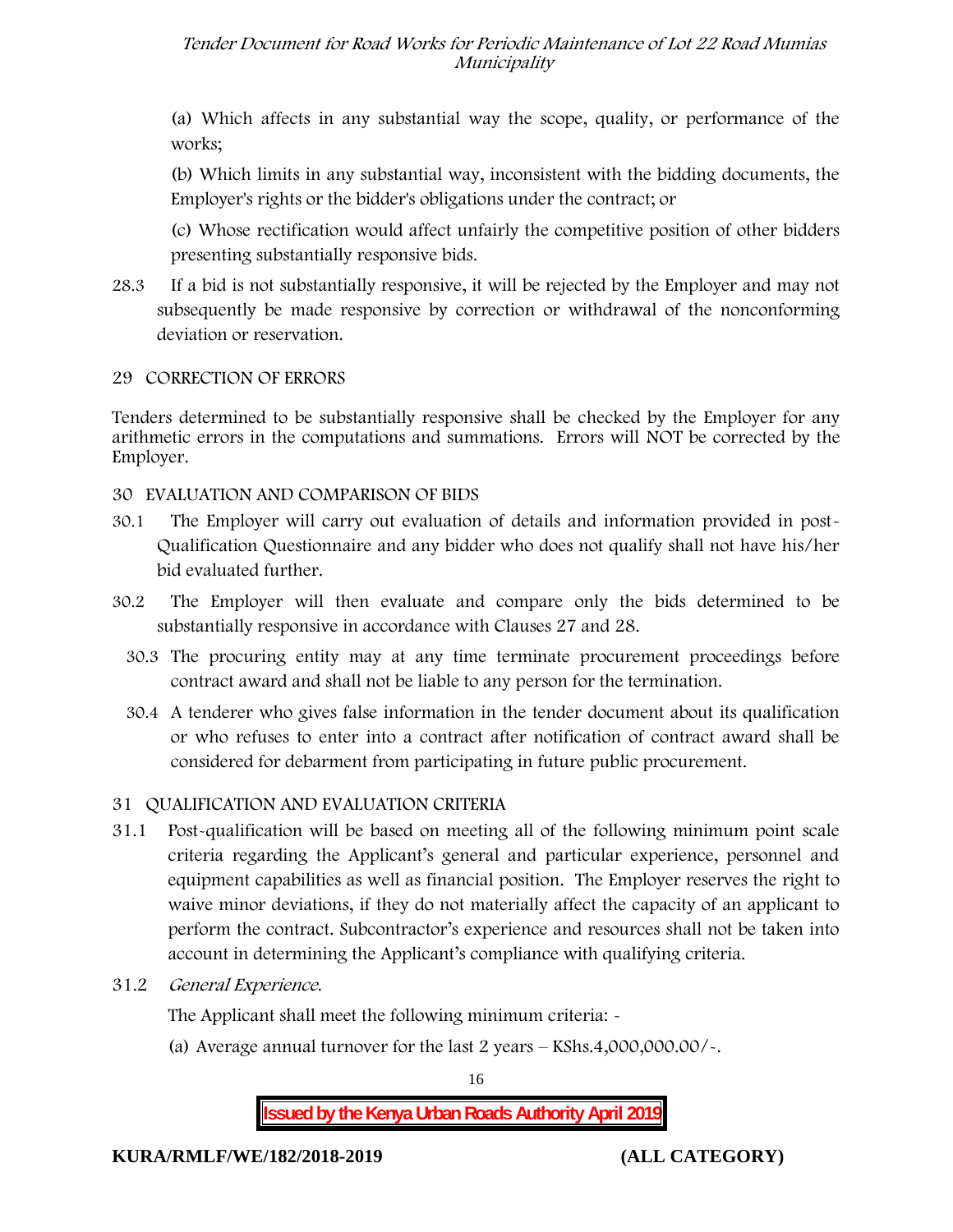- (b) Successful completion as a prime contractor or sub-contractor in the execution of at least two roads maintenance/rehabilitation/new construction projects of a similar nature and comparable in complexity to the proposed contract within the last two years, for which at least one was located in an urban environment in Kenya.
- 31.3 *Personnel Capabilities***.** The Applicant should list down personnel of minimum qualification of Ordinary Diploma in Civil Engineering for Site Agent, Ordinary Diploma for the surveyor and other supervisory staff.
- 31.4 *Equipment Capabilities.* The Applicant should list down, the plants and equipment that are in his ownership and the ones proposed for hire which should be suitable for executing contract works. – Applicants must attaché evidence of ownership or hiring arrangements.
- 31.5 *Cash flow statement.* The Applicant should demonstrate that the firm has access to or has available, liquid assets, unencumbered real assets, lines or credit, and other financial means sufficient to meet the construction cash flow for a period of 2 months, estimated at 20% of the estimated tender sum.
- **31.6 Balance Sheets***.* Signed and stamped Audited balance sheets for the last two years should be submitted and must demonstrate the soundness of the Applicant's financial position, availability of working capital and net worth.
- **31.7 Financial position/Ratios.** The applicant's financial information will be assessed in terms of ROCE, current ratio and return on equity, and the point scale criteria on their financial position given on this basis. Where necessary, the Employer may make inquiries with the Applicant's bankers.
- 31.8 *Litigation History.* The Applicant should provide accurate information on any litigation or arbitration resulting from contracts complete or under execution by him over the last five years. A consistent history of litigation against the Applicant may result in failure of the application.
- 31.9 Post-qualification criteria are as provided in the Appendix to instruction to tenderers. The bidders who pass the technical criteria will be subjected to financial evaluation.

### **F. FINANCIAL EVALUATION**

31.8 Comparison of major rates of items of construction & credibility of tenderers rates

The Employer will compare the tenderers' rates with the Engineer's estimates for major items of construction. If some bids are seriously unbalanced or front loaded in relation to the Engineer's estimates for the major items of work to be performed under the contract, the Employer may require the bidder to produce detailed price analyses for any or all items of the Bills of Quantities, to demonstrate the internal consistency of those prices with the construction methods and schedule proposed. After evaluation of the price

17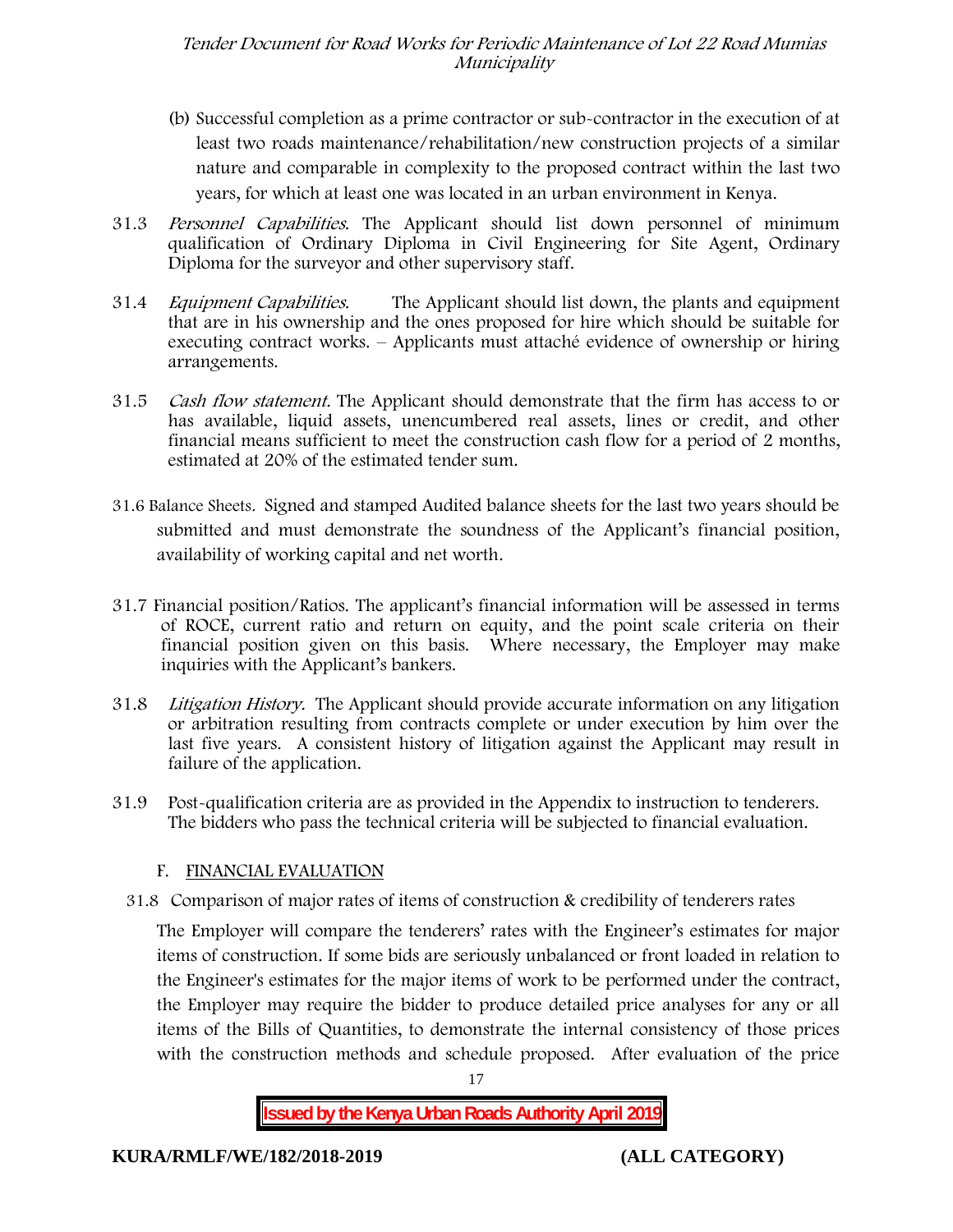analyses, taking into consideration the schedule of estimated contract payments, the Employer may require that the amount of the Performance Security set forth in Clause 35 be increased at the expense of the bidder to a level sufficient to protect the Employer against financial loss in the event of default of the successful bidder under the contract.

## **G. AWARD OF CONTRACT**

### **32 AWARD**

32.1 Subject to Clause 32, the Employer will award the contract to the bidder whose bid has been determined to be substantially responsive to the bidding documents and who has offered the lowest Evaluated Bid Price pursuant to Clause 29, provided that such bidder has been determined to be (a) eligible in accordance with the provisions of Sub-Clause 3.1, and (b) qualified in accordance with the provisions of Clause 4.

## **33 EMPLOYER'S RIGHT TO ACCEPT ANY BID AND TO REJECT ANY OR ALL BIDS**

33.1 The Employer reserves the right to accept or reject any bid, and to annul the bidding process and reject all bids, at any time prior to award of contract, without thereby incurring any liability to the affected bidder or bidders or any obligation to inform the affected bidder or bidders of the grounds for the Employer's action.

#### **34 NOTIFICATION OF AWARD**

- 34.1 Prior to expiration of the period of bid validity prescribed by the Employer, the Employer will notify the successful bidder in writing or by cable confirmed by registered letter that its bid has been accepted. This letter (hereinafter and in the Conditions of Contract called "Letter of Acceptance") shall specify the sum, which the Employer will pay the Contractor in consideration of the execution and completion of the works and the remedying of any defects therein by the Contractor as prescribed by the contract (hereinafter and in the Conditions of Contract called "the Contract Price").
- 34.2 At the same time that the Employer notifies the successful bidder that his bid has been accepted, the Employer shall notify the other bidders that their bids have been unsuccessful and that their bid security will be returned as promptly as possible, in accordance with sub clause 17.4.

### **35 SIGNING OF AGREEMENT**

35.1 Within 21 days of receipt of the Notification of Award, the successful bidder shall sign the Form of Agreement and return it to the Employer, together with the required performance security.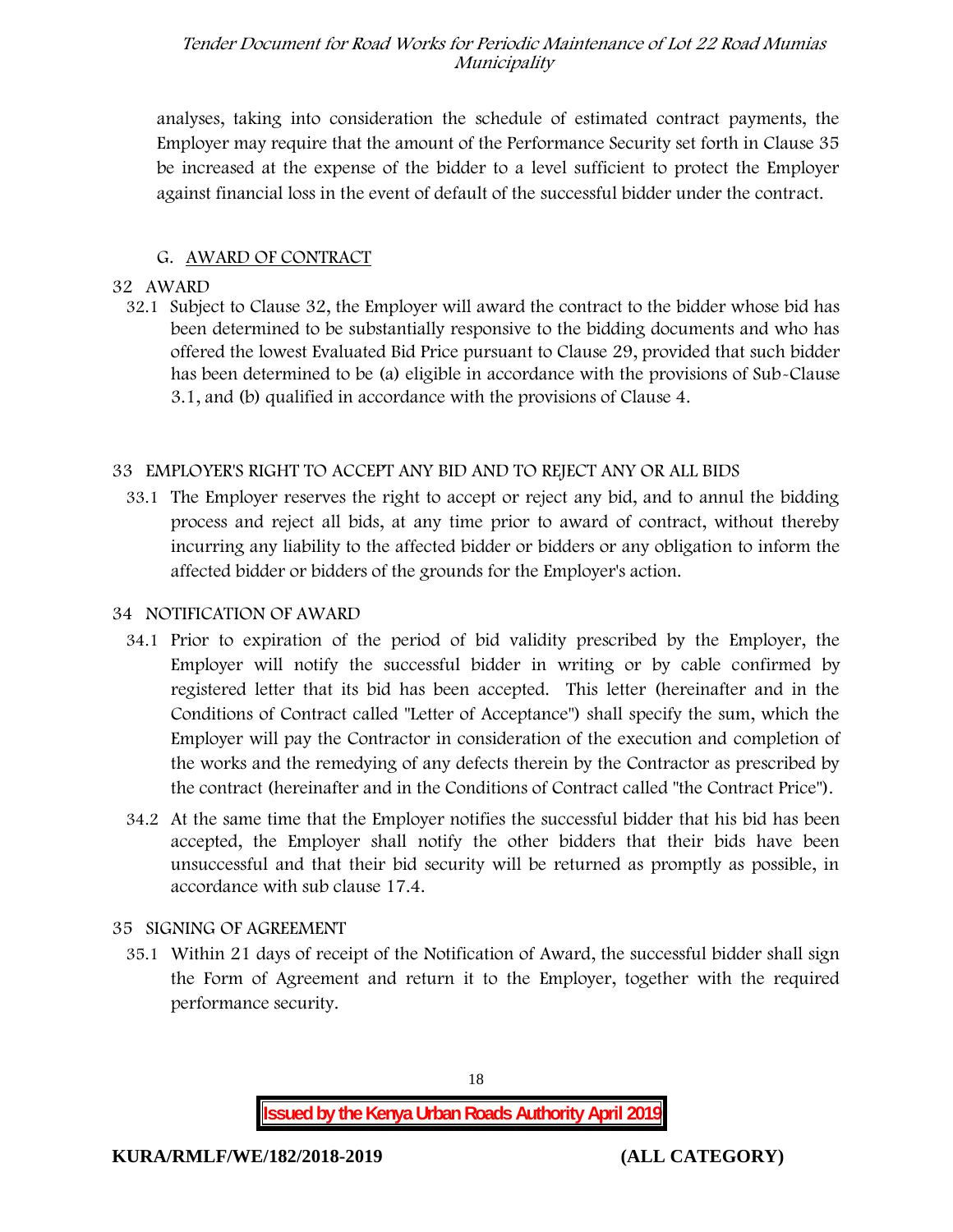## **36 PERFORMANCE SECURITY**

- 36.1 Within 21 days of receipt of the Letter of Acceptance from the Employer, the successful bidder shall furnish to the Employer a performance security in the form stipulated in the Conditions of contract. The form of performance security provided in Section 9 of the bidding documents shall be used.
- 36.2 The successful bidder shall provide a performance security in the form of an Unconditional Bank Guarantee from a reputable bank located in Kenya.
- 36.3 Failure by successful bidder to lodge the required performance Guarantee within 21 days of the receipt of the letter of Acceptance shall constitute sufficient grounds for annulment of the award and forfeiture of the bid surety; in which event the Employer may make the award to another bidder or call for new bids.

## **37 CONTRACT EFFECTIVENESS**

37.1 The Contract will be effective only upon signature of the Agreement between the Contractor and the Employer.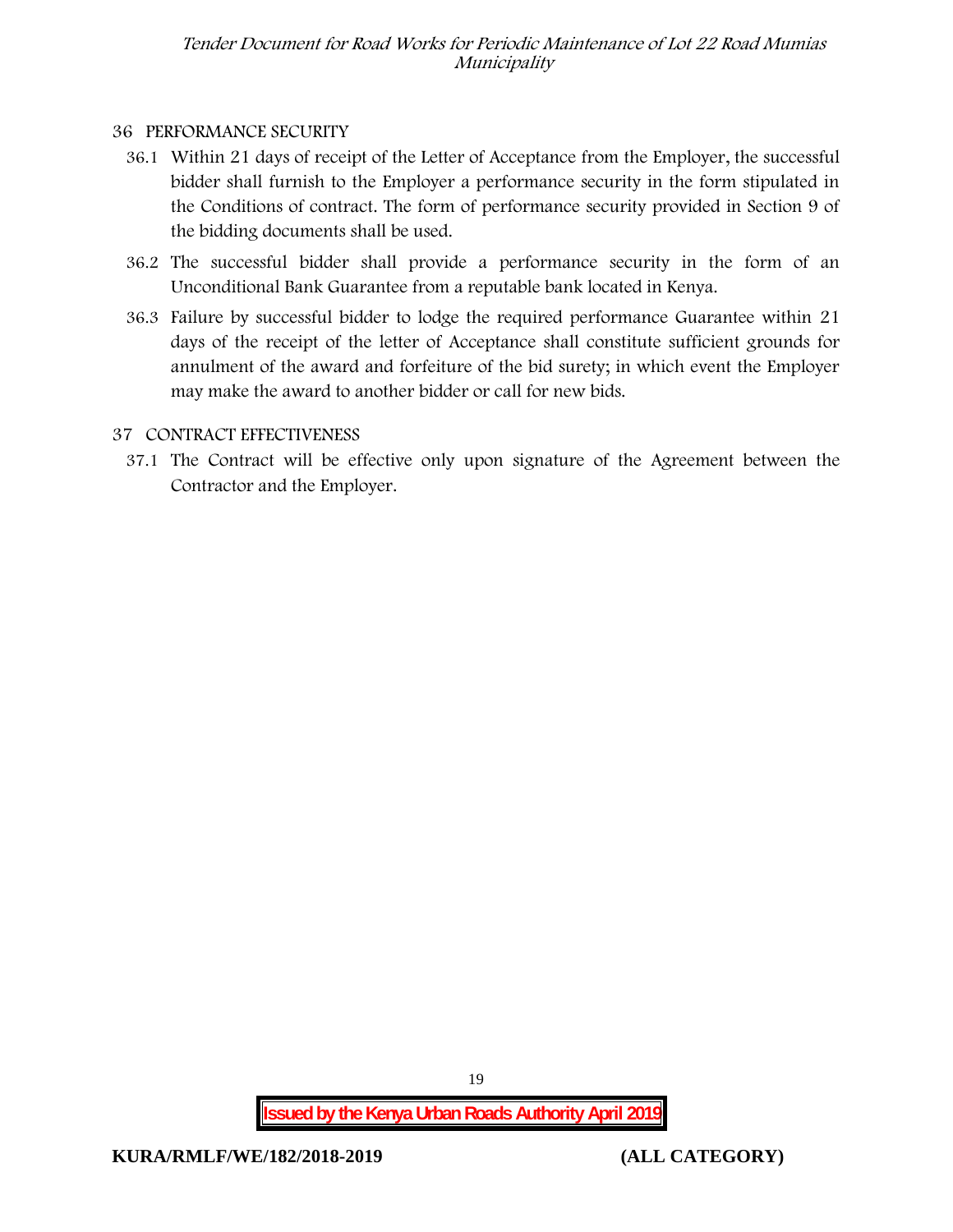## **QUALIFICATION CRITERIA**

This Section contains all the factors, methods and criteria that the Employer shall use to evaluate applications. The information to be provided in relation to each factor and the definitions of the corresponding terms are included in the respective Application Forms.

#### **Contents**

| 7. Schedule of the Major Items of Plant/Equipment Available for Proposed Contract. 20 |  |
|---------------------------------------------------------------------------------------|--|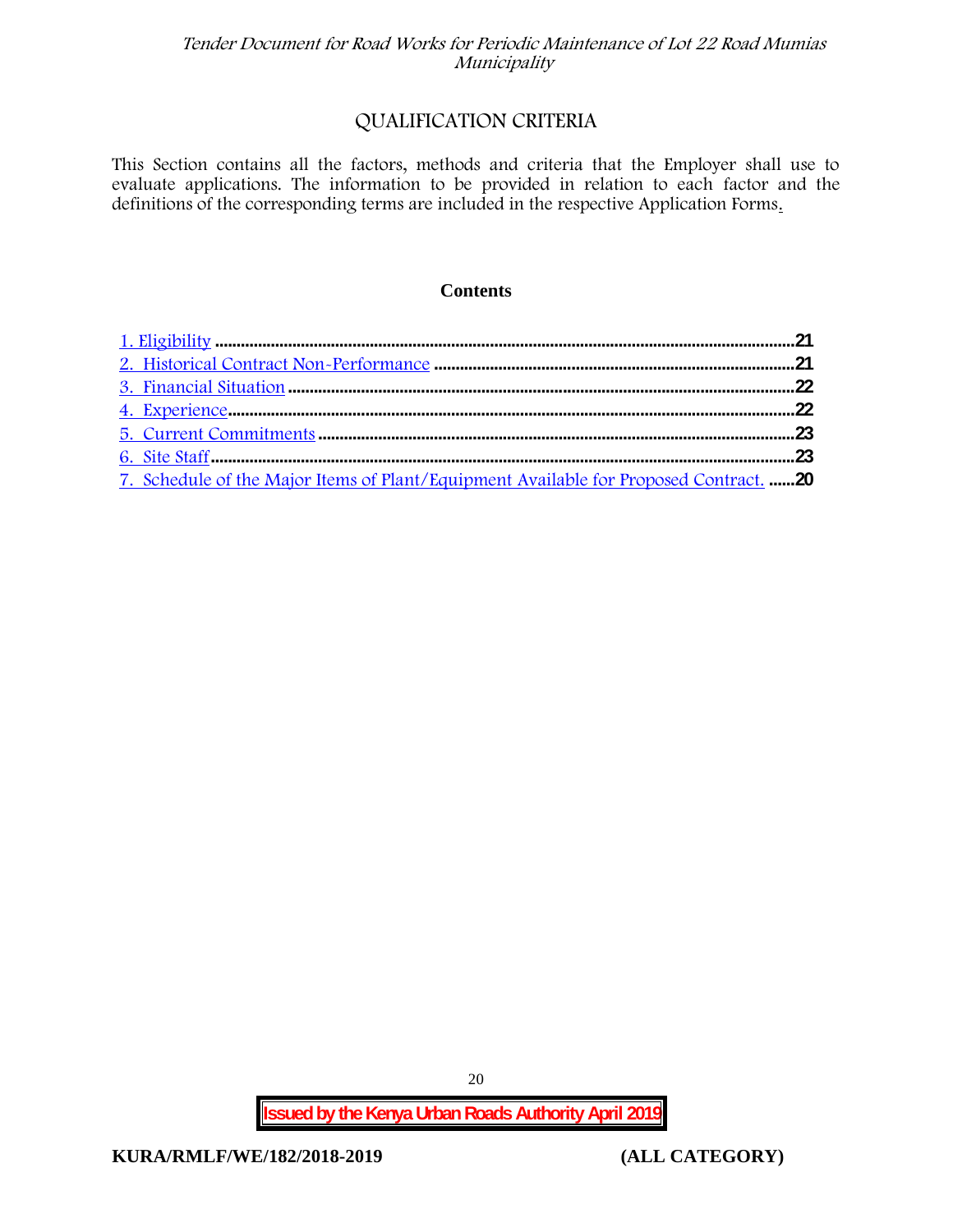| No. | Subject                                    | Requirement                                                                                                                                                                                                                                                                                                                                                                                                                                                                   | Bidder                | Submission<br>Requirements |
|-----|--------------------------------------------|-------------------------------------------------------------------------------------------------------------------------------------------------------------------------------------------------------------------------------------------------------------------------------------------------------------------------------------------------------------------------------------------------------------------------------------------------------------------------------|-----------------------|----------------------------|
|     | 1. Eligibility                             |                                                                                                                                                                                                                                                                                                                                                                                                                                                                               |                       |                            |
| 1.1 | Eligibility                                | Nationality in accordance with<br>Sub-Clause 4.1.                                                                                                                                                                                                                                                                                                                                                                                                                             | Must meet requirement | Section 2, Schedule 1      |
| 1.2 | Conflict of Interest                       | No conflicts of interest in Sub-<br>Clause 4.2.                                                                                                                                                                                                                                                                                                                                                                                                                               | Must meet requirement | Section 2, Schedule 1      |
| 1.3 | Debarment                                  | Not having been declared<br>ineligible by the Employer, as<br>described in Sub-Clause 4.3.                                                                                                                                                                                                                                                                                                                                                                                    | Must meet requirement | Section 2, Schedule 11     |
| 1.4 | Incorporation &<br>Registration            | Pursuant to sub-clause 4.1 the<br>following shall be provided;<br>- Copy of Certificate of<br>incorporation certified by a<br>Commissioner of Oaths or<br>issuing authority to show that<br>the applicant is a registered<br>company and legally authorised<br>to do business in Kenya<br>- Proof of registration with the<br>National Construction Authority<br>(NCA) in the categories<br>indicated in the tender notice.                                                   | Must meet requirement | Section 2, Schedule 1      |
|     | 2. Historical Contract Non-Performance     |                                                                                                                                                                                                                                                                                                                                                                                                                                                                               |                       |                            |
| 2.1 | History of Non-<br>Performing<br>Contracts | Non-performance of a contract<br>did not occur within the last<br>five (5) years prior to the<br>deadline for application<br>submission based on all<br>information on fully settled<br>disputes or litigation. A fully<br>settled dispute or litigation is<br>one that has been resolved in<br>accordance with the Dispute<br>Resolution Mechanism under<br>the respective contract, and<br>where all appeal instances<br>available to the applicant have<br>been exhausted. | Must meet requirement | Section 2, Schedule 5      |

21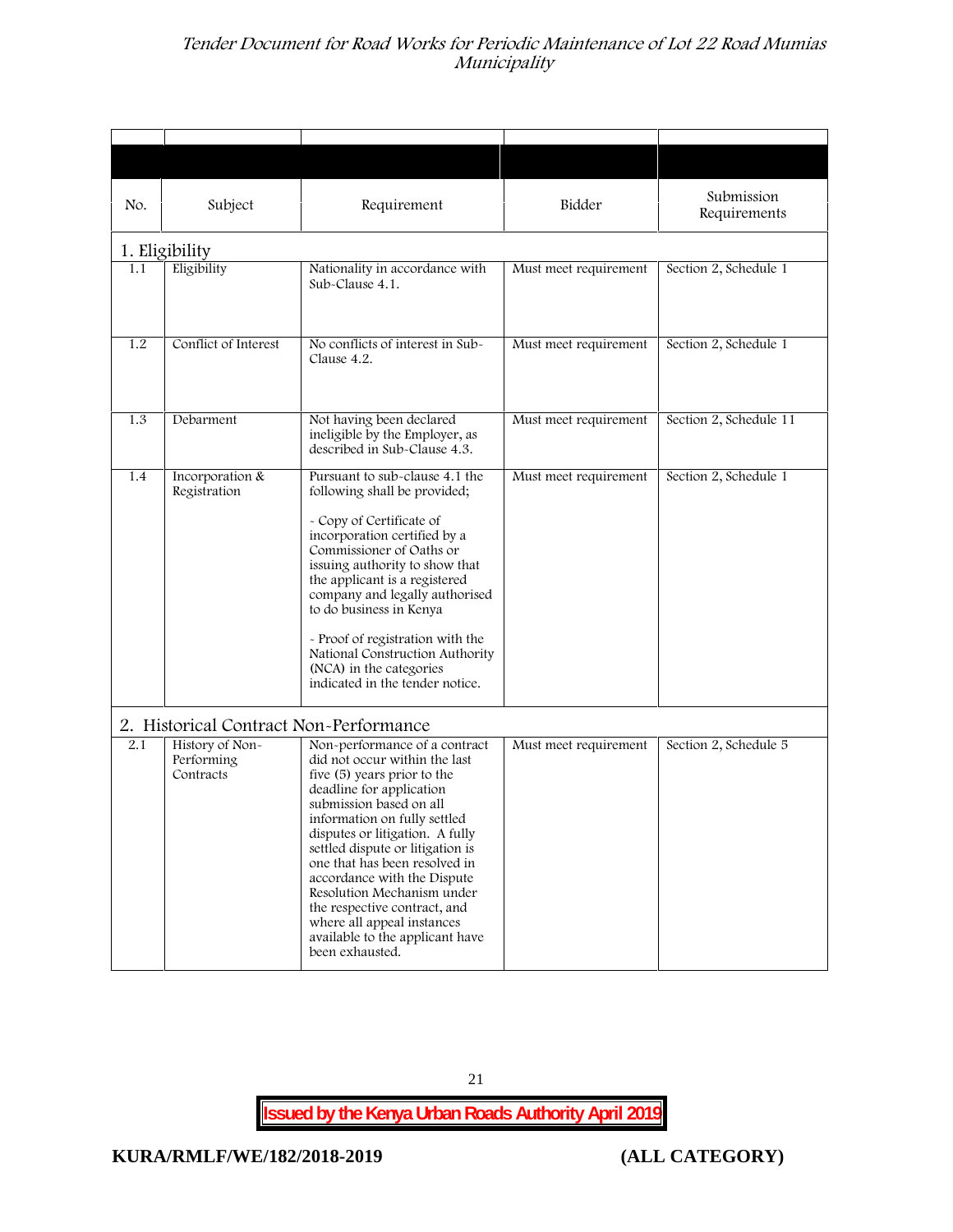| No. | Subject                                    | Requirement                                                                                                                                                                                                                                                                                                                                                                                                                            | Bidder                                                                                                                              | Submission<br>Requirements                                                                                                                                                                                                                                                                                                                                                                                                                                                              |
|-----|--------------------------------------------|----------------------------------------------------------------------------------------------------------------------------------------------------------------------------------------------------------------------------------------------------------------------------------------------------------------------------------------------------------------------------------------------------------------------------------------|-------------------------------------------------------------------------------------------------------------------------------------|-----------------------------------------------------------------------------------------------------------------------------------------------------------------------------------------------------------------------------------------------------------------------------------------------------------------------------------------------------------------------------------------------------------------------------------------------------------------------------------------|
| 2.2 | Pending Litigation                         | All pending litigation shall in<br>total not represent more than<br>fifty percent (50%)] of the<br>Applicant's net worth and shall<br>be treated as resolved against<br>the Applicant.                                                                                                                                                                                                                                                 | Must meet requirement                                                                                                               | Section 2, Schedule 10                                                                                                                                                                                                                                                                                                                                                                                                                                                                  |
|     | 3. Financial Situation                     |                                                                                                                                                                                                                                                                                                                                                                                                                                        |                                                                                                                                     |                                                                                                                                                                                                                                                                                                                                                                                                                                                                                         |
| 3.1 | Financial<br>Performance                   | (a) Submission of audited<br>balance sheets or other financial<br>statements acceptable to the<br>Employer, for the last two [2]<br>years and authenticated bank<br>statement for the last six (6)<br>months to demonstrate:<br>(b) the current soundness of the<br>applicants financial position<br>and its prospective long term<br>profitability, and<br>(c) capacity to have a cash flow<br>equivalent to 20% of the tender<br>sum | Must submit as<br>required and bidders<br>who meet the<br>requirement are<br>marked YES, those<br>that do not meet are<br>marked NO | Attach evidence on<br>the requirement of<br>Section 2, Schedule 8<br>a) All pages must be<br>initialized and<br>stamped by both a<br>practicing Auditor<br>registered with<br>ICPAK and one of the<br>Directors. Auditor's<br>practicing<br>membership number<br>from ICPAC must be<br>indicated. Non-<br>adherence to this to<br>part a, b and c leads<br>to disqualification.<br>(b) All pages in the<br>bank statement must<br>be initialized and<br>stamped by the<br>issuing bank. |
| 3.2 | Average Annual<br>Construction<br>Turnover | (d) Average annual<br>construction turnover of KShs.4<br>Million [Four million],<br>calculated as total certified<br>payments received for contracts<br>in progress or completed,<br>within the last two $[(2)]$ years                                                                                                                                                                                                                 | Must submit as<br>required and bidders<br>who meet the<br>requirement are<br>marked YES, those<br>that do not meet are<br>marked NO | Section 2, Schedule 8                                                                                                                                                                                                                                                                                                                                                                                                                                                                   |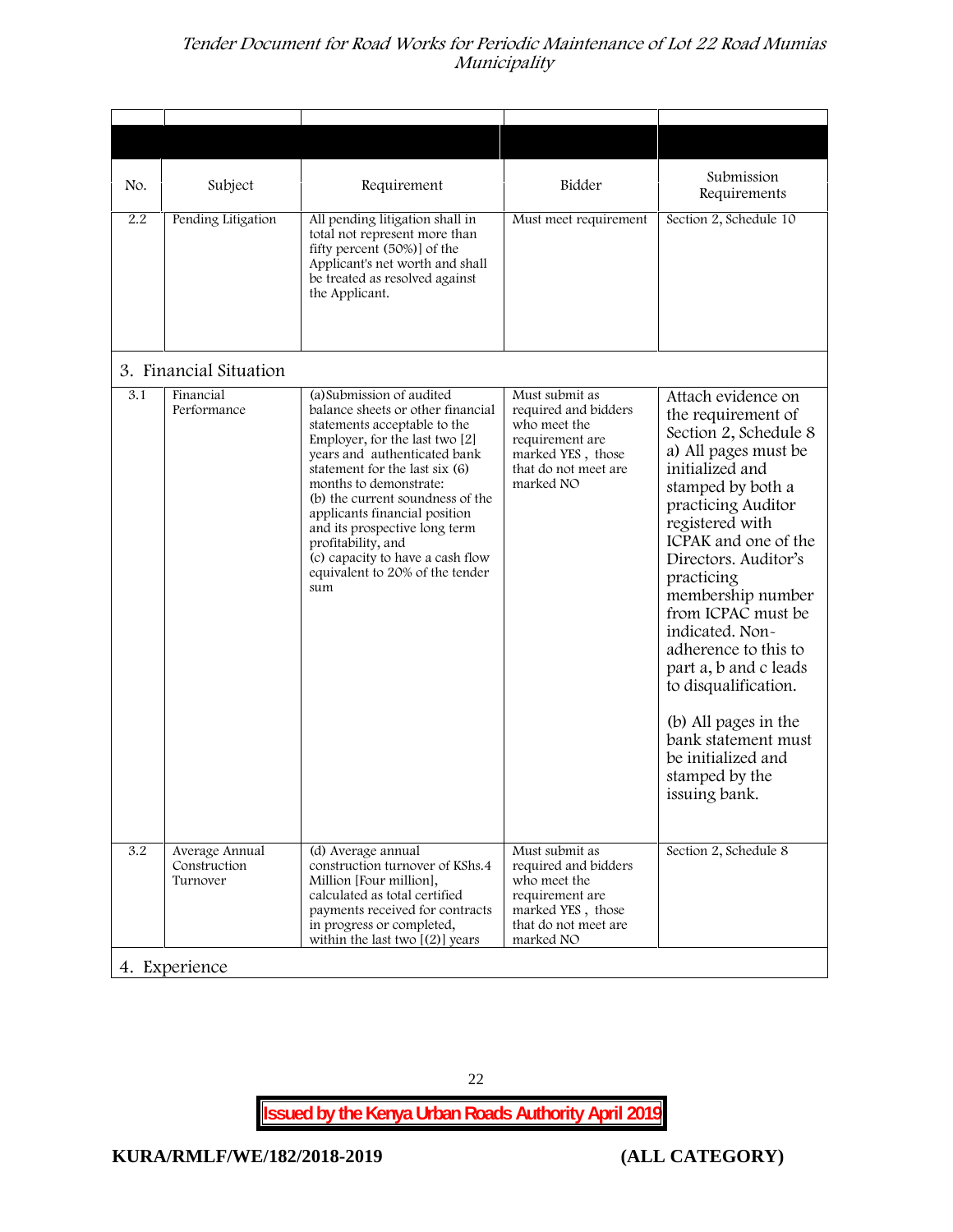| No.    | Subject                                | Requirement                                                                                                                                                                                                                                                                                                                                                                                                                                                                                      | Bidder                                                                                                                              | Submission<br>Requirements |
|--------|----------------------------------------|--------------------------------------------------------------------------------------------------------------------------------------------------------------------------------------------------------------------------------------------------------------------------------------------------------------------------------------------------------------------------------------------------------------------------------------------------------------------------------------------------|-------------------------------------------------------------------------------------------------------------------------------------|----------------------------|
| 4.1(a) | General<br>Construction<br>Experience  | Experience under construction<br>contracts in the role as a main<br>contractor or subcontractor for<br>at least the last three [3] years<br>prior to the applications<br>submission deadline                                                                                                                                                                                                                                                                                                     | Must submit as<br>required and bidders<br>who meet the<br>requirement are<br>marked YES, those<br>that do not meet are<br>marked NO | Section 2, Schedule 6A     |
| 4.2(b) | Specific<br>Construction<br>Experience | Participation as a roads<br>contractor, management<br>contractor or subcontractor, in<br>at least two (3) contracts each<br>with a value of at least<br>KShs. 3 Million (three million),<br>successfully and substantially<br>completed. One (1) of the<br>contracts should be in a City<br>and that are similar to the<br>proposed works. The similarity<br>shall be based on the physical<br>size, complexity,<br>methods/technology or other<br>characteristics as described in<br>Section 2. | Must submit as<br>required and bidders<br>who meet the<br>requirement are<br>marked YES, those<br>that do not meet are<br>marked NO | Section 2, Schedule6A      |
|        | 5. Current Commitments                 |                                                                                                                                                                                                                                                                                                                                                                                                                                                                                                  |                                                                                                                                     |                            |
| 5.1    | On-going contracts                     | The total value of outstanding<br>works on the on-going<br>contracts should not exceed the<br>average annual turnover for the<br>last two years.                                                                                                                                                                                                                                                                                                                                                 | Must submit as<br>required and bidders<br>who meet the<br>requirement are<br>marked YES, those<br>that do not meet are<br>marked NO | Section 2, Schedule 6B     |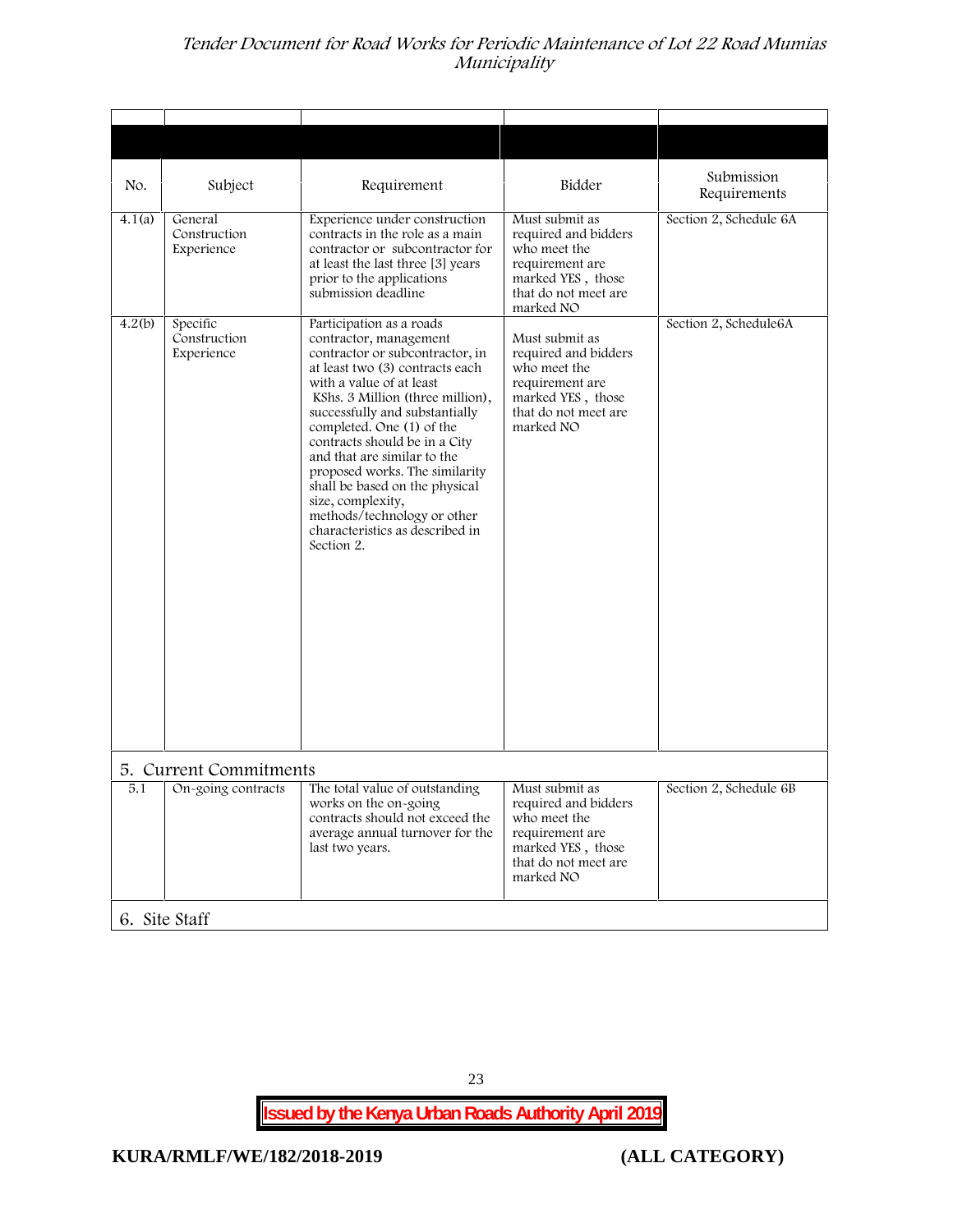| No. | Subject                                | Requirement                                                                                                                                         | Bidder                                                                                                                              | Submission<br>Requirements |
|-----|----------------------------------------|-----------------------------------------------------------------------------------------------------------------------------------------------------|-------------------------------------------------------------------------------------------------------------------------------------|----------------------------|
|     | HQ Staff                               | The site staff shall posses<br>minimum levels of<br>qualifications set below;<br>$Qualification =$<br>Diploma in Civil<br>Engineering/Building      | Must submit as<br>required and bidders                                                                                              | Section 2, Schedule 5      |
|     | Site Agent                             | construction<br>$Qualification = Dip. Civil$<br>Engineering<br>General Experience $=$ 5 yrs<br>Specific Experience $=$ 3 Yrs<br>Specific Experience | who meet the<br>requirement are<br>marked YES, those<br>that do not meet are<br>marked NO                                           |                            |
|     | Foreman                                | Qualification = $Dip$ . Civil<br>Engineering<br>General Experience $=$ 5 yrs<br>Specific Experience $=$ 3 Yrs                                       | Must submit as<br>required and bidders<br>who meet the                                                                              |                            |
|     | Site Surveyor                          | Qualification = Diploma in<br>Survey<br>General Experience $=$ 3 yrs<br>Specific Experience $= 2$ Yrs                                               | requirement are<br>marked YES, those<br>that do not meet are<br>marked NO                                                           |                            |
| 5.  | PLANT AND EQUIPMENT                    |                                                                                                                                                     |                                                                                                                                     |                            |
|     | See description<br>below in Schedule 7 |                                                                                                                                                     |                                                                                                                                     |                            |
| 6.  | Work Methodology                       | Submission of a brief work<br>methodology in accordance with<br>sub-clause 5.3                                                                      | Must submit as<br>required and bidders<br>who meet the<br>requirement are<br>marked YES, those<br>that do not meet are<br>marked NO | Section 2                  |
| 7.  | Business permit and<br>office location | Should have a physical address<br>and Current business Permit                                                                                       | Must submit as<br>required and bidders<br>who meet the<br>requirement are<br>marked YES, those<br>that do not meet are<br>marked NO | Section 2, Schedule 1      |
| 8.  | Litigation History                     | The applicant to provide a valid<br>Sworn affidavit for the tender.                                                                                 | Must submit as<br>required and bidders<br>who meet the<br>requirement are<br>marked YES, those<br>that do not meet are<br>marked NO | Section 2, Schedule 10     |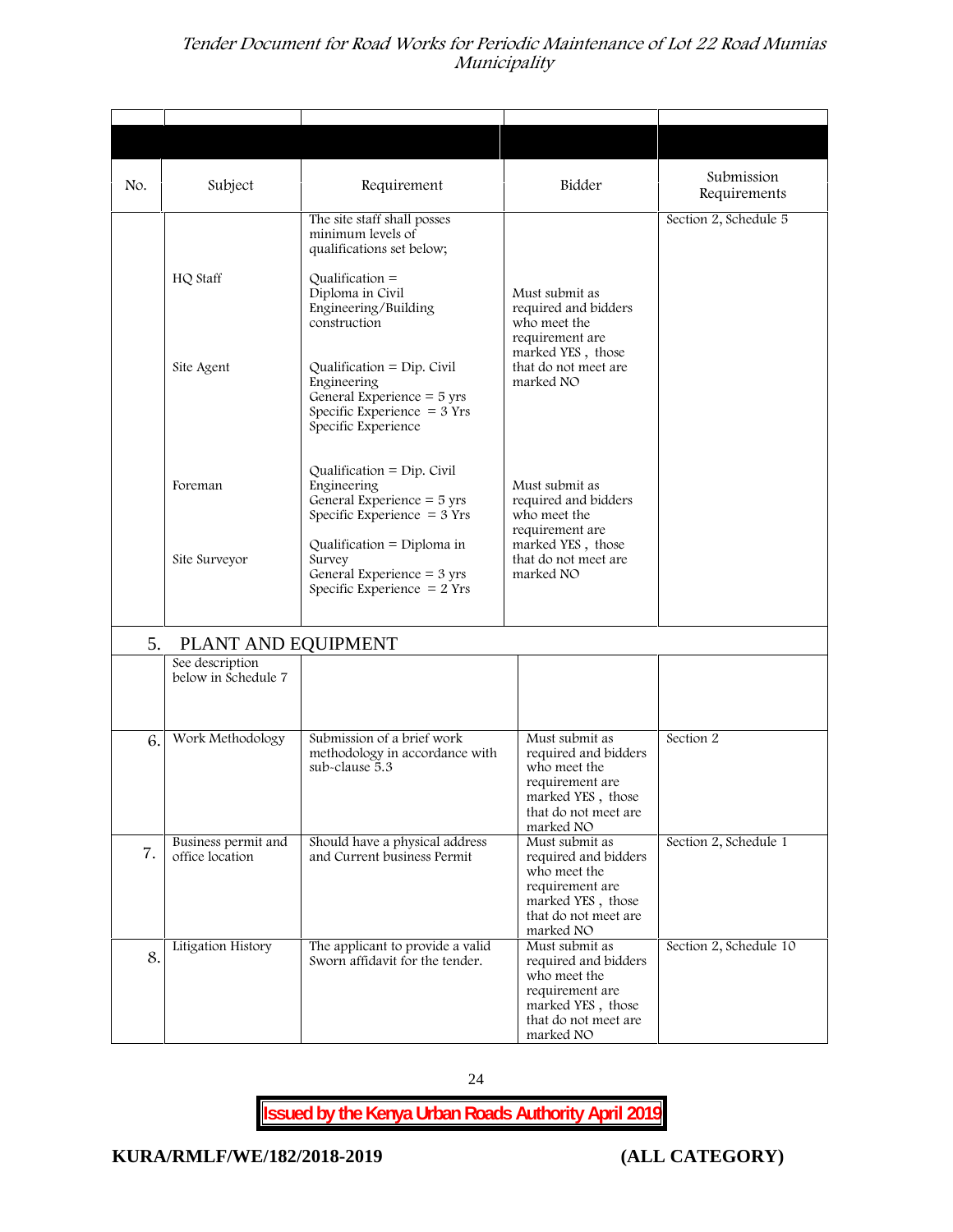#### **7. Schedule of the Major Items of Plant/Equipment Available for Proposed Contract.**

The Bidder must indicate the core plant and equipment considered by the company to be necessary for undertaking the project together with proof of ownership /lease. The lease must be current i.e dated from April 2019. (\* Mandatory minimum number of equipment required by the Employer for the execution of the project that the bidder must make available for the Contract).

| Item<br>No.               | Equipment Details                         | *Minimum<br>Number<br>Required<br>for the<br>Contract<br>Execution | Compliance<br>Requirement | No of<br>Equipment<br>Owned by<br>the Bidder | No. of<br>equipment<br>to be<br>hired/<br>purchased<br>by the<br>Bidder | No. of<br>equipment<br>to be made<br>available for<br>the Contract<br>by the<br>Bidder |
|---------------------------|-------------------------------------------|--------------------------------------------------------------------|---------------------------|----------------------------------------------|-------------------------------------------------------------------------|----------------------------------------------------------------------------------------|
| A                         | General Plant                             |                                                                    |                           |                                              |                                                                         |                                                                                        |
|                           | Asphalt Concrete patching<br>plant        | optional                                                           |                           |                                              |                                                                         |                                                                                        |
| B                         | Milling Machine                           |                                                                    |                           |                                              |                                                                         |                                                                                        |
|                           | Asphalt Milling Machine                   | optional                                                           |                           |                                              |                                                                         |                                                                                        |
| $\mathcal{C}$             | Bituminous Plants                         |                                                                    |                           |                                              |                                                                         |                                                                                        |
|                           | Bitumen Pressure distributor              | optional                                                           |                           |                                              |                                                                         |                                                                                        |
|                           | Asphalt concrete paver                    | optional                                                           |                           |                                              |                                                                         |                                                                                        |
| D                         | Compactors                                |                                                                    |                           |                                              |                                                                         |                                                                                        |
|                           | Vibrating compaction plate<br>300 mm wide | optional                                                           |                           |                                              |                                                                         |                                                                                        |
|                           | Vibrating compaction plate<br>600 mm wide | optional                                                           |                           |                                              |                                                                         |                                                                                        |
| $\rm E$                   | Pot hole repair machines                  |                                                                    |                           |                                              |                                                                         |                                                                                        |
|                           | Colas Sprayer                             | $\mathcal{O}$                                                      |                           |                                              |                                                                         |                                                                                        |
|                           | Pavement Cutter Machine                   | $\mathcal{O}$                                                      |                           |                                              |                                                                         |                                                                                        |
|                           | Paver Braker Machine                      | $\mathcal{O}$                                                      |                           |                                              |                                                                         |                                                                                        |
|                           | Pedestrian Roller                         | $\Omega$                                                           |                           |                                              |                                                                         |                                                                                        |
| $\boldsymbol{\mathrm{F}}$ | Concrete Equipment                        |                                                                    |                           |                                              |                                                                         |                                                                                        |
|                           | Mobile concrete mixers                    | $\mathbf{1}$                                                       | Yes/no                    |                                              |                                                                         |                                                                                        |

25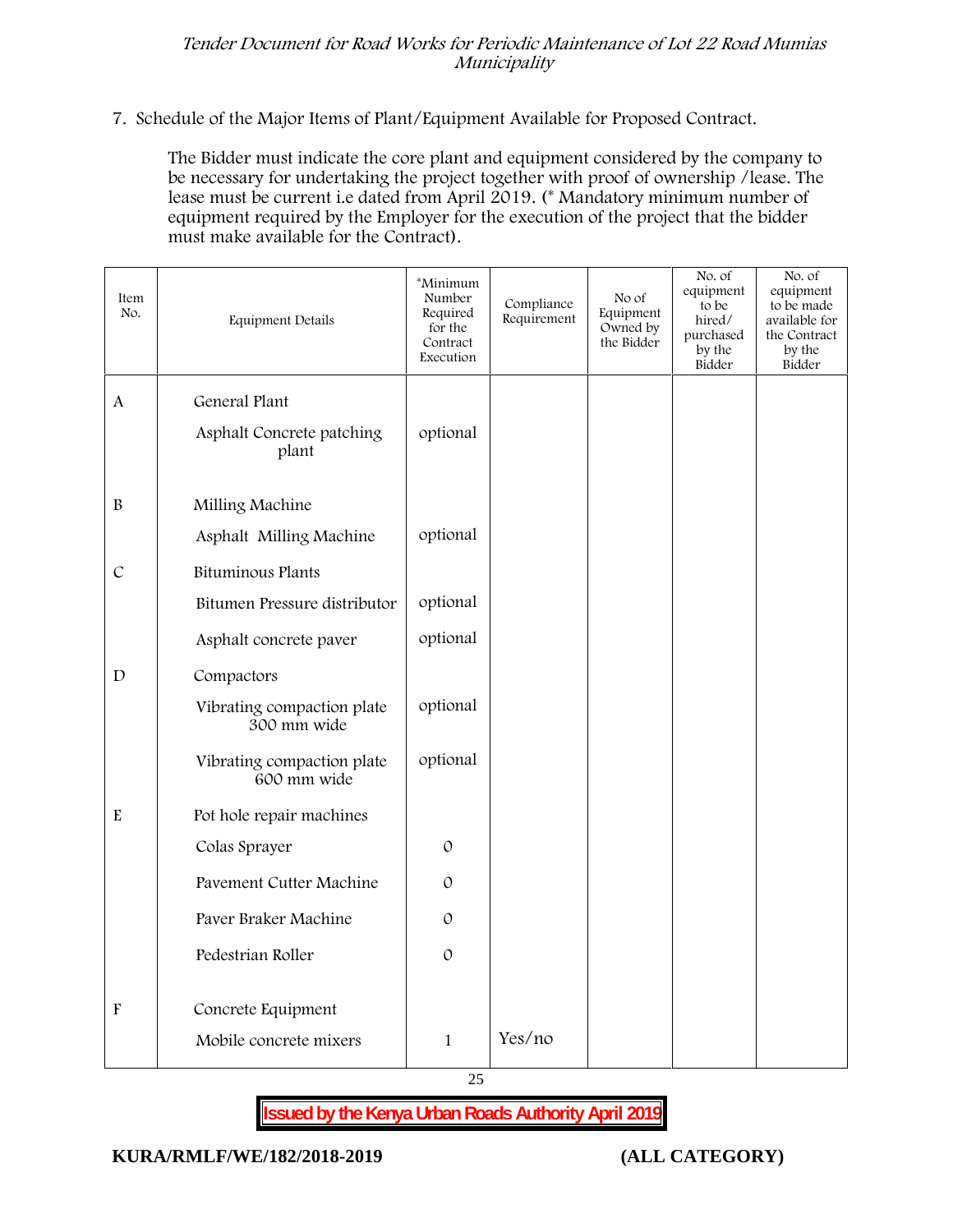| Item<br>No.               | Equipment Details                                                                                 | *Minimum<br>Number<br>Required<br>for the<br>Contract<br>Execution | Compliance<br>Requirement | No of<br>Equipment<br>Owned by<br>the Bidder | No. of<br>equipment<br>to be<br>hired/<br>purchased<br>by the<br>Bidder | No. of<br>equipment<br>to be made<br>available for<br>the Contract<br>by the<br>Bidder |
|---------------------------|---------------------------------------------------------------------------------------------------|--------------------------------------------------------------------|---------------------------|----------------------------------------------|-------------------------------------------------------------------------|----------------------------------------------------------------------------------------|
|                           | Concrete vibrators                                                                                | 1                                                                  | Yes/no                    |                                              |                                                                         |                                                                                        |
| $\mathsf G$               | Transport (Tippers,<br>dumpers, water tankers)<br>$4X2$ tippers payload $7 - 12$<br>tonnes        |                                                                    |                           |                                              |                                                                         |                                                                                        |
|                           | 6X4 tippers payload $16 - 20$<br>tonnes                                                           |                                                                    |                           |                                              |                                                                         |                                                                                        |
|                           | 8X4 tippers payload $16 - 20$<br>tonnes                                                           |                                                                    |                           |                                              |                                                                         |                                                                                        |
|                           | Flat bed lorries                                                                                  |                                                                    |                           |                                              |                                                                         |                                                                                        |
|                           | Subtotal for $G$ – tippers &<br>dumpers                                                           | 3                                                                  | Yes/no                    |                                              |                                                                         |                                                                                        |
|                           | Water tankers $(18,000 -$<br>20,000 litres<br>capacity)                                           | optional                                                           |                           |                                              |                                                                         |                                                                                        |
| $\boldsymbol{\mathrm{H}}$ | Earth - Moving Equipment                                                                          |                                                                    |                           |                                              |                                                                         |                                                                                        |
|                           | Wheeled loaders                                                                                   |                                                                    |                           |                                              |                                                                         |                                                                                        |
|                           | Motor graders (93 -<br>205kW)                                                                     |                                                                    |                           |                                              |                                                                         |                                                                                        |
|                           | Trench excavator                                                                                  |                                                                    |                           |                                              |                                                                         |                                                                                        |
|                           | Subtotal for $H$ – Earth<br>moving equipment                                                      | 1                                                                  | Yes/no                    |                                              |                                                                         |                                                                                        |
|                           |                                                                                                   |                                                                    |                           |                                              |                                                                         |                                                                                        |
|                           |                                                                                                   |                                                                    |                           |                                              |                                                                         |                                                                                        |
| I                         | Excavators                                                                                        |                                                                    |                           |                                              |                                                                         |                                                                                        |
|                           | Hydraulic crawler mounted<br>$(7 - 10 \text{ tonnes}) - 0.25 - 0.4$<br>m <sup>3</sup> SAE bucket. |                                                                    |                           |                                              |                                                                         |                                                                                        |

26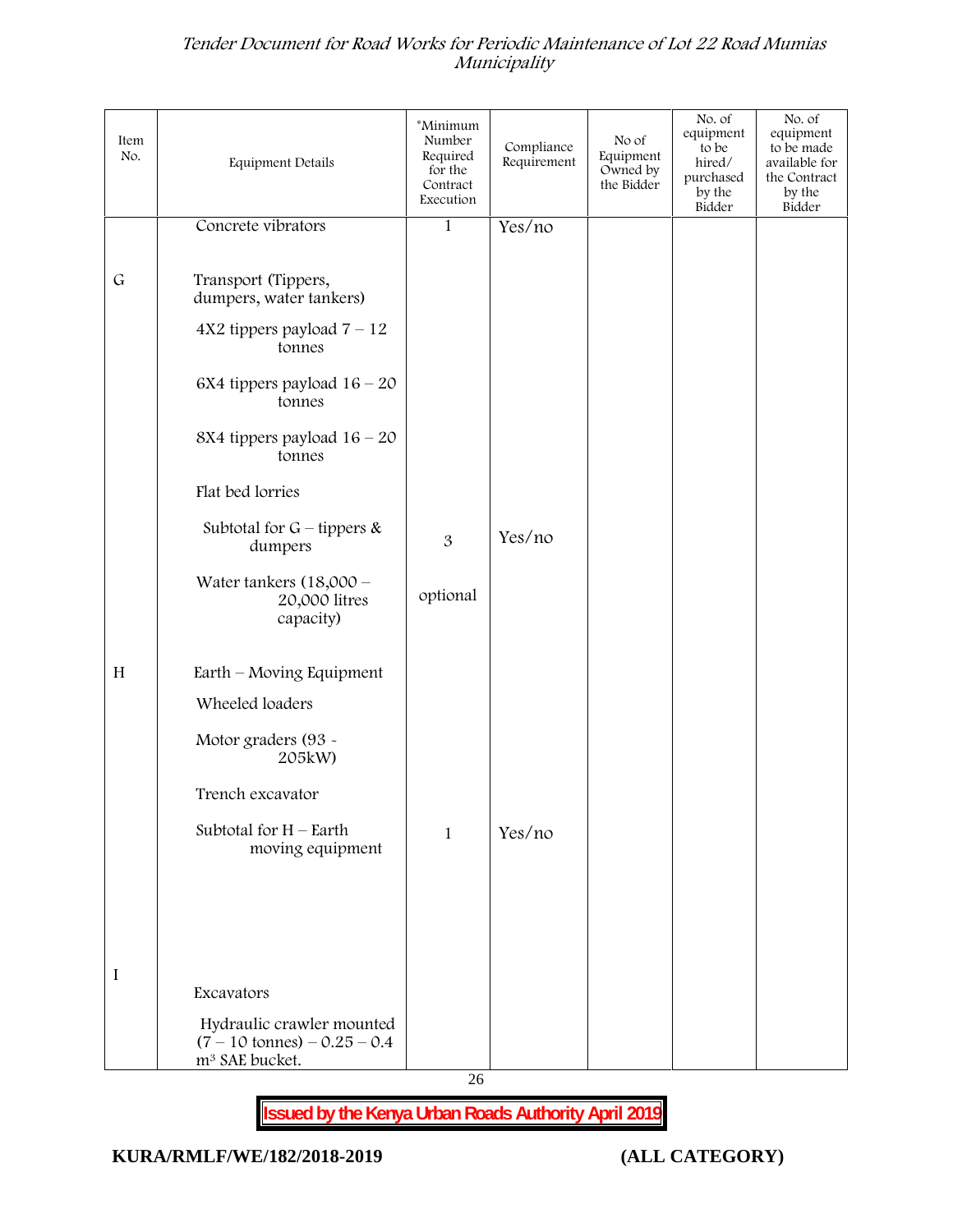| Item<br>No. | Equipment Details                                                                                                                                                                                                                                                                                                                                                                                                                                                                                                                                                                                                           | *Minimum<br>Number<br>Required<br>for the<br>Contract<br>Execution | Compliance<br>Requirement  | No of<br>Equipment<br>Owned by<br>the Bidder | No. of<br>equipment<br>to be<br>hired/<br>purchased<br>by the<br>Bidder | No. of<br>equipment<br>to be made<br>available for<br>the Contract<br>by the<br>Bidder |
|-------------|-----------------------------------------------------------------------------------------------------------------------------------------------------------------------------------------------------------------------------------------------------------------------------------------------------------------------------------------------------------------------------------------------------------------------------------------------------------------------------------------------------------------------------------------------------------------------------------------------------------------------------|--------------------------------------------------------------------|----------------------------|----------------------------------------------|-------------------------------------------------------------------------|----------------------------------------------------------------------------------------|
| J           | Hydraulic crawler mounted<br>$(10 - 16 \text{ tonnes}) - 0.40 -$<br>0.60 m <sup>3</sup> SAE bucket.<br>Hydraulic wheel mounted<br>$(7 - 10 \text{ tonnes}) - 0.25 - 0.4$<br>m <sup>3</sup> SAE bucket.<br>Hydraulic wheel mounted<br>$(10 - 16 \text{ tonnes}) - 0.40 -$<br>0.6 m <sup>3</sup> SAE bucket.<br>Hydraulic wheel mounted<br>backloader $(7 - 10 \text{ tonnes})$<br>$-0.25 - 0.4$ m <sup>3</sup> SAE bucket.<br>Subtotal for I (Excavators)<br>Rollers<br>Self-propelled single drum<br>vibrating (various types)<br>Pneumatic rubber tyre (1-2<br>tonnes/wheel)<br>Double drum vibrating<br>pedestrian roller | $\mathbf{1}$<br>$\mathbf{1}$<br>$\mathbf{1}$<br>Optional           | Yes/no<br>Yes/no<br>Yes/no |                                              |                                                                         |                                                                                        |

27

**Issued by the Kenya Urban Roads Authority April 2019**

 $\ddot{\phantom{a}}$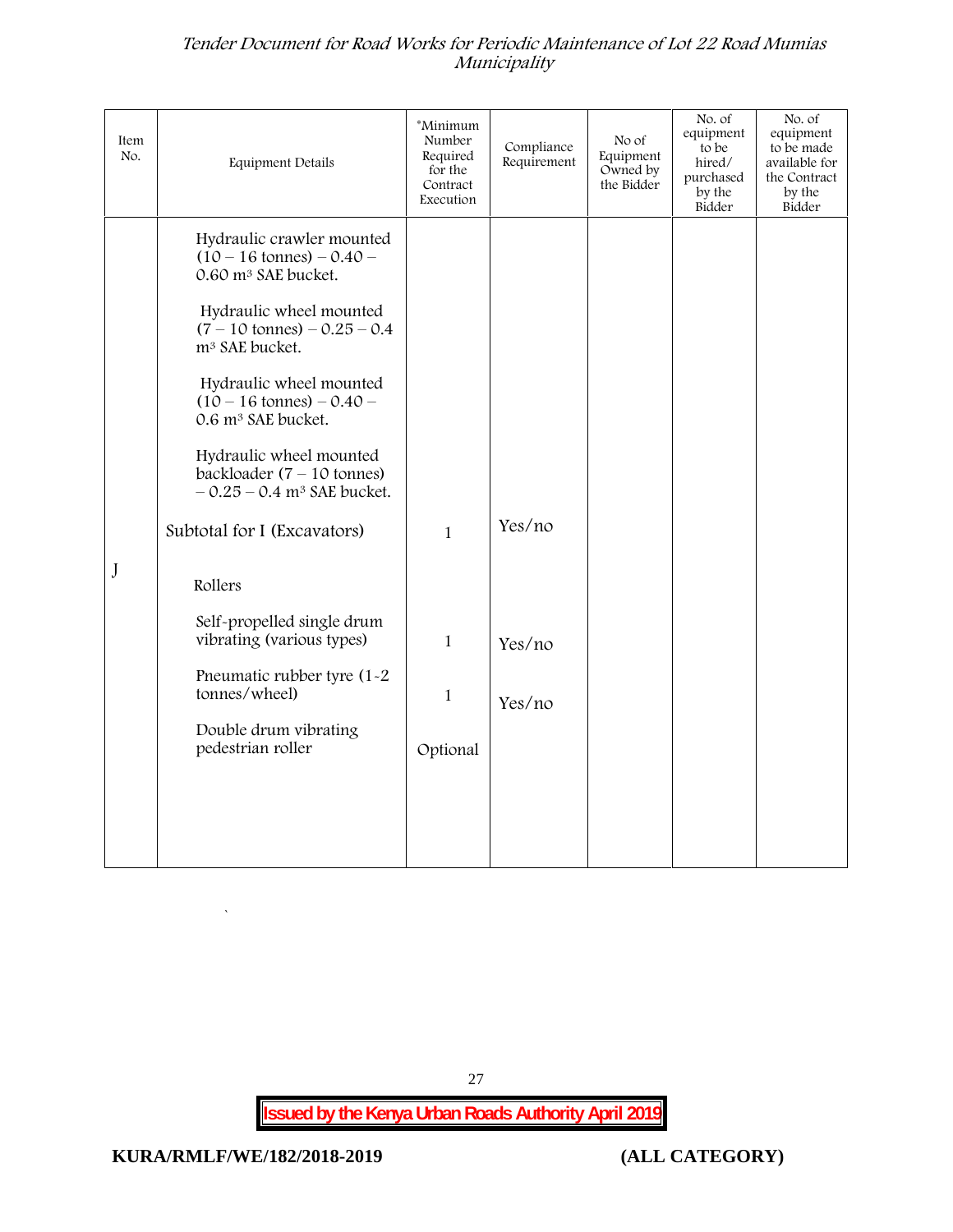# **Appendix to Instruction to Tenderers**

| $S/NO$ . | Completeness and<br>Responsiveness<br>Criteria                | References                                   | Requirement                                                                                                                        |
|----------|---------------------------------------------------------------|----------------------------------------------|------------------------------------------------------------------------------------------------------------------------------------|
| 1.       | Form of Bid                                                   | Section II<br>Clause 20.2                    | Amount must be indicated<br>Properly stamped, filled and signed<br>$\tilde{\phantom{a}}$                                           |
| 2.       | Appendix to Form of<br>Bid                                    | Section II<br>Clause 20.2                    | Properly stamped, filled and signed<br>$\sim$                                                                                      |
| 3.       | <b>Bid Security</b>                                           | Section II<br>Clause 17                      | Unconditional bank guarantee<br>In the format provided with all<br>conditions<br>- must be valid for 30 days after bid<br>validity |
| 4.       | Confidential Business<br>Questionnaire                        | Section IX;<br>Schedule 1                    | Properly filled, stamped and signed<br>Provide all required information                                                            |
| 5.       | Form of Power of<br>Attorney                                  | Section IX;<br>Schedule 2<br>Clause $5.1(a)$ | Properly filled, stamped and signed                                                                                                |
| 6.       | Tax Compliance<br>Certificate                                 | Tender notice                                | - Provide valid tax compliance certificate                                                                                         |
| 7.       | Registration with<br>National Construction<br>Authority (NCA) | Tender notice<br>Item 1.4 of QC              | - Copy of valid certificate and practicing<br>license                                                                              |
| 8.       | Certificate of<br>Incorporation                               | Tender notice<br>Item $1.4$ of QC            | Copy of certificate Certified by<br>Commissioner for Oaths                                                                         |
| 9.       | Certificate of<br>Registration in a<br>target group           | Tender notice                                | - Certified copy of a valid certificate from<br>National or County Treasury for<br>relevant category                               |
| 10.      | Priced Bill of<br>Quantities                                  | Clause 14.1<br>Section IX                    | - Fill all rates, prices and amounts and<br>counter sign any alteration(s)<br>Stamp and initial all pages of BOQ's                 |
| 11.      | Eligibility                                                   | Section II;<br>Schedule 1<br>Clause 4.1      | Legible copies of National ID or passport<br>$\tilde{}$<br>for all directors<br>System generated Form CR12 (12<br>months)          |

# **Table 1: Pre- Qualification Checklist for Completeness and Responsiveness.**

28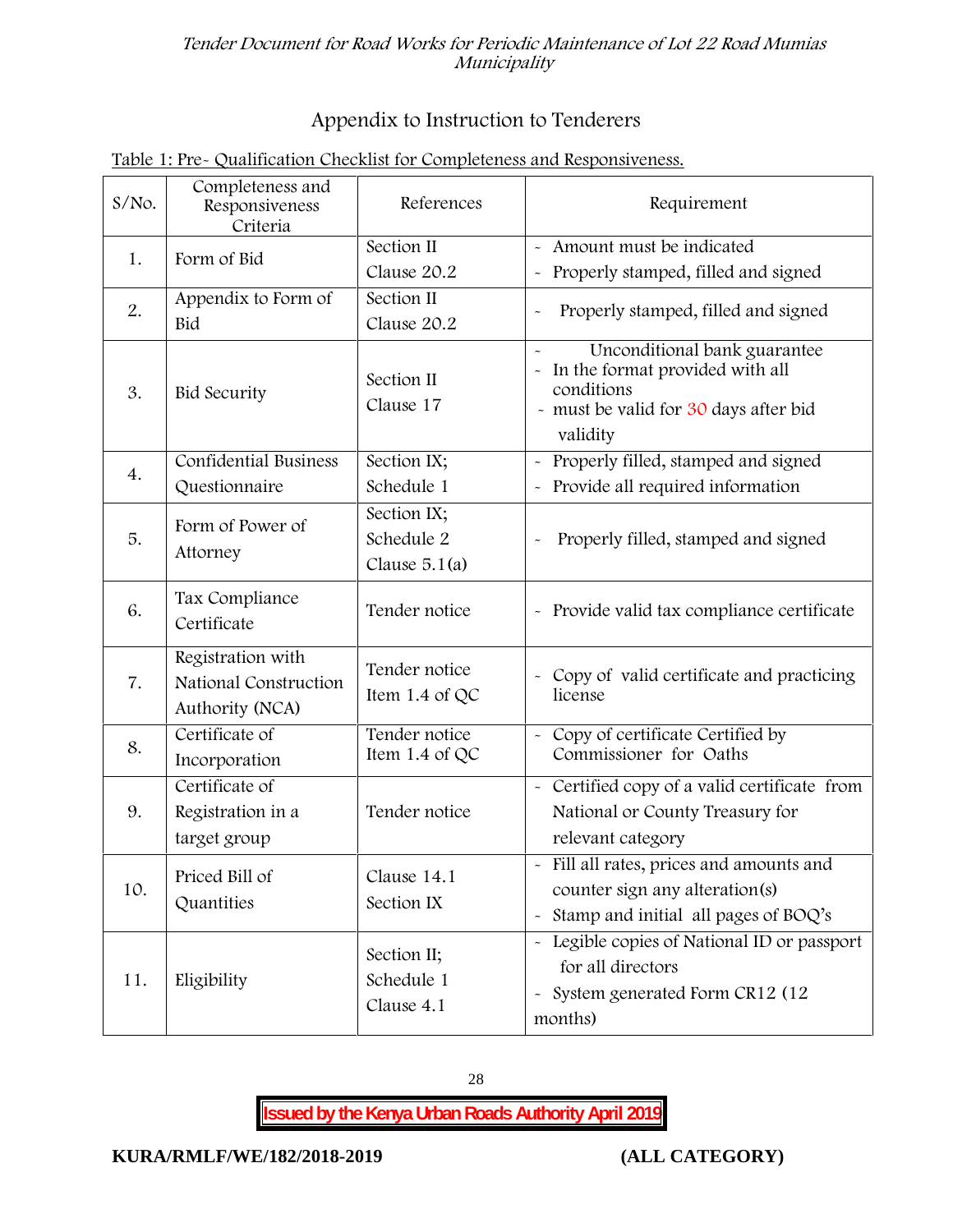| 12. | Conflict of interest                                                       | Section II;<br>Schedule 1<br>Clause 4.2                     | - to state explicitly                                                                                        |
|-----|----------------------------------------------------------------------------|-------------------------------------------------------------|--------------------------------------------------------------------------------------------------------------|
| 13. | Debarment                                                                  | Section II<br>Clause 30.4;<br>Schedule 11<br>Item 1.3 of QC | Properly filled, stamped and signed                                                                          |
| 14. | Pending Litigation                                                         | Item $2.2$ of QC                                            | - Provide original sworn affidavit for the<br>specific tender                                                |
| 15. | Litigation History                                                         | Section II Clause<br>31.8; Schedule 10                      | Properly filled, stamped and signed                                                                          |
| 16. | History of Non<br>performance                                              | Schedule 6B<br>Item 2.1 of QC                               | - Fill information on non-completed<br>works                                                                 |
| 17. | Certificate of<br>Tenderers Visit to Site                                  | Section II;<br>Clause 8.3                                   | - Attend pre-bid meeting/visit<br>Certificate must be signed and stamped<br>by the Employer's representative |
| 18. | Schedule of Major<br>Items of Plant                                        | Section XI<br>Item 5 of QC;<br>Schedule 7                   | Properly filled, stamped and signed<br>$\widetilde{\phantom{m}}$                                             |
| 19. | Schedule of Key<br>Personnel                                               | Section XI<br>Item 6 of QC;<br>Schedule 5                   | Properly filled, stamped and signed<br>$\tilde{\phantom{a}}$                                                 |
| 20. | Roadwork Completed<br>Satisfactorily                                       | Section XI;<br>Item 4 of QC<br>Schedule 6A                  | Properly filled, stamped and signed                                                                          |
| 21. | Schedule of Ongoing<br>Projects                                            | Section XI;<br>Item 5.1 of QC<br>Schedule 7                 | Properly filled, stamped and signed                                                                          |
| 22  | Schedule of other<br>Supplementary<br>Information /<br>Financial Standings | Section XI;<br>Item 5.1 of QC<br>Schedule 9                 | Properly filled, stamped and signed                                                                          |
| 23  | Declaration form for<br>bankrupt or insolvent                              | Schedule 11                                                 | Properly filled, stamped and signed                                                                          |
| 24. | Anti-corruption form                                                       | Schedule 12                                                 | Properly filled, stamped and signed<br>$\widetilde{\phantom{m}}$                                             |
| 25  | Serialisation of bid<br>document                                           | Tender notice                                               | All pages in the bid document<br>should be sequentially serialised.                                          |
| 26. | Copy of Bid Document                                                       | Clause 20.1                                                 | Replica of the original                                                                                      |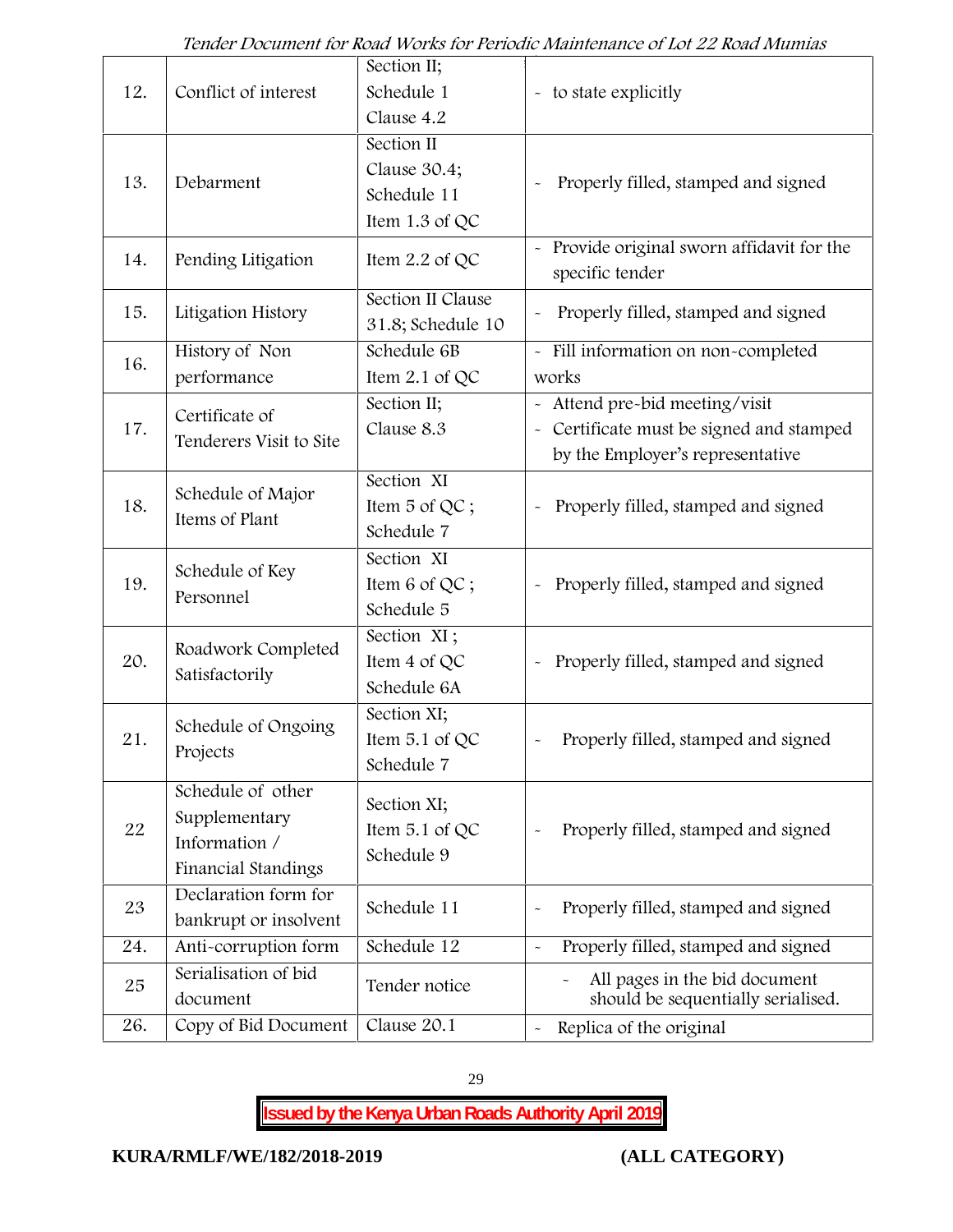| Tender Document for Road Works for Periodic Maintenance of Lot 22 Road Mumias |                  |                                                             |  |  |  |
|-------------------------------------------------------------------------------|------------------|-------------------------------------------------------------|--|--|--|
| <b>REMARKS</b>                                                                | Clause 13.1/20.2 | Bid document to be complete, properly<br>filled and signed. |  |  |  |

**Key:** QC – Qualification Criteria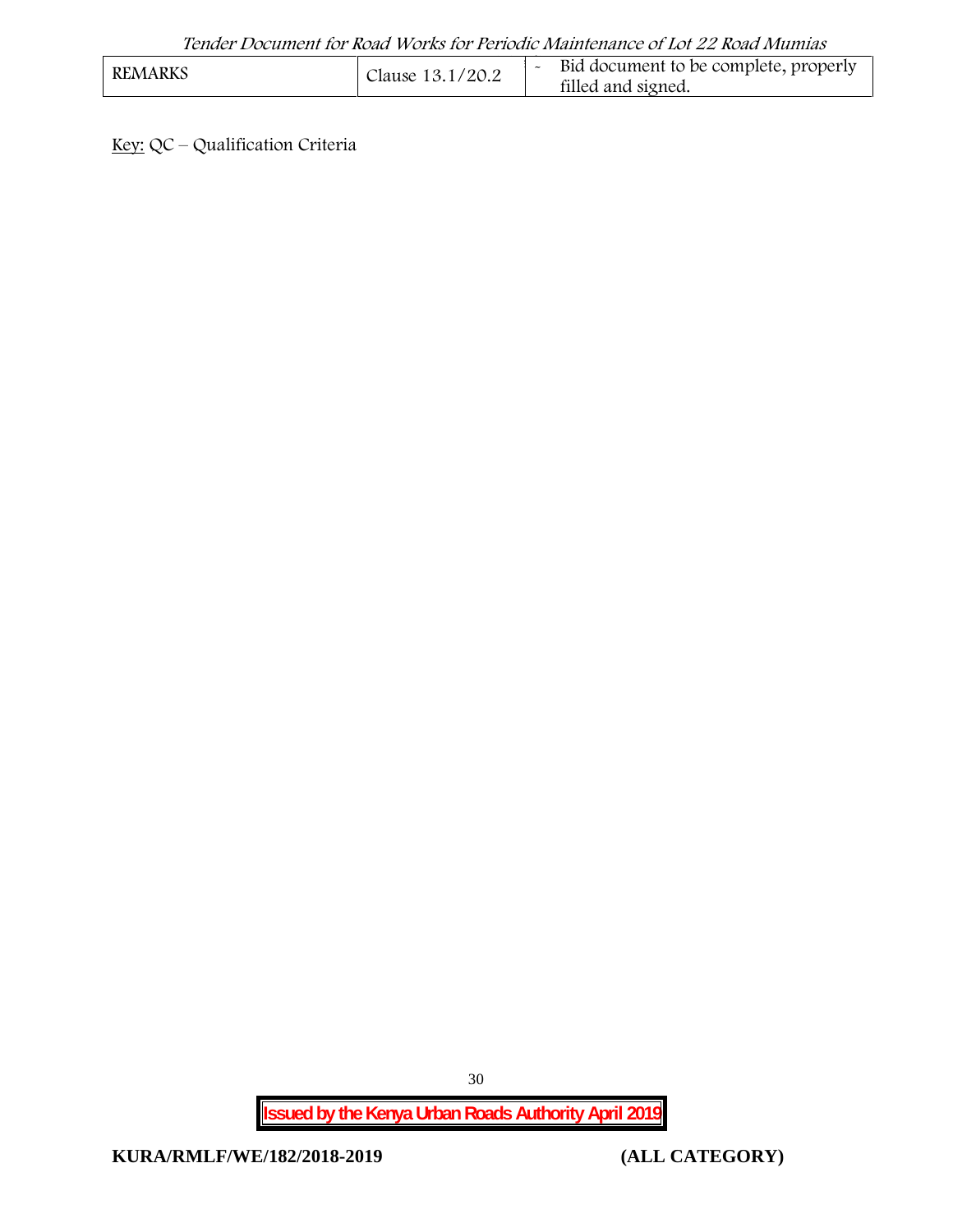**Table 2: Post- qualification Score**

| <b>ITEM</b>    |               | <b>DESCRIPTION</b>                   | <b>MUST</b>     | <b>MEET</b> |
|----------------|---------------|--------------------------------------|-----------------|-------------|
|                |               |                                      | <b>CRITERIA</b> |             |
| 1              |               | <b>FINANCIAL CAPACITY</b>            |                 |             |
|                | a             | <b>Audited Statements</b>            | YES/NO          |             |
|                | b             | Cash flow statement (forecasts)      | YES/NO          |             |
|                | $\mathcal{C}$ | Financial position/Ratios            | YES/NO          |             |
|                | d             | Turnover                             | YES/NO          |             |
| 2              |               | <b>EXPERIENCE</b>                    |                 |             |
|                |               | General Experience                   | YES/NO          |             |
|                |               | Specific experience in related works | YES/NO          |             |
| 3              |               | <b>CURRENT COMMITMENTS</b>           |                 |             |
|                |               | On-going works                       | YES/NO          |             |
| $\overline{4}$ |               | <b>KEY PERSONNEL</b>                 |                 |             |
|                |               | HQ Staff                             | YES/NO          |             |
|                |               | Site Agent                           | YES/NO          |             |
|                |               | Surveyor                             | YES/NO          |             |
|                |               | Foreman                              | YES/NO          |             |
| 5              |               | PLANT AND EQUIPMENT                  |                 |             |
|                |               | Equipment capabilities               | YES/NO          |             |
| 6              |               | WORK METHODOLOGY                     | YES/NO          |             |
| $\overline{7}$ |               | LITIGATION HISTORY                   | YES/NO          |             |
| 8              |               | Business permit and office location  | YES/NO          |             |
|                |               | <b>REMARKS</b>                       | YES/NO          |             |

- Bidders must achieve YES in all the measured parameters to qualify.
- The bidders who pass the technical criteria will be subjected to financial evaluation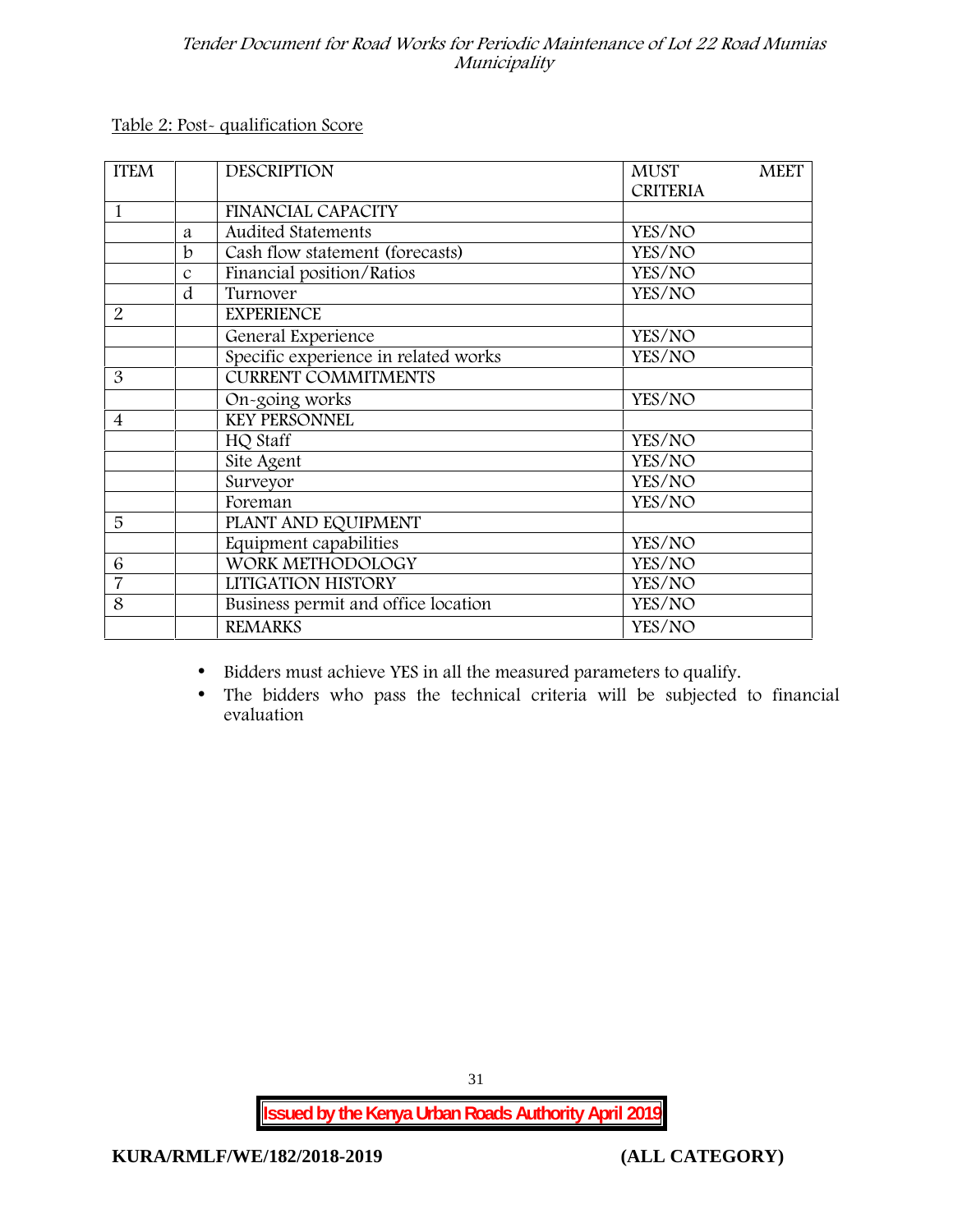# **SECTION IV: CONDITIONS OF CONTRACT**

## **PART I: GENERAL CONDITIONS OF CONTRACT**

The Conditions Of Contract Part  $1$  – General Conditions shall be those forming Part 1 of the Conditions Of Contract for works of Civil engineering construction Fourth Edition 1987, reprinted in 1992 with further amendments, prepared by the Federation Internationale des Ingenieurs Conseils (FIDIC)

Copies of the FIDIC Conditions of Contract can be obtained from:

FIDIC Secretariat P.O.Box 86 1000 Lausanne 12 **Switzerland** Fax: 41 21 653 5432 Telephone: 41 21 653 5003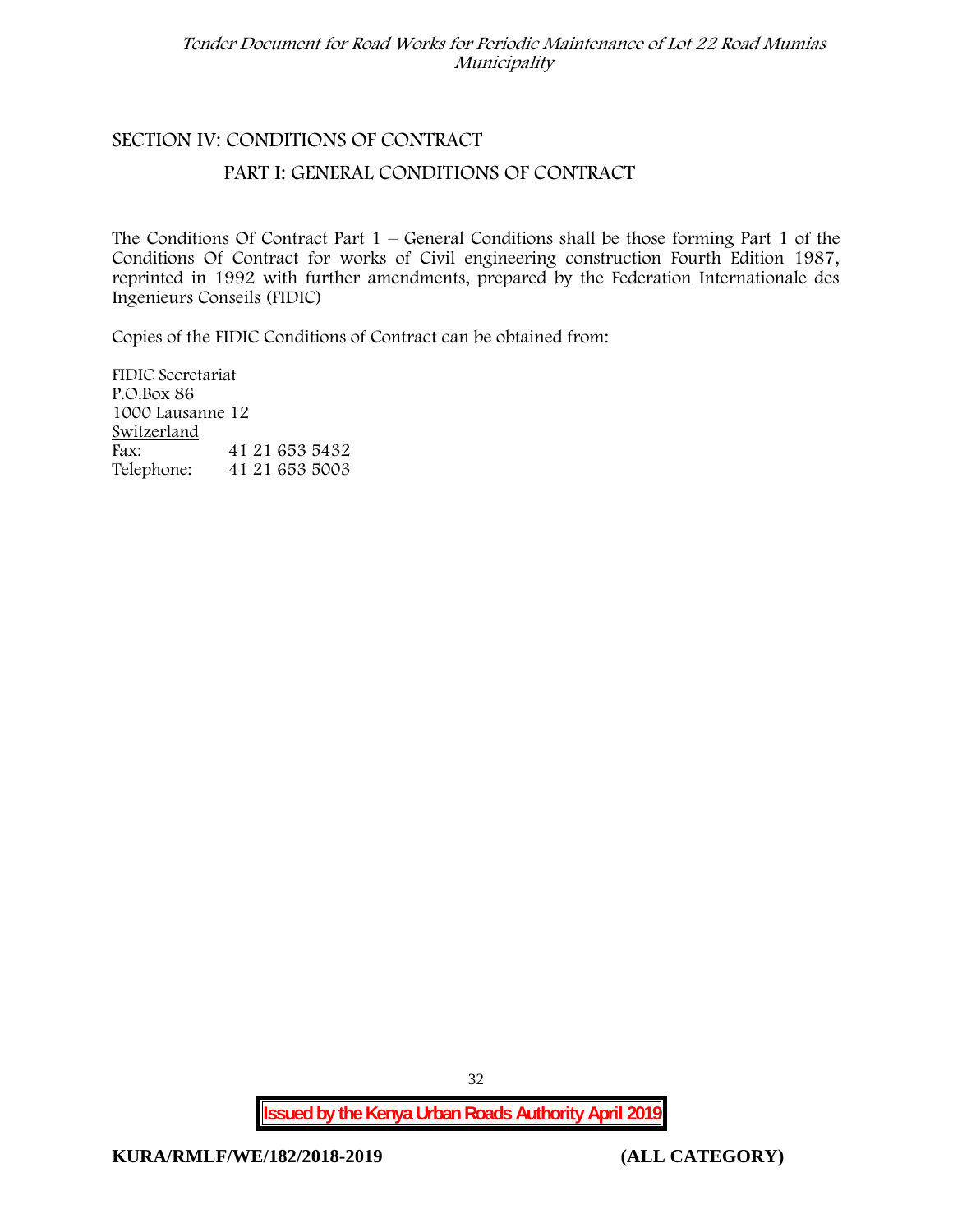### **PART II: CONDITIONS OF PARTICULAR APPLICATION**

The following Conditions of Particular Application shall supplement the General Conditions of Contract. Whenever there is a conflict, the provisions herein shall prevail over those in the General Conditions of Contract. The Particular Condition is preceded by the corresponding clause number of the General Conditions to which it relates.

**Issued by the Kenya Urban Roads Authority April 2019**

**KURA/RMLF/WE/182/2018-2019 (ALL CATEGORY)**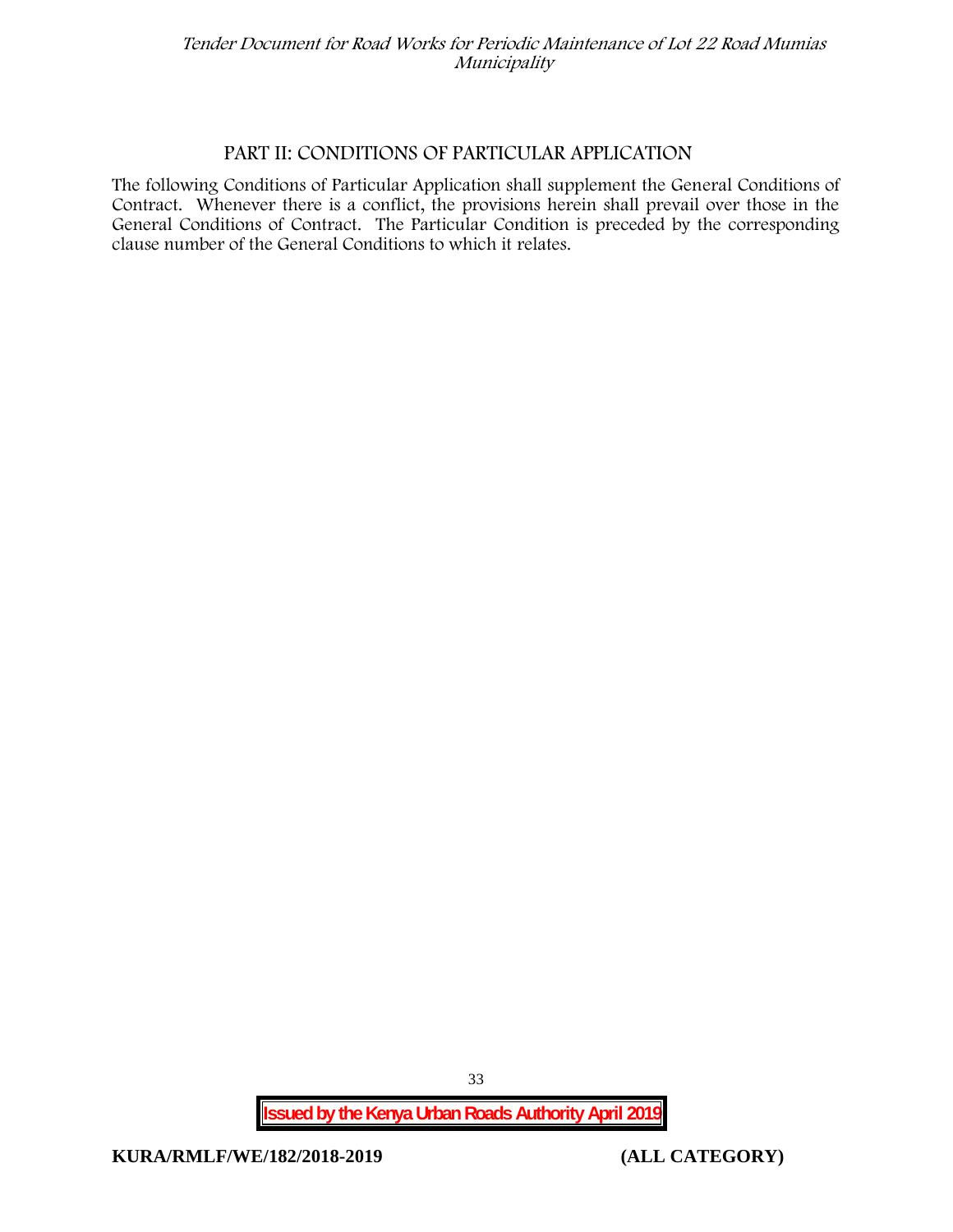#### **CONTENTS**

| SUBCLAUSE 8.2 - SITE OPERATIONS AND METHODS OF CONSTRUCTION 37             |  |
|----------------------------------------------------------------------------|--|
|                                                                            |  |
|                                                                            |  |
|                                                                            |  |
|                                                                            |  |
|                                                                            |  |
|                                                                            |  |
|                                                                            |  |
|                                                                            |  |
| SUBCLAUSE 15.2-LANGUAGE ABILITY AND QUALIFICATIONS OF CONTRACTOR'S         |  |
|                                                                            |  |
|                                                                            |  |
| SUBCLAUSE 16.3- QUALIFICATION AND LANGUAGE ABILITY OF SUPERINTENDING STAFF |  |
| 40                                                                         |  |
| SUBCLAUSE 19.1 - SAFETY, SECURITY AND PROTECTION OF THE ENVIRONMENT 41     |  |
|                                                                            |  |
| SUBCLAUSE 21.1 - INSURANCE OF WORKS AND CONTRACTOR 'S EQUIPMENT 41         |  |
|                                                                            |  |
|                                                                            |  |
|                                                                            |  |
|                                                                            |  |
|                                                                            |  |
|                                                                            |  |
|                                                                            |  |
|                                                                            |  |
| SUBCLAUSE 29.2 - REINSTATEMENT AND COMPENSATION FOR DAMAGES TO PERSONS     |  |
|                                                                            |  |
|                                                                            |  |
|                                                                            |  |
|                                                                            |  |
|                                                                            |  |
|                                                                            |  |
|                                                                            |  |
|                                                                            |  |

34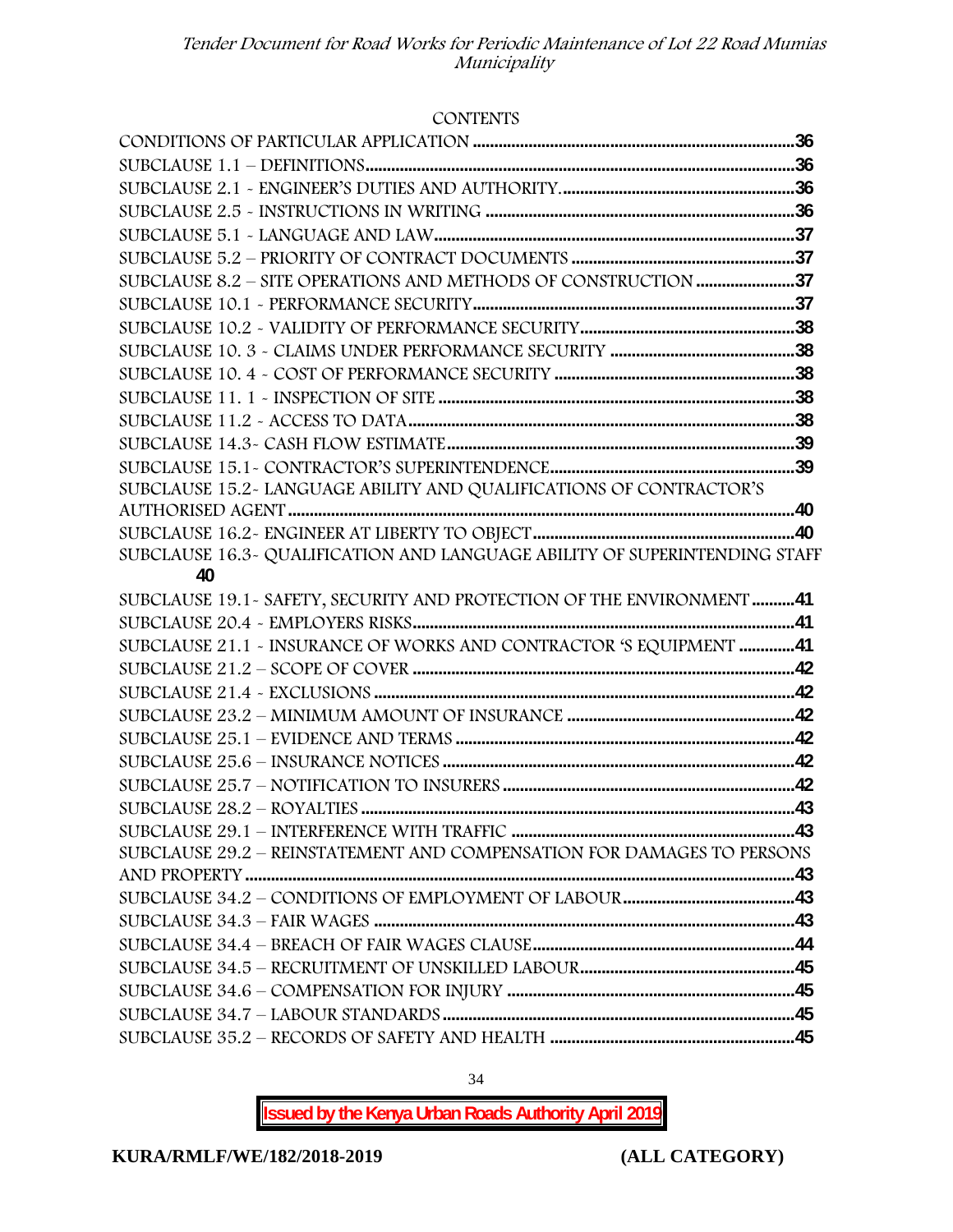| SUBCLAUSE 54.1 - CONTROCTOR'S EQUIPMENT, TEMPORARY WORKS AND MATERIALS |  |
|------------------------------------------------------------------------|--|
| 47                                                                     |  |
|                                                                        |  |
|                                                                        |  |
|                                                                        |  |
|                                                                        |  |
| SUBCLAUSE 60.3 - RETENTION MONEY AND PAYMENT OF RETENTION MONEY48      |  |
|                                                                        |  |
|                                                                        |  |
|                                                                        |  |
|                                                                        |  |
|                                                                        |  |
|                                                                        |  |
|                                                                        |  |
|                                                                        |  |
|                                                                        |  |
|                                                                        |  |
|                                                                        |  |
|                                                                        |  |
|                                                                        |  |
|                                                                        |  |
|                                                                        |  |
|                                                                        |  |
|                                                                        |  |
|                                                                        |  |
|                                                                        |  |
|                                                                        |  |
|                                                                        |  |
|                                                                        |  |
|                                                                        |  |
|                                                                        |  |
|                                                                        |  |

35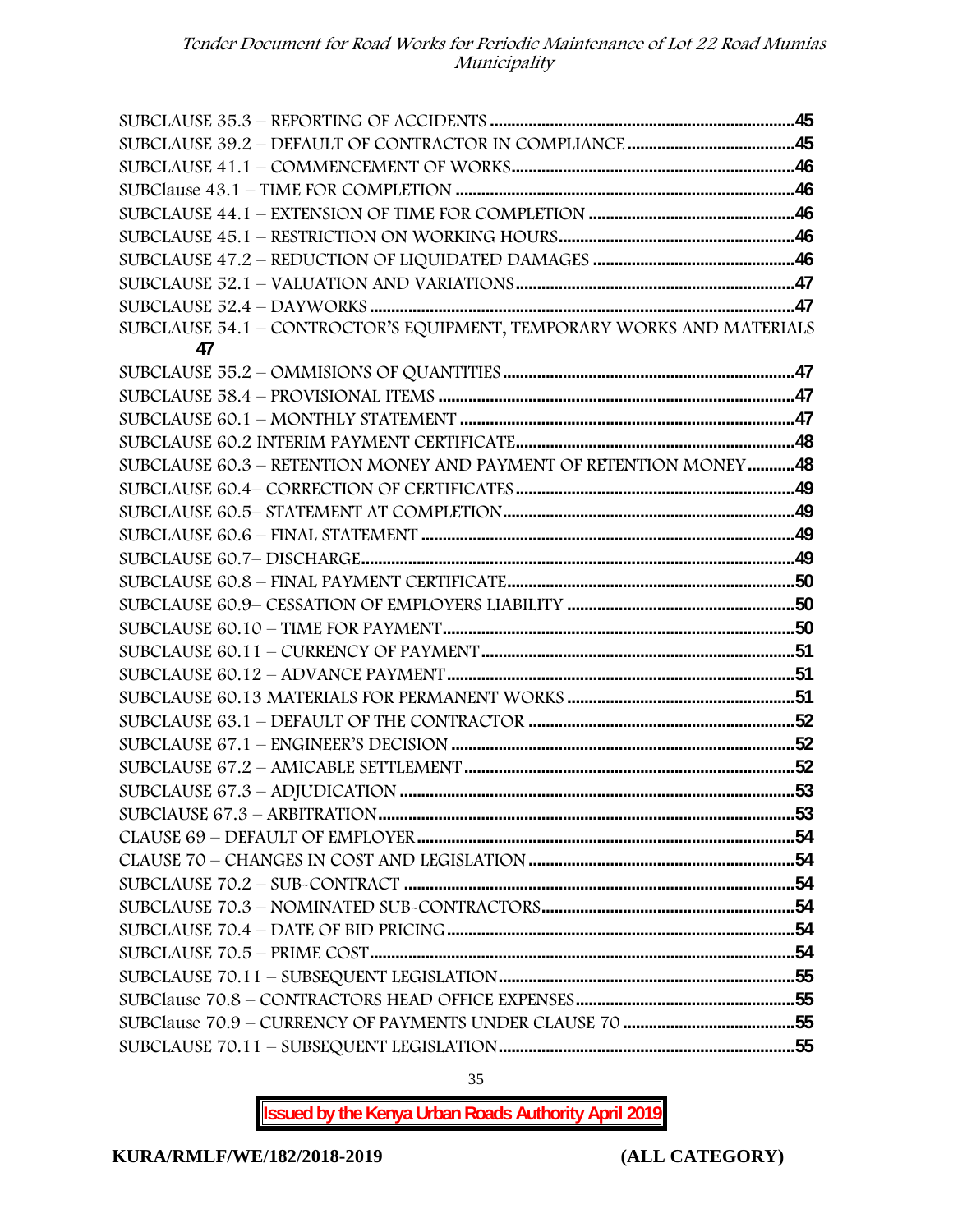CONDITIONS OF PARTICULAR APPLICATION

SUBCLAUSE 1.1 – DEFINITIONS

Amend this sub-clause as follows:

(a) (i) The "Employer" is the Kenya Urban Roads Authority, represented by the Director General - Kenya Urban Roads Authority.

(ii) The "Engineer" is the General Manager (Maintenance) - Kenya Urban Roads Authority.

.(b) (i) Insert in line 2 after the Bills Of Quantities", the following, "the rates entered by the Contractor (whether or not such rate be employed in computation of the Contract Price),"

Amend subparagraph (b) (v) of Sub-Clause 1.1 by adding the following words at the end: The word "BID" is synonymous with "bid" and the word "Appendix to BID" with "Appendix to Bid" and the word "BID documents" with "bidding documents".

Add the following at the end of this sub-clause:

(h) "Materials" means materials and other things intended to form or forming part of the Permanent Works.

(i) "Quantified site instructions" means Site instructions from the Engineer or his representative to the Contractor instructing him to carry out quantified works drawn from the contract to be carried out within a specified period.

SUBCLAUSE 2.1 - ENGINEER'S DUTIES AND AUTHORITY.

With reference to Sub-Clause 2.1 (b), the following shall also apply: The Engineer shall obtain the specific approval of the Employer before taking any of the following actions specified in Part 1:

(a) Consenting to the subletting of any part of the works under Clause 4;

(b) Certifying additional cost determined under Clause 12;

(c) Determining an extension of time under Clause 44;

(d) Issuing a variation under Clause 51;

(e) Fixing rates or prices under Clause 52

## SUBCLAUSE 2.5 - INSTRUCTIONS IN WRITING

Add at the end of sub-clause 2.5 the following: "The site instructions shall be in the form of quantified site instructions and the contractor shall commence execution of the site instructions within three (3) days and complete within the completion period as stipulated in the instructions.

36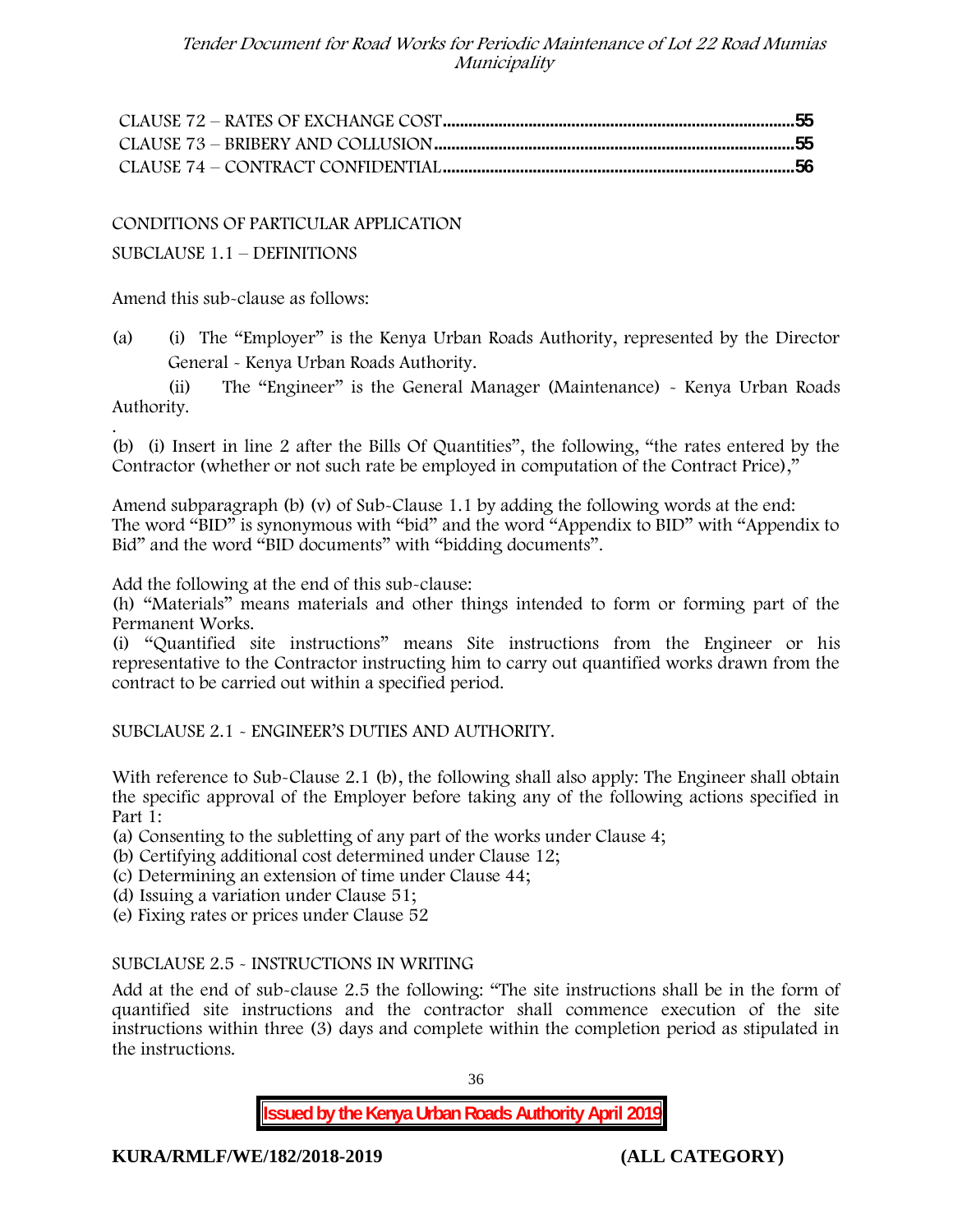## SUBCLAUSE 5.1 - LANGUAGE AND LAW

The Contract document shall be drawn up in the ENGLISH LANGUAGE. Communication between the Contractor and the Engineer's Representative shall be in this given language.

The Laws applicable to this Contract shall be the Laws of the Republic of Kenya.

## SUBCLAUSE 5.2 – PRIORITY OF CONTRACT DOCUMENTS

Delete the documents listed 1-6 and substitute:

- (1) The Contract Agreement (if completed)
- (2) The Letter Of Acceptance;
- (3) The Bid and Appendix to Bid;
- (4) The Conditions of Contract Part II;
- (5) The Conditions of Contract Part I;
- (6) The Special Specifications;
- (7) The Standard Specification for Road and Bridge Construction, 1986;
- (8) The Drawings;
- (9) The priced Bills of Quantities
- (10) Other documents as listed in the Appendix to form of Bid

## SUBCLAUSE 8.2 – SITE OPERATIONS AND METHODS OF CONSTRUCTION

Add sub- clause 8.2(b) at the end as follows:

"The Contractor shall submit to the Engineer Works Methodology not later than 14 days from the date of award of the contract and general description of his proposed arrangements and methods for the execution of the Works. This shall include inter-alia temporary office, buildings, access roads, construction plant and its intended production output, working shift arrangements, labour strength, skilled and unskilled, and supervision arrangements, power supply arrangements, supply of materials including a materials utilisation programme, stone crushing, aggregate production and storage, cement handling, concrete mixing and handling, methods of excavation, dealing with water, testing methods and facilities."

## SUBCLAUSE 10.1 - PERFORMANCE SECURITY

Replace the text of Sub-clause 10.1 with the following:

"The Contractor shall provide security for his proper performance of the Contract within 28 days after receipt of the Letter of Acceptance. The Performance Security shall be in the form of a bank guarantee as stipulated by the Employer in the Appendix to Bid. The Performance Security shall be issued by a bank incorporated in Kenya. The Contractor shall notify the Engineer when providing the Performance Security to the Employer.

"Without limitation to the provisions of the preceding paragraph, whenever the Engineer determines an addition to the Contract Price as a result of a change in cost, the Contractor, at

37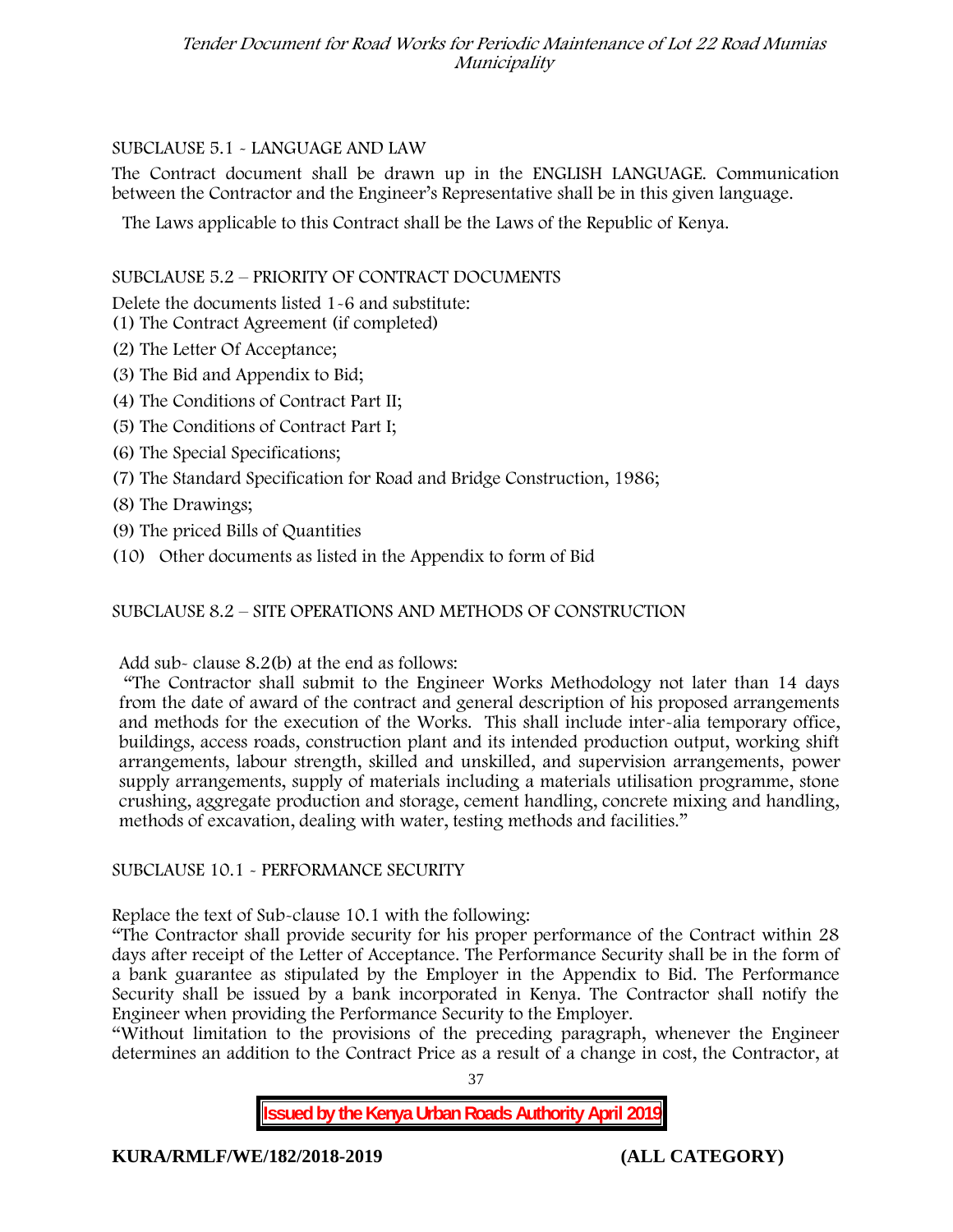the Engineers written request, shall promptly increase the value of the Performance Security by an equal percentage.

SUBCLAUSE 10.2 - VALIDITY OF PERFORMANCE SECURITY

The Performance Security shall be valid until a date 28 days after the date of issue of the Defects Liability Certificate. The security shall be returned to the Contractor within 14 days of expiration.

SUBCLAUSE 10. 3 - CLAIMS UNDER PERFORMANCE SECURITY

Delete the entire sub-clause 10.3.

#### SUBCLAUSE 10. 4 - COST OF PERFORMANCE SECURITY

The cost of complying with the requirements of this clause shall be borne by the Contractor.

SUBCLAUSE 11. 1 - INSPECTION OF SITE

In line 17 after "affect his BID" add

"and the Contractor shall be deemed to have based his BID on all the aforementioned"

Delete the last paragraph completely and replace with the following:

"The Employer in no way guarantees completeness nor accuracy of the soil, materials, subsurface and hydrological information made available to the Contractor at the time of BIDing or at any other time during the period of the Contract, and the Contractor shall be responsible for ascertaining for himself all information as aforesaid for the execution of works and his BID shall be deemed to have been priced accordingly.

SUBCLAUSE 11.2 - ACCESS TO DATA

Data made available by the Employer in accordance with Clause 11.1 shall be deemed to include data listed elsewhere in the Contract as open for inspection at the address stipulated in the Appendix to Bid.

#### SUBCLAUSE 14.1 PROGRAM TO BE SUBMITTED

The time within which the program shall be submitted shall be fourteen (14) days from the issuance of order to commence**.**

The programme shall be in the form of a Critical Path Method Network (CPM network) showing the order of procedure and description of the construction methods and arrangements by which he proposes to carry out the works. It should also be supplemented by a time – bar chart of the same programme.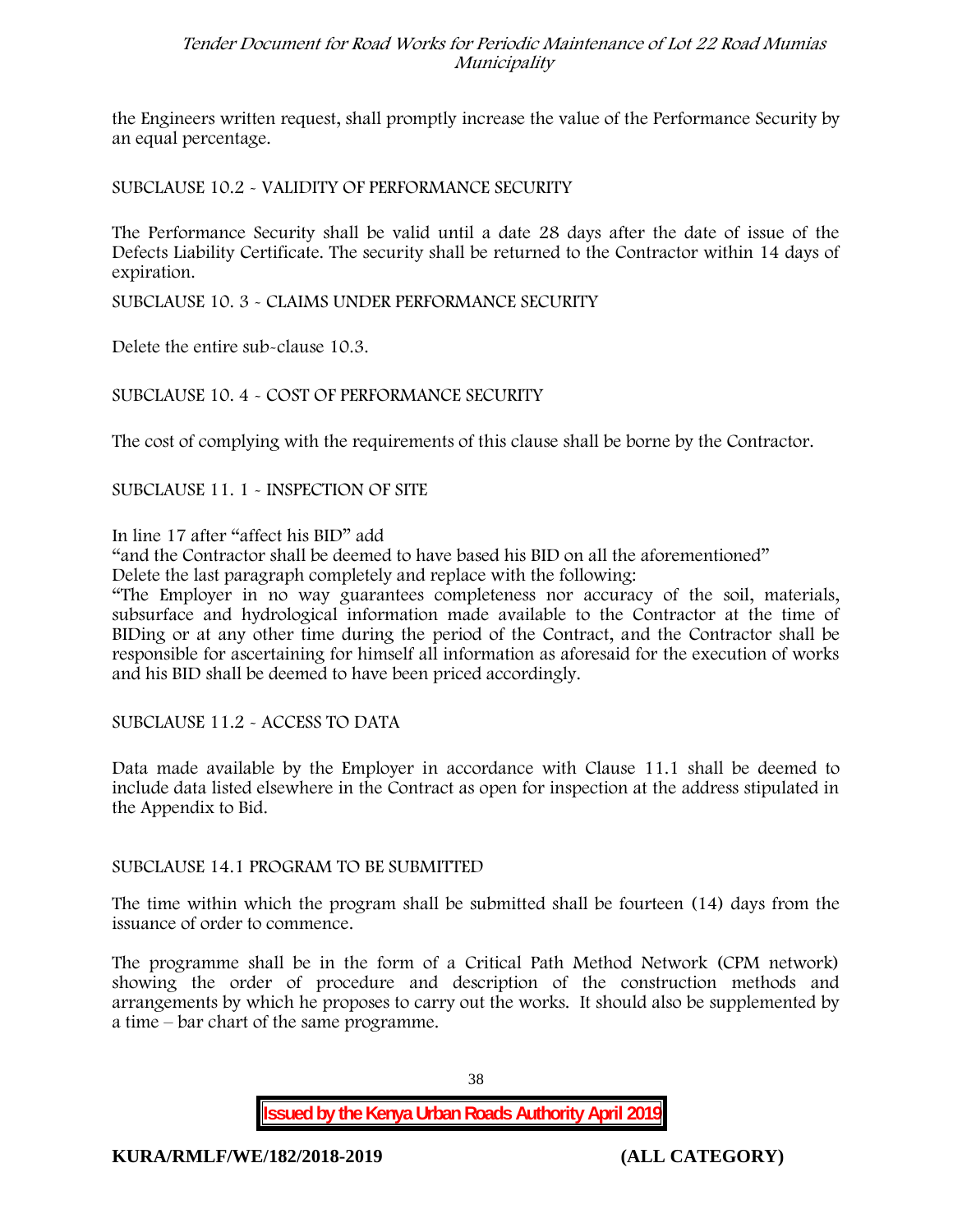The programme shall be coordinated with climatic, groundwater and other conditions to provide for the completion of the Works in the instruction and by the time specified. The programme shall be revised on demand by the Engineer or his representative.

During the execution of the works, the Contractor shall submit to the Engineer full and detailed particulars of any proposed amendments to the arrangements and methods submitted in accordance with the foregoing. If details of the Contractor's proposals for Temporary Works are required by the Engineer for his own information the Contractor shall submit such details within seven days of being requested to do so.

The various operations pertaining to the works shall be carried out in such a progressive sequence as will achieve a continuous and consecutive output of fully completed road works inclusive of all bridge works and culverts within the time limits specified in the Contract and the instructions. Generally the Contractor shall carry out works within the sections stated in the instructions.

The Contractor shall allow in his programme for the following 10 public holidays per calendar year in Kenya.

- New Years Day (1<sup>st</sup> January)
- Good Friday
- Easter Monday
- Labour day  $(1<sup>st</sup>$  May)
- Madaraka Day (1st June)
- Idd Ul Fitr
- Mashujaa Day (20<sup>th</sup> October)
- $\bullet$  Jamhuri day (12<sup>th</sup> December)
- Christmas Day  $(25<sup>th</sup> December)$
- Boxing day (26<sup>th</sup> December)

The Contractor should also allow per calendar year for a further 2 unspecified public holidays which may be announced by the Government of Kenya with no prior notification.

Add the following at the end of this sub-clause: -

The Employer shall have the right to withhold payment at any time if the contractor fails to submit the programme or revised programme due to his negligence, failure or omission.

## SUBCLAUSE 14.3- CASH FLOW ESTIMATE

The cash flow estimates shall be submitted together with the works programme.

## SUBCLAUSE 15.1- CONTRACTOR'S SUPERINTENDENCE

Add the following at the end of the first paragraph of sub-clause 15.1:

39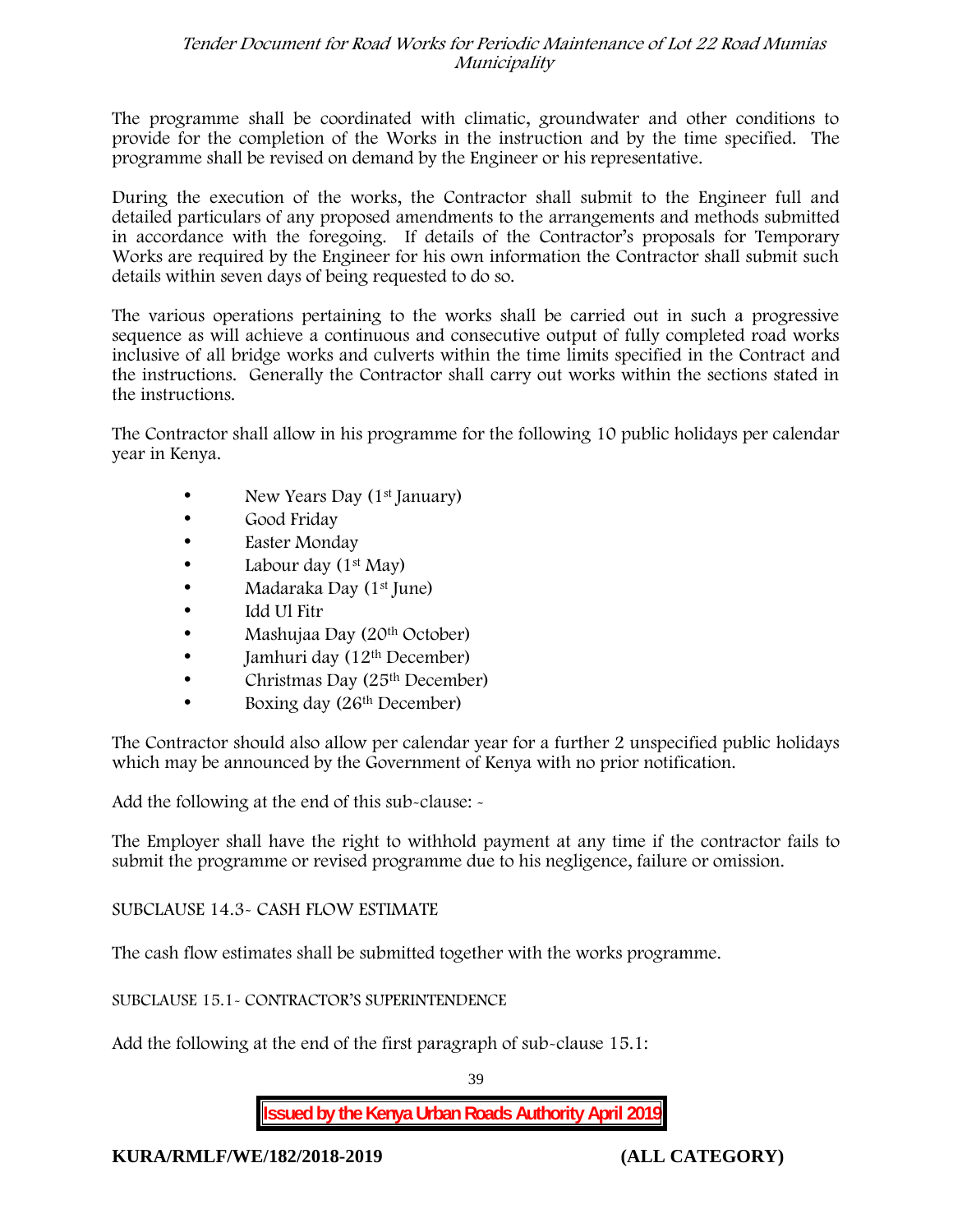"The Contractor shall, within seven (7) days of receipt of the Engineer's order to commence the works inform the Engineer in writing the name of the Contractor's Representative and the anticipated date of his/her arrival on site."

Add the following Sub-clause 15.2

#### SUBCLAUSE 15.2- LANGUAGE ABILITY AND QUALIFICATIONS OF CONTRACTOR'S AUTHORISED AGENT

The Contractor's Agent or Representative on the site shall have as a minimum an ordinary diploma in civil Engineering or building construction or have equivalent status approved by the Engineer and shall be able to read and write English fluently.

The Contractor's Agent or Representative shall have at least 3 years related experience.

SUBCLAUSE 16.2- ENGINEER AT LIBERTY TO OBJECT

At the end of this Clause add

"by a competent substitute approved by the Engineer and at the Contractors own expense." Add the following Sub-Clauses 16.3 and 16.4:

#### SUBCLAUSE 16.3- QUALIFICATION AND LANGUAGE ABILITY OF SUPERINTENDING STAFF

The Contractor's superintending staff shall meet the following minimum qualifications: Should have a working knowledge of English or Kiswahili. Should any of the superintending staff not be able to meet this condition, the Contractor shall propose to the Engineer arrangements for provision of a sufficient number of interpreters of approved qualifications. The Engineer, at his discretion, may amend, approve or reject such arrangements or reject deployment of superintending staff not meeting the language requirements. The Engineer may at any time during the duration of the Contract amend any approved arrangements made for interpreters, which shall be implemented at the Contractors expense.

The key staff listed below must have academic qualifications from government-recognised institutions or equivalent institutions of the levels set out in Section 5, Part 6.

- Site Agent
- Site Engineer
- Site Surveyor
- Foremen

The key staff listed below must have minimum experience set out in Section 5, Part 6:

- Site Agent
- Site Engineer
- Site Surveyor
- Foremen

Qualifications as above shall be subject to verification and approval on site by the Engineer or his representative on site before commencement of the said works.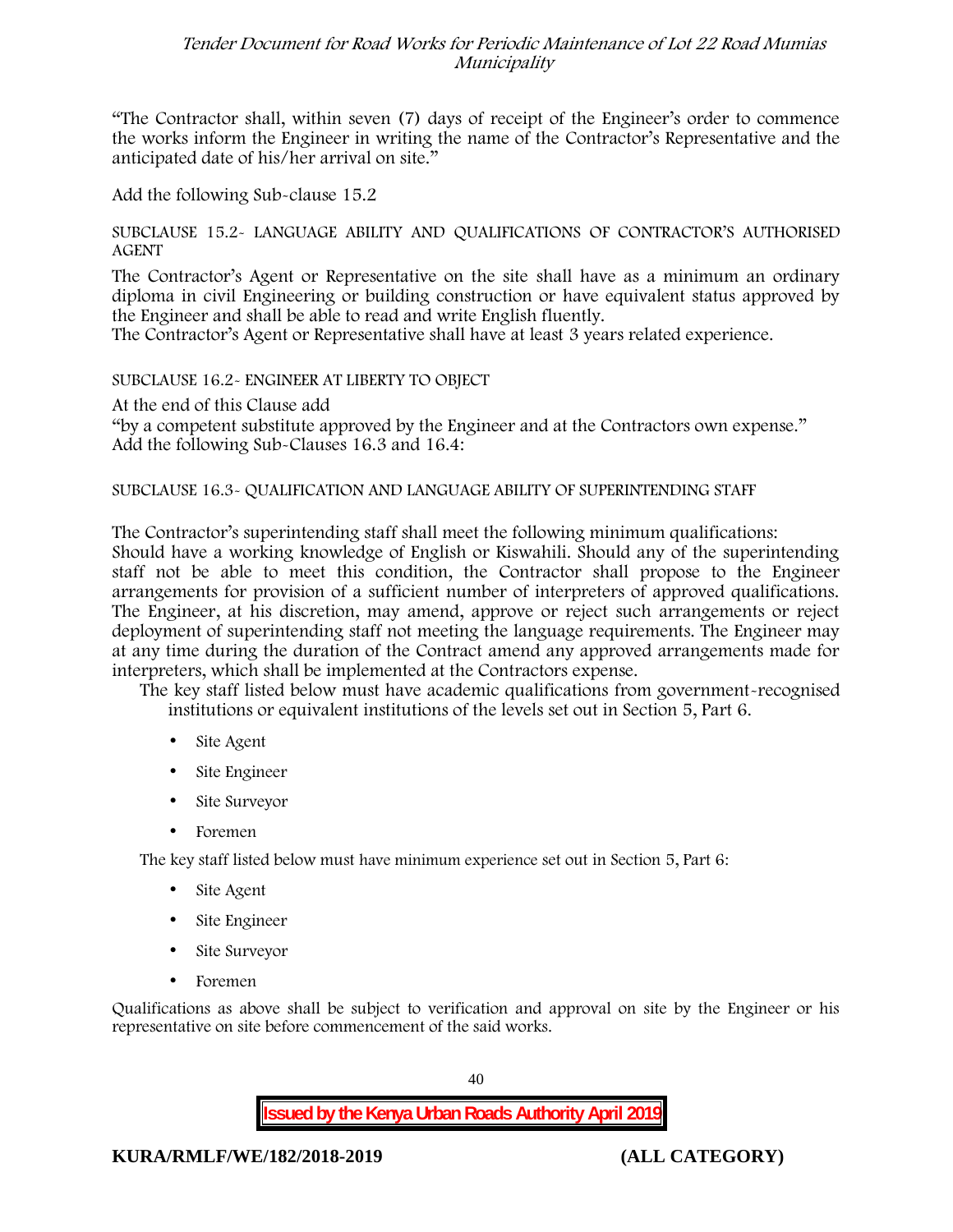#### SUBCLAUSE 19.1- SAFETY, SECURITY AND PROTECTION OF THE ENVIRONMENT

Add Sub-Clause-paragraph (d) of Sub-Clause 19 as follows:

Notwithstanding the Contractor's obligation under Sub-Clause-paragraph (a), (b) and 9(c) of Sub-Clause 19.1 of the Conditions Of Contract, the Contractor shall observe the following measures with a view to reducing or elimination adverse environmental effects by the site works:

- (i) All quarries and borrow pits shall be filled and landscaped to their original state after extraction of construction material
- (ii) Soil erosion due to surface runoff or water from culverts or other drainage structures should be avoided by putting in place proper erosion control measures that shall include, but are not limited to grassing and planting if trees
- (iii) Long traffic diversion roads shall be avoided so as to minimize the effect of dust on the surrounding environment. In any case all diversions shall be kept damp and dust free
- (iv) Spillage of oils, fuels and lubricants shall be avoided and if spilt, shall be collected and disposed off in such a way as not to adversely affect the environment
- (v) Rock blasting near settlement areas shall be properly coordinated with the relevant officers of the Government so as to minimize noise pollution and community interference.

#### SUBCLAUSE 20.4 - EMPLOYERS RISKS

Delete Sub-Clause (h) and substitute with;

- (h) any operation of the forces of nature (insofar as it occurs on site) which an experienced contractor:
	- (i) could not have reasonably foreseen, or
	- (ii) could reasonably have foreseen, but against which he could not reasonably have taken at least one of the following measures:
		- (A) prevent loss or damage to physical property from occurring by taking appropriate measures or
		- (B) insure against such loss or damage

## SUBCLAUSE 21.1 - INSURANCE OF WORKS AND CONTRACTOR 'S EQUIPMENT

Add the following words at the end of Sub-paragraph (a) and immediately before the last word of Sub-paragraph (b) of Sub-Clause 21.1:

"It being understood that such insurance shall provide for compensation to be payable in the types and proportions of currencies required to rectify the loss or damage incurred"

Delete the first sentence of this Clause and replace with he following:

"prior to commencement of the Works the Contractor shall, without limiting his or the Employer's obligations and responsibilities under Clause 20, insure to the satisfaction of the Employer:"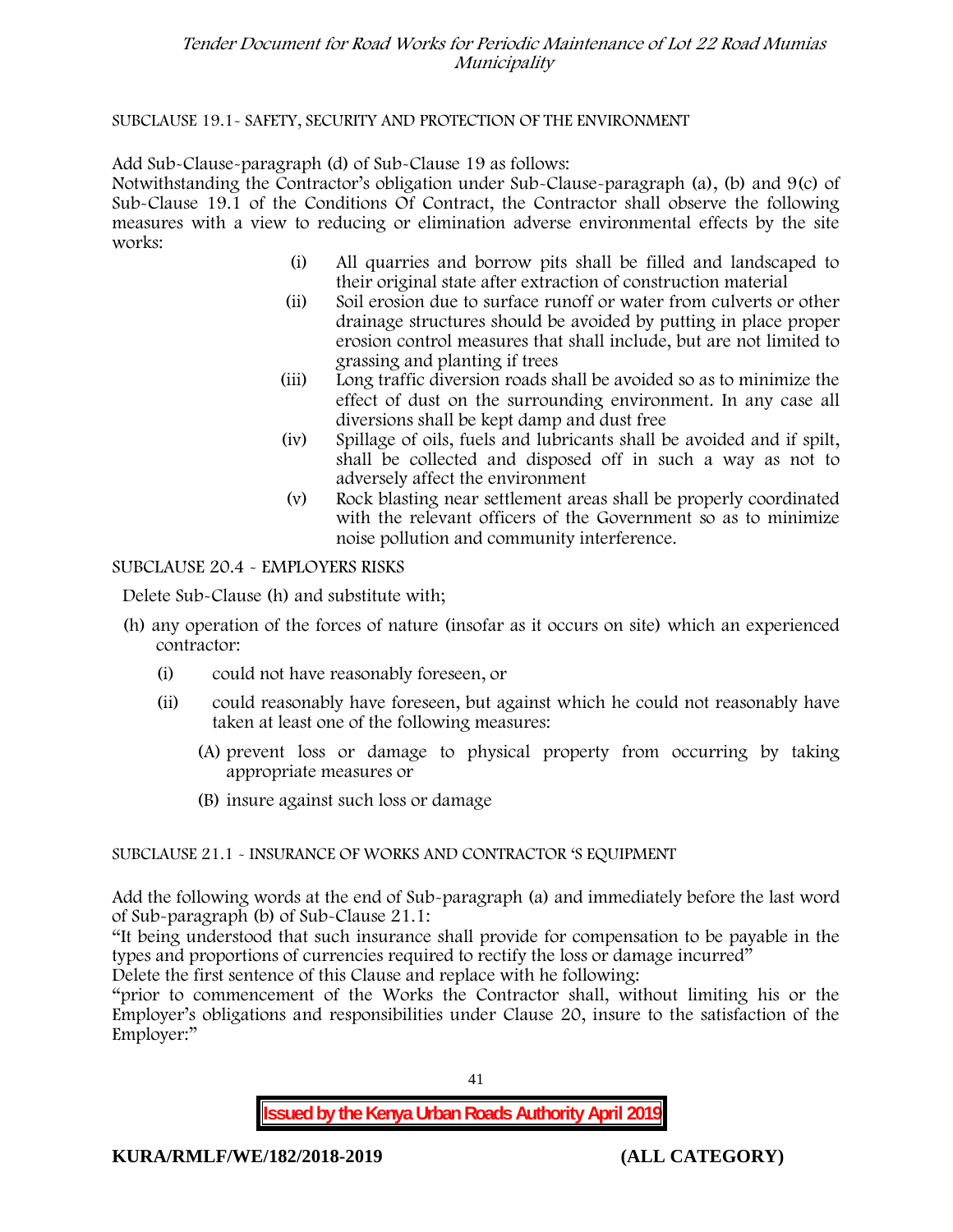SUBCLAUSE 21.2 – SCOPE OF COVER

Amend sub-paragraph (a) of Sub-Clause 21.2 as follows:

Delete words "from the start of work at the site" and substitute the words "from the first working day after the Commencement Date"

Add the following as Sub-Clause (c) under Sub-Clause-Clause 21.2

(c ) It shall be the responsibility of the Contractor to notify the insurance company of any change in the nature and extent of the Works and to ensure the adequacy of the insurance coverage at all times during the period of the Contract.

SUBCLAUSE 21.4 - EXCLUSIONS

Amend Sub-Clause 21.4 to read as follows:

"There shall be no obligation for the insurances in Sub-Clause 21.1 to include loss or damage caused by the risks listed under Sub-Clause 20.4 sub-paragraph (a) (i) to(iv) of the Conditions of Particular Application."

SUBCLAUSE 23.2 – MINIMUM AMOUNT OF INSURANCE

Add the following at the end of this Clause: "... with no limits to the number of occurrences".

#### SUBCLAUSE 25.1 – EVIDENCE AND TERMS

Amend Sub-Claus OF INSURANCE 25.1 as follows: Insert the words "as soon as practicable after the respective insurances have been taken out but in any case" before the words "prior to the start of work at the site" Add the following Sub-Clauses 25.6, 25.7

SUBCLAUSE 25.6 – INSURANCE NOTICES

Each policy of insurance effected by the Contractor for purposes of the Contract shall include a provision to the effect that the Insurer shall have a duty to give notice in writing to the Contractor and Employer of the date when a premium becomes payable. This shall not be more than thirty (30) days before that date and the policy shall remain in force until thirty (30) days after the giving of such notice.

## SUBCLAUSE 25.7 – NOTIFICATION TO INSURERS

It shall be the responsibility of the Contractor to notify insurers under any of the insurance referred to in the preceding clauses 21, 23 and 24 on any matter or event, which by the terms of such insurance are required to be so notified. The Contractor shall indemnify and keep indemnified the Employer against all losses, claims, demands, proceedings, costs, charges and expenses whatsoever arising out of or in consequence of any default by the Contractor in complying with the requirements of this Sub-Clause whether as a result of avoidance of such insurance or otherwise.

42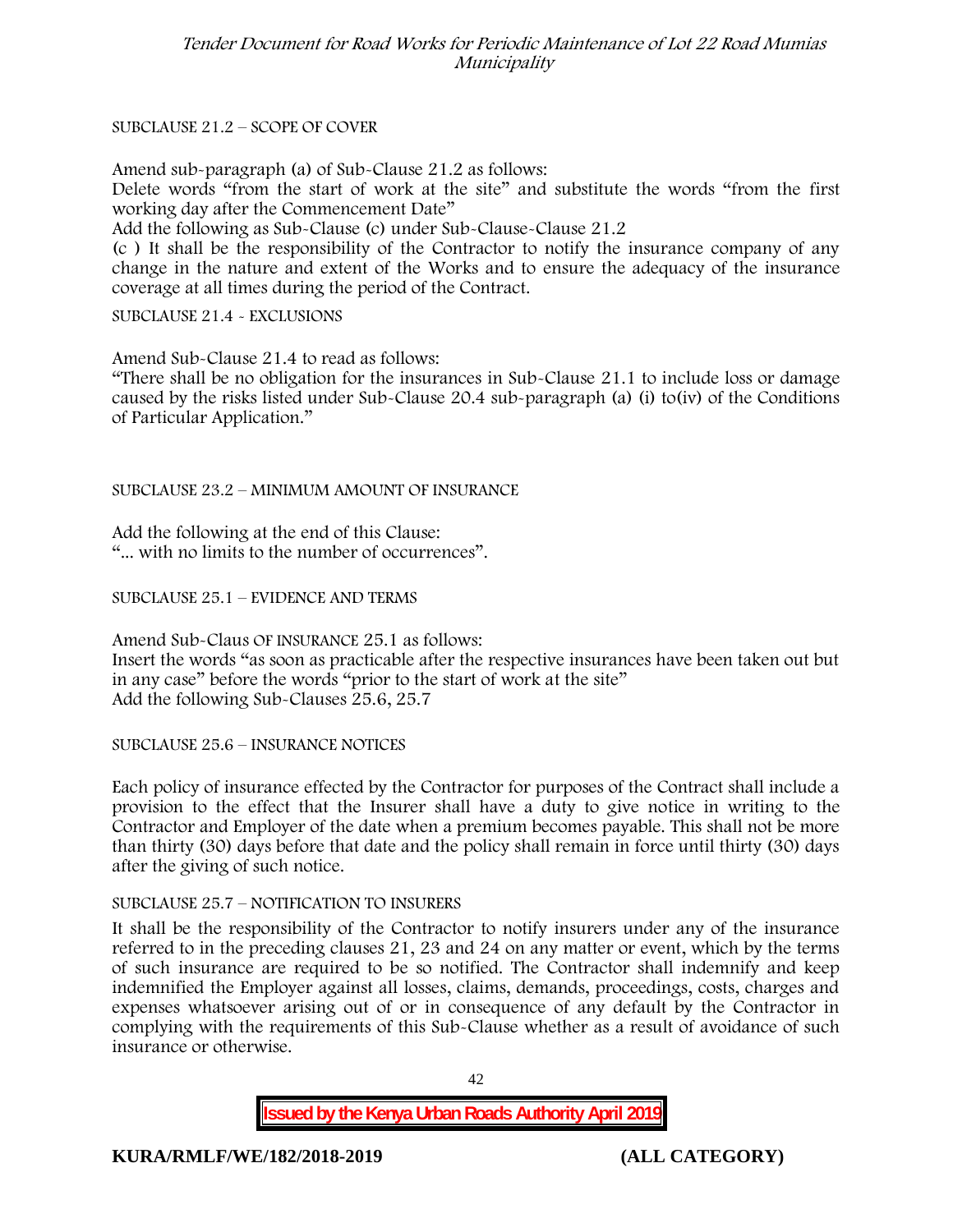#### SUBCLAUSE 28.2 – ROYALTIES

Add at the end of this Sub-Clause the following sentence: "The Contractor shall also be liable for all payments or compensation if any that are levied in connection with the dumping of part or all of any such material."

## SUBCLAUSE 29.1 – INTERFERENCE WITH TRAFFIC

Supplement Sub-Clause 29.1 by adding the following sentence at the end:

"The Contractor will be permitted to use existing public roads for access to the site. The Contractor shall pay vehicle license tax and road maintenance duty in accordance with relevant regulations and shall obtain any necessary permits or licenses from relevant authorities for transporting his equipment."

Add the following subclause 29.2:

#### SUBCLAUSE 29.2 – REINSTATEMENT AND COMPENSATION FOR DAMAGES TO PERSONS AND **PROPERTY**

The Contractor shall reinstate all properties whether public or private which are damaged in consequence of the construction and, maintenance of the works to a condition as specified and at least equal to that prevailing before his first entry on them.

If in the opinion of the Engineer the Contractor shall have failed to take reasonable and prompt action to discharge his obligations in the matter of reinstatement, the Engineer will inform the Contractor in writing of his opinion, in which circumstances the Employer reserves the right to employ others to do the necessary work of reinstatement and to deduct the cost thereof from any money due or which shall become due to the Contractor.

The Contractor shall refer to the Employer without delay all claims which may be considered to fall within the provisions of Clause 22.1.

Add the following Sub-Clause 34.2 to 34.8

## SUBCLAUSE 34.2 – CONDITIONS OF EMPLOYMENT OF LABOUR

The Contractor shall be responsible for making all arrangements for and shall bear all costs relating to recruitment, obtaining of all necessary visas, permits or other official permission for movements of staff and labour.

#### SUBCLAUSE 34.3 – FAIR WAGES

The Contractor shall, in respect of all persons employed anywhere by him in the execution of the Contract, and further in respect of all persons employed by him otherwise than in the execution of the Contract in every factory, Workshop or place occupied or used by him for the execution of the Contract, observe and fulfil the following conditions:

(a) The Contractor shall pay rates of wages, observe hours of labour and provide conditions of labour, housing, amenities and facilities not less favourable than those required by the latest Regulation of Wages (Building and Construction Industry) Order as of the time of bid submission, and subsequent amendments thereto, or in any wage scales, hours of work or conditions agreed by the Ministry of Labour or other Government

43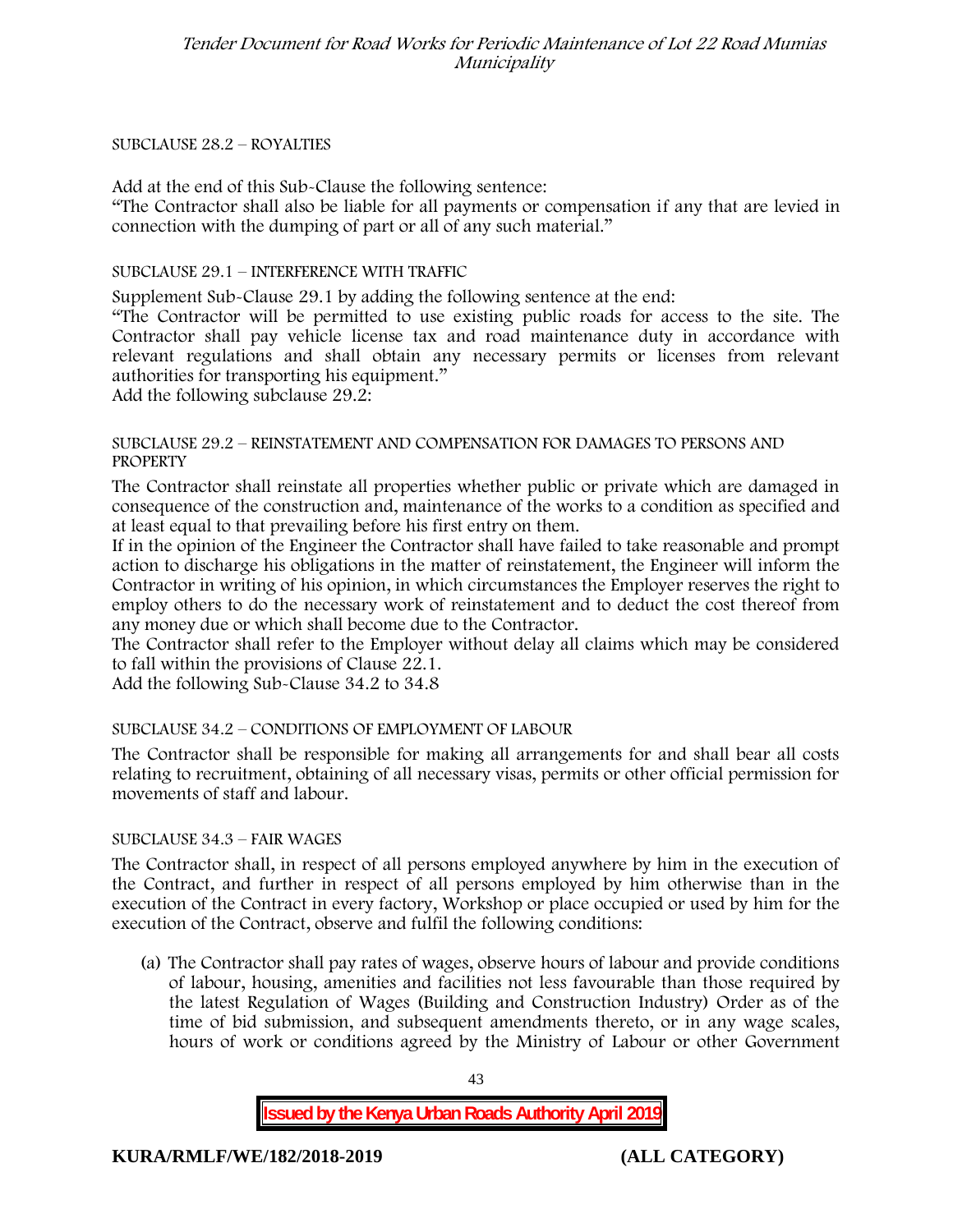Department in consultation with the appropriate wage fixing authority and generally recognized by other employees in the district whose general circumstances in the trade or industry in which the Contractor is engaged are similar.

- (b) In the absence of any rates of wages, hours or conditions of labour so established the Contractor shall pay rates of wages and observe hours and conditions of labour which are not less favourable than the general level of wages, hours and conditions observed by other Employers whose general circumstances in the trade or industry in which the Contractor is engaged are similar.
- (c) Where the absence of established rates of wages, hours and conditions of labour or the dissimilarity of the general circumstances in the trade of industry in which the Contractor is engaged prevent the Contractor from observing rates of wages, hours and conditions of labour ascertained under sub-paragraph (a) and (b) above the Contractor in fixing the rates of wages, hours and conditions of labour of his employees shall be guided by the advice of the Labour Department.
- (d) The Contractor shall recognize the freedom of his employees to be members of trade unions.
- (e) The Contractor shall maintain records in English of the time worked by, and the wages paid to, his employees. The Contractor shall furnish to the Engineer or Employer, if called upon to do so, such particulars of the rates, wages and conditions of labour as the Employer or Engineer may direct.
- (f) The Contractor shall at all times during the continuance of the contract display, for the information of his employees in every factory, workshop or place occupied or used by him for the execution of the Contract, a copy of this clause together with a notice setting out the general rates of wages, hours and conditions of labour of his employees.
- (g) The Contractor shall be responsible for the observance of this clause by sub-Contractors employed in the execution of the works.

## SUBCLAUSE 34.4 – BREACH OF FAIR WAGES CLAUSE

Any Contractor or Sub-Contractor who is found to be in breach of Fair Wages Clause shall cease to be approved as a Contractor or Sub-Contractor for such period as the Permanent Secretary for the Ministry of Roads may determine.

Should a claim be made to the Employer alleging the Contractor's default in payment of Fair Wages of any workman employed on the Contract and if proof thereof satisfactory to the Employer is furnished by the Labour Authority, the Employer may, failing payment by the Contractor, pay the claims out of any monies due or which may become due to the Contractor under the Contract.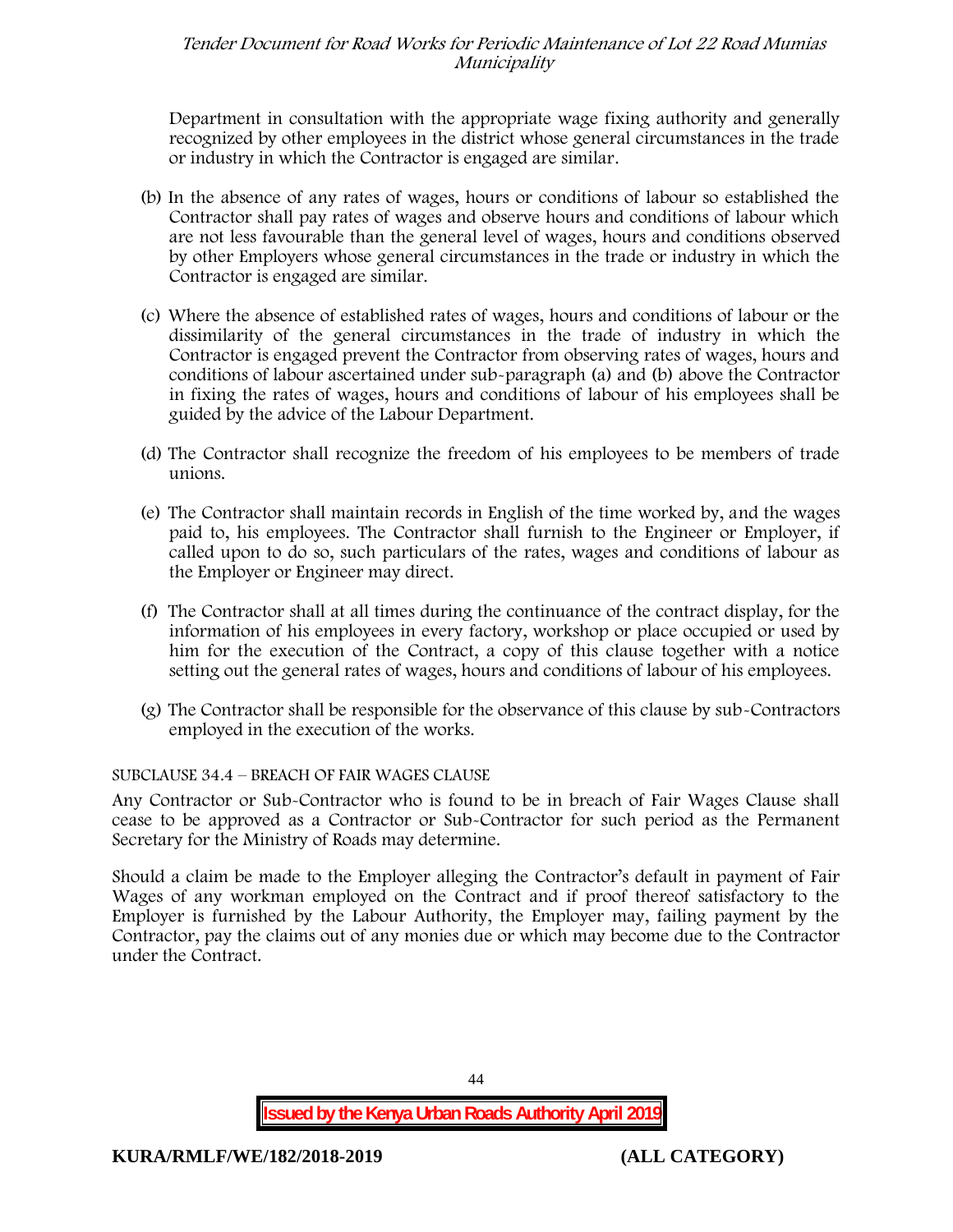#### SUBCLAUSE 34.5 – RECRUITMENT OF UNSKILLED LABOUR

Any additional unskilled labour which is required by the Contractor for the works and which is not in his employment at the time of the acceptance of the BID shall be recruited by the Contractor from the Labour Exchange or Exchange or Exchanges nearest to the site or sites of the work.

#### SUBCLAUSE 34.6 – COMPENSATION FOR INJURY

The Contractor shall in accordance with the Workmen's Compensation Act of the Laws of Kenya and any other regulations in force from time to time pay compensation for loss or damage suffered in consequence of any accident or injury or disease resulting from his work to any workman or other person in the employment of the Contractor or any Subcontractor.

SUBCLAUSE 34.7 – LABOUR STANDARDS

(a) the Contractor shall comply with the existing local labour laws, regulations and labour standards

(b) the Contractor shall formulate and enforce an adequate safety program with respect to all work under his contract, whether performed by the Contractor or subcontractor. The Contractor has assurance from the Employer of cooperation where the implementation of these safety measures requires joint cooperation.

(c) Upon written request of the Employer the Contractor shall remove or replace any of his employees employed under this Contract.

Add the following Sub-Clause 35.2 and 35.3.

## SUBCLAUSE 35.2 – RECORDS OF SAFETY AND HEALTH

The Contractor shall maintain such records and make such reports concerning safety, health and welfare of persons and damage to property as the Engineer may from time to time prescribe.

SUBCLAUSE 35.3 – REPORTING OF ACCIDENTS

The Contractor shall report to the Engineer details of any accident as soon as possible after its occurrence. In the case of any fatality or serious accident, the Contractor shall, in addition, notify the Engineer immediately by the quickest available means. The Contractor shall also notify the relevant authority whenever the Laws of Kenya require such a report.

#### SUBCLAUSE 39.2 – DEFAULT OF CONTRACTOR IN COMPLIANCE

Add at the end of Sub-Clause 39.2 the following: "Where the contractor has no pending payments with the employer and the retention funds are less than the value of works to be carried out by the employer, the employer shall apply funds as per clause 10.3". The contract shall then stand determined clause 63 not withstanding.

45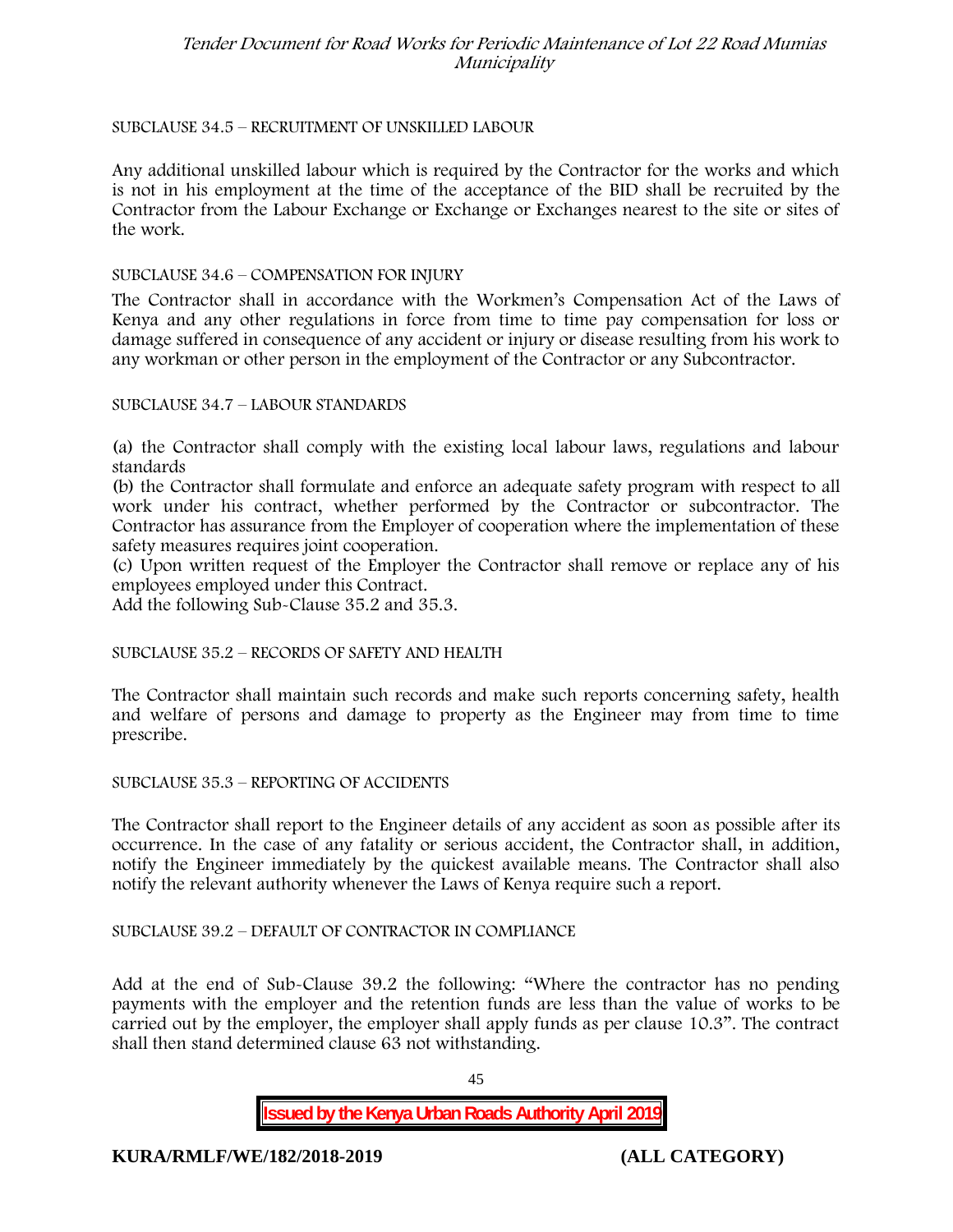#### SUBCLAUSE 41.1 – COMMENCEMENT OF WORKS

#### Amend Sub-Clause 41.1 as follows:

Delete the words "as soon as is reasonably possible" in the first sentence and replace with "within the period stated in the Appendix to Bid".

For the purposes of this clause the quantified site instructions shall be treated as the works and delay in commencement in the instructed works shall constitute breach of contract that will lead to institution of remedies under clause 63 of these conditions.

#### SUBCLAUSE 43.1 – TIME FOR COMPLETION

Amend Sub-Clause 43.1 as follows:

Delete the words "within the time" to "such extended time" and substitute "by the date or dates stated or implied in Clause 14 of these Conditions of Particular Application.

SUBCLAUSE 44.1 – EXTENSION OF TIME FOR COMPLETION

Add at the end of Sub-Clause 44.1 the following:

"Neither rains falling within the rainy seasons as occurs in Kenya nor floods caused by such rains shall be deemed exceptional weather conditions such as may fairly entitle the Contractor to an extension of time for the completion of the work."

#### SUBCLAUSE 45.1 – RESTRICTION ON WORKING HOURS

Add at the end of Sub-Clause 45.1 the following:

"If the Contractor requests permission to work by night as well as by day, then if the Engineer shall grant such permission the Contractor shall not be entitled to any additional payments for so doing. All such work at night shall be carried out without unreasonable noise or other disturbance and the Contractor shall indemnify the Employer from and against any liability for damages on account of noise or other disturbance created while or in carrying out night work and from and against all claims, demands, proceedings, costs, charges and expenses whatsoever in regard or in relation to such liability.

"In addition the Contractor will be required to provide, for any work carried out at night or recognized days of rest, adequate lighting and other facilities so that the work is carried out safely and properly.

"In the event of the Engineer granting permission to the Contractor to work double or rotary shifts or on Sundays, the Contractor shall be required to meet any additional costs to the Employer in the administration and supervision of the Contract arising from the granting of this permission."

SUBCLAUSE 47.2 – REDUCTION OF LIQUIDATED DAMAGES

Add the following paragraphs at the end of this Sub-Clause:

"There shall be no reduction in the amount of liquidated damages in the event that a part or a section of the Works within the Contract is certified as completed before the whole of the Works comprising that Contract.

46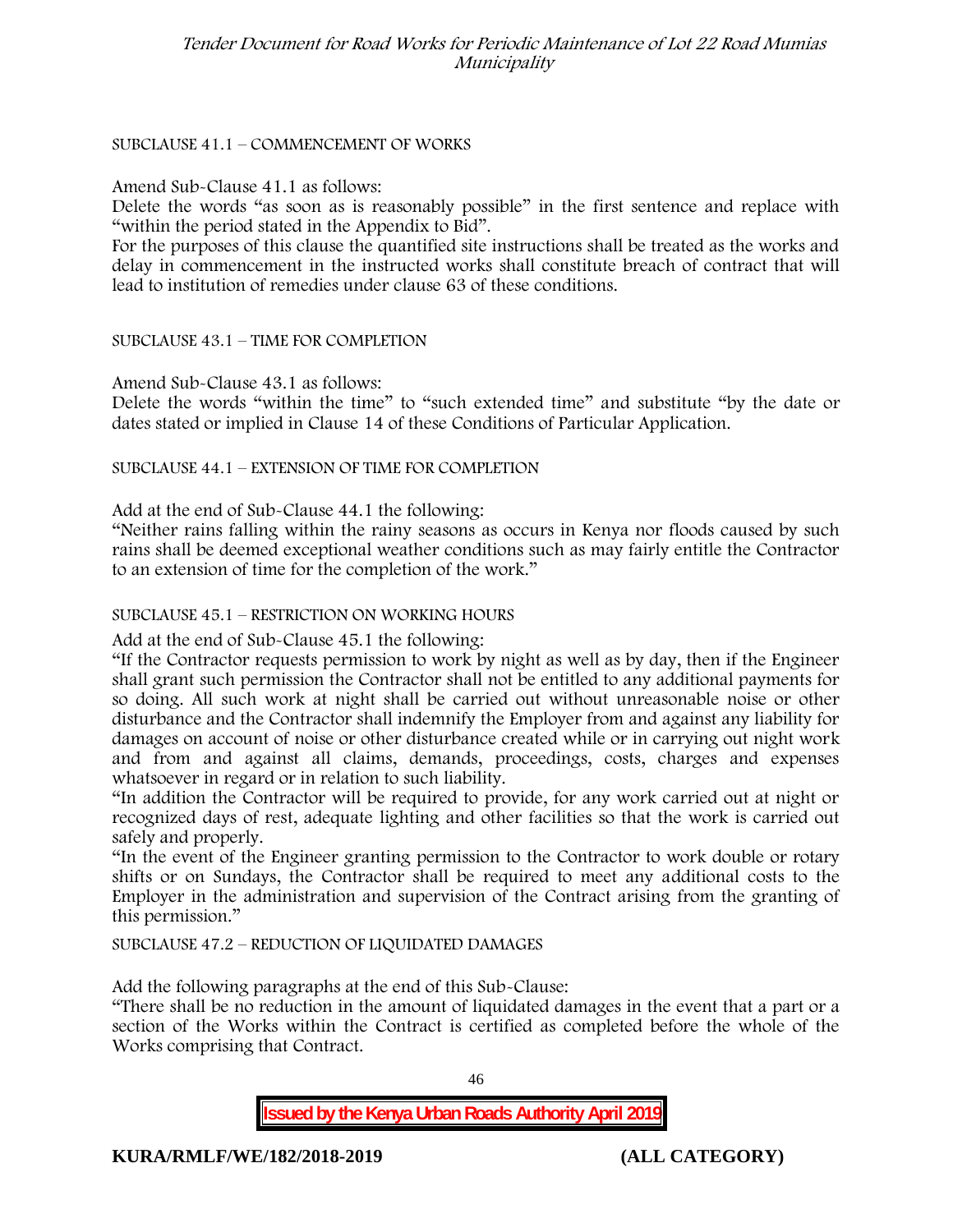The Employer shall pay no bonus for early completion of the Works to the Contractor.

SUBCLAUSE 52.1 – VALUATION AND VARIATIONS

Add new Clause 52.2(c )

No change in the unit rates or prices quoted shall be considered for items included in the schedule of Dayworks rates, or Provisional Sums and items, or for any item in the BOQ.

SUBCLAUSE 52.4 – DAYWORKS

Add the following at the end of Sub-Clause 52.4:

The work so ordered shall immediately become part of the works under the contract. The Contractor shall, as soon as practicable after receiving the Dayworks order from the Engineer undertake the necessary steps for due execution such work. Prior to commencement of any work to be done on a Dayworks basis, the Contractor shall give an advance notice to the Engineer stating the exact time of such commencement.

# SUBCLAUSE 54.1 – CONTROCTOR'S EQUIPMENT, TEMPORARY WORKS AND MATERIALS

: Exclusive use for the works

Amend Sub-Clause 54.1 as follows: Line 5: add "written" between "the" and "consent". Delete Sub-Clauses 54.2 and 54.5.

SUBCLAUSE 55.2 – OMMISIONS OF QUANTITIES

Items of Works described in the Bills of Quantities for which no rate or price has been entered in the Contract shall be considered as included in other rates and prices in the Contract and will not be paid for separately by the Employer.

Add the following Sub-Clause 58:

Add the words "or Engineer's representative" where the word "Engineer" appears in clause 58.

SUBCLAUSE 58.4 – PROVISIONAL ITEMS

Provisional items shall be read as Provisional Sums and shall be operated as such in accordance with Sub-Clauses 58.1 to 58.3.

Clause 60 of the General Conditions is deleted and substituted with the following:-

SUBCLAUSE 60.1 – MONTHLY STATEMENT

The Contractor shall submit a statement to the Engineer at the end of each month, in a tabulated form approved by the Engineer, showing the amounts to which the Contractor considers himself to be entitled. The statement shall include the following items, as applicable;

47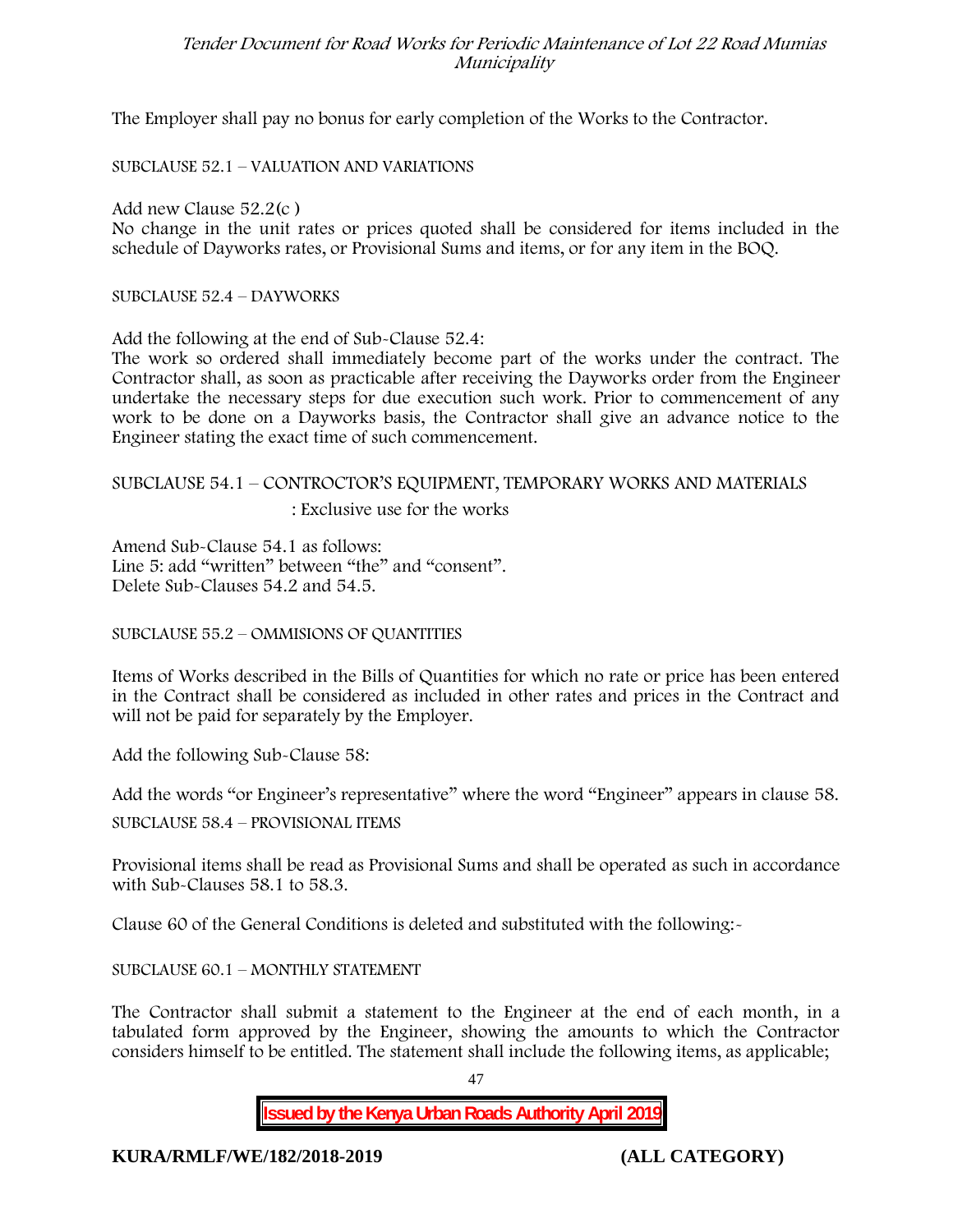- the value of the Permanent Work executed up to the end of previous month
- such amount as the Engineer may consider fair and reasonable for any Temporary Works for which separate amounts are provided in the Bill of Quantities
- any amount to be withheld under retention provisions of Sub-clause 60.3
- any other sum to which the Contractor may be entitled under the Contract

If the Engineer disagrees with or cannot verify any part of the statement, the Contractor shall submit such further information as the Engineer may reasonably require and shall make such changes and corrections in the statement as may be directed by the Engineer. In cases where there is difference in opinion as to the value of any item, the Engineer's view shall prevail.

#### SUBCLAUSE 60.2 INTERIM PAYMENT CERTIFICATE

The Contractor shall forward to the Engineer an Interim Payment Certificate based on the statement as corrected above and, should it be necessary in the Engineers opinion, shall promptly make any further amendments and corrections to the Interim Payment Certificate.

The Engineer shall not unreasonably withhold certifying an Interim Payment Certificate and in case of likely delay in establishing the value of an item, such item may be set aside and the remainder certified for payment.

Within 14 days after receipt of the Interim Payment Certificate and subject to the Contractor having made such further amendments and corrections as the Engineer may require, the Engineer will forward to the Employer the certified Interim Payment Certificate.

Provided that the Engineer shall not be bound to certify any payment under this Clause if the net amount thereof, after all retentions and deductions, would be less than the minimum amount of Interim Payment Certificate's stated in the Appendix to Form of Bid. However in such a case, the uncertified amount will be added to the next interim payment, and the cumulative unpaid certified amount will be compared to the minimum amount of interim payment.

SUBCLAUSE 60.3 – RETENTION MONEY AND PAYMENT OF RETENTION MONEY

A retention amounting to the percentage stipulated in the Appendix to Bid shall be made by the Engineer in the first and following Interim Payment Certificates until the amount retained shall reach the "Limit of Retention Money" named in the Appendix to Form of BID.

Upon the issue of the Taking-Over Certificate, with respect to the whole of the works one half of the retention money shall become due and shall be paid to the Contractor when the Engineer shall certify in writing that the last section of the whole works has been substantially completed.

Upon expiration of the Defects Liability Period for the works, the other half of the Retention Money shall be certified by the Engineer for payment to the Contractor.

Provided that in the event of different Defects Liability Periods being applicable to different Sections of the Permanent Works pursuant to Clause 48, the expression "expiration of the Defects Liability Period " shall, for the purpose of this sub-clause, be deemed to mean the expiration of the latest of such periods.

48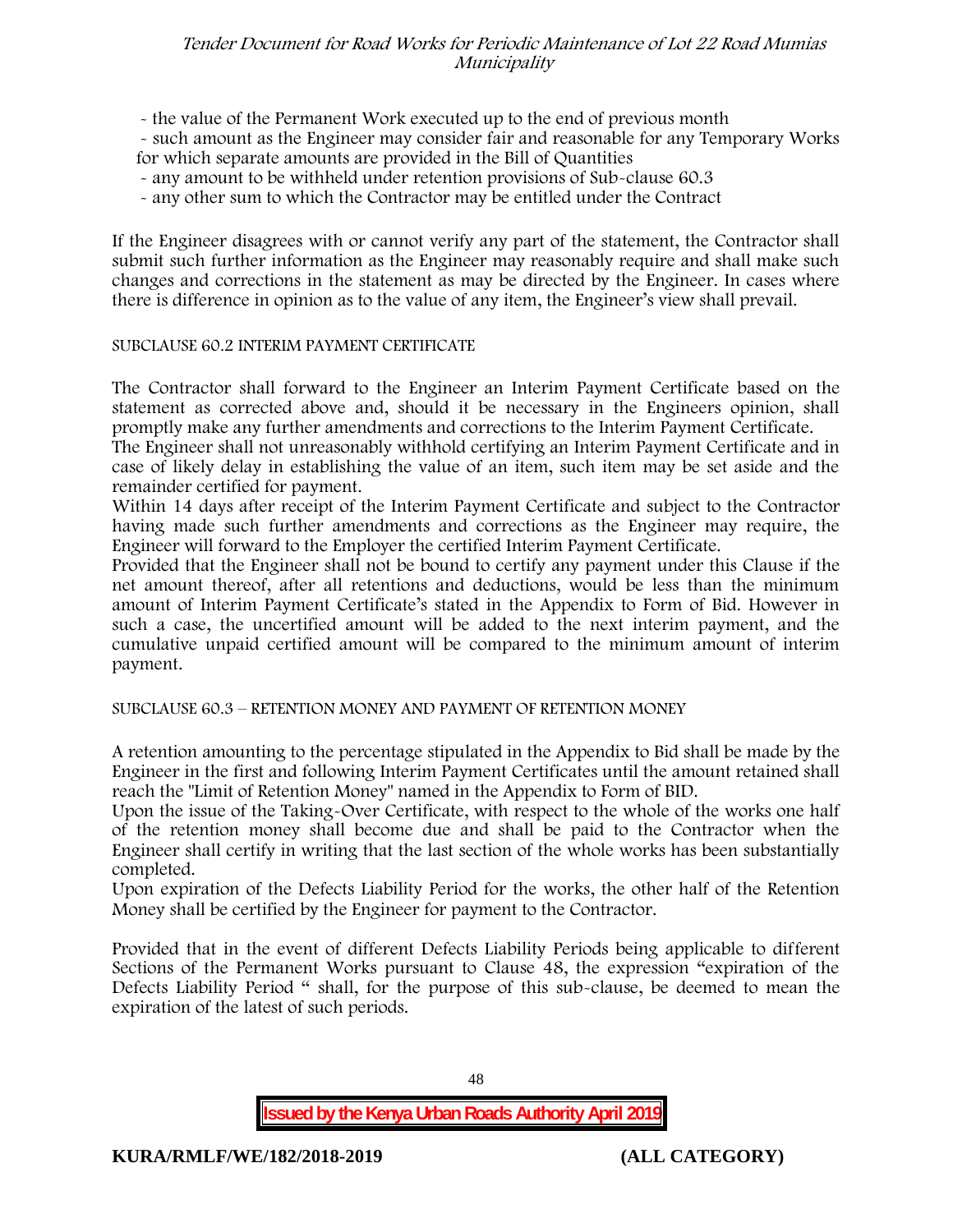Provided also that if at such time, there remain to be executed by the Contractor any work instructed, pursuant to Clause 49 and 50, in respect of the works, the Engineer shall be entitled to withhold certification until completion of any such work or so much of the balance of the Retention money as shall in the opinion of the Engineer, represents the cost of the remaining work to be executed.

#### SUBCLAUSE 60.4– CORRECTION OF CERTIFICATES

The Engineer may in any Interim Payment Certificate make any correction or modification to any previous Interim Payment Certificate signed by him and shall have authority, if any work is not being carried out to his satisfaction to omit or reduce the value of such work in any Interim Payment Certificate.

#### SUBCLAUSE 60.5– STATEMENT AT COMPLETION

Not later than 84 days after the issue of the Taking-Over Certificate in respect of the whole of the works, the Contractor shall submit to the Engineer a statement at completion showing in detail, in a form approved by the Engineer;

The final value of all work done in accordance with the Contract up to the date stated in such Taking-Over Certificate.

Any further sums which the Contractor considers to be due; and

An estimate of amounts that the Contractor considers will become due to him under the Contract.

Estimate amounts shall be shown separately in the Statement at Completion. The Contractor shall amend and correct the Statement as directed by the Engineer and submit a Certificate at Completion to be processed as in Sub-Clause 60.2.

#### SUBCLAUSE 60.6 – FINAL STATEMENT

Not later than 56 days after the issue of the Defects Liability Certificate pursuant to Sub-Clause 62.1, the Contractor shall submit to the Engineer for consideration a draft final statement with supporting documents showing in detail, in the form approved by the Engineer;

The final value of all work done in accordance with the Contract;

Any further sums which the Contractor considers to be due to him.

If the Engineer disagrees with or cannot verify any part of the draft final statement, the Contractor shall submit such further information as the Engineer may reasonable require and shall make such changes in the draft as may be required.

SUBCLAUSE 60.7– DISCHARGE

Upon submission of the Final Statement, the Contractor shall give to the Employer, with a copy to the Engineer, a written discharge confirming that the total of the Final statement represents full and final settlement of all monies due to the Contractor arising out of or in respect of the Contract. Provided that such discharge shall become effective only after payment under the

49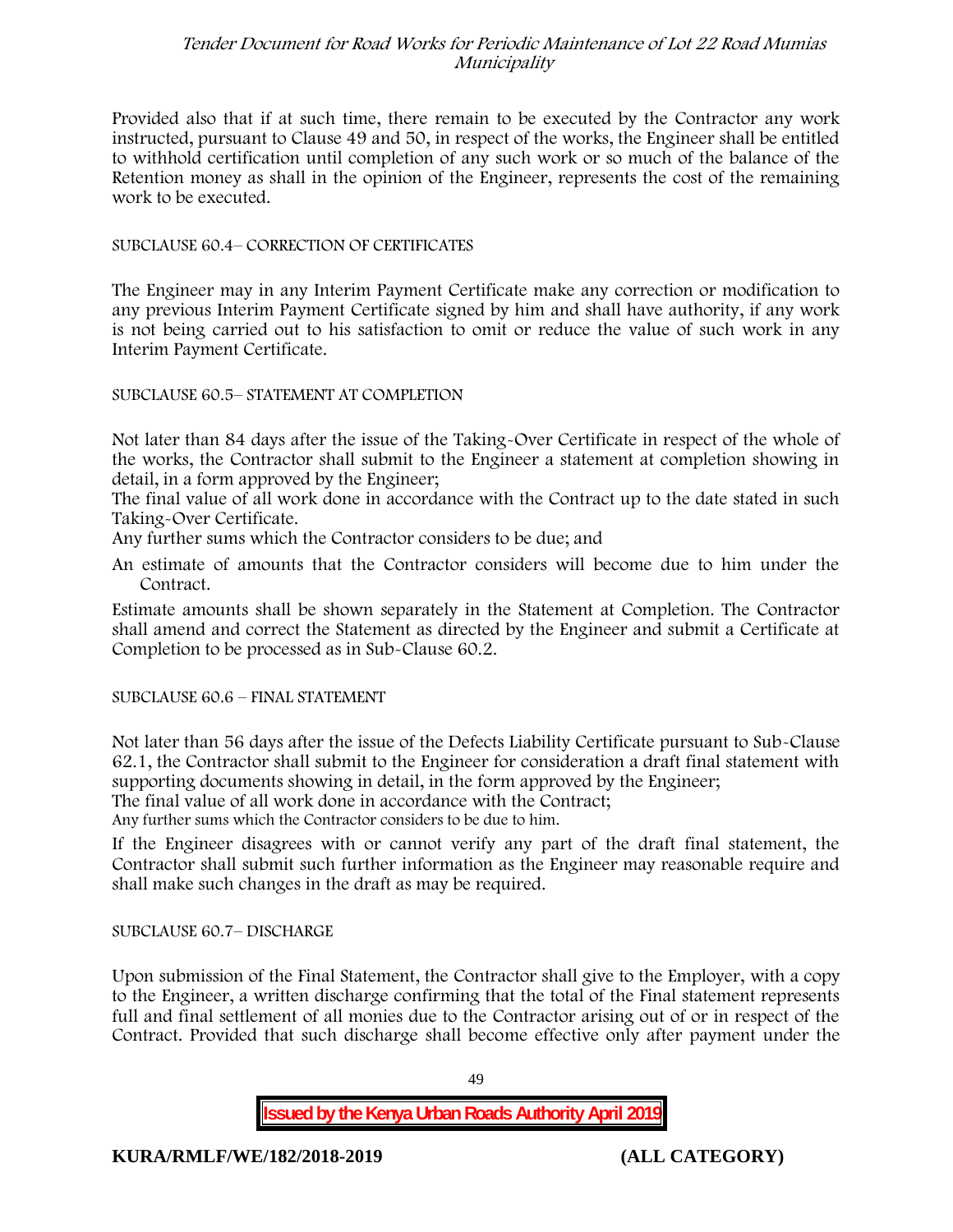Final Payment Certificate issued pursuant to Sub-Clause 60.8 has been made and the Performance Security referred to in Sub-Clause 10.1 has been returned to the Contractor.

#### SUBCLAUSE 60.8 – FINAL PAYMENT CERTIFICATE

Upon acceptance of the Final Statement as given in Sub-Clause 60.6, the Engineer shall prepare a Final Payment Certificate which shall be delivered to the Contractor's authorized agent or representative for his signature. The Final Payment Certificate shall state:

The final value of all work done in accordance with the Contract;

After giving credit to the Employer for all amounts previously paid by the Employer, the balance, if any, due from the Employer to the Contractor or the Contractor to the Employer.

Final Certificate shall be issued for any sum due to the Contractor even if such is less than the sum named in the Appendix to the Form of BID.

#### SUBCLAUSE 60.9– CESSATION OF EMPLOYERS LIABILITY

unless the Contractor notifies the Engineer of his objection to the Final Certificate within fourteen days of delivery thereof he shall be deemed to have agreed that he accepts the total Contract Price as set out in the Final Certificate as full settlement for all Work Done under the Contract including any variations and omissions thereof but excluding any variations and claims previously made in writing.

#### SUBCLAUSE 60.10 – TIME FOR PAYMENT

The amount due to the Contractor under any Interim Payment Certificate or Final Payment Certificate issued pursuant to this Clause or to any other term of the Contract, shall, subject to Clause 47, be paid by the Employer to the Contractor as follows:

- (i) In the case of Interim Payment Certificate, within the time stated in the Appendix to Form of Bid, after the Engineer has signed the Interim Payment Certificate.
- (i) In the case of the Final Payment Certificate pursuant to Sub clause 60.8, within the time stated in the Appendix to Form Of Bid, after the Engineer has signed the Final Payment Certificate.
- (ii) In the event of the failure of the Employer to make payment within the times stated, the Employer shall make payment to the Contractor of simple interest at a rate equal to two percentage points above the averaged Base Lending Rate of three leading banks namely Kenya Commercial Bank, Standard Chartered Bank and Barclays Bank for the time being or as shall be the case from the time to time obtained from the Central Bank of Kenya. The provisions of this Sub clause are without prejudice to the Contractor's entitlements under Clause 69 or otherwise.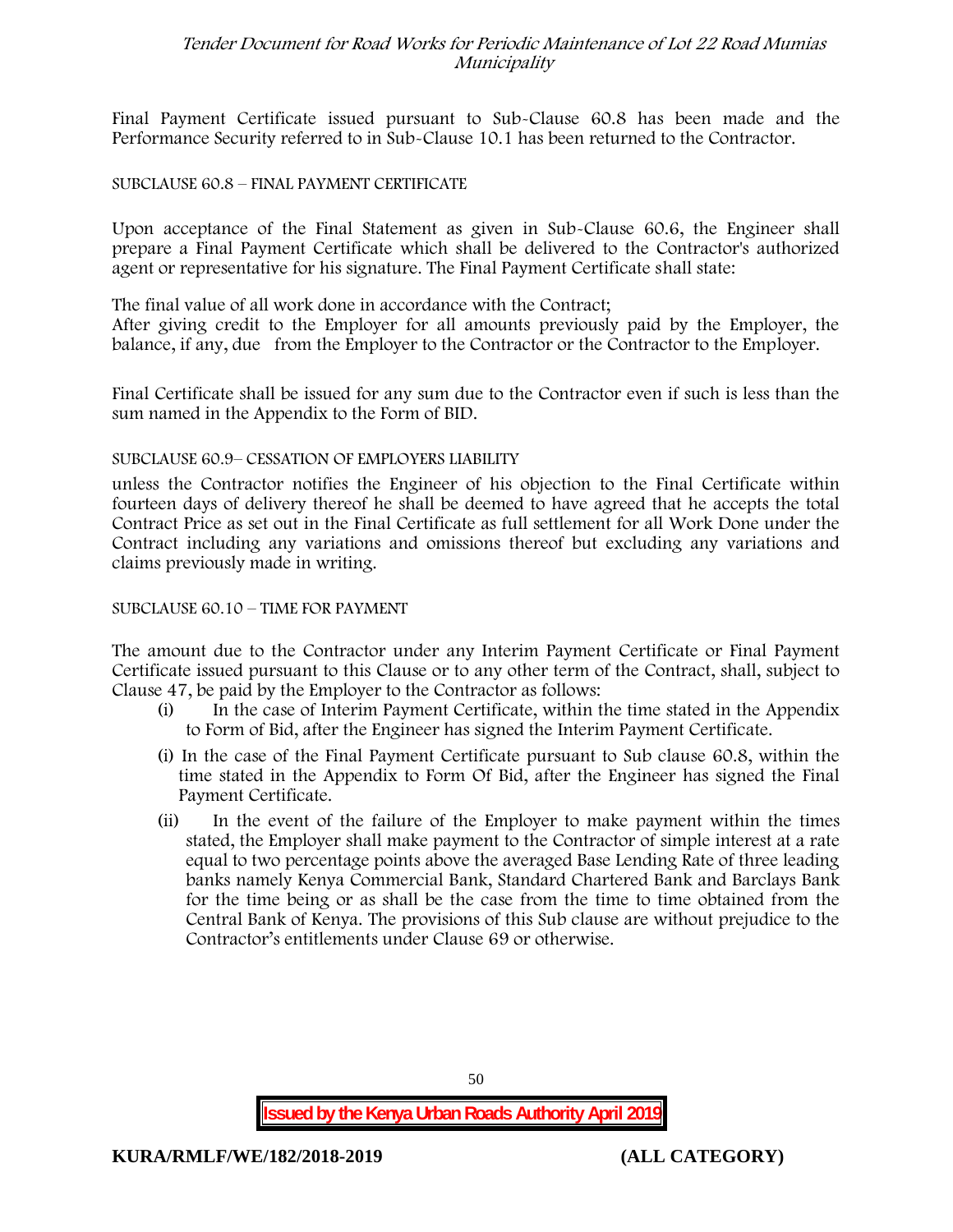#### SUBCLAUSE 60.11 – CURRENCY OF PAYMENT

The Contract Price shall be designated in Kenyan Currency.

All work performed by the Contractor under the Contract shall be valued in Kenya Shillings using the rates and prices entered in the Bills of Quantities together with such other increases to the Contract Price, except for variation of price payments in accordance with Clause 70.1.

#### SUBCLAUSE 60.12 – ADVANCE PAYMENT

Advance payment shall not be offered in this Contract.

#### SUBCLAUSE 60.13 MATERIALS FOR PERMANENT WORKS

With respect to materials brought by the Contractor to the site for incorporation into the permanent works, the Contractor shall,

-Receive a credit in the month in which these materials are brought to site,

-Be charged a debit in the month in which these materials are incorporated in the permanent works.

Both such credit and debit to be determined by the Engineer in accordance with the following provisions.

No credit shall be given unless the following conditions shall have been met to the Engineers satisfaction

- The materials are in accordance with the specifications for the works;
- The materials have been delivered to site and are properly stored and protected against loss, damage or deterioration;
- The Contractors record of the requirements, orders receipts and use of materials are kept in a form approved by the Engineer, and such records are available for inspection by the Engineer;
- The Contractor has submitted a statement of his cost of acquiring and delivering the materials and plant to the Site, together with such documents as may be required for the purpose of evidencing such cost;
- The materials are to be used within a reasonable time.
- The amount to be credited to the Contractor shall not be more than 75% of the Contractor's reasonable cost of the materials delivered to site, as determined by the Engineer after review of the documents listed in subparagraphs (a) (iv) above;
- The amount to be debited to the Contractor for any materials incorporated into the works shall be equivalent to the credit previously granted to the Contractor for such materials pursuant to Clause (b) above as determined by the Engineer.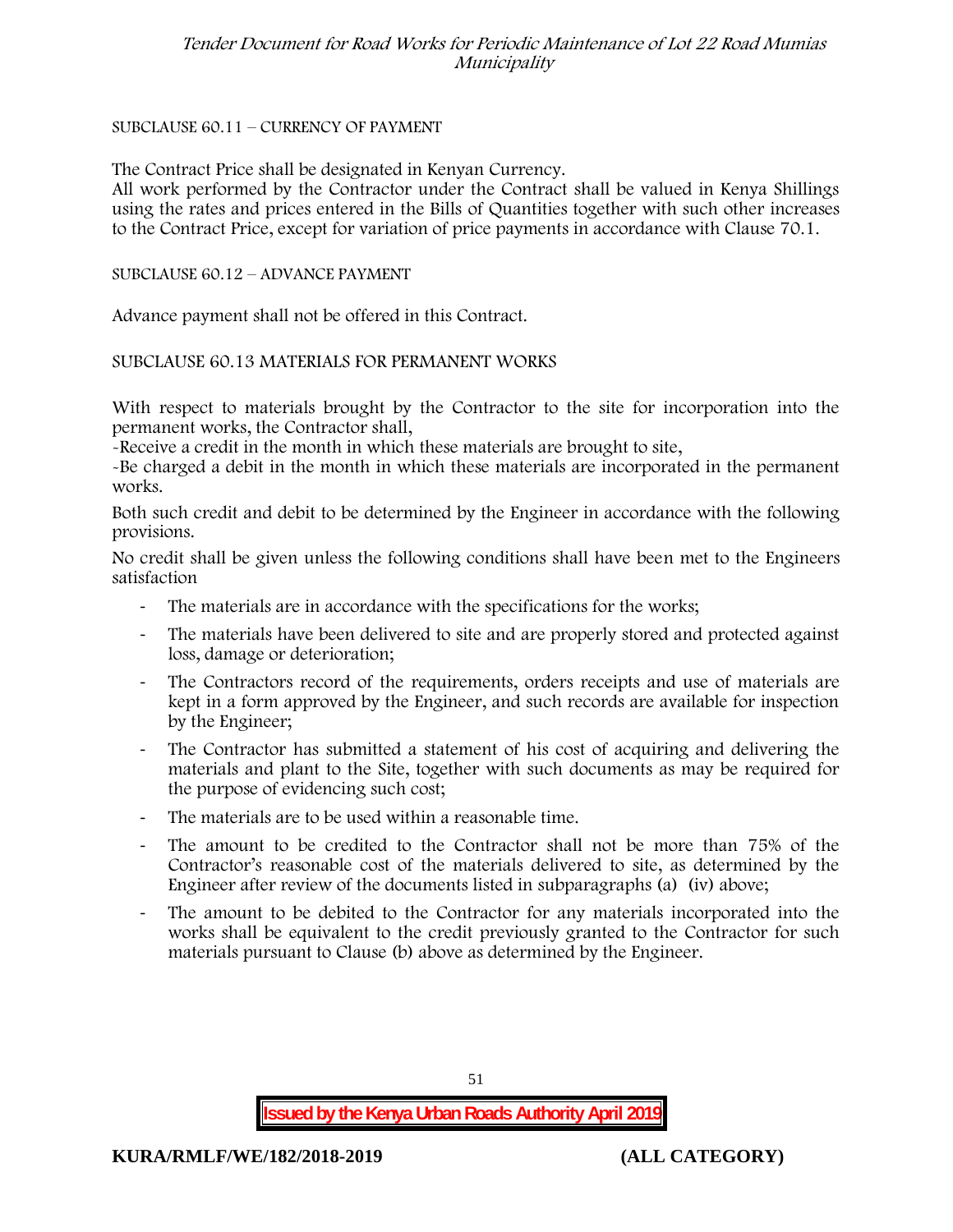## SUBCLAUSE 63.1 – DEFAULT OF THE CONTRACTOR

#### SUBCLAUSE 67.1 – ENGINEER'S DECISION

Delete the entire Sub clause 67.1 and add the following;

"If a dispute of any kind whatsoever arises between the Employer and the Contractor in any connection with, or arising out of, the Contract or the execution of the works, whether during the execution of the works or after their completion and whether before or after repudiation or other termination of the Contract including any dispute as to any opinion, instruction, determination, certificate or valuation of the Engineer, the matter in dispute shall, in the first place, be referred in writing to the Engineer, with a copy to the other party. Such reference shall state it is made pursuant to this clause. No later than 28 (twenty eight) day after the day on which he received such reference the Engineer shall give notice of his decision to the Employer and the Contractor. Such decision shall state it is made pursuant to this clause.

Unless the Contract has already been repudiated or terminated, the Contractor shall, in every case, continue to proceed with the works with all due diligence and the Contractor and the Employer shall give effect forthwith to every such decision of the Engineer unless and until the same shall be revised, as hereinafter provided, in an Amicable Settlement, Adjudicator's or Arbitrator's award.

If either the Employer or the Contractor be dissatisfied with the any decision of the Engineer, or if the Engineer fails to give notice of his decision on or before the 28th (twenty eighth) after the day on which he received the reference, then either the Employer or the Contractor may, on or before the 28th (twenty eighth) day after the day the day on which he received notice of such decision, or on or before the 28th (twenty eighth) day after the day the day on which the said period of 28 days expired, as the case may be, give notice to the other party, with a copy for information to the Engineer, of his intention to commence Adjudication, as hereinafter provided, as to the matter in dispute. Such notice shall establish the entitlement of the party giving the same to commence Adjudication, as hereinafter provided, as to such dispute; no adjudication in respect thereof may be commenced unless such notice is given.

If the Engineer has given notice of his decision as to a matter in dispute to the Employer and the Contractor and no notice of intention to commence adjudication as to such dispute has been given by either the Employer or the Contractor on or before the twenty eighth day after the day on which the parties received notice as to such decision from the Engineer, the said decision shall become final and binding upon the Employer and the Contractor. "

SUBCLAUSE 67.2 – AMICABLE SETTLEMENT

Delete the entire subclause 67.2 and add the following;

"Where notice to of intention to commence adjudication as to a dispute has been in accordance with subclause 67.1, the parties shall attempt to settle such dispute in amicably before the commencement of Adjudication; provided that, unless the parties otherwise agree, Adjudication may be commenced on or after the 14th (fourteenth) day after the day on which

52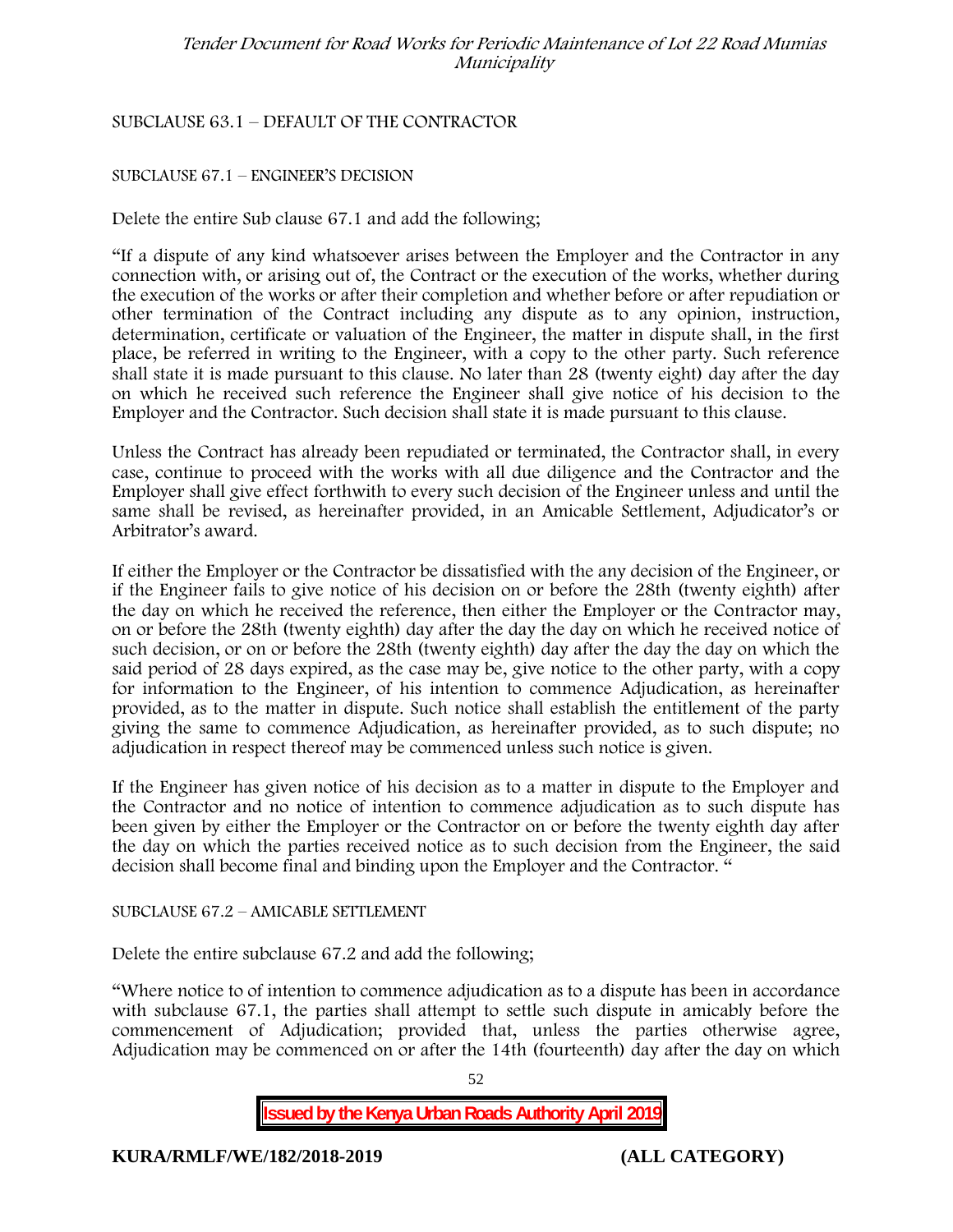notice of intention to commence adjudication of such dispute was given, even if an attempt at amicable settlement thereto has been made."

SUBCLAUSE 67.3 – ADJUDICATION

Delete the entire subclause 67.3 and add the following;

"The Adjudicator shall be appointed by the Chartered Institute of Arbitrators (Kenya) unless the appointment is agreed by the parties within 7 (seven) days of the notice to adjudication.

The adjudication process shall be conducted according to the Laws of Kenya and the Rules of the Chartered Institute of Arbitrators (Kenya)."

SUBCLAUSE 67.3 – ARBITRATION

Delete the entire subclause 67.3 and add the following;

"Any dispute in respect of which:

The decision, if any, of the Adjudicator has not become final and binding pursuant to subclause 67.1, and Amicable settlement has not been reached within the period stated in subclause 67.2,

shall be finally settled, under the Laws of Kenya and the Arbitration Rules of the Chartered Institute of Arbitrators (Kenya Branch) by one or more arbitrators appointed by the Chartered Institute of Arbitrators (Kenya Branch).

Neither party shall be limited in the in the proceedings before such arbitrator/s to the evidence or arguments put before the Adjudicator for the purpose of obtaining his said decision pursuant to subclause 67.1.

Arbitration may be commenced prior to or after completion of the works, provided that the obligations of the Employer, the Engineer and the Contractor shall not be altered by reason of the arbitration being conducted during the progress of the works.

SUBCLAUSE 68.2 – NOTICES TO EMPLOYER AND ENGINEER

Delete in Sub-Clause 68.2 the words "nominated for that purpose in Part II of these conditions".

- a. The Employer's address is: The Director General, Kenya Urban Roads Authority (KURA), P.O. Box 41727 - 00100 **NAIROBI**
- b. The Engineer's address is:

53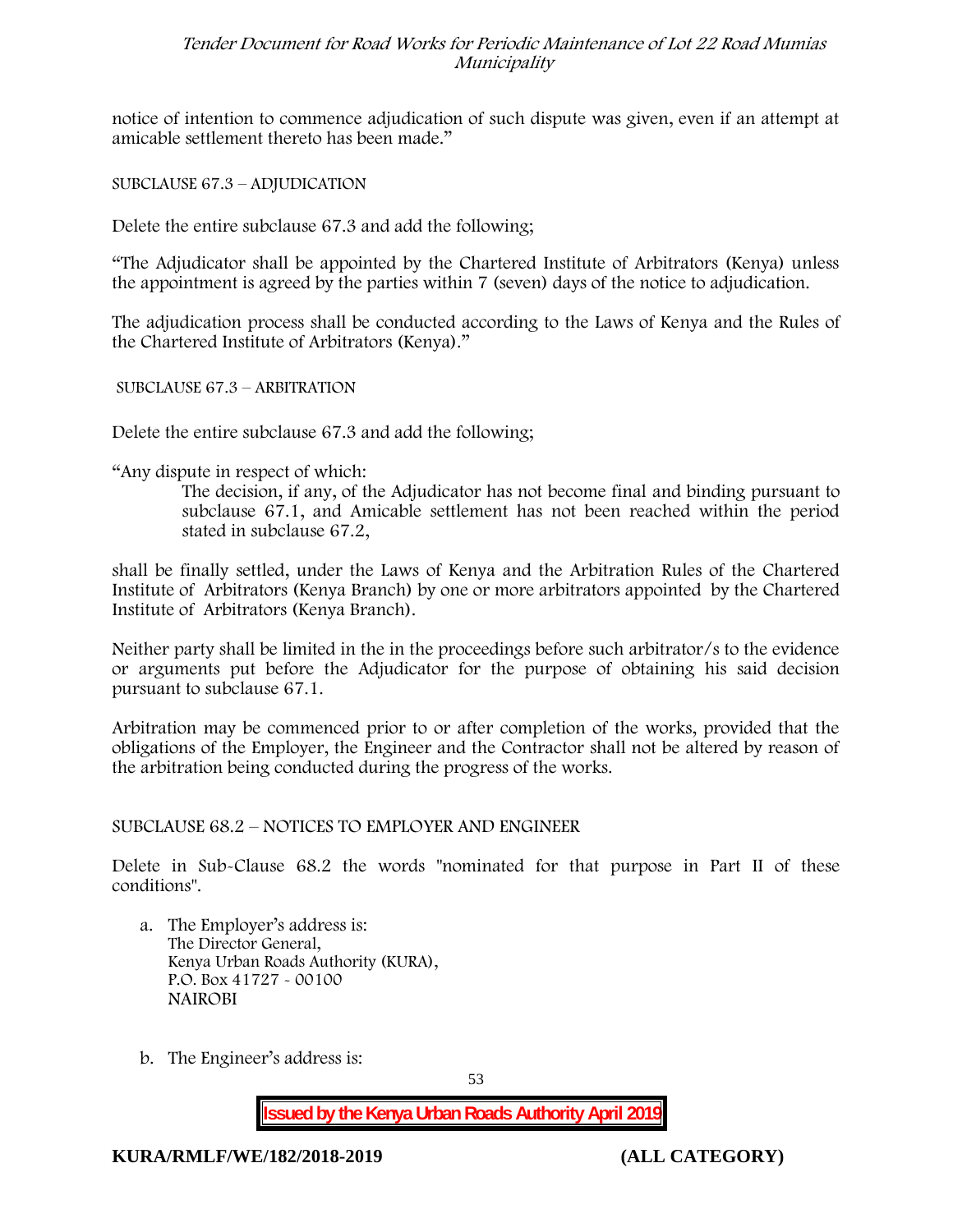General Manager (Maintenance), Kenya Urban Roads Authority (KURA), P.O. Box 41727 - 00100 **NAIROBI**

SUBCLAUSE 68.4 – All letters and notices from the Contractor to the Employer and/Engineer must be signed by the Managing Director or the person given written power of Attorney.

CLAUSE 69 – DEFAULT OF EMPLOYER

Delete Sub-Clause 69.1 (c)

In Sub-Clause 69.4 add at the end of first paragraph the following "the period of such suspension shall be as agreed upon by both parties and in any case not more than six (6) months".

In Subclause 69.4 of General Conditions of Contract Part I, insert at the end -----"The amounts of such costs which shall be added to the Contrct Price shall exclude any cost due to idle time for equipment, plant and labour."

CLAUSE 70 – CHANGES IN COST AND LEGISLATION

There shall be no claims of payments for Variation of Prices (VOP) or changes in cost for legislation.

SUBCLAUSE 70.2 – SUB-CONTRACT

(a) If the Contractor shall decide subject to Clause 4 thereof to sub-let any portion of the work he shall incorporate in the sub-contract provisions to the like effect as those contained in sub clause (1) of this Clause;

(b) If the price payable under a sub-contract as aforesaid is increased above or decreased below the price in such sub-contract by reason of the operation of the incorporated provisions of sub- clause (1) of this clause then the net amount of such increase or decrease shall as the case may be, be paid to or allowed by the Contractor under this contract.

SUBCLAUSE 70.3 – NOMINATED SUB-CONTRACTORS

This clause shall not apply in respect of work executed by any nominated sub-Contractor (fluctuation in relation to nominated sub-Contractors shall be dealt with under provisions in relation thereto which may be included in the appropriate sub-contract or contract of sale).

SUBCLAUSE 70.4 – DATE OF BID PRICING

The expression "the date of BID pricing" as used in this Clause means the date 30 days prior to the final date for submission of BIDs as determined by the Employer in the BID documents

SUBCLAUSE 70.5 – PRIME COST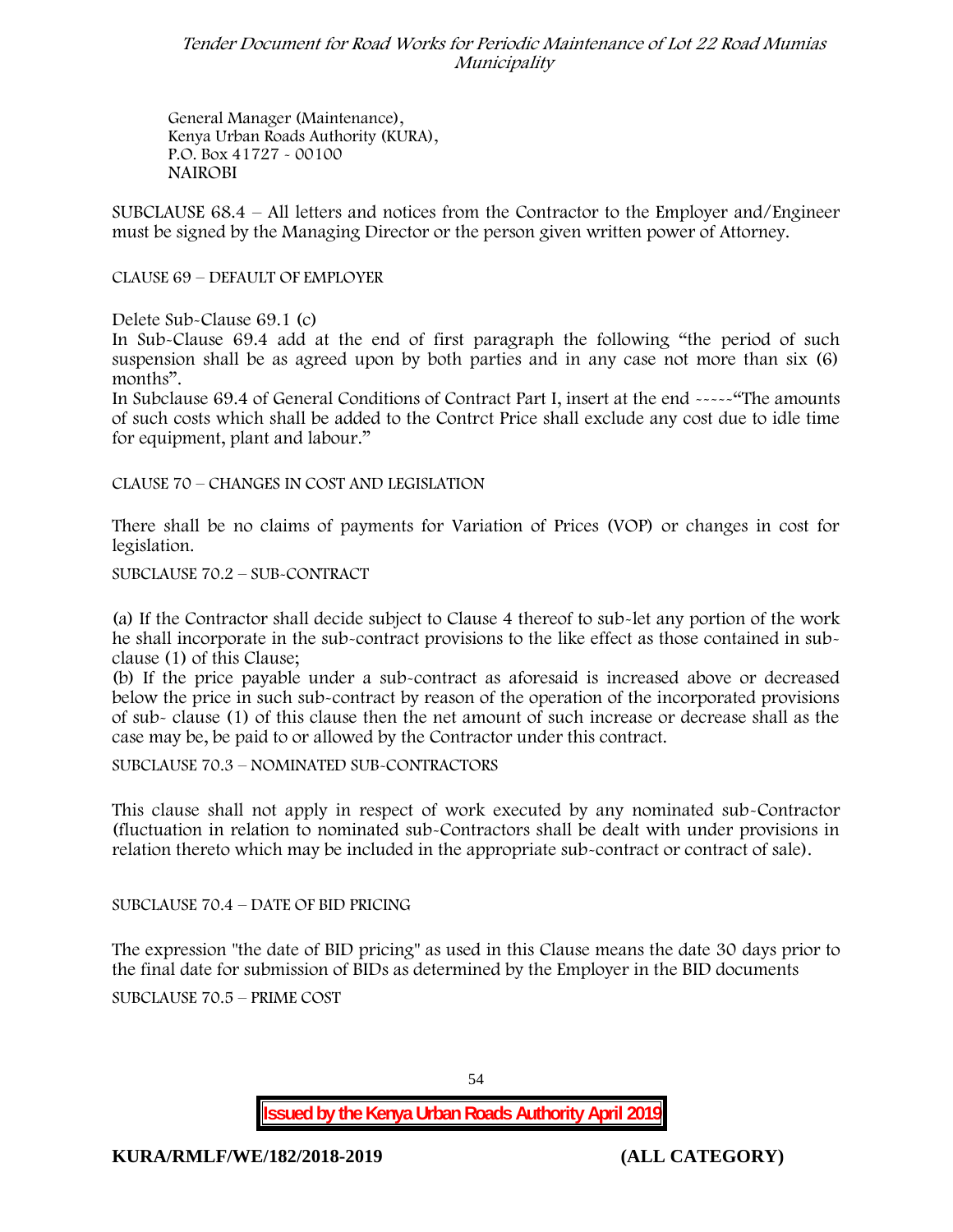For imported materials, the supplier's/ manufacturer's Prime costs shall be C.I.F. cost at point of entry by the same means of transport as determined by the Contractor's Basic Rate.

For locally produced materials, the supplier's or manufacturer's prime costs shall be at their nearest depot or the nearest railway station relevant to the works.

For materials that are subject to Government Price Control, payments for price variations will be determined from the difference between the control price in force at a date 30 days prior to the final date for submission of BIDs and the price in force on the date of purchase.

SUBCLAUSE 70.11 – SUBSEQUENT LEGISLATION

No payment shall be paid for changes in the prices of the materials and labour.

SUBCLAUSE 70.8 – CONTRACTORS HEAD OFFICE EXPENSES

No payments will be made for price variation related to expenses incurred by the Contractor in his Head Office in Kenya, or overseas.

SUBCLAUSE 70.9 – CURRENCY OF PAYMENTS UNDER CLAUSE 70

All payments made pursuant to Clause 70 shall be in Kenya Shillings.

SUBCLAUSE 70.11 – SUBSEQUENT LEGISLATION

Renumber sub-clause 70(2) of part I as sub-clause 70.11 and add the following:

"Notwithstanding the foregoing, such additional or reduced cost shall not be separately paid or credited as aforesaid if the same shall already have been taken into account in accordance with the provisions of sub-clause 70.1 through 70.10 of this clause.

CLAUSE 72 – RATES OF EXCHANGE COST

Delete clause 72 in its entirety and substitute the following: The currency of BID and payment is Kenya Shillings and rates of exchange requirements are not applicable.

CLAUSE 73 – BRIBERY AND COLLUSION

Add new Clause 73.1:

"The Contractor shall not:

(a) Offer or give or agree to give to any person in the service of the Government of Kenya any gift or consideration or any kind as an inducement or reward for doing or forbearing to do or for having done or forborne to do any act in relation to the obtaining or execution of this or any other contract to which the Government of Kenya is a party or for showing or forbearing

55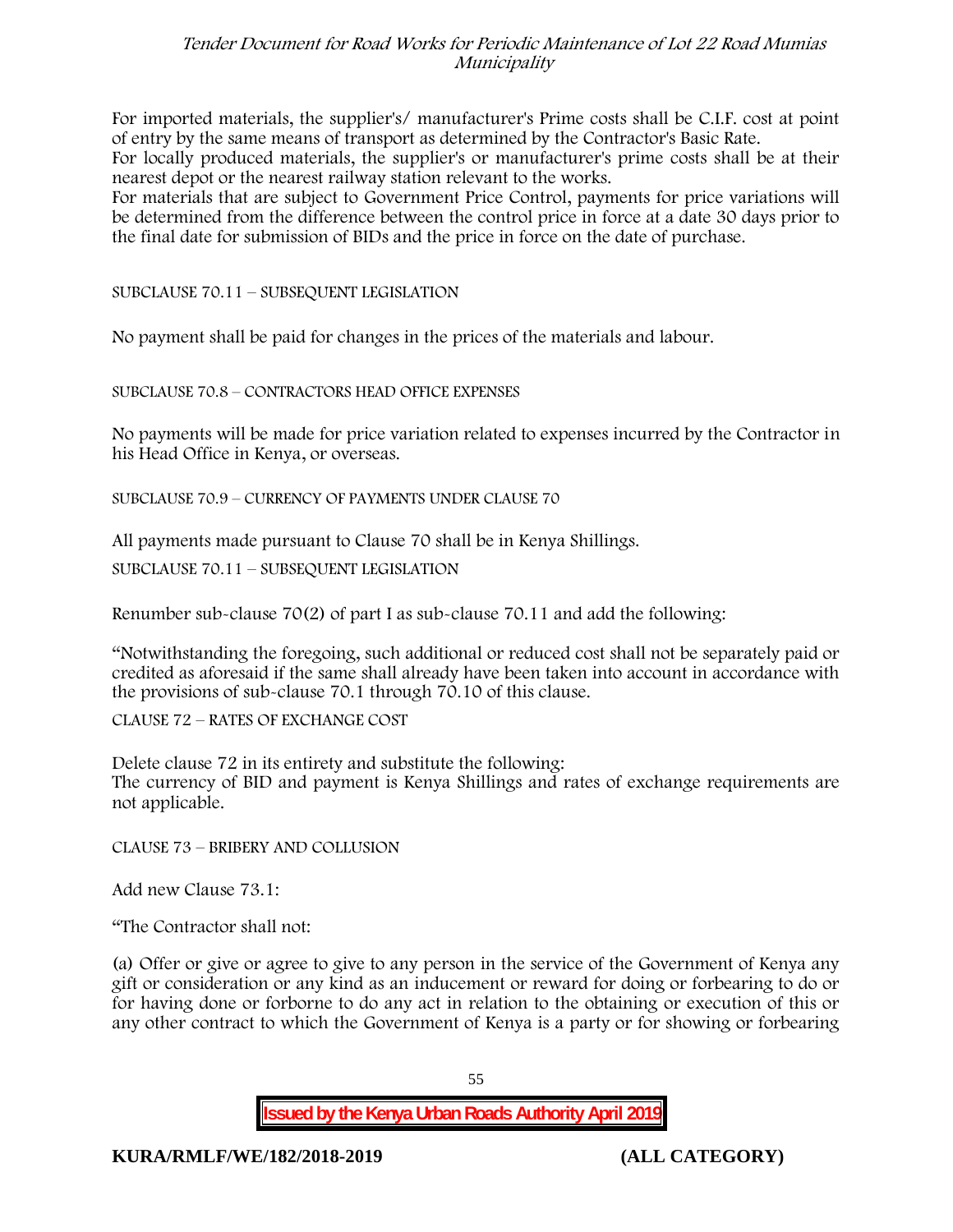to show favour or disfavour to any person in relation to this or any other contract for the Government of Kenya.

(b) Enter into this or any other contract with the Government of Kenya in connection with which commission has been paid or agreed to be paid by or on his behalf or to his knowledge, unless before the contract is made particulars of any such commission and of the terms and conditions of any agreement for the payment thereof have been disclosed in writing to the Employer.

Any breach of this condition by the Contractor or by anyone employed by him or acting on his behalf (whether with or without the knowledge of the Contractor) or the commission of any offence by the Contractor or by anyone employed by him or acting on his behalf in relation to this or any other contract to which the Government of Kenya is a party shall entitle the Employer to determine the Contract (See Condition 63 hereof) and/ or to recover from the Contractor the amount or value of any such gift, consideration or commission.

Any dispute or difference of opinion arising in respect of either the interpretation, effect or application of this condition or of the amount recoverable hereunder by the Employer from the Contractor shall be decided by the Employer, whose decision shall be final and conclusive.

#### CLAUSE 74 – CONTRACT CONFIDENTIAL

Add new Clause 74.1:

The Contractor shall treat the details of this Contract as Private and Confidential and shall not publish or disclose the same or any particulars thereof in any trade or technical paper or elsewhere (save in so far as may be necessary for the purpose thereof) without the previous consent in writing of the Government. If any dispute arises as to the necessity of any publication or disclosures for the purposes of this Contract the same shall be referred to the decision of the Engineer mentioned in the said Conditions of Contract whose award shall be final.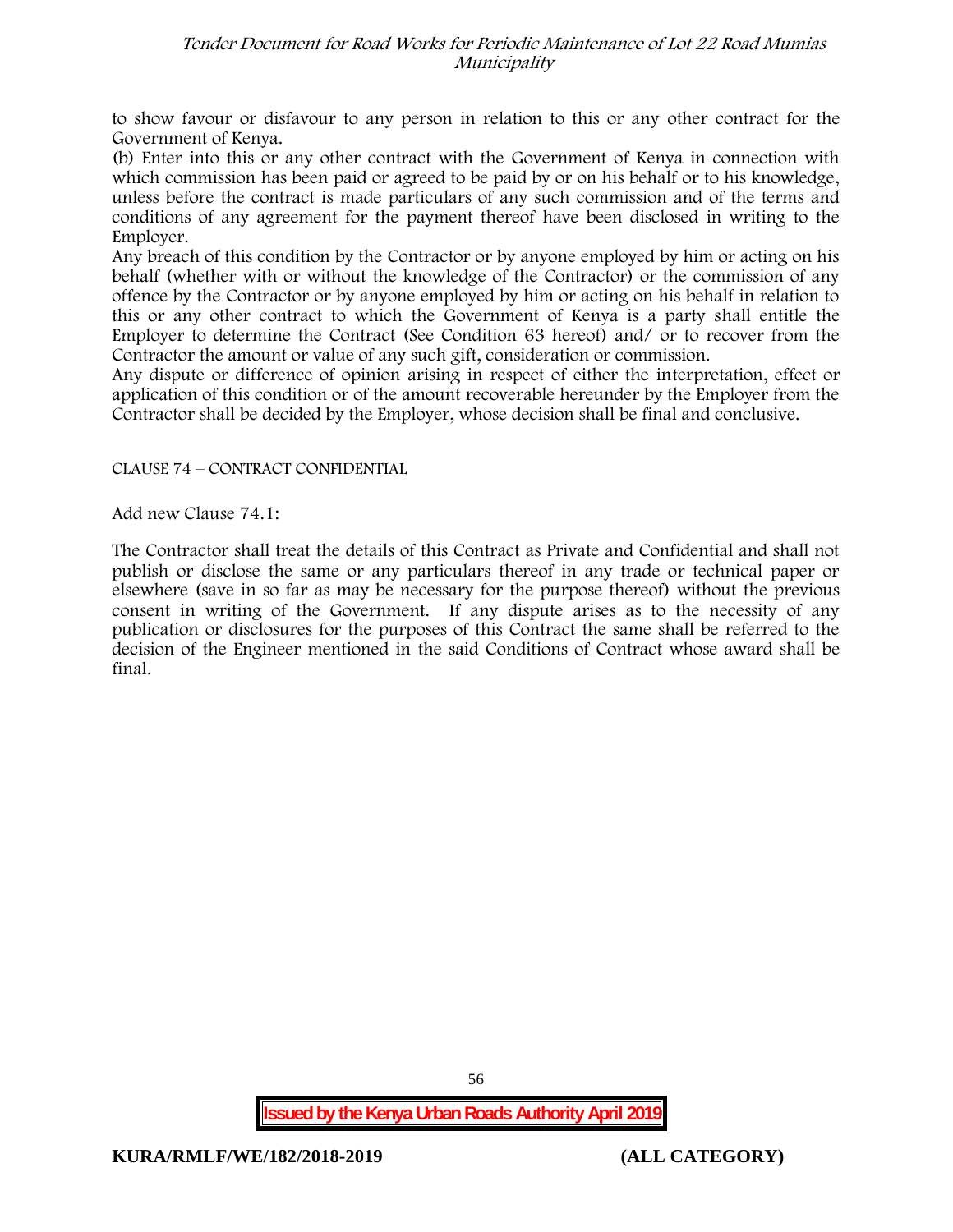## **SECTION V: SPECIAL SPECIFICATIONS**

57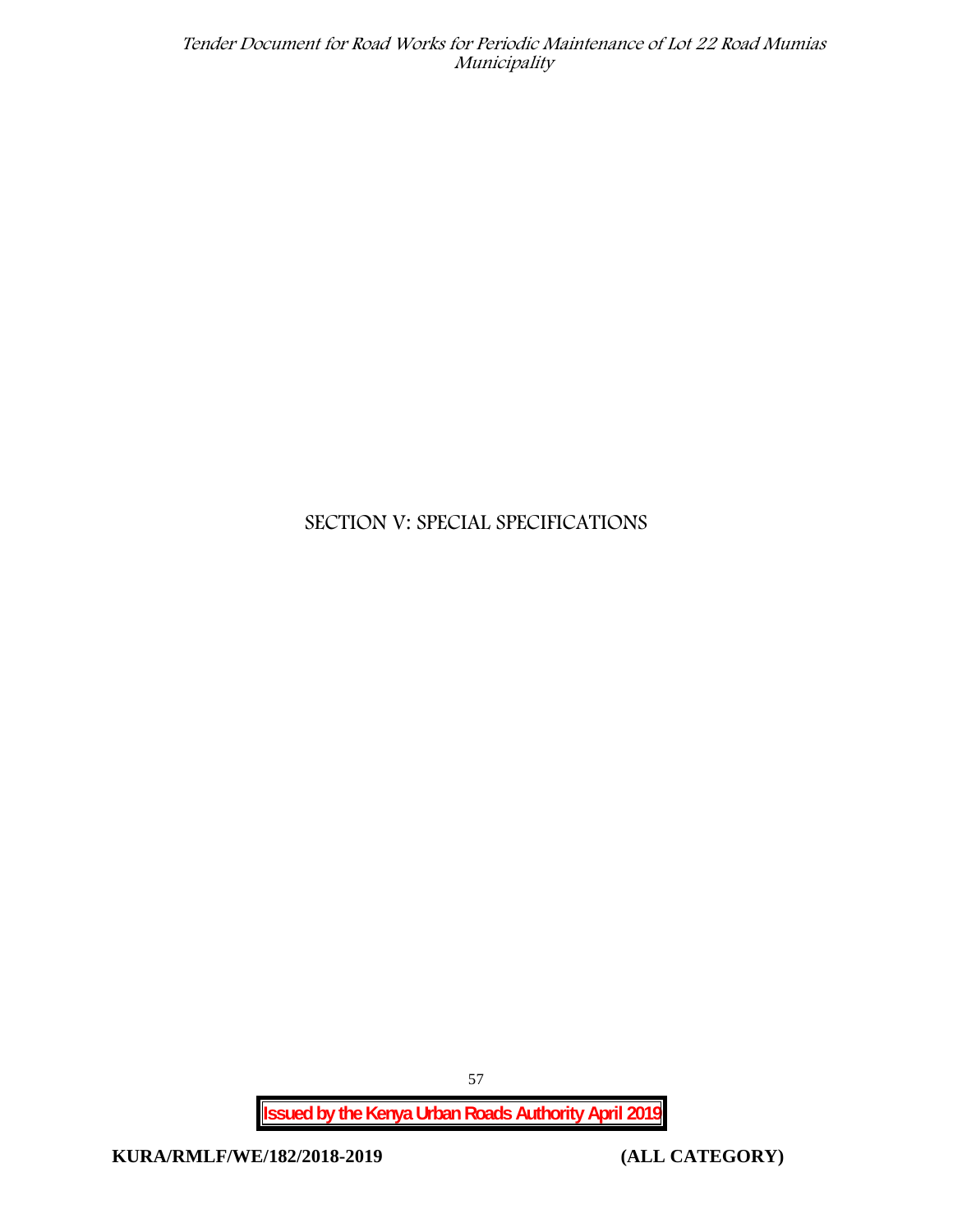## **SPECIAL SPECIFICATIONS**

**SECTION 1 – GENERAL**

#### **101 SPECIAL SPECIFICATIONS**

Special specification is supplementary to the Standard Specifications and the two must be read in conjunction. In any case where there appears to be conflict between the two then the Special Specifications will take precedence.

#### **102 LOCATION OF CONTRACT.**

The works are located in Western Region within Bungoma Municipality.

The roads contained in LOT 22 are as detailed below:

| S/no | Road                                     | Length KM |  |
|------|------------------------------------------|-----------|--|
|      | Access to CDF office road/Indangalasia – |           |  |
|      | Mumias Road                              | 2.2C      |  |

The length of the roads is approximately 2.20 km

#### **103 EXTENT OF CONTRACT**

The works to be executed under the Contract comprise mainly of but not limited to the following:-

- **1. Road Works**
- Clearance of road reserve
- Cut to spoil/fill
- Road formation *i.e Earthworks*
- Upgrading to asphalt concrete pavements: 6m carriageway and 1.5m walkway LHS. (0.15 km)
- Kerbs / channels Installation
- Road Marking
- **2. Drainage Works**
- Excavation/cleaning of drains and culverts
- Installation/repair of culverts
- Culvert cleaning
- Protection works: Stone pitching etc.
- **3. Maintenance of passage of traffic through and around the works.**
- **4. Relocation of services.**

58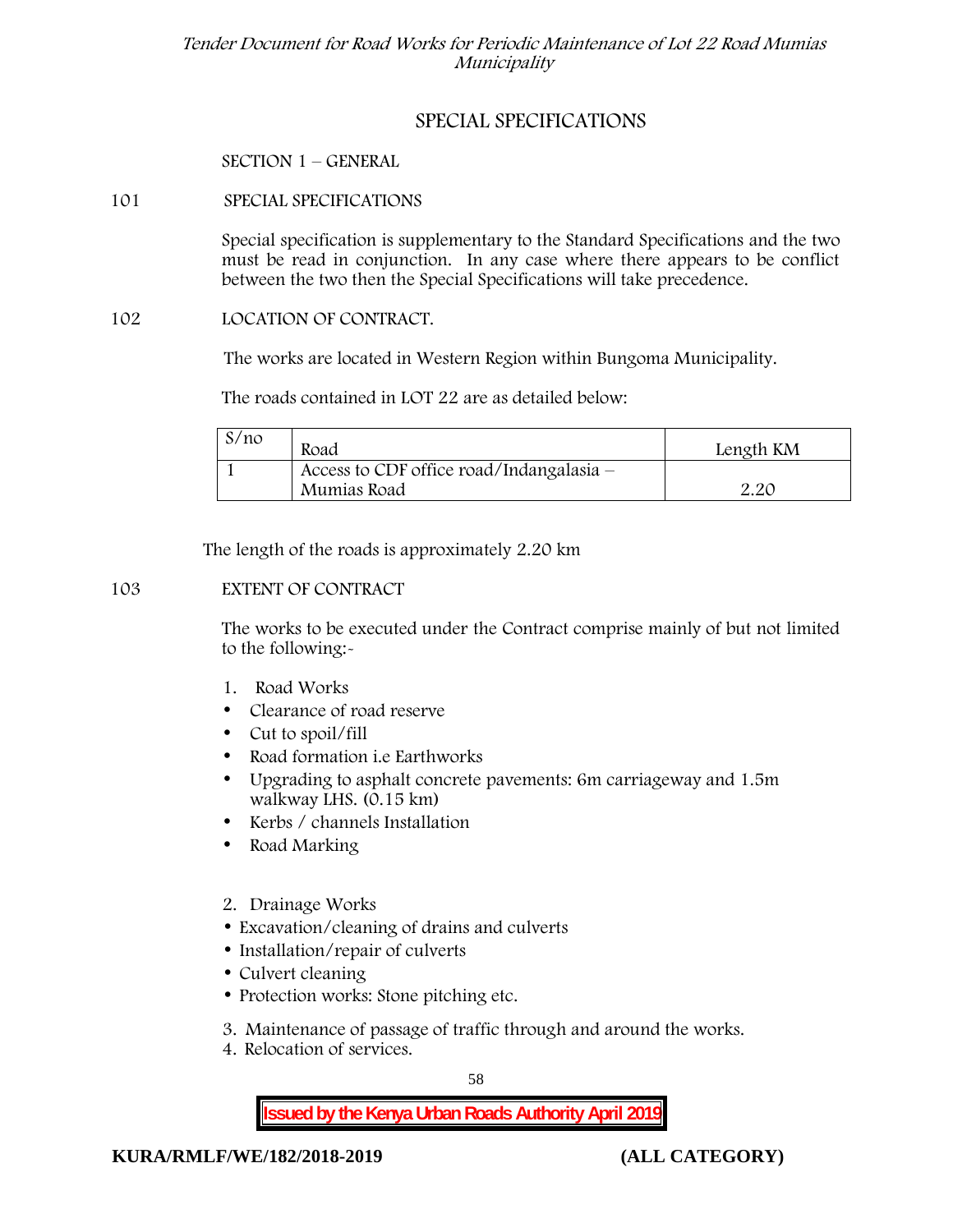**5. Maintenance of works during Contract Period – Defect Liability Period shall be 1 month.**

Any other activity not listed above in either category but deemed to be necessary by the Engineer, shall be subject to the Engineer's formal instructions within the mode of payment stipulated either by day works or on a measured basis.

#### **105 ORDER OF EXECUTION OF WORKS**

In addition to Clause 105 of the Standard Specification the Contractor shall carry out the Works such that a continuous and consecutive output of fully completed work is achieved.

**107 TAKING OVER CERTIFICATE**

The minimum length of the road for which a certificate will be issued under clause 48 of the conditions of Contract shall be the whole length of each section of the road substantially completed.

#### **109 NOTICE OF OPERATIONS**

Add the following sub- Clause.

Notification Terms

It shall be the Contractor's responsibility to notify the Engineer when any item of works scheduled are completed and ready for approval, and the contractor shall give sufficient notice to allow control tests to be performed.

Explosive and Blasting

- (a) The requirements of the Laws of Kenya governing explosives and other requirements and regulations of Government of Kenya and other authorities shall be complied with.
- (b) No explosives of any kind shall be used without prior written consent of the Engineer.

The Contractor shall be solely responsible for the provision, handling, storage and transporting of all explosives, ancillary materials and all other items of related kind whatsoever required for blasting.

#### **117 HEALTH, SAFETY AND ACCIDENTS**

Add the following:

In addition to providing, equipping and maintaining adequate first aid stations throughout the works in accordance with the laws of Kenya, the contractor shall provide and maintain on site during the duration of the Contract, a fully equipped dispensary. This shall be with a qualified Clinical Officer / Nurse who

59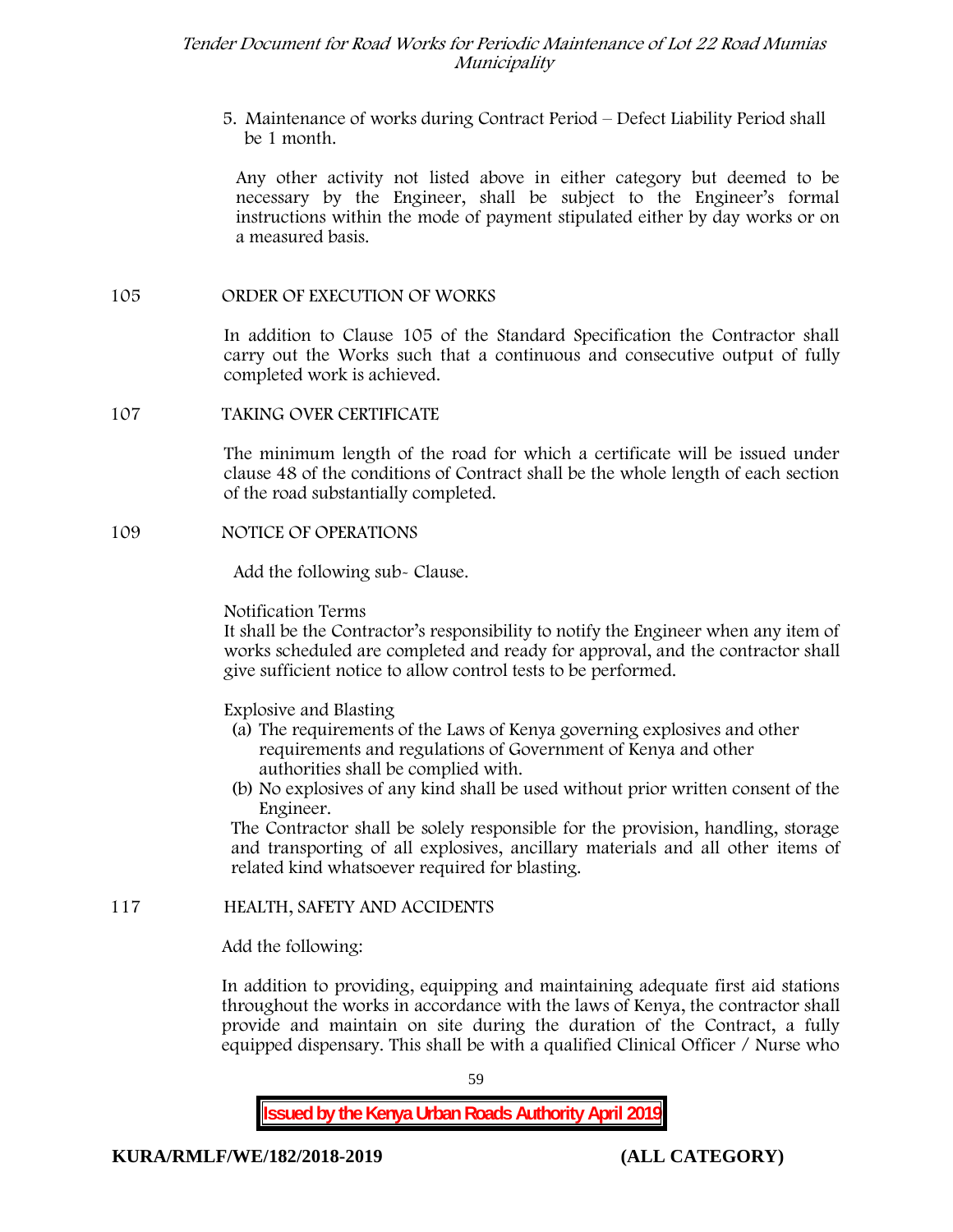shall offer the necessary medical advice on HIV and related diseases to the Engineer's and Contractor's Site staff. The Contractor shall allow for this in the rates and be responsible for all site welfare arrangements at his own cost.

#### **120 PROTECTION OF EXISTING WORKS AND SERVICES**

The Contractor shall acquaint himself with the position of all existing services such as sewers, water drains, cables for electricity and telephone, lighting and telephone poles, water mains, etc., before commencing any excavation or other work likely to affect the existing services.

The cost of all plant, equipment and materials, labour, technical and professional staff, transport and the like necessary for determining the locations of existing services, including the making good of any damage caused to such services all to the satisfaction of the Engineer, shall be deemed to be included in the tender rates. No other payment shall be made for the costs of such operations, nor for the making good of damage caused thereby to the existing services.

The Contractor shall be held responsible for injury to existing structures, works or services and shall indemnify and keep indemnified the Employer against any claims in this respect (including consequential damages).

#### **121 DIVERSION OF SERVICES**

- (a) The Contractor shall acquaint himself with the location of all existing services such as telephone lines, electricity cables, water pipes, sewers etc., before execution of any works that may affect the services. The cost of determining the location of the existing services together with making good or repairing of any damage caused all to the satisfaction of the Engineer shall be included in the BID rates.
- (b) Subject to the agreement with the Engineer, the Contractor shall be responsible for removal of alteration and relocation of existing services.
- (c) The Contractor shall indemnify the Employer against claims originating from damage to existing services or works.

#### **123 LIAISON WITH GOVERNMENT AND POLICE OFFICIALS**

The Contractor shall keep in close touch with the Police and the other Government officials of the area regarding their requirements in the control of traffic or other matters, and shall provide all assistance or facilities, which may be required by such officials in the execution of their duties.

#### **124 LAND FOR ALL CAMPS SITES AND FOR THE CONTRACTOR'S OWN PURPOSES, INCLUDING TEMPORARY WORKS.**

Notwithstanding Clause 124 of the Standard Specification all requirements of land for temporary works and construction purposes shall be to the approval of

60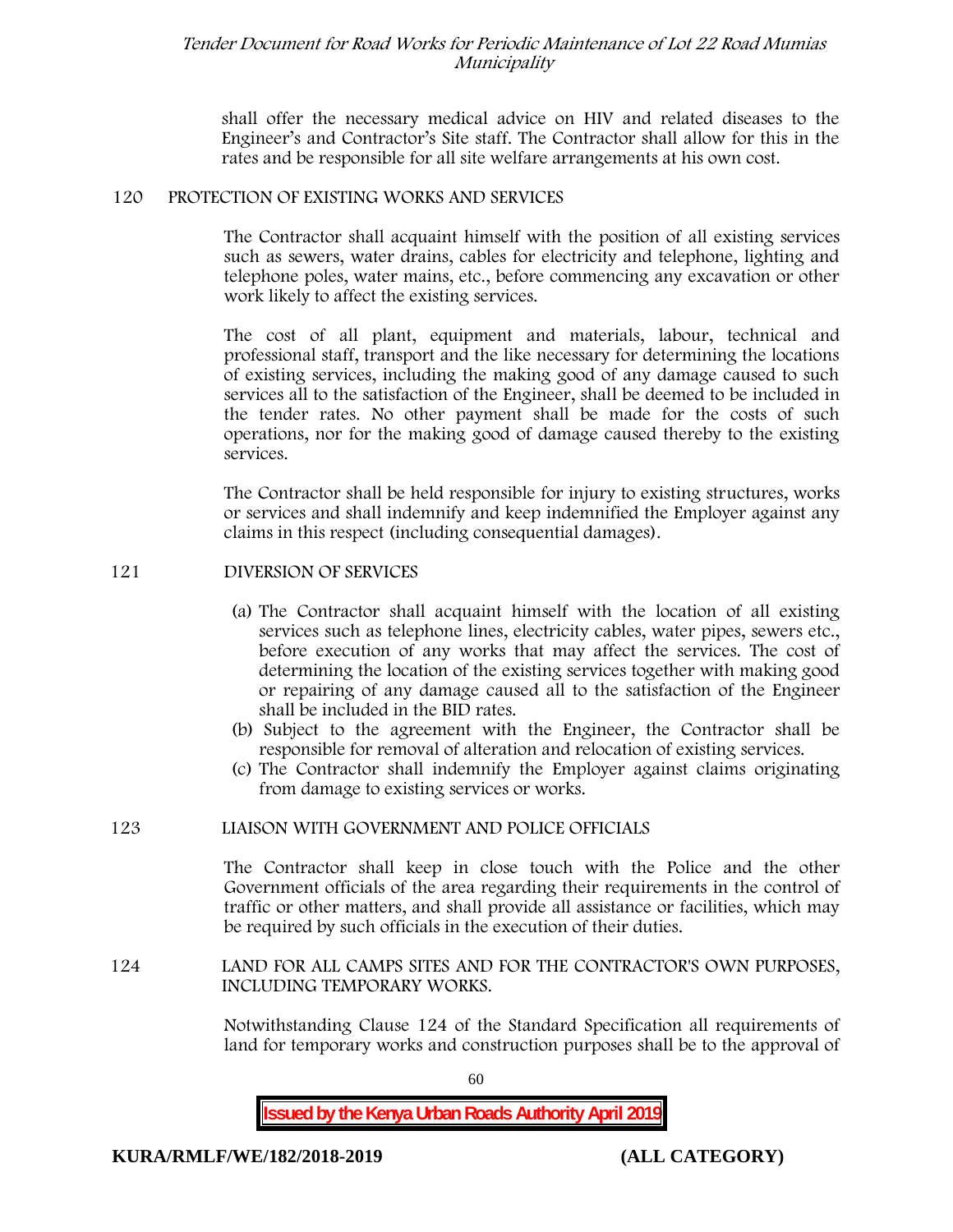the Engineer but the Contractor will make all necessary arrangements with the property owners concerned and pay all charges arising therefrom. On or before completion of the Contract, the Contractor shall remove all temporary works and shall restore all such land to the condition in which it was immediately prior to the occupation thereof as far as is reasonable and practicable. No separate payment will be made to the Contractor on account of these items and the Contractor must make due allowance for them in his rates.

Notwithstanding Clause 120 of the Standard Specifications, the Contractor shall be required to appoint competent surveyors who will liaise with the Engineer on matters related to the demarcation of the existing road reserve, site measurements, removal and reinstatement of existing services.

#### **128 STORAGE OF MATERIALS**

All materials shall be stored on Site in a manner approved by the Engineer and the Contractor shall carefully protect from the weather all work and materials which may be affected thereby.

#### **129 TEST CERTIFICATES**

When instructed by the Engineer the Contractor shall submit certificates of test from the suppliers of materials and goods required in connection with the works as the Engineer may require.

Such certificates shall certify that the materials or goods concerned have been tested in accordance with the requirements of the specifications and shall give the results of all the tests carried out. The Contractor shall provide adequate means of identifying the materials and goods delivered to the site with the corresponding certificates.

## **131 SIGNBOARDS**

The Contractor shall provide and erect two (2) publicity signs on the site as directed. The Engineer shall, as shown in the Drawings, direct the minimum dimensions and thickness of the steel framework and sheet. The framework and sheet shall be prepared and painted black, while the ring at the top of the supporting frames shall be painted white. The wordings and KURA's logo shall be printed on backlit sticker paper resistant to the effects of weather using reflectorised paint or material approved by the Engineer. The sticker shall be placed on both sides of the board. The colours, fonts and heights of the letters shall be as indicated on the typical drawings and as directed by the Engineer.

## **132 OFFICE FOR THE RESIDENT ENGINEER, SURVEY EQUIPMENT AND FURNITURE**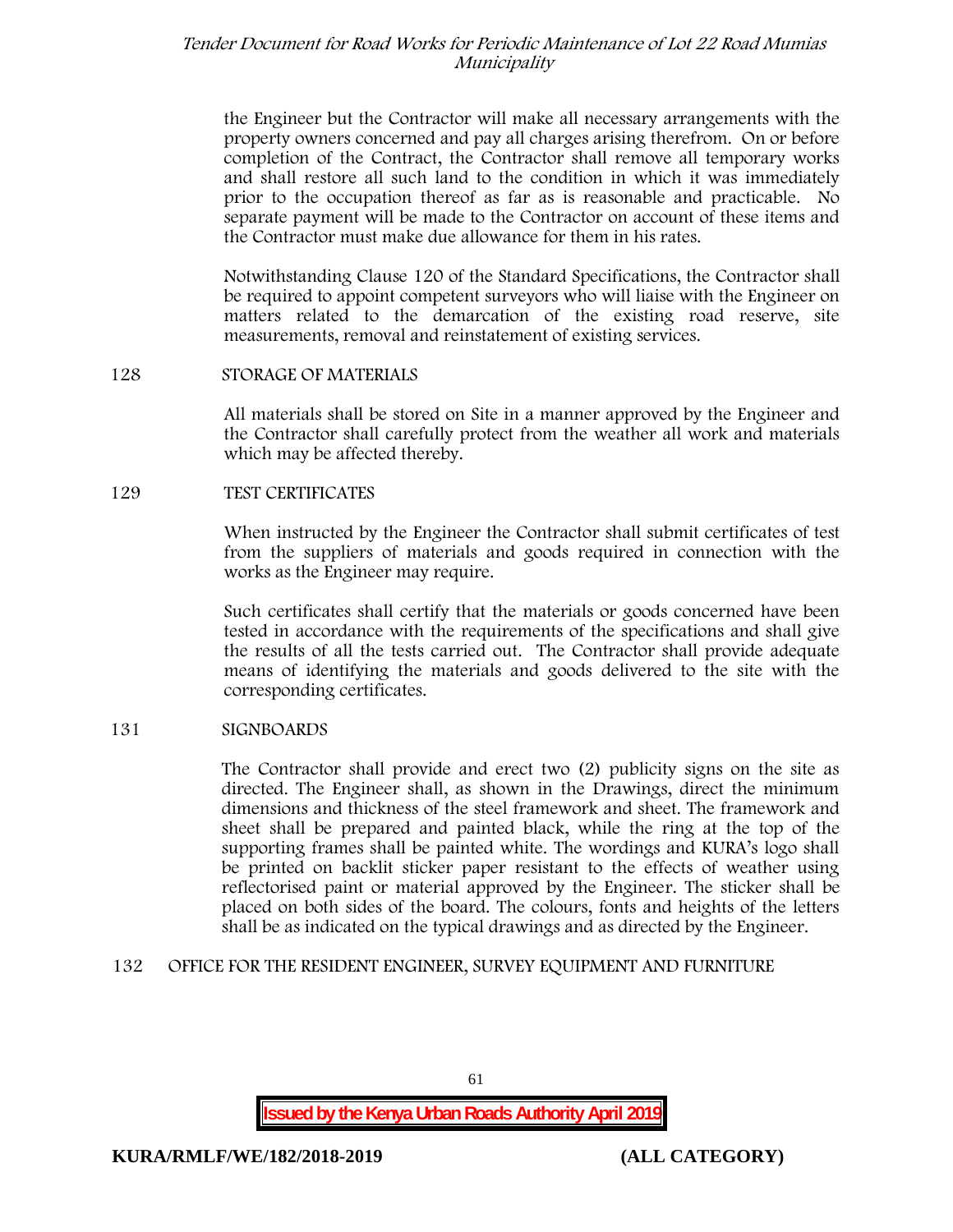#### **132.1 ENGINEER'S REPRESENTATIVE OFFICE**

The contractor, when instructed, shall for the duration of the Contract, furnish and equip Resident engineer's office located at the KURA's Regional offices. The room to be occupied by the Engineer's Representative and its front office shall be provided with a floor carpet to be approved by the Engineer. The windows shall be fitted with curtains and blinders.

A telephone shall also be provided for the Resident Engineer's office for his exclusive use. All the charges and fees related to the installation and maintenance of the telephone shall be deemed to have been included in the rates for providing and maintaining the Office. The Contractor will be reimbursed, separately, the cost of operating the telephone under appropriate bill item in the BoQ.

The offices shall be provided with day and night watchmen and security lights, the cost of which shall be deemed to have been included in the rates for the offices.

The Contractor may be instructed by the Engineer under clause 58 of the General Conditions of Contract to make payments of general receipted accounts for such items as stationery, stores, furniture and equipment, claims and allowances for supervision personnel and any miscellaneous claims or the Engineer may direct the Contractor to purchase or pay for the above. The Contractor will, on provision of receipts, be paid under appropriate bill items in the BoQ.

**The survey equipment to be provided would include:**

| 1. Engineer's automatic level Wild NAK 2 or similar                                                                                                           | 2N <sub>O</sub>   |
|---------------------------------------------------------------------------------------------------------------------------------------------------------------|-------------------|
| 2. Total station reading 1" with tripod and setting on                                                                                                        |                   |
| pole with datalogger and survey software to match<br>Total Station Datalogger. Include data transfer program,<br>and plotting modes, setting out calculations |                   |
| and Cogo facilities                                                                                                                                           | 1No               |
| 3. Levelling staff 5m. with levelling bubble Wild GNLE                                                                                                        |                   |
| or similar                                                                                                                                                    | 4No               |
| 4. 50 m. steel band measuring tape                                                                                                                            | 2No               |
| 5. 30 m. linen measuring tape                                                                                                                                 | 2N <sub>0</sub> . |
| 6. 3m. aluminium straight edge                                                                                                                                | 2No               |
| 7. 1m. stainless steel straight edge                                                                                                                          | 1 <sub>No</sub>   |
| 8. 100m. steel band tape                                                                                                                                      | 2No.              |
| 9. Draughtsman's stool                                                                                                                                        | 3No.              |
| 10. Complete set of highway curves                                                                                                                            | 1No               |
| 11. Programmable scientific calculators FX 880P or equivalent                                                                                                 | 4No               |
| 12. Survey umbrella                                                                                                                                           | 2No.              |
|                                                                                                                                                               |                   |

62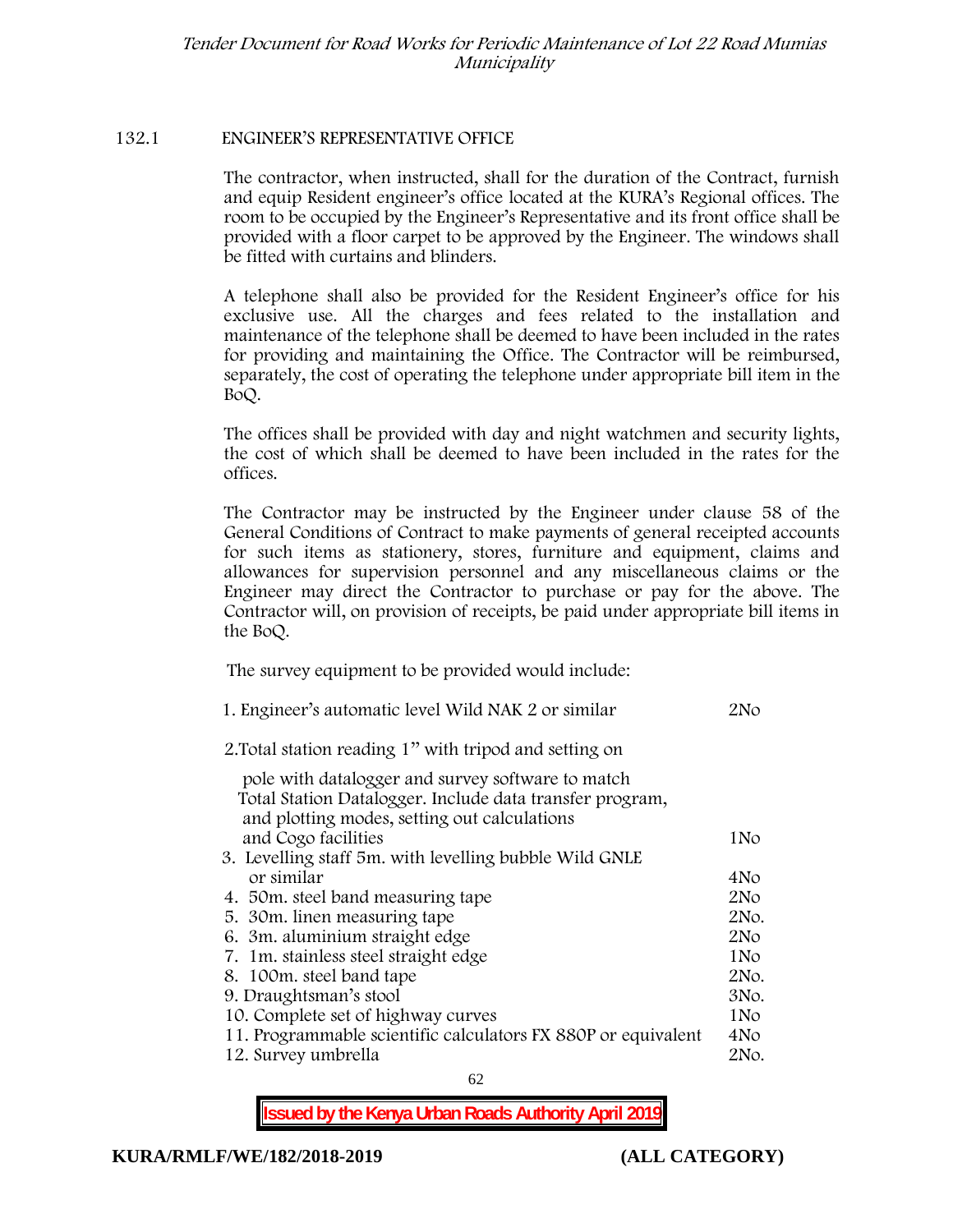| 13. Roll of tracing paper | 10No            |
|---------------------------|-----------------|
| 14. Protractor 360        | 2N <sub>O</sub> |
| 15. Graph paper A3 size   | 100No           |
| 16. Drawing table         | 2No.            |
| 17. Erasing shield        | $4NO$ .         |
| 18. 3m. ranging rods      | 9N <sub>O</sub> |
| 19. Marker pens           | 30No.           |

The contractor may be directed to pay for stationery, equipment or reagents that are foresaid and also pay for servicing and repair of the laboratory equipment being used on the project.

The Contractor shall provide, install and maintain in a good state of repair, such survey and other equipment as listed for the duration of the contract.

Such equipment shall be of approved manufacture, and shall be made available to the Engineer for the Engineer's exclusive use throughout the Contract, not later than three (3) weeks after the Engineer's order to supply. All equipment shall be ready to use and complete to perform the tests. The equipment shall revert to the Employer on completion of the Contract.

Any delays to the Contractor or the Contractor's activities caused by the Engineer being unable to perform survey work, field or laboratory tests due to the contractor's failure to supply and/or maintain the said equipment shall be deemed to have been caused entirely by the Contractors own actions, and any consequences of such delays shall be interpreted as such.

The payment to comply with this requirement is provided in the Bill of Quantities and ownership of all equipment paid for as instructed above shall revert to the Employer after the completion of the Works.

Failure by the Contractor to provide or maintain the equipment shall make him responsible to bear all costs that may be incurred as a result of the Engineer's staff using alternative means of communication, including delays in supervision

and approval of Works by the Engineer. **132.3 COMMUNICATION FOR THE ENGINEEER**

**(a) Mobile phones**

The Contractor shall provide, connect and maintain mobile phones for the exclusive use by the Engineer for the duration of the contract. The Contractor shall include for the cost of providing the mobile units complete with charger unit, "hands free" headset for each unit, connection to the network and all service charges applicable all as directed by the Engineer. The Contractor shall provide air-time with each mobile phone which shall be paid for under prime cost sum allowed for in the bills of quantities. The mobile telephones shall be WAP enabled with e-mail capabilities and integrated camera of a minimum of 3.0 mega pixels. Payment for these mobiles and associated costs is included in the Bill of Quantities, and ownership of mobile phones will revert to the Employer after completion of the Works.

63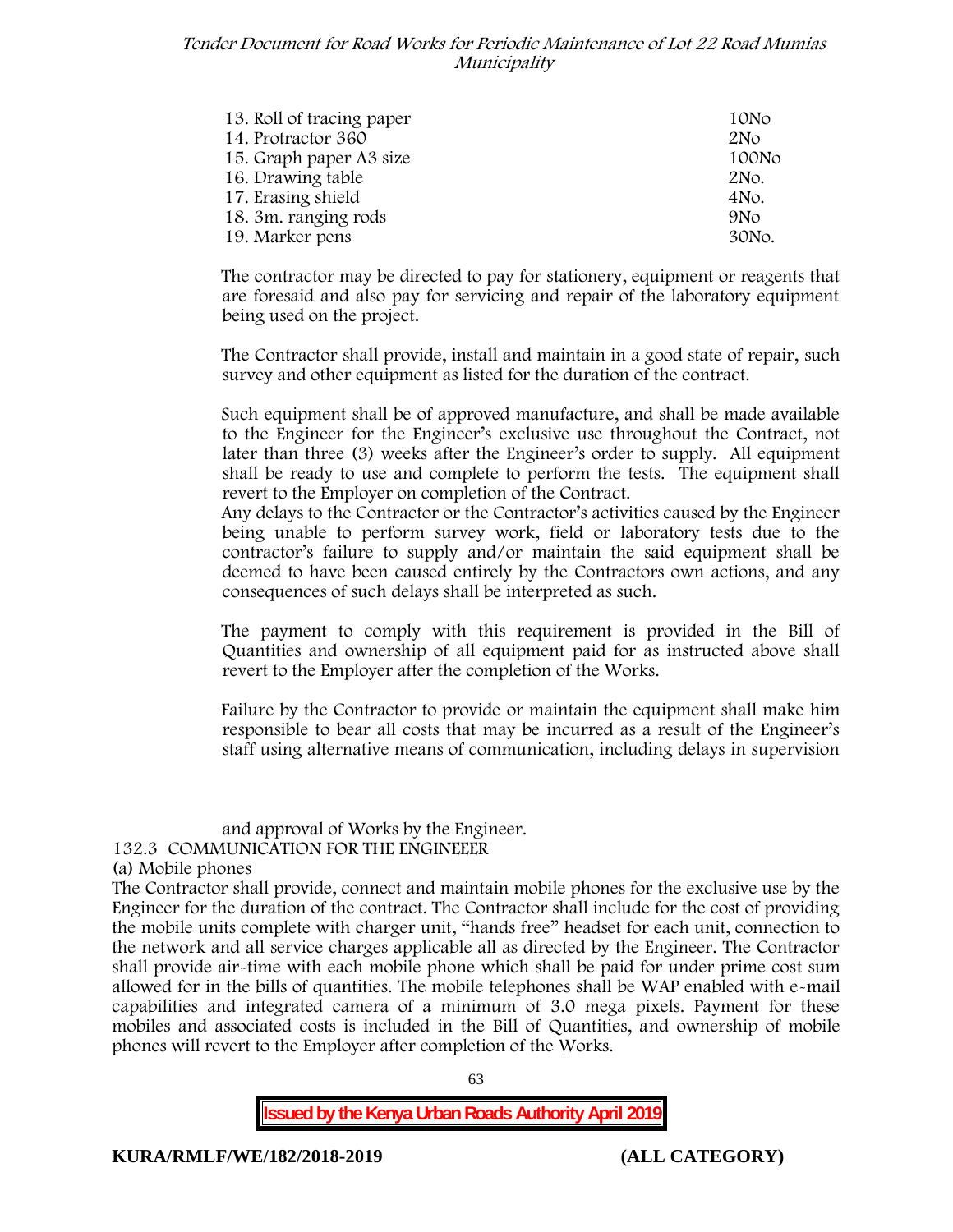**(b) Internet and e-mail services**

Where directed, the contractor shall provide 24 hours terrestrial or wireless internet connectivity with minimum throughput speed of 128kilobytes per second for the exclusive use by the Engineer, including all accessories and Terminal Equipment and pay for all associated installation, maintenance and usage charges throughout the duration of the contract.

The contractor shall allow for the provision and maintenance of internet connectivity and associated costs as per Appendix to item 1.17 of the Bills of Quantities.

## **137 ATTENDANCE UPON THE ENGINEER AND HIS STAFF**

In addition to the staff stated in Clause 135, the following staff will be provided for the supervision of work: 1No. Artisans, 2No. Labourers, 1No. Office assistants, 2No. Lab attendants. Additional attendant staff, as required by the Engineer, shall be paid for under Item 01-80-030 of the Bill of Quantities.

#### **138 VEHICLES AND DRIVERS FOR THE ENGINEER AND HIS STAFF AND METHOD OF PAYMENT**

In addition to provisions of the Clause 138 of the Standard Specification, the Contractor shall when instructed, provide and maintain in good working condition for the exclusive use of the Engineer and his staff throughout the Contract, the following types and numbers of brand new vehicles or as specified. The Engineer shall approve the type of vehicles and confirm the number of each type to be provided. The Contractor shall insure the vehicles comprehensively for any licensed drivers and shall provide competent drivers during normal working hours and whenever required by the Engineer. The cost of provision of the vehicle shall be inclusive of the first 4,000 kilometers travelled in any month.

.Should any vehicle supplied not be in roadworthy condition, the Contractor shall provide an acceptable equivalent replacement vehicle until such a time as the original vehicle is repaired to the satisfaction of the Engineer and returned for use.

## **(a) Type 1 Vehicles (Double Cabin 4WD Pick up)**

Type 1 Vehicles should be four Wheel Drive (4WD), with power assisted steering, Double wishbone independent suspension at front axle and rigid axle with leaf springs at rear, diesel propelled engine maximum 2,500 cc. The starting mileage of the vehicles shall not exceed 60,000km odometer reading. The vehicles should be fitted with other accessories below:

- (a) Spare tyre and wheel jack;
- (b) FM radio and CD player;
- (c) Power Windows;
- (d) Full Air-conditioning;
- (e) Immobilizer and antitheft security system;
- (e) Driver and passenger SRS Airbags;
- (f) Canvas cover over the carrying deck at the back.

At the end of the contract, all type 1 vehicles shall revert to the Contractor.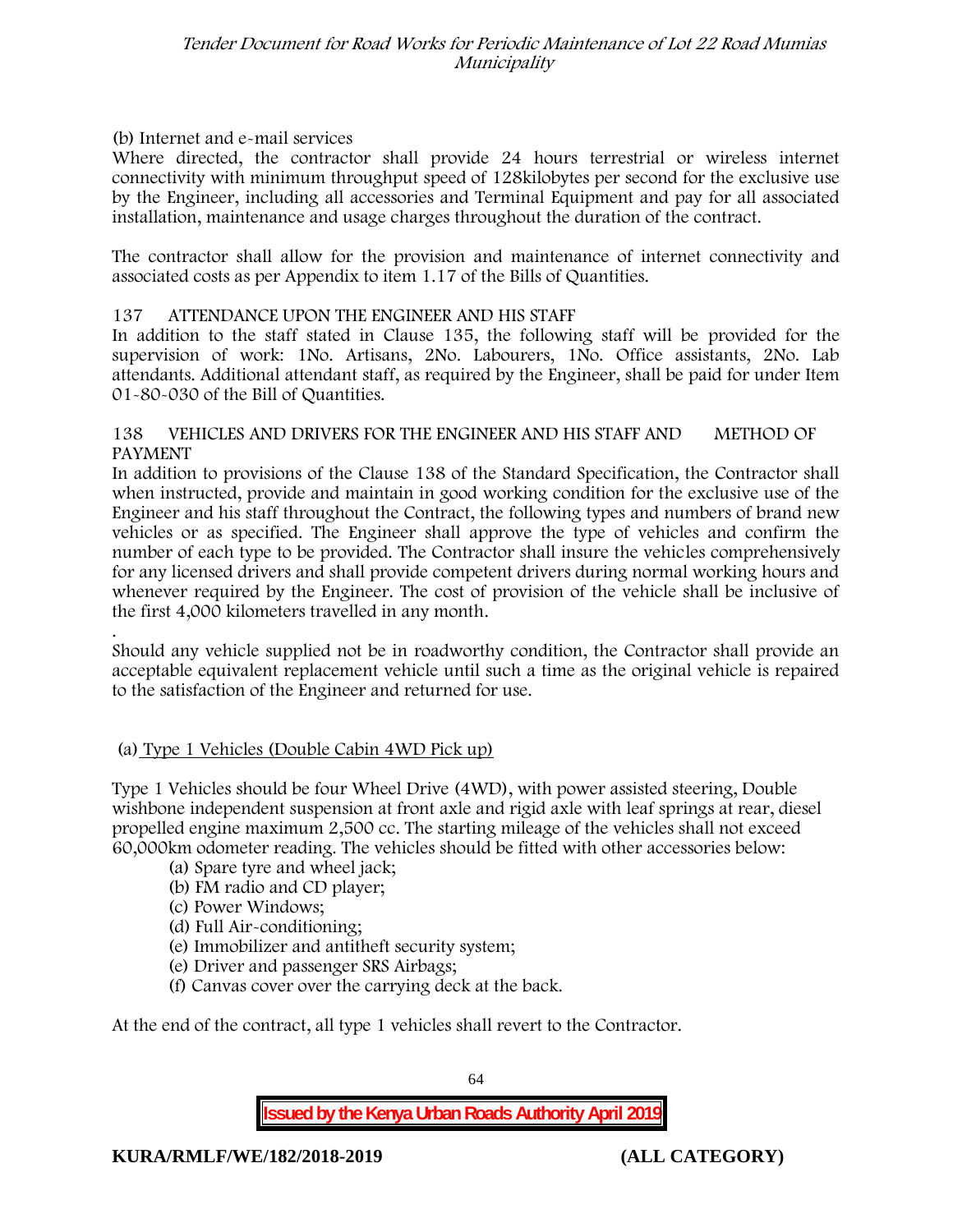## **(c) Type 2 Vehicles (station wagon/saloon)**

Specifications for Type 2 Vehicles shall be station wagon/saloon vehicles; petrol propelled engine maximum 1,800 cc. The starting mileage of the vehicles shall not exceed 60,000km odometer reading. shall in addition be fitted with a fibre glass body or similar and two columns of sitting benches on the carting deck at the back.

The Contractor shall insure comprehensively the vehicles for any licensed drivers and shall provide competent drivers during normal working hours and whenever required by the Engineer.

At the end of the contract, all type 2 vehicles shall revert to the Contractor.

Payment of vehicle shall be per vehicle month in item 01-80-017/18 of the BOQ.

#### **139 MISCELLANEOUS ACCOUNTS**

The Contractor maybe instructed by the Engineer to make payments of general miscellaneous accounts for such items as stationary, stores and equipment and miscellaneous supervision personnel and claims or the Engineer may direct the Contractor to purchase or pay for the above. The Contractor will be paid on a prime cost basis plus a percentage for overheads and profits under appropriate items in the Bills of Quantities.

#### **142 ENVIRONMENTAL PROTECTION**

The Contractor shall comply with the Statutory Regulations in force in Kenya regarding environmental protection and waste disposal, and shall liaise with the National Environmental Management Agency (NEMA).

The Contractor shall ensure so far as is reasonably practicable and to the satisfaction of the Engineer; that the impact of the construction on the environment shall be kept to a minimum and that appropriate measures are taken to mitigate any adverse effects during the construction.

- (a) The Contractor shall exercise care to preserve the natural landscape and shall conduct his construction operations so as to prevent any unnecessary destruction, scarring, or defacing of the natural surroundings in the vicinity of the work. Except where clearing is required for permanent works, all trees, native shrubbery, and vegetation shall be preserved and shall be protected from damage by the Contractor's construction operations and equipment. All unnecessary destruction, scarring, damage or defacing resulting from the Contractor's operations shall be repaired, replanted, reseeded or otherwise corrected as directed by the Engineer, and at the Contractor's expense.
- (b) The Contractor shall ensure that measures are in place to control soil erosion and water pollution, by use of berms, dykes, silt fences, brush barriers, dams, sediment basins, filter mats, netting, gravel, mulches, grasses, slope drains, contour banks, and other erosion control devices and methods. Temporary erosion control provisions shall be coordinated with permanent erosion control features to assure economical, effective and continuous measures throughout the period of the works. The Contractor's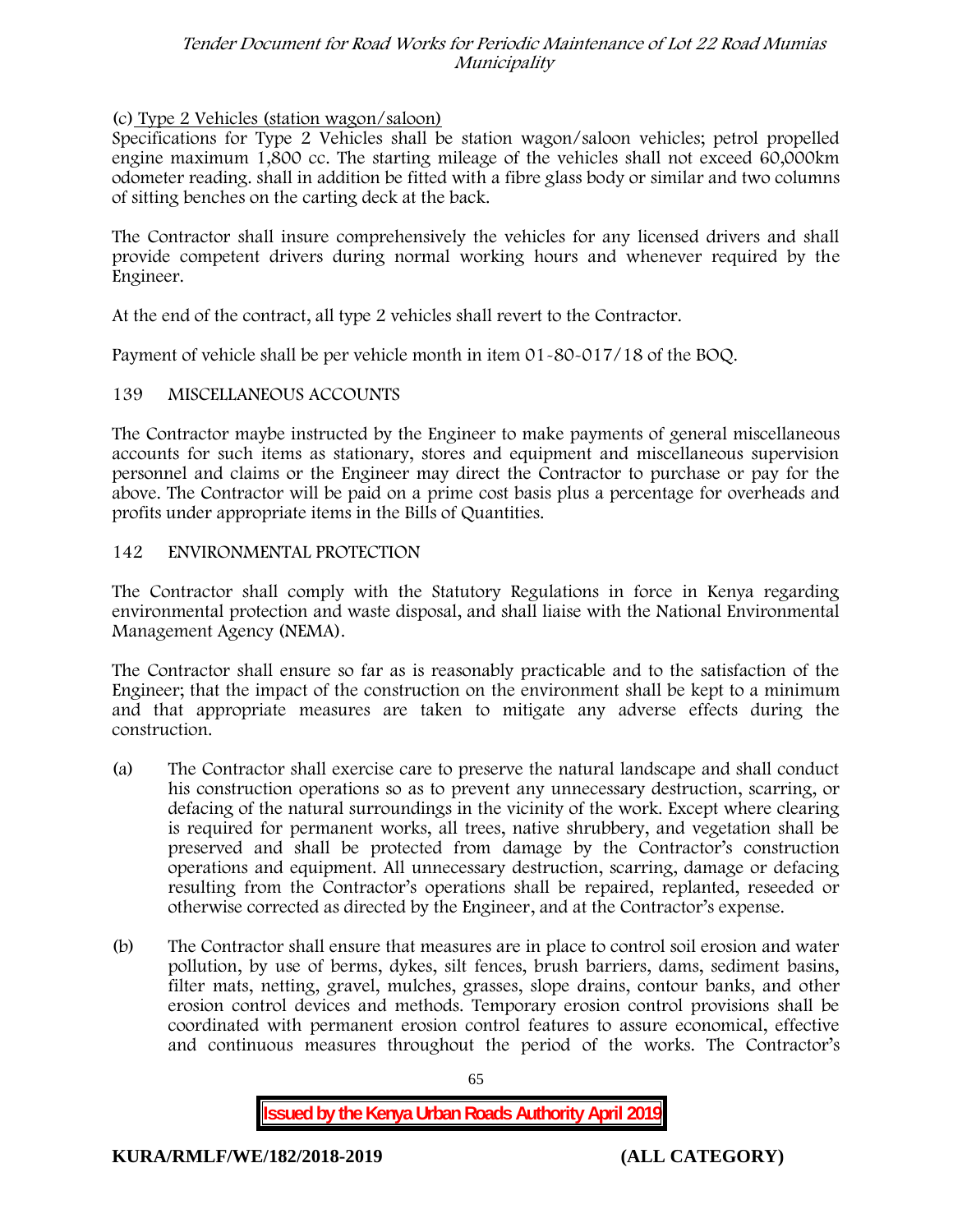attention is drawn to the requirements of Clause 502, in that works need to be progressively finished so that permanent vegetation can establish quickly to mitigate soil erosion and erosion of drains.

- (c) The Contractor shall provide all the labour, equipment, materials, and means required and shall carry out proper and efficient measures wherever and as often as necessary to minimise the dust nuisance.
- (d) The Contractor shall comply with all applicable Kenyan laws, orders and regulations concerning the prevention, control and abatement of excessive noise. Blasting, use of jackhammers, pile driving, rock crushing, or any other activities producing highintensity impact noise may be performed at night only upon approval of the Engineer.
- (e) Immediately after extraction of materials, all borrows pits shall be backfilled to the satisfaction of the Engineer. In particular borrow pits near the project road shall be backfilled in such a way that no water collects in them.
- (f) Spilling of bitumen fuels Oils and other pollutants shall be cleared up.
- (g) The Contractor's attention is drawn to the requirements of the Standard Specification in regard to the environment and in particular to the following clauses: Clause 115: Construction Generally

| Clause 116: Protection from Water                                   |
|---------------------------------------------------------------------|
| Clause 136: Removal of Camps                                        |
| Clause 605: Safety and Public Health Requirements Clause            |
| Clause 607: Site Clearance and Removal of Topsoil and<br>Overburden |

(h) No additional payment will be made to the Contractor to cover costs arising from the requirements for this Clause and the Contractor must include these costs in the rates inserted into the Bills of Quantities.

## **143 STAFF TRAINING**

The Contractor shall allow for training of engineers, technicians and other support staff as may be instructed by the Engineer.

The payment of the allowances of such staff shall be made as instructed by the Engineer under the relevant provisions in the Bills of Quantities.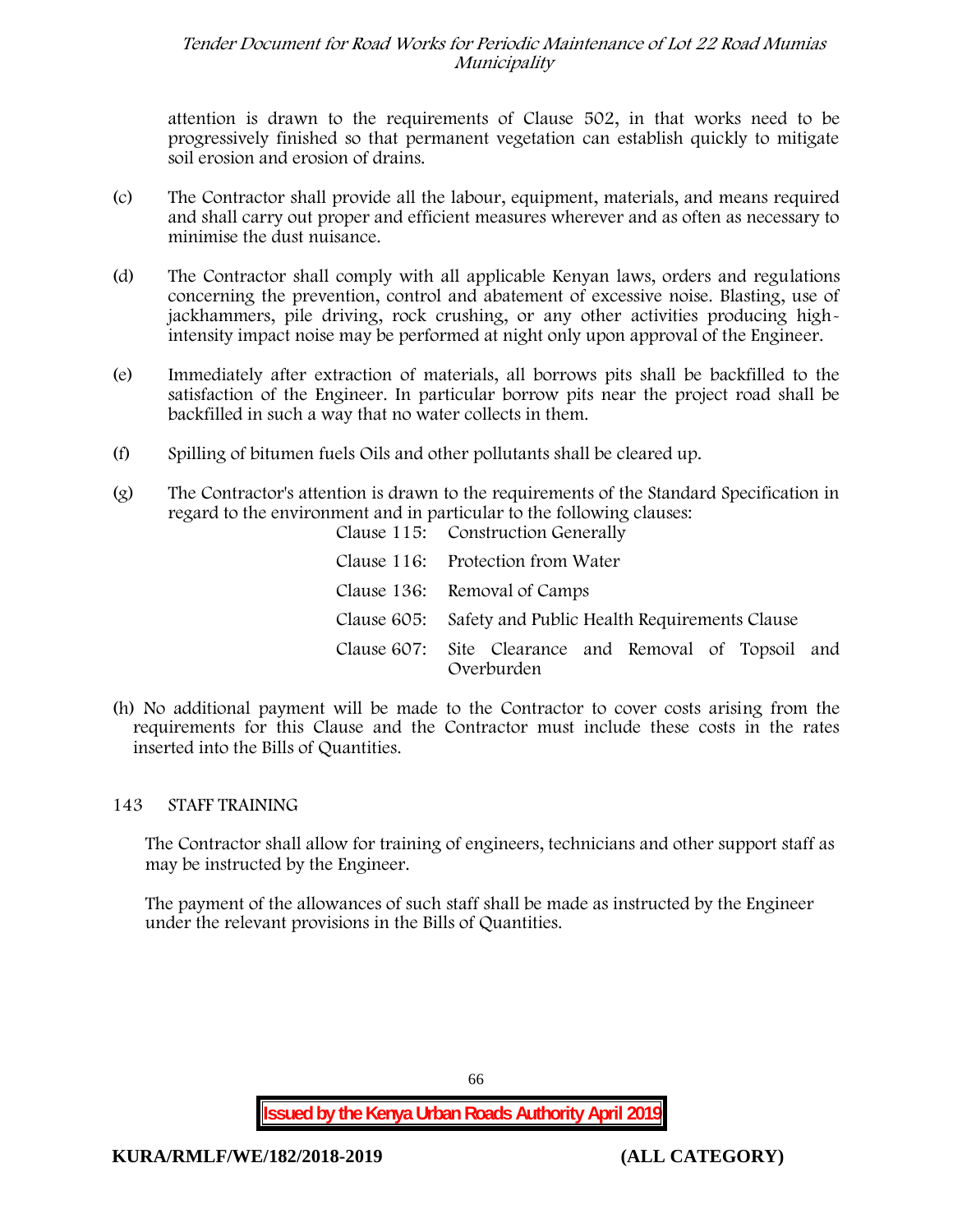#### **SECTION 2 - MATERIALS AND TESTING OF MATERIALS**

All materials testing shall be in accordance with Section 2 of the Standard Specifications.

#### **SECTION 3 - SETTING OUT & TOLERANCES**

- **301 SETTING OUT**
	- a) In addition to the provisions of clause 3.01(a) if the traverse points to be used for the setting out are close to the existing carriageway and interfere with construction works then the Contractor will have to relocate them to a location where they will not be disturbed. The co ordinates and heights of all traverse points so located shall be listed and provided to the Engineer for checking and/or approval. Contractor shall also monument the new centreline every 200m along straight and all salient points along curves by a pin in the concrete beacon before commencement of any works.

The road reserve boundary posts shall have 12mm diameter steel pins embedded in concrete, 200mm long with 25mm exposed to the air, sticking out form its top surface. This pin shall be co-ordinated and heighted and result of the same shall be provided to the Engineer for approval. Cost of these works shall be included in the rates as no separate item has been provided.

Commencement of the works shall not be permitted until this basic survey data has been provided and approved by the Engineer for at least 2 Kms of the road.

#### b) Detailed Setting Out

Reference pegs shall be 50mm by 50mm in section 600mm long driven 400mm firmly into ground and painted white above the ground. The offset from centre line shall be indicated by small nail 20mm to 25mm long with its head driven flush with the top of the peg.

Chainages, offset and reference elevation shall be clearly indicated to the sides of the peg to the satisfaction of the Engineer.

After cutting of benches and prior to commencement of earthworks or subgrade works, Contractor shall take cross-sections again and submit the copy of the same to Engineer for agreement. These cross-sections shall then be used as basis of measurement for all subsequent layers, unless otherwise stated.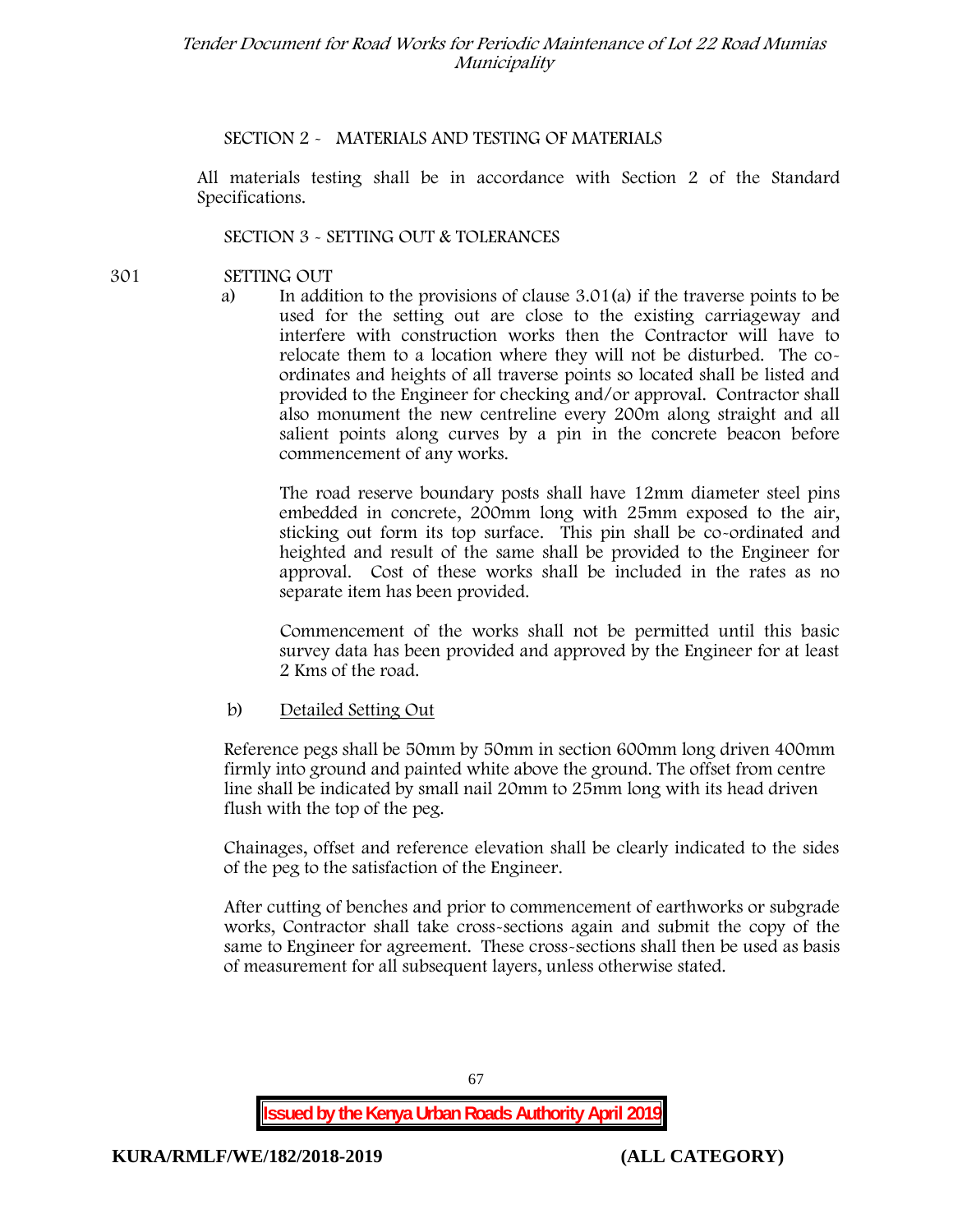**SECTION 4- SITE CLEARANCE AND TOP SOIL STRIPPING**

**401 SITE CLEARANCE**

Site Clearance shall be carried out as directed by the Engineer.

**402 REMOVAL OF TOPSOIL**

Topsoil shall include up to 200mm depth of any unsuitable material encountered in existing or newly constructed drains, drainage channels, and accesses.

**403 REMOVAL OF STRUCTURES, FENCES AND OBSTRUCTIONS**

When instructed by the Engineer, the Contractor shall demolish or remove any structure and payment for this shall be made on day works basis.

68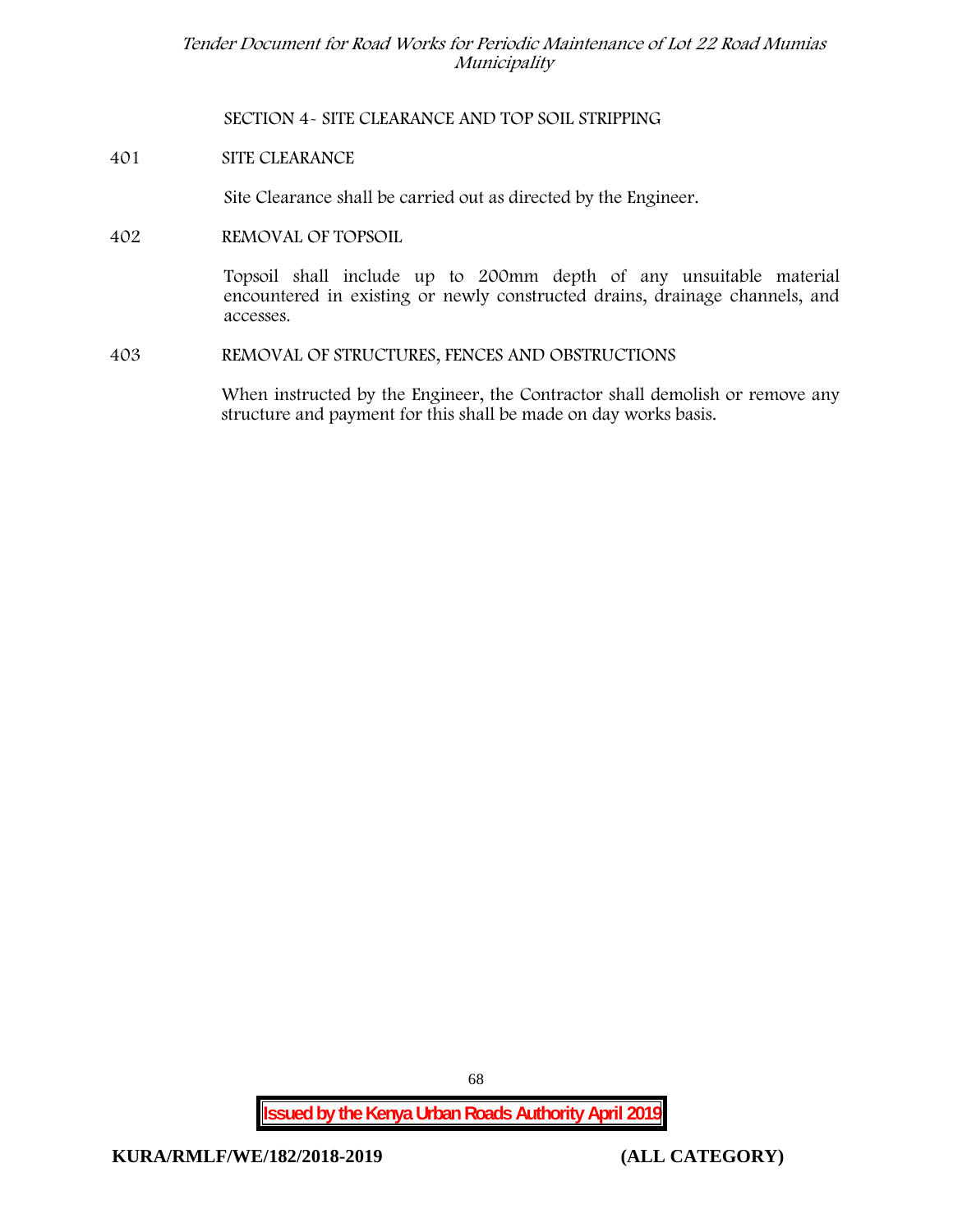## **SECTION 5 - EARTHWORKS**

#### **504 PREPARATION PRIOR TO FORMING EMBANKMENT**

Where benching is required for existing pavement to accommodate earthworks subgrade or subbase for widening the road, the rate for compaction of existing ground shall be deemed to cover this activity.

Excavation in the pavement of the existing road shall be kept dry. In the event of water penetrating the underlying layer, construction of the subsequent layers shall be postponed until the underlying layers are dry enough to accommodate the construction plant without deforming or otherwise showing distress.

Step construction shall be carried out per layer at the joint where excavating both vertically and perpendicular to the direction of the travel. The step shall be 500mm perpendicular to the direction of the travel and 150mm vertical unless otherwise instructed by the Engineer.

Special care shall be taken when compacting the new material at the joint ensuring that specified density is achieved.

#### **505 CONSTRUCTION OF EMBANKMENTS**

Only material approved by the Engineer shall be used for fill in embankments. Material with high swelling characteristics or high organic matter content and any other undesirable material shall not be used, unless specifically directed by the Engineer. Unsuitable material shall include:

- (i) All material containing more than 5% by weight or organic matter (such as topsoil, material from swamps, mud, logs, stumps and other perishable material)
- (ii) All material with a swell of more than 3% (such as black cotton soil)
- (iii) All clay of plasticity index exceeding 50.
- (iv) All material having moisture content greater than 105% of optimum moisture content (Standard Compaction)

Subgrade: Shall mean upper 300mm of earthworks either insitu or in fill and subgrade shall be provided for as part of earthworks operation and payment shall be made as "fill". The material for subgrade shall have a CBR of not less than 8% measured after a 4 day soak in a laboratory mix compacted to a dry density of 100% MDD (AASHTO T99) and a swell of less than 1%.

Subgrade repair: Where directed by the Engineer, any localized failure in the subgrade shall be repaired by filling in selected soft, hard or natural of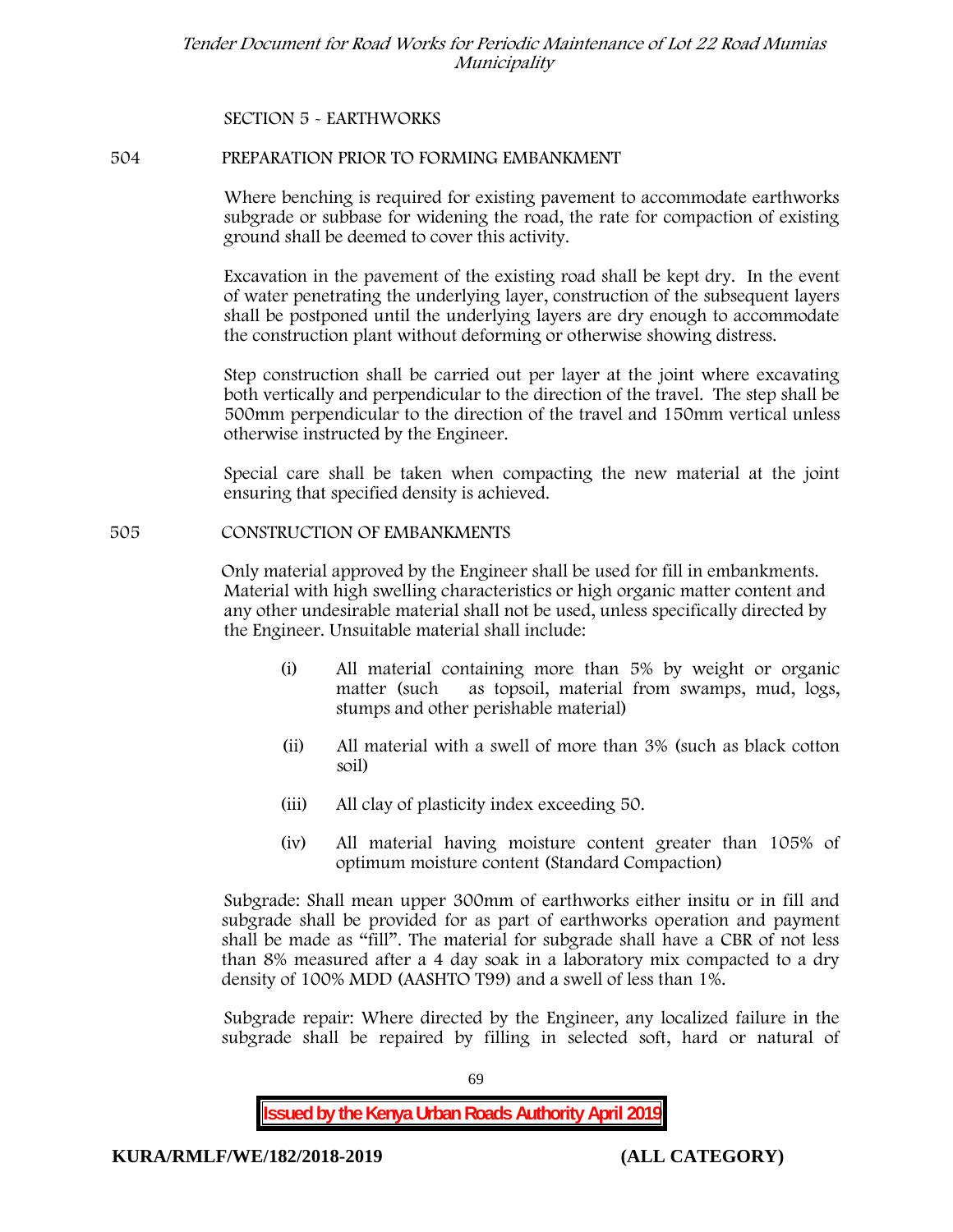minimum CBR 30% and compacted in accordance with clauses in the specifications applying to normal subgrade.

Embankment repair: Where directed by the Engineer, any localized filling in soft, hard or natural; selected material requirements shall be executed in accordance with Clause 505.

#### **508 COMPACTION OF EARTHWORKS**

At pipe culverts, all fill above ground level around the culverts shall be compacted to density of 100% MDD (AASHTO T.99) up to the level of the top of the pipes or top of the surround(s), if any and for a width equal to the internal diameter of the pipe on either side of the pipe(s) or surround(s) as applicable.

At locations adjacent to structures, all fill above ground level upto the underside of the subgrade shall be compacted to density of 105% MDD (AASHTO T.99). In case of fill around box culverts this should be carried out for the full width of the fill and for a length bounded by the vertical plane passing through the ends of the wingwalls.

Notwithstanding the provision of clause 503 of the standard Specification, Compaction of subgrade material (i.e. material immediately below formation) in cut areas shall not be carried out by the contractor in areas where the formation is formed in hard material, unless specific instructions to the contrary are issued by the Engineer.

Where improved sub-grade material shall be required, this shall be compacted and finished to the same standards and tolerances as those required for normal subgrade and clauses in the specifications applying to normal subgrade shall also apply.

#### **511 BORROW PITS**

The first part of the Standard Specification is amended as follows:-

Fill material which is required in addition to that provided by excavation shall be obtained from borrow pits to be located and provided by the Contractor but to the approval of the Engineer contrary to what has been stated.

#### **517 MEASUREMENT AND PAYMENT**

Notwithstanding the provisions of clause 517 of the standard specifications, the rate for compaction of fill in soft material shall allow for the requirements of clause 508 of the special specification and no extra payment shall be made for compaction around pipe culverts (100% MDD AASHTO T.99).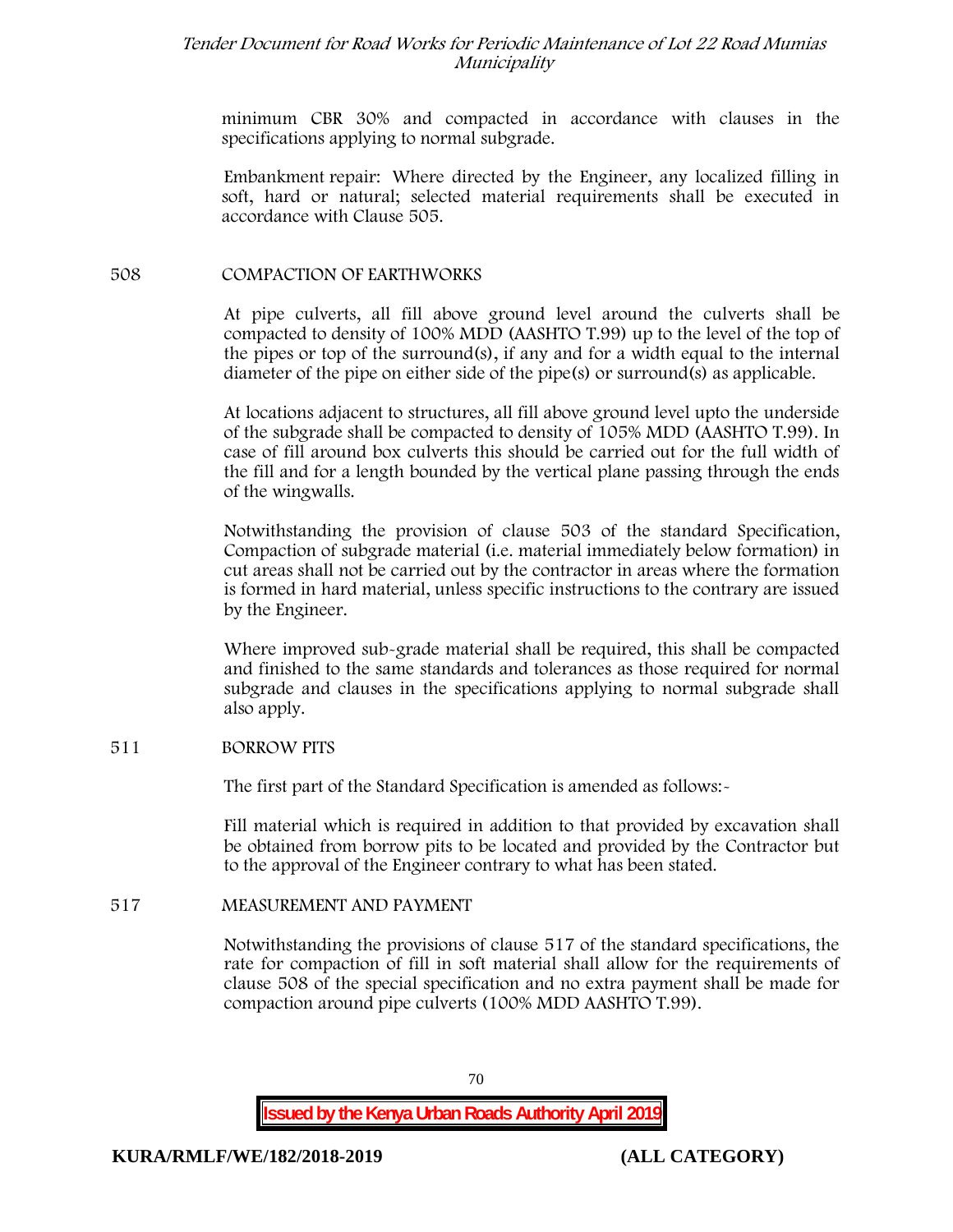#### **SECTION 6 - QUARRIES, BORROW PITS, STOCKPILES AND SPOIL AREAS**

#### **601 GENERAL**

Notwithstanding any indications to the contrary in the Standard specification the Engineer will not make available to the Contractor any land for quarries, borrow pits, stockpiles and spoil areas, except for those areas in road reserves specifically approved by him.

The contractor will be entirely responsible for locating suitable sources of materials complying with the Standard and Special Specifications, and for the procurement, Wining, haulage to site of these materials and all costs involved therein. Similarly the contractor will be responsible for the provision and costs involved in providing suitable areas for stockpiling materials and spoil dumps. Should there be suitable sites for spoil dumps or stockpiles within the road reserve forming the site of the works the Contractor may utilise these subject to the approval of the Engineer.

No additional payment will be made to the Contractor to cover costs arising from the requirements for this Clause and the Contractor must include these costs in the rates inserted into the Bills of Quantities.

#### **602 MATERIAL SITES**

The information on possible material sites is given for the general guidance of bidders. Bidders are however advised to conduct their own investigation as the information contained therein is neither guaranteed nor warranted

#### **603 PROVISION OF LAND**

Notwithstanding any indications to the contrary in the Standard specification the Engineer will not make available to the Contractor any land for quarries, borrow pits, stockpiles and spoil areas, except for those areas in road reserves specifically approved by him.

The contractor will be entirely responsible for locating suitable sources of materials complying with the Standard and Special Specifications, and for the procurement, Wining, haulage to site of these materials and all costs involved therein. Similarly the contractor will be responsible for the provision and costs involved in providing suitable areas for stockpiling materials and spoil dumps. Should there be suitable sites for spoil dumps or stockpiles within the road reserve forming the site of the works the Contractor may utilise these subject to the approval of the Engineer.

No additional payment will be made to the Contractor to cover costs arising from the requirements for this Clause and the Contractor must include these costs in the rates inserted into the Bills of Quantities.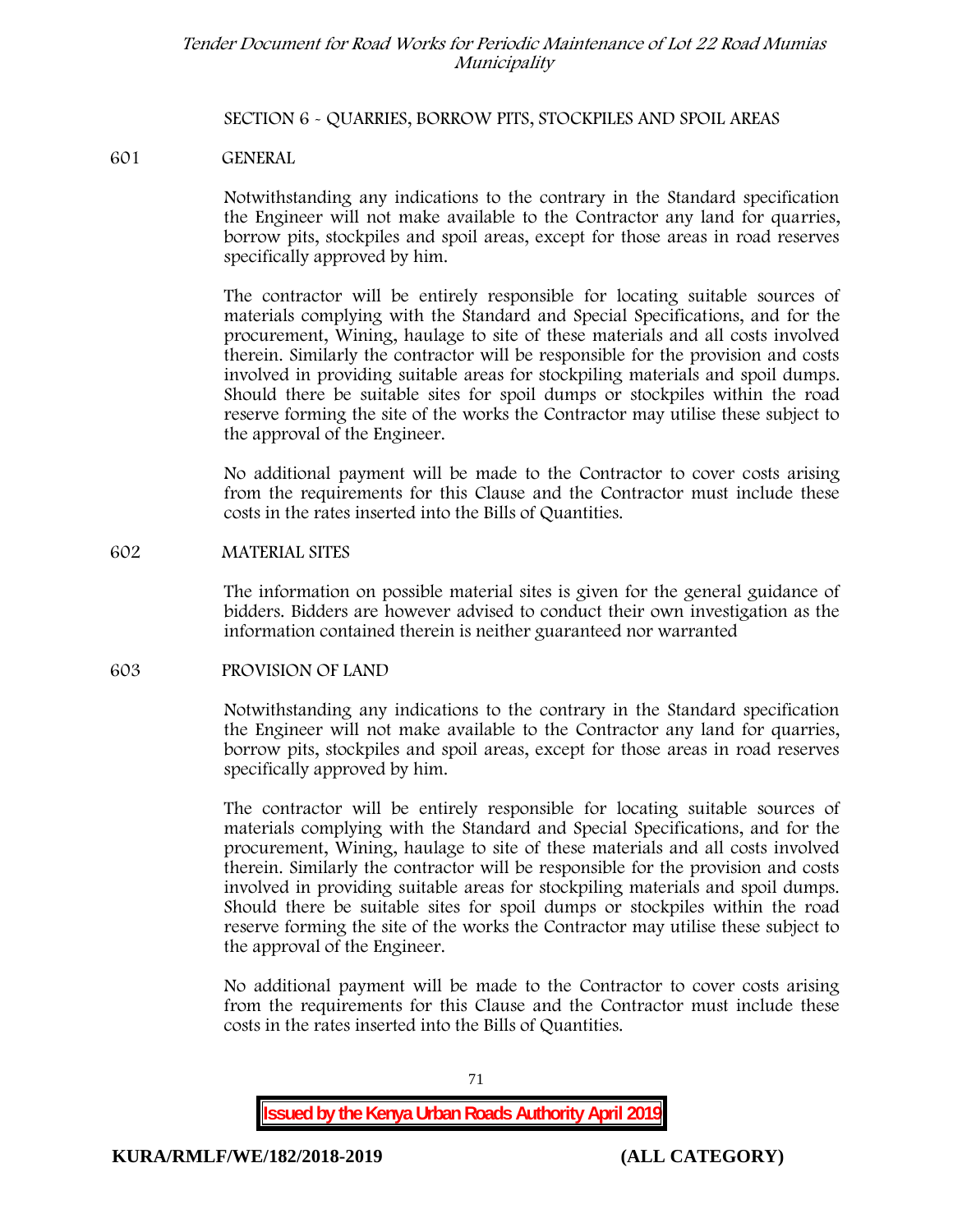# **605 SAFETY AND PUBLIC HEALTH REQUIREMENTS**

In addition to clause 605, the contractor shall allow for professionals to conduct lectures to the workers regarding the spread of HIV/Aids.

**Issued by the Kenya Urban Roads Authority April 2019**

**KURA/RMLF/WE/182/2018-2019 (ALL CATEGORY)**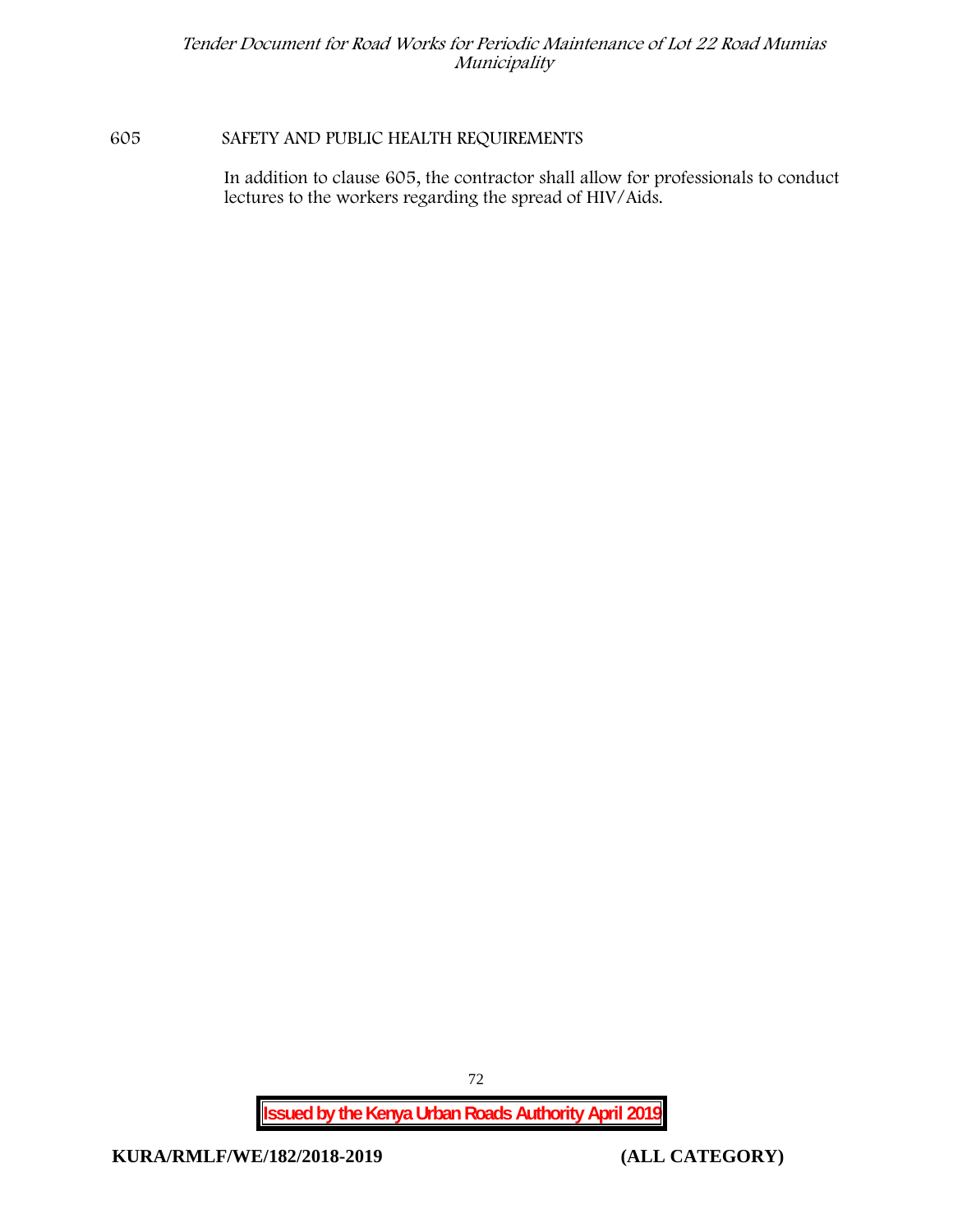# **SECTION 7 - EXCAVATION AND FILLING FOR STRUCTURES**

# **703 EXCAVATION OF FOUNDATIONS FOR STRUCTURES**

Unless otherwise instructed by the Engineer, all excavated surfaces in material other than hard material, on which foundations for structures shall be placed, shall be compacted to 100% MDD (AASHTO T.99) immediately before structures are constructed.

Paragraph 4, last line: - Replace "95%" with "100%".

### **707 BACKFILLING FOR STRUCTURES**

Unless otherwise instructed by the Engineer, all backfilling material shall be compacted to a minimum of 100% MDD (AASHTO T.99).

**709 EXCAVATIONS FOR RIVER TRAINING AND NEW WATER COURSES**

Payments for river training and establishment of new watercourses shall only be made where such work constitute permanent works. Works done for road deviation or other temporary works shall not qualify for payment.

#### **710 STONE PITCHING**

Stone pitching to drains, inlets and outlets of culverts to embankments and around structure shall consist of sound unweathered rock approved by the Engineer.

The stone as dressed shall be roughly cubical in shape with minimum dimensions of 150 x 150mm for normal thickness of stone pitching.

The surface to receive the pitching shall be compacted and trimmed to slope and the stone laid, interlocked and rammed into the material to give an even finished surface.

In areas where stone pitching has been damaged, the Contractor shall identify such areas and notify the Engineer for his agreement of the extent of the Works required and his approval and instructions to proceed with the Works. Stone Pitching Repair and Reconstruction shall be carried out in accordance with Clause 710 of the Standard Specifications.

The Works shall involve removal of the damaged stone pitching and reconstruction of the said areas in accordance with Clause 710 of the Standard Specifications by use of the sound salvaged material together with any necessary additional material where all such materials shall comply with Section 7 of the Standard Specifications.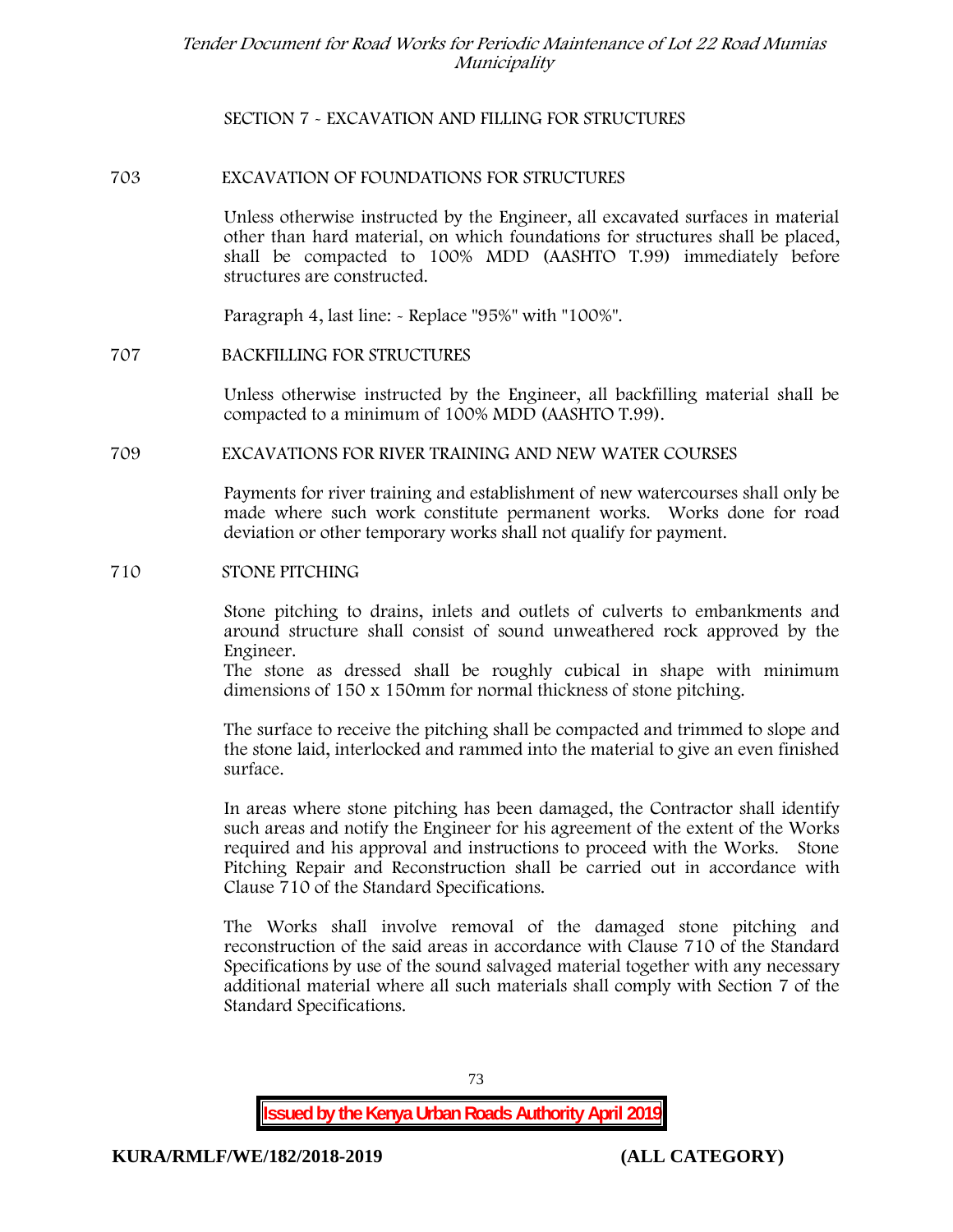Contrary to clause 713 of the standard specifications, the rates inserted for stone pitching shall allow for grouting.

#### **711 GABIONS**

Where instructed by the Engineer the Contractor will install gabions as protection works to washout areas or bridge Piers and or Abutments. Gabions shall be constructed in accordance with Clause 711 of the Standard Specification.

I n cases where existing gabions have been damaged, the Contractor shall identify them and notify the Engineer for his agreement of the extent of the Work required and his approval and instructions to proceed with the Works.

The Works shall involve removal of the damaged gabions / rocks, excavation to the correct levels and grades as directed by the Engineer, and in accordance with Clause 711 of the Standard Specifications and reconstruction with new gabions and other necessary materials as necessary. The damaged gabions shall be recovered and transported to the nearest KURA'S Yard or M.O. R &P.W Department depot.

#### **712 RIP-RAP PROTECTION WORK**

Quarry waste or similar approved material shall be used to backfill scoured and eroded side, outfall and cut-off drain. The material shall be compacted to form a flat or curved surface preparatory to stone [pitching of drainage channels, existing and new scour checks as directed by the Engineer.

The surface to receive the pitching shall be compacted and trimmed to slope and the stone hand laid, interlocked and rammed into the material to give an even finished surface. The interstices of the Pitching shall be rammed with insitu material. The insitu material immediately behind the pitching shall be compacted to minimum density of 100% MDD compaction (AASHTO T.99)

#### **714 BACKFILL BELOW STRUCTRURES**

Where instructed this shall be carried out in compliance with the requirements of Clause 507 and 804 of the Standard Specification.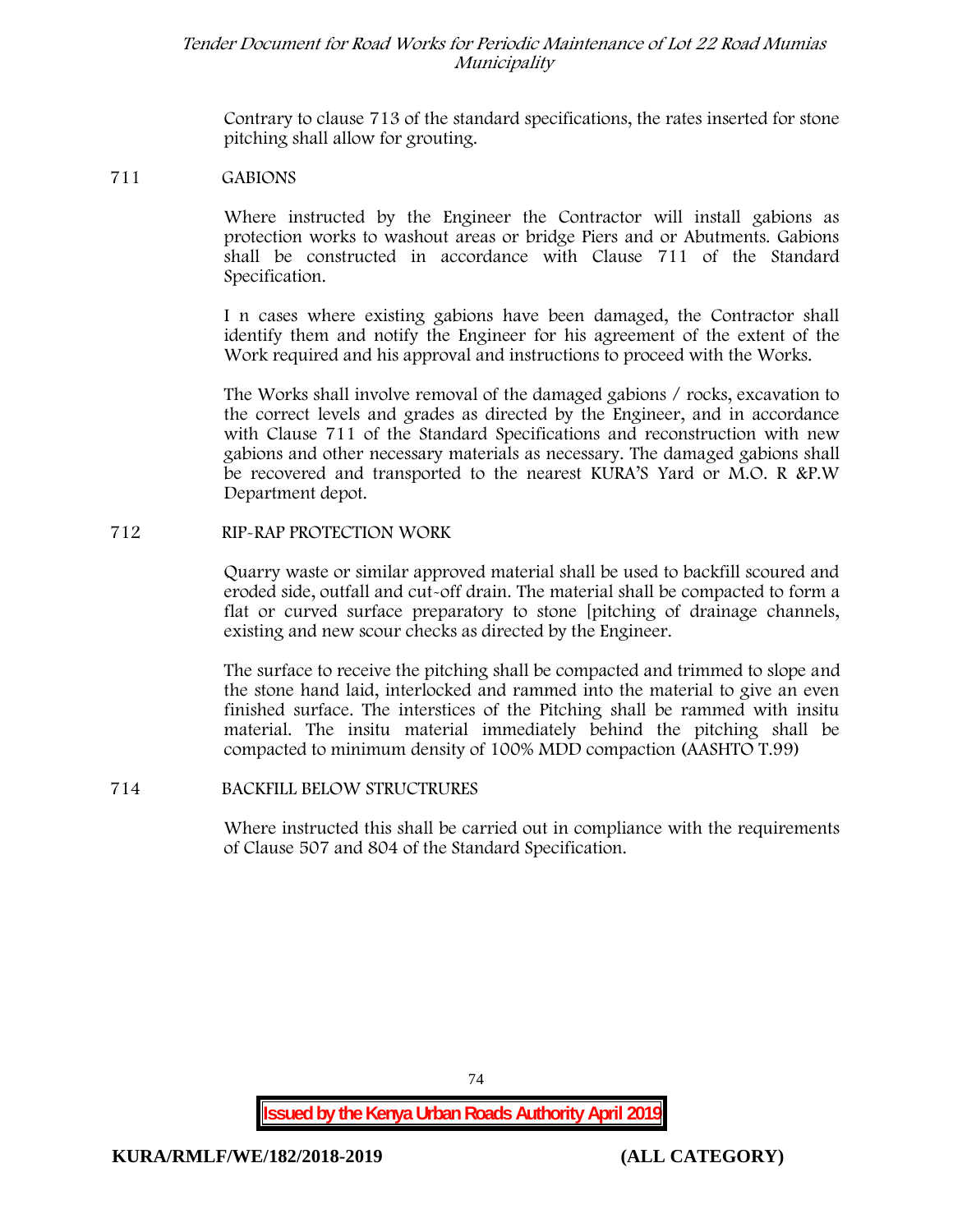### **SECTION 8 - CULVERTS AND DRAINAGE WORKS**

### **801 SCOPE OF SECTION**

The operations specified in this section apply to the installation of drainage works and reinstatement and improvement of the same.

In addition, this Section covers: -

- Extending of existing 450mm, 600mm and 900mm diameter pipes to be compatible with the increased road width or access.
- Desilting and cleaning of existing pipes and outfall drains to make them free flowing.

### **804 EXCAVATION FOR CULVERTS AND DRAINAGE WORKS**

In the Standard Specifications, make the following amendments: -

- (a) In paragraph 6, line 3, and in paragraph 7, line 5 and in paragraph 11, line 6, delete "95%" and insert "100%".
- (b) Removal of Existing Pipe Culverts

Where instructed by the Engineer, the Contractor shall excavate and remove all existing blocked or collapsed culvert pipes of 450mm, 600mm and 900mm diameter including concrete surround, bedding, inlet and outlet structure.

The void left after removal of culvert pipes shall be widened as necessary to accommodate new concrete bedding, pipe and haunching. The payment of this work shall be per linear metre of pipes removed, and the volume in m<sup>3</sup> of inlet/outlet structure removed. The void left by removal of these pipes shall be carefully preserved in order to accommodate replacement of 450mm, 600mm or 900mm diameter pipe culverts as shall be directed by the Engineer.

- (c) Removal of Other Existing Drainage Structures When instructed by the Engineer, the Contractor shall demolish or remove any other structure and payment for this shall be made on day work basis.
- (d) Excavation for Culverts and Drainage Works The Contractor shall carry out all excavations for new culverts and drainage works to the lines, levels, inclinations, and dimensions shown on the drawings or as instructed by the Engineer.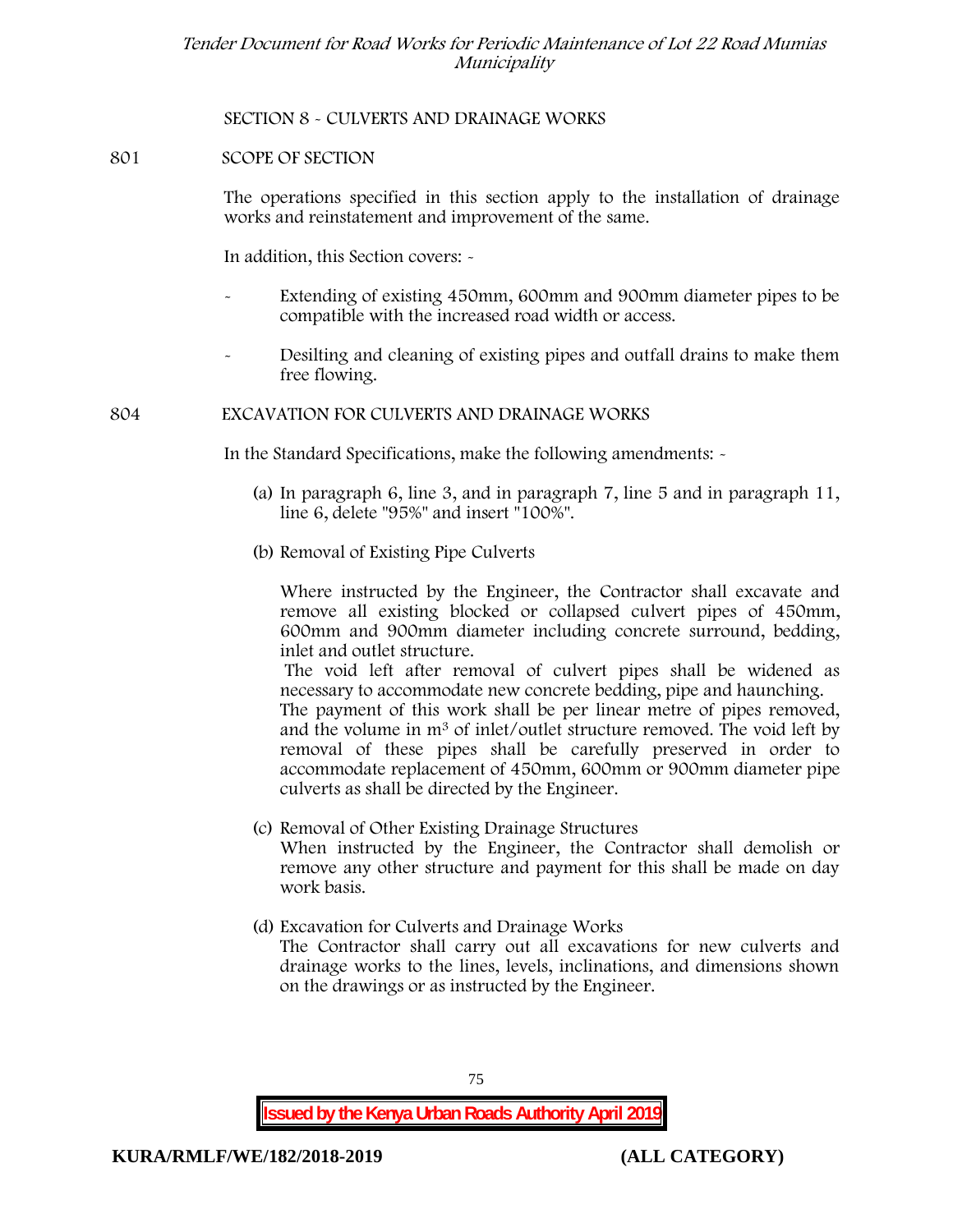#### **805 EXCAVATION IN HARD MATERIAL**

In the Standard Specifications, Sub-clauses 805(a) and 805 (b) delete "95%" and insert "100%".

In sub-clause 809(a), paragraph 1, line 1, substitute "95%" with "100%".

In sub-clause 809(c), paragraph 2, line 4, between the words "compacted" and "and shaped" insert the words "to 100% MDD (AASHTO T.99)".

Hard material is material that can be excavated only after blasting with explosives or barring and wedging or the use of a mechanical breaker fitted with a rock point in good condition and operated correctly. Boulders of more than 0.2m<sup>3</sup> occurring in soft material shall be classified as hard material.

# **809 BEDDING AND LAYING OF PIPE CULVERTS**

Concrete pipes shall be laid on a 150mm thick concrete bed of class 15/20 and the pipes shall be bedded on a 1:3 cement: sand mortar at least 50mm thick, 150mm wide and extending the full length of the barrel.

The rates inserted shall allow for compaction of the bottom of excavation to 100% MDD (AASHTO T.99).

### **810 JOINTING CONCRETE PIPES**

The concrete pipes for the culverts shall have ogee joints and will be jointed by 1:2 cement: sand mortar and provided with fillets on the outside as described in clause 810 of the Standard Specification.

# **812 BACKFILLING OVER PIPE CULVERTS**

In the Standard Specifications, clause 812

a) Wherever the expression "dry density of 95% MDD (AASHTO T. 99)" occurs delete and replace with "dry density of 100% MDD (AASHTO T.99)".

The rates entered for laying of pipe culverts shall allow for backfilling to pipe culverts and compacting to 100% MDD (AASHTO T.99) and these works shall not be measured and paid for separately.

# **814 SUBSOIL DRAINS**

In the event of excavation for repairs exposing local seepage, springs or unacceptably high water table, the Engineer may instruct the provision of counter fort or French drains.

76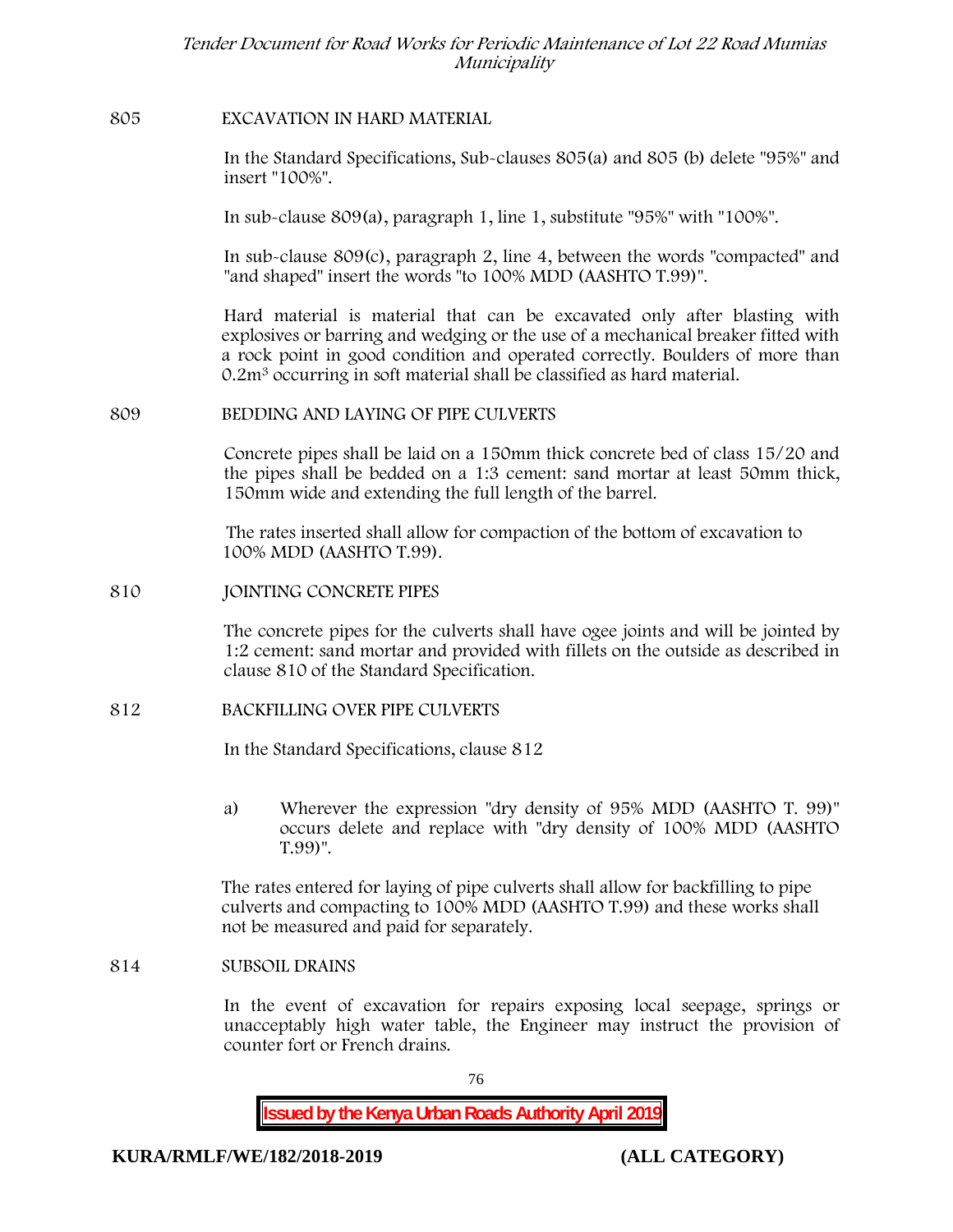These drains shall consist of a trench excavated to the alignment, width, depth and gradient instructed by the Engineer, and backfilled with approved compacted clean hard crushed rock material as specified in clause 815 of the standard specification. Where these drains lie within the carriageway the carriageway shall be reinstated with compacted stabilised gravel and surfaced with hot asphalt or a surface dressing as instructed by the Engineer.

### **815 INVERT BLOCK DRAINS AND HALF ROUND CHANNELS**

Invert Block Drains and Half Round Channels shall be constructed as shown in the drawings provided in accordance with the Standard Specifications where directed by the Engineer.

- **817 REPAIRS TO DRAINS**
- **817.1 Cleaning and Repair of Existing Drains**

In areas of existing side drains, mitre or outfall drains where such are blocked, the Engineer shall instruct the Contractor to clean and clear the drains to free flowing condition.

The work shall consist of:

- (a) Stripping and removal of any extraneous material to spoil including vegetation and roots in the drains to the satisfaction of the engineer.
- (b) Spreading of any spoil to the satisfaction of the Engineer.

Shaping the drains to free flowing condition as directed by the Engineer. Removing any broken side slabs for inverted block drains and replacing with a new removing any broken inverted block drains and replacing with a new one well jointed.

Measurement and Payment for cleaning drains shall be by linear metre of drain cleaned measured as the product of plan area and vertical depth of extraneous material instructed to be removed. No extra payment will be made for removal of vegetation and roots.

**817.2 Channels**

The Engineer may instruct that the Contractor provides open channels in place of existing subdrains where the latter may be damaged or in any other place. The rates entered by the Contractor in the bills of quantities must include for removal and disposal of any subdrain material, excavation to line and level, backfilling and compaction as directed by the engineer. The channels shall be constructed of precast class 20/20 concrete of minimum 80mm thickness and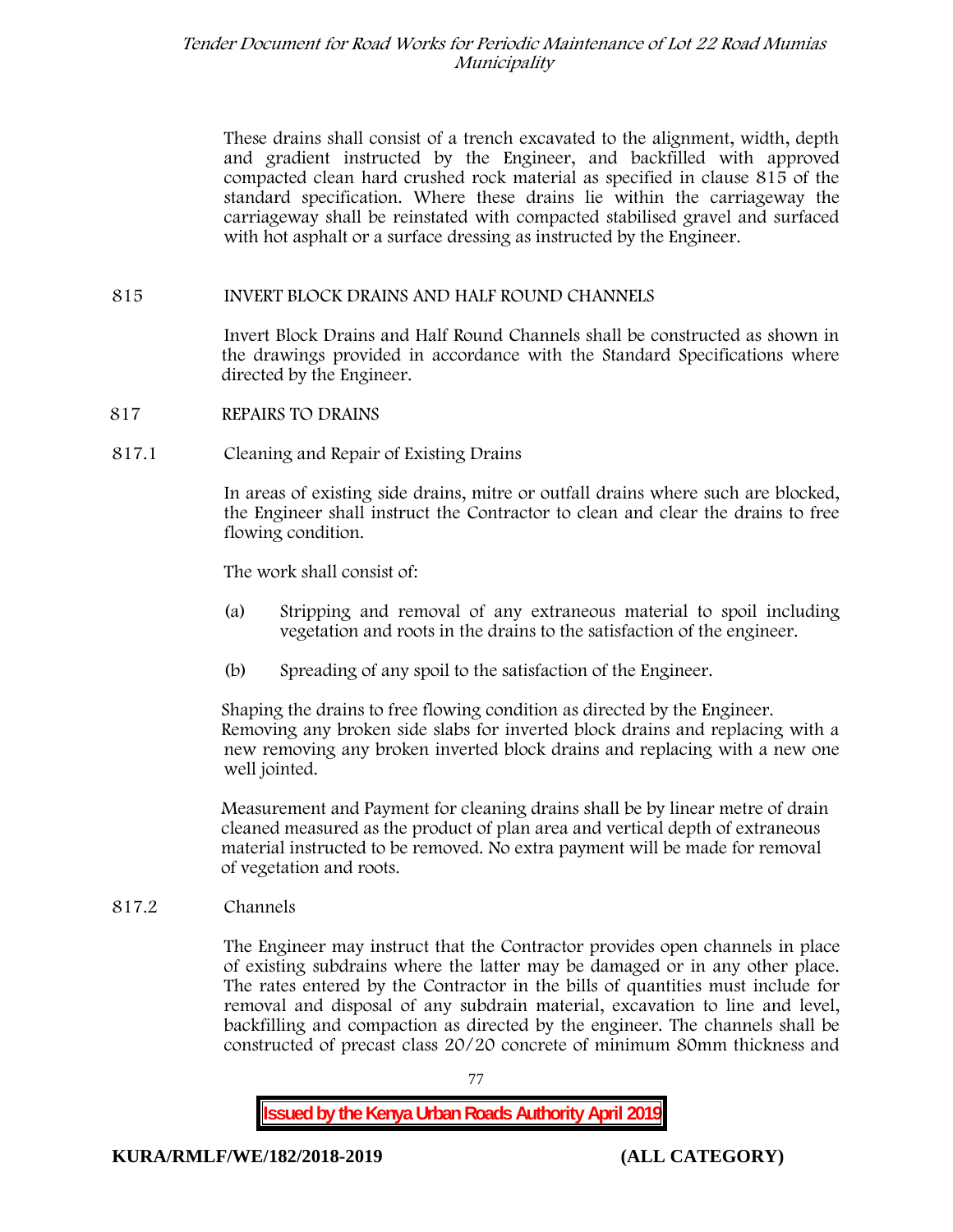lengths or widths not exceeding 1000mm. Joints shall be at least 15mm wide filled with 1:2 cement sand mortar.

**817.3 Rubble fills for protection work**

Quarry waste or similar approved material shall be used to back fill scoured and eroded side, outfall and cut-off drains. The material shall be compacted to form a flat or curved surface preparatory to stone pitching of drainage channels, existing and new scour checks as directed by the Engineer.

**817.4 Stone Pitching**

Stone pitching shall be constructed in accordance with clause 710 of the standard Specification.

**817.5 Gabions**

Gabions shall be constructed in accordance with clause 711 of the standard Specification.

**817.6 Spoil Material**

The Contractor shall be responsible for removal from site of all materials excavated in the course of undertaking works in this section of the specifications, unless suitable for re-use, and deposit of the material in a spoil dump to be approved by the Engineer.

#### **818 SCOUR CHECKS**

Scour checks are to be constructed in mass concrete in accordance with clause 818 of the standard Specifications and the drawings as shall be provided.

- **819 CLEANING AND MAINTENANCE**
- **819.1 Desilting of Pipe Culverts**

Where instructed, Contractor shall desilt the existing pipe culverts by removing all the material from the pipe to make them clean and free flowing.

Measurement and payment shall be by the linear metres of pipes de-silted, regardless of diameter size.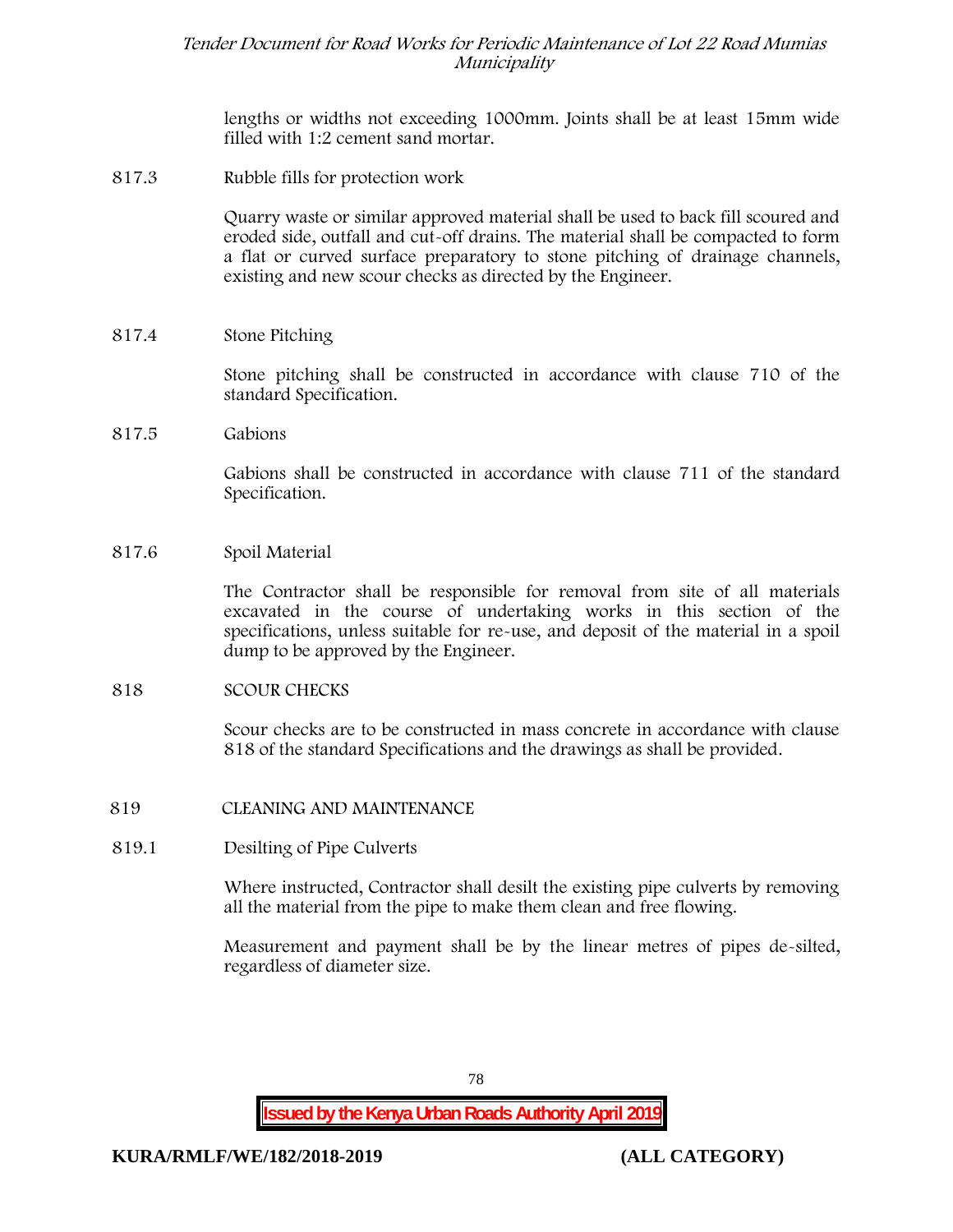### **SECTION 9 - PASSAGE OF TRAFFIC**

### **901 SCOPE OF THE SECTION**

The Contractor shall so arrange his work to ensure the safe passage of the Traffic at all times and if necessary construct and maintain an adequate diversion for traffic complete with all the necessary road traffic signs.

The contractor shall provide to the satisfaction of the Engineer adequate warning signs, temporary restriction signs, advance warning signs, barriers, temporary bumps and any other device and personnel equipped with two way radios to ensure the safe passage of traffic through the works.

When carrying out the Works the Contractor shall have full regard for the safety of all road users.

The Contractor shall also provide sign posts and maintain to the satisfaction of the Engineer all deviations necessary to complete the works. The contractor should allow for the costs of complying with the requirements of this clause in his rates.

The contractor will be deemed to have inspected the site and satisfied himself as to the adequacy of his bid for these works and no additional payments will be made to the contractor for any expenditure on traffic control or the provision of deviations. The employer shall not be liable for inadequate prior investigations of this nature by the contractor.

#### **903 MAINTENANCE OF EXISTING ROADS**

The Contractor shall when instructed, maintain the existing project road ahead of works using compacted asphalt concrete type I in accordance with the provisions in clause 1601B – 1607B of the Special Specifications or gravel material depending on the nature of the wearing course surface.

#### **904 CONSTRUCTION OF DEVIATIONS**

(a) **General**

In addition to requirement of this clause, the Contractor shall when instructed construct and complete deviations to the satisfaction of the Engineer before commencing any permanent work on the existing road. Also during these works the contractor is supposed to provide a detour of adequate pipe culverts for pedestrian and traffic crossing where there is bridge works.

Subject to the approval by the Employer, the Contractor may maintain and use existing roads for deviation. Payment for this, made in accordance with clause 912 (a) (i), shall be by the Kilometre used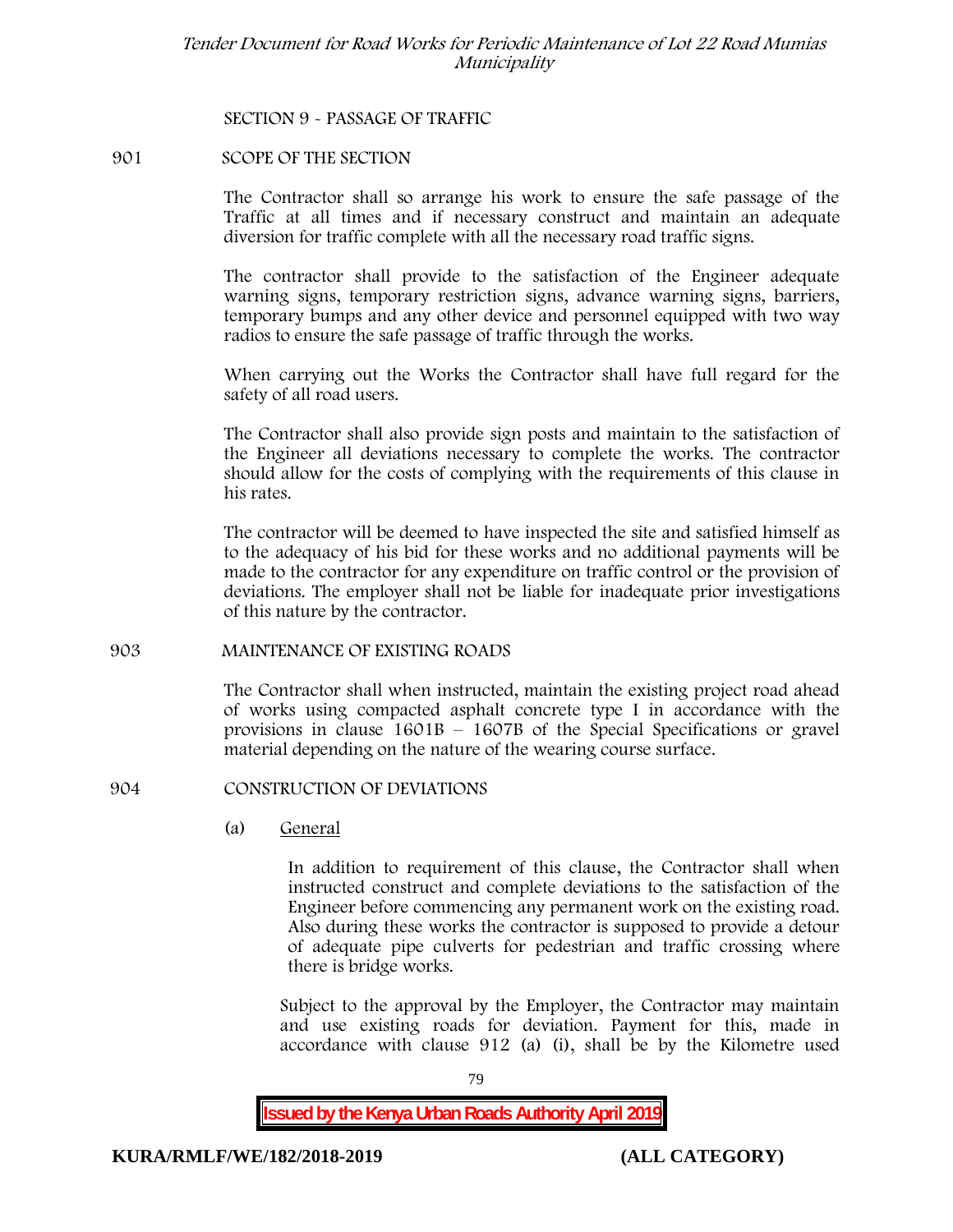depending on the type of road used, whether bituminous or earth/gravel. The rates shall include for the provision of materials and the works involved.

#### b) **Geometry**

The carriageway width of the deviations shall not be less than 6m wide and suitable for 2-way lorry traffic unless otherwise specified.

#### c) **Construction**

Unless otherwise instructed gravel wearing course for the deviation shall be 150mm compacted thickness complying with section 10 of the Standard Specification. The Contractor shall allow in his rate for removal of any unsuitable material before placing of gravel wearing course, as this will not be paid for separately.

In addition to provision of this clause, Contractor is required to sprinkle water at least 4 times a day at the rate of  $1$  to  $1.4$  litres/ $M<sup>2</sup>$  in regular interval to minimise the effects of dust. Latest sprinkling time shall be one hour before the sunset.

Where existing neighbouring roads are used as deviation, Contractor shall carry out repairs and maintenance in parent materials used for the existing base and surfacing of the road being used.

#### **906 PASSAGE OF TRAFFIC THROUGH THE WORKS**

The Contractor shall arrange for passage of traffic through the works during construction whenever it is not practicable to make deviations.

Any damage caused by passing traffic through the works shall be made good at the contractor's own cost.

**907 SIGNS, BARRIERS AND LIGHTS**

Contractor shall provide signs, barriers and lights as shown in the drawing in Book of Drawings at the locations where the traffic is being carried off the existing road to the deviation and back again to existing road. The Contractor shall provide ramps and carry out any other measures as instructed by the Engineer to safely carry traffic from the road to deviation.

Contrary to what has been specified in this clause the road signs provided shall be fully reflectorised and in conformity with clause 9.1 of the "Manual for Traffic Signs in Kenya Part II".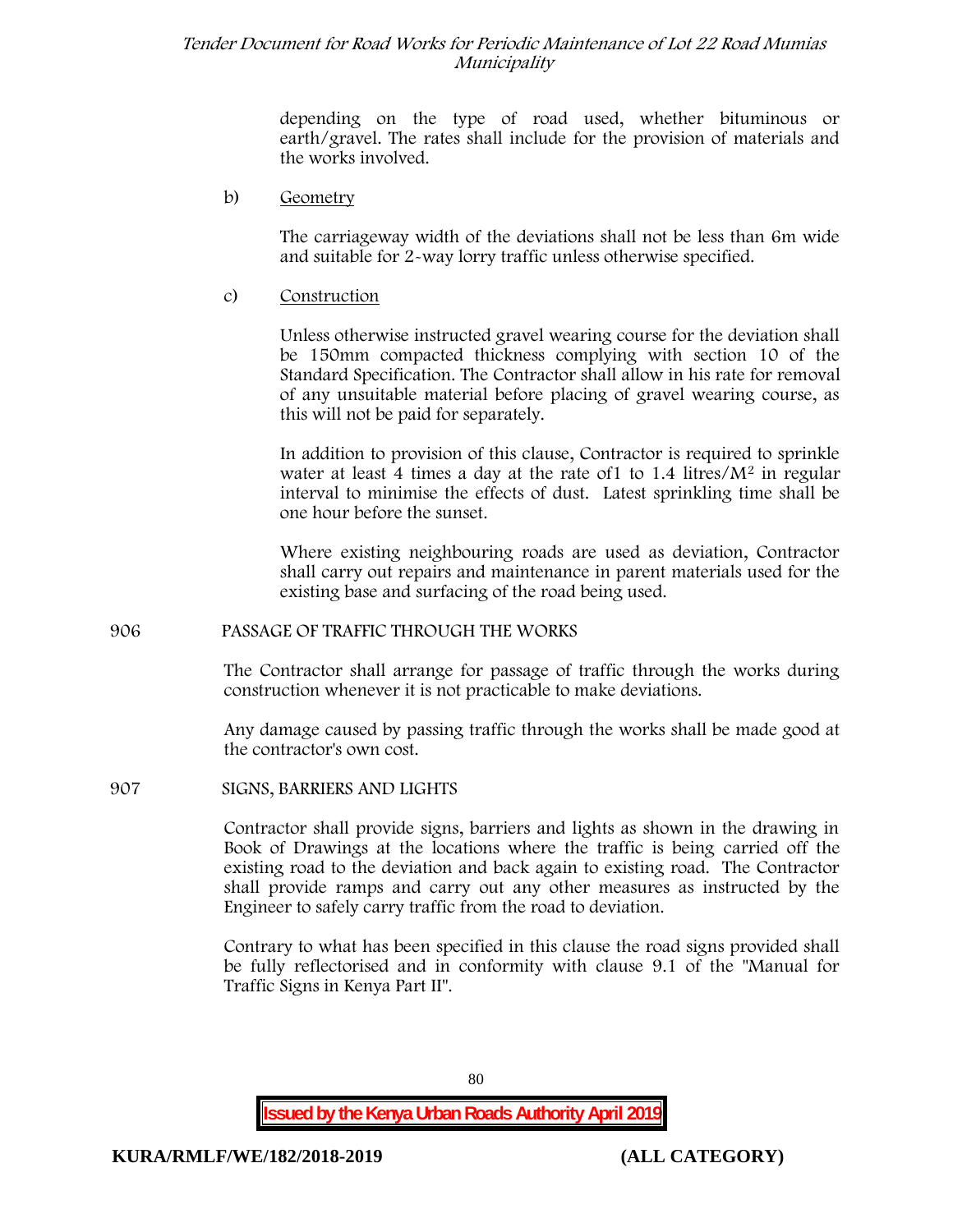#### **909 ASSISTANCE TO PUBLIC**

In addition to provision of clause 909, Contractor shall maintain close liaison with the relevant authorities to clear any broken down or accident vehicles from the deviations and the main road, in order to maintain smooth and safe flow of the traffic. Further, the Contractor shall provide a traffic management plan to be approved by the Engineer before the commencement of any construction works and execute the same, to the satisfaction of the Engineer, during the entire period of project implementation. A draft traffic management plan shall be submitted with Bid.

#### **912 MEASUREMENT AND PAYMENT**

#### **Construct Deviation**

#### **Road Deviation**

The Contractor shall be paid only 50% of the rate for this when he completes deviation road to the satisfaction of the Engineer. The balance shall be paid in equal monthly instalments over the contract period, as he satisfactorily maintains the deviation (as per clause 904 and 905 above) when it is in operation.

Where existing neighbouring road has been used as deviation, payment shall be by the kilometre rate and shall include the cost of repairs and maintenance of the road carried out in parent base and subbase materials.

#### **Deviation using Pipe Culverts**

The Contractor shall be paid only 50% of the rate for this when he completes deviation to the satisfaction of the Engineer. The balance shall be paid in equal monthly instalments over the contract period, as he satisfactorily maintains the deviation when it is in operation. The Contractor shall be paid full amount when the bridge under construction will be in use.

#### **Maintain existing road**

Asphalt Concrete or gravel for maintaining the existing road shall be measured by the cubic metre placed and compacted upon the road

#### **Passage of traffic through the works**

Payment shall be made on Lump Sum basis.

#### **Assistance to Public**

The Contractor will be deemed to have included cost of this item in other items and no separate payment shall be made.

81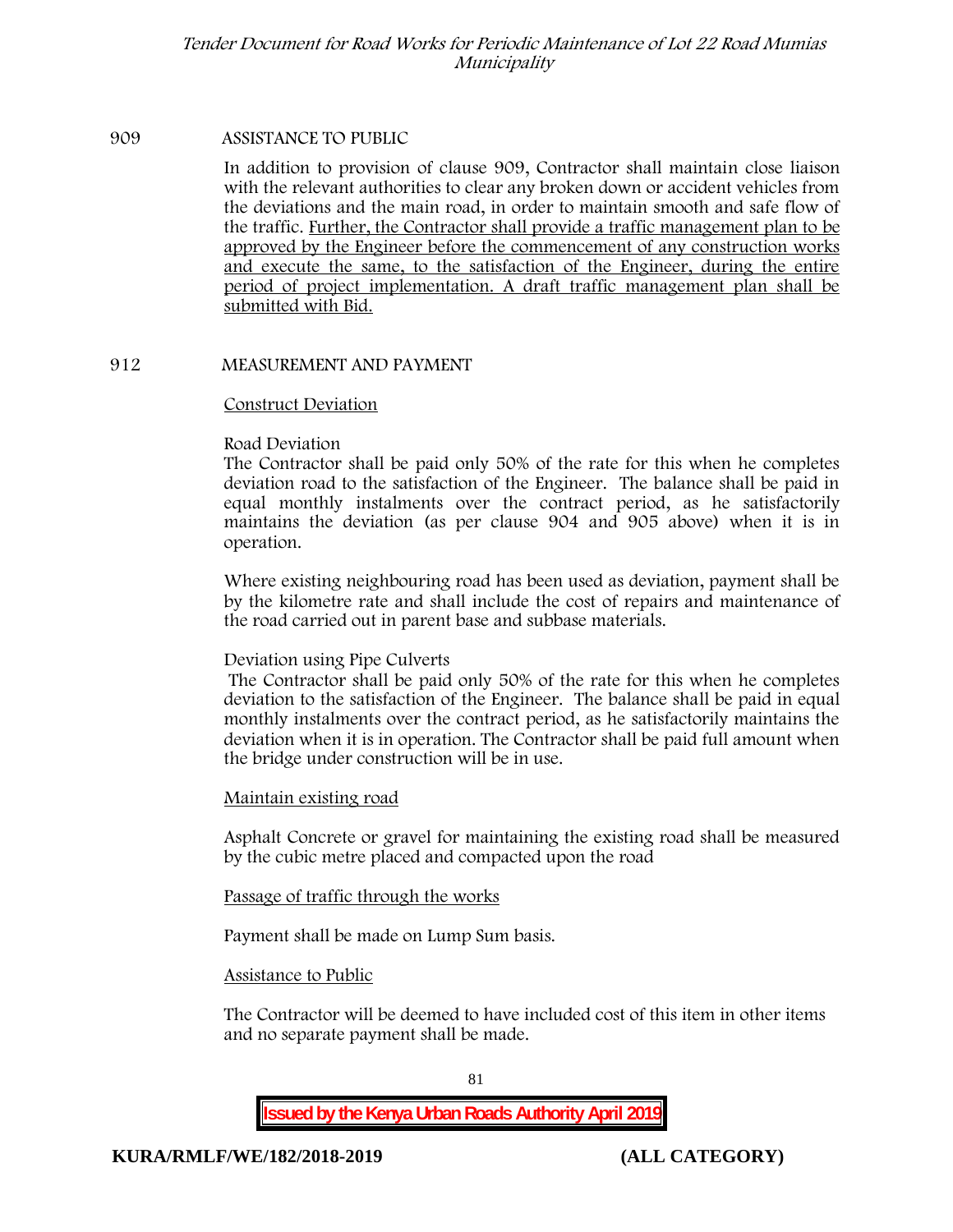## **SECTION 10 – GRADING AND GRAVELLING**

#### **1001 GENERAL**

Grading covers the works involved in the reinstatement of the road carriageway to the camber by removing the high points and filling up gullies, corrugations and wheel ruts to restore smooth running surface. Gravelling consists of excavation, loading, hauling, spreading, watering and compaction of gravel or softstone wearing course material on the formation of the road carriageway.

#### Ditch and Shoulder grading

The activity consists of cutting of a  $V$  – ditch and reinstating or reforming of the shoulders of road using either Towed or Motor grader.

#### Carriageway grading

#### **(i) Light grading**

This consists of trimming of the carriageway to control roughness and corrugations using either a towed grader or a motorized grader.

#### **(ii) Heavy grading**

This consists of scarifying the existing carriageway surface, cutting high spots and moving materials to fill potholes, corrugations and wheel ruts and reshaping of the surface to the specified camber, using either a towed grader or a motorized grader. All loose rocks, roots, grasses shall be removed and disposed well clear off the drains.

Heavy grading will be considered if 70% of the road has potholes, corrugations and wheel ruts of over 200mm deep.

The material shall be bladed toward the center of the road starting from both edges until the specified camber is achieved.

#### **1002 MATERIALS**

Gravel shall include lateritic gravel, quartzitic gravel, calcareous gravel, decomposed rock, softstone/quarry waste material, clayey sand and crushed rock.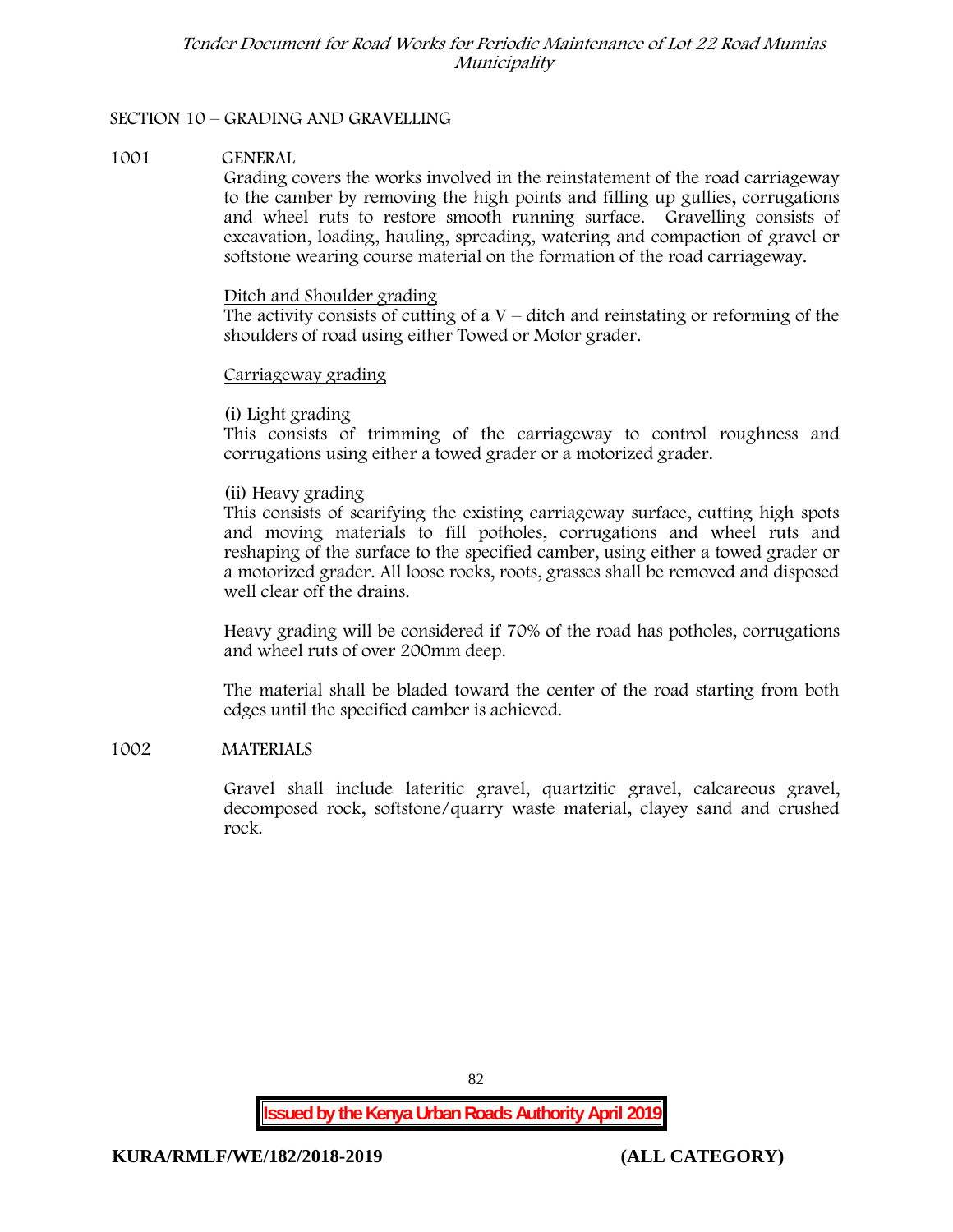### **1003 MATERIAL REQUIREMENTS**

Gravel material shall conform to the requirements given below:

|                         | <b>GRADING REQUIREMENTS</b>      |     |
|-------------------------|----------------------------------|-----|
| <b>AFTER COMPACTION</b> |                                  |     |
| Sieve                   | % by weight                      |     |
| (mm)                    | passing                          |     |
| 40                      | 100                              |     |
| 28                      | $95 - 100$                       |     |
| 20                      | $85 - 100$                       |     |
| 14                      | $65 - 100$                       |     |
| 10                      | $55 - 100$                       |     |
| 5                       | $35 - 92$                        |     |
| $\overline{2}$          | $23 - 77$                        |     |
|                         | $18 - 62$                        |     |
| 0.425                   | $14 - 50$                        |     |
| 0.075                   | $10 - 40$                        |     |
|                         | PLASTICITY INDEX REQUIREMENTS PI |     |
| Zone                    | Min                              | Max |
| WET                     | 5.                               | 15  |
| DRY                     | 10                               | 25  |

| BEARING STRENGTH REQUIREMENTS                   |    |         |  |  |  |
|-------------------------------------------------|----|---------|--|--|--|
| DCP Equivalent<br>Traffic<br><b>CBR</b>         |    |         |  |  |  |
| Commercial                                      |    | mm/Blow |  |  |  |
| VPD                                             |    |         |  |  |  |
| Greater than                                    | 20 | 11      |  |  |  |
| 15                                              |    |         |  |  |  |
| Less than 15                                    | 15 | 14      |  |  |  |
| CBR at 95% at MDD, Modified AASHTO and 4        |    |         |  |  |  |
| days soak                                       |    |         |  |  |  |
| Lower quality material (CBR 15) may be accepted |    |         |  |  |  |
| if no better material can be found              |    |         |  |  |  |

NB: Wet Zone – mean annual rainfall greater than 500mm Dry Zone – mean annual rainfall less than 500mm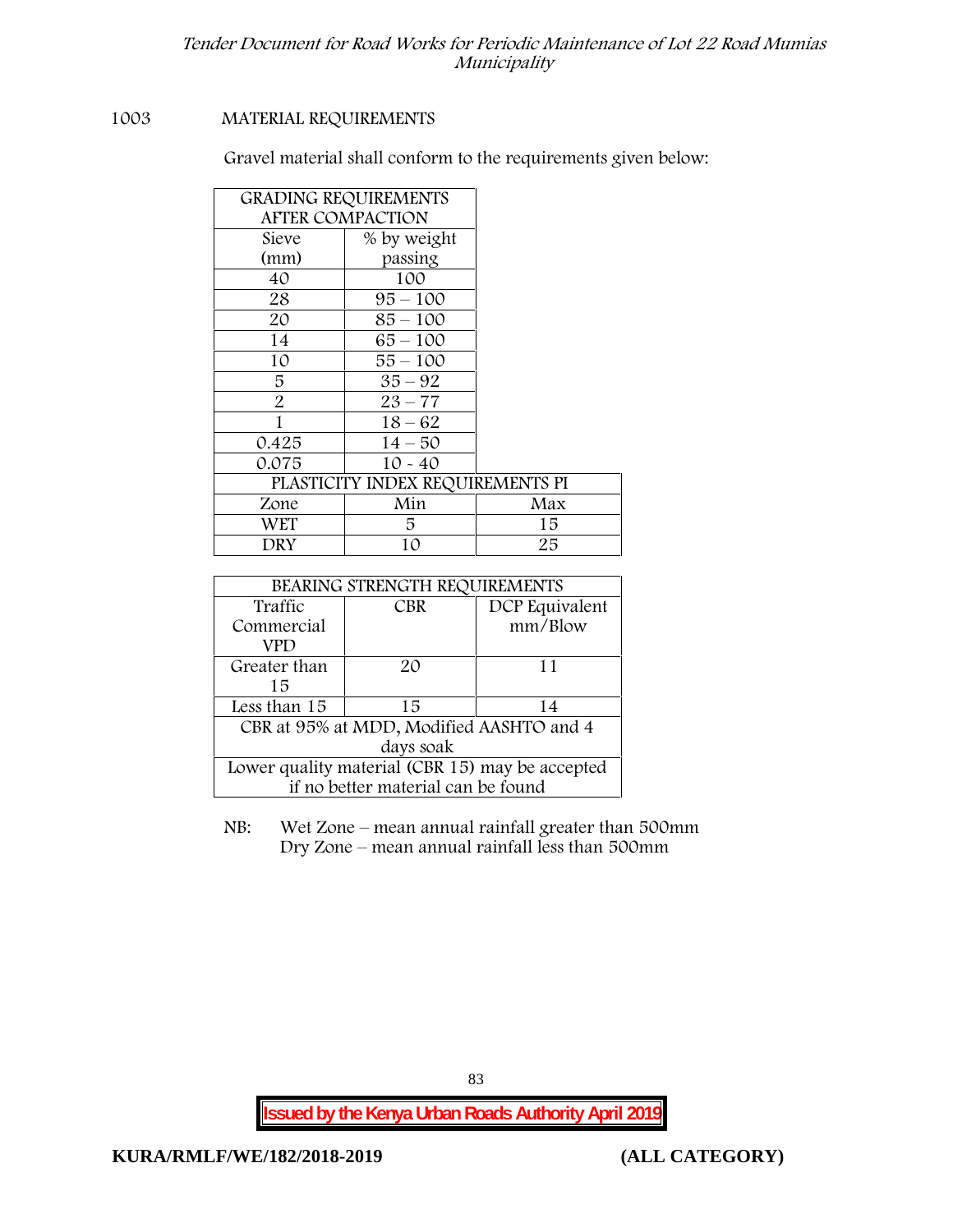# **SECTION 11 – SHOULDERS TO PAVEMENT**

### **1101 GENERAL**

Shoulders shall be constructed in accordance with guidelines given in 1102 and as directed by the Engineer.

For sections where shoulders are extremely low and requires fill material before the shoulder is reconstructed, the construction of fill embankment shall be in accordance with Section 5 of this specification.

#### **1102 MATERIAL FOR CONSTRUCTION OF SHOULDERS**

The shoulders shall be 1.0m wide both sides and shall be formed of 150mm thick well compacted soft stone material and topsoiled with red coffee soil and planted with grass.

Low shoulder shall be reconstructed by cutting benches, filling and compacting approved fill material to form the formation to the shoulders.

Shoulder reconstruction shall be same in all sections including the slip roads.

### **1105 SURFACE TREATMENT OF SHOULDERS**

The shoulders shall be planted with creeping type kikuyu grass.

# **1106 MEASUREMENT AND PAYMENT**

Payment for shoulder construction shall be in accordance with the relevant clauses in sections 11, 12, 14, 15 and 23 of the relevant Specifications. Payment for fill material on shoulder shall be in accordance with Section 5 of this specification.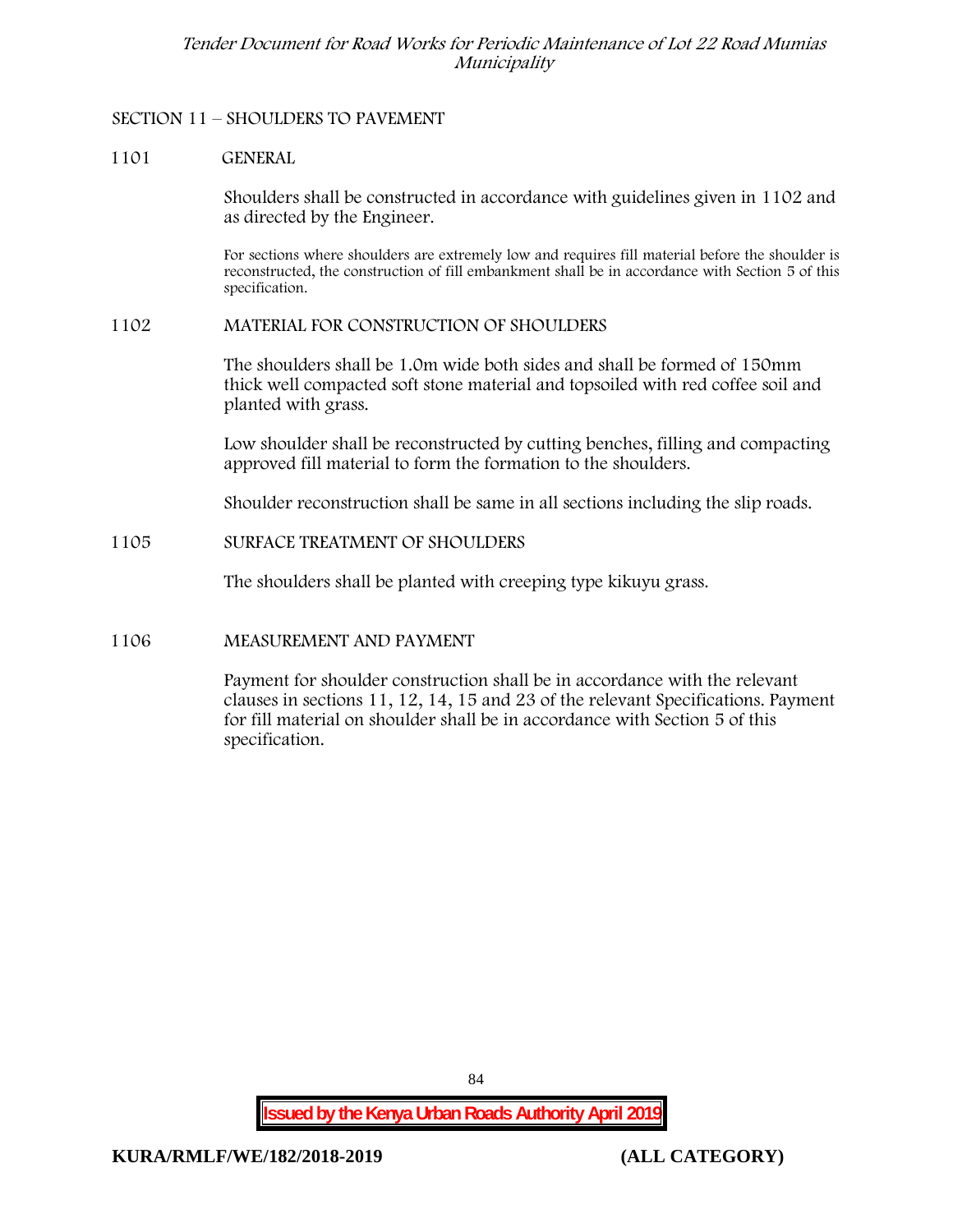## **SECTION 12 - NATURAL MATERIAL SUBBASE AND BASE**

#### **1201 GENERAL**

Where instructed by the Engineer, the Contractor shall undertake repairs, widening and reprocessing to the existing carriageway and shoulders in accordance with sections 12 and 14 of the Special Specifications.

**a) Areas to be scarified and reprocessed**

The contractor will scarify, add new material and reprocess sections as determined by the Engineer.

**b) Pavement repairs**

The Contractor will carry out repairs to base and subbase as directed by the Engineer and according to Specifications given in Sections 12 and 14 of the Standard Specifications.

**c) Pavement widening**

The Contractor shall, as directed by the Engineer, bench and compact the subgrade to 100% MDD (AASHTO T99), provide lay and compact material for subbase and base as directed by the Engineer and in accordance with Sections 5 and 12 of the Standard Specifications.

#### **1203 MATERIAL REQUIREMENTS**

Natural materials for base and subbase shall conform to the specifications given in Section 12 of the Standard Specifications for Road and Bridge Construction for cement and lime improved base and subbase.

#### **1209 MEASUREMENT AND PAYMENT**

Natural material for subbase and base shall be measured by the cubic metre placed and compacted upon the road calculated as the product of the compacted sectional area laid and the length.

#### **1210 HAND PACKED STONE**

Hand packed stone base is a layer of hand laid stone of defined size and durable in nature, laid in a manner such that when proof rolled and compacted it forms a stable and dense matrix as a road base.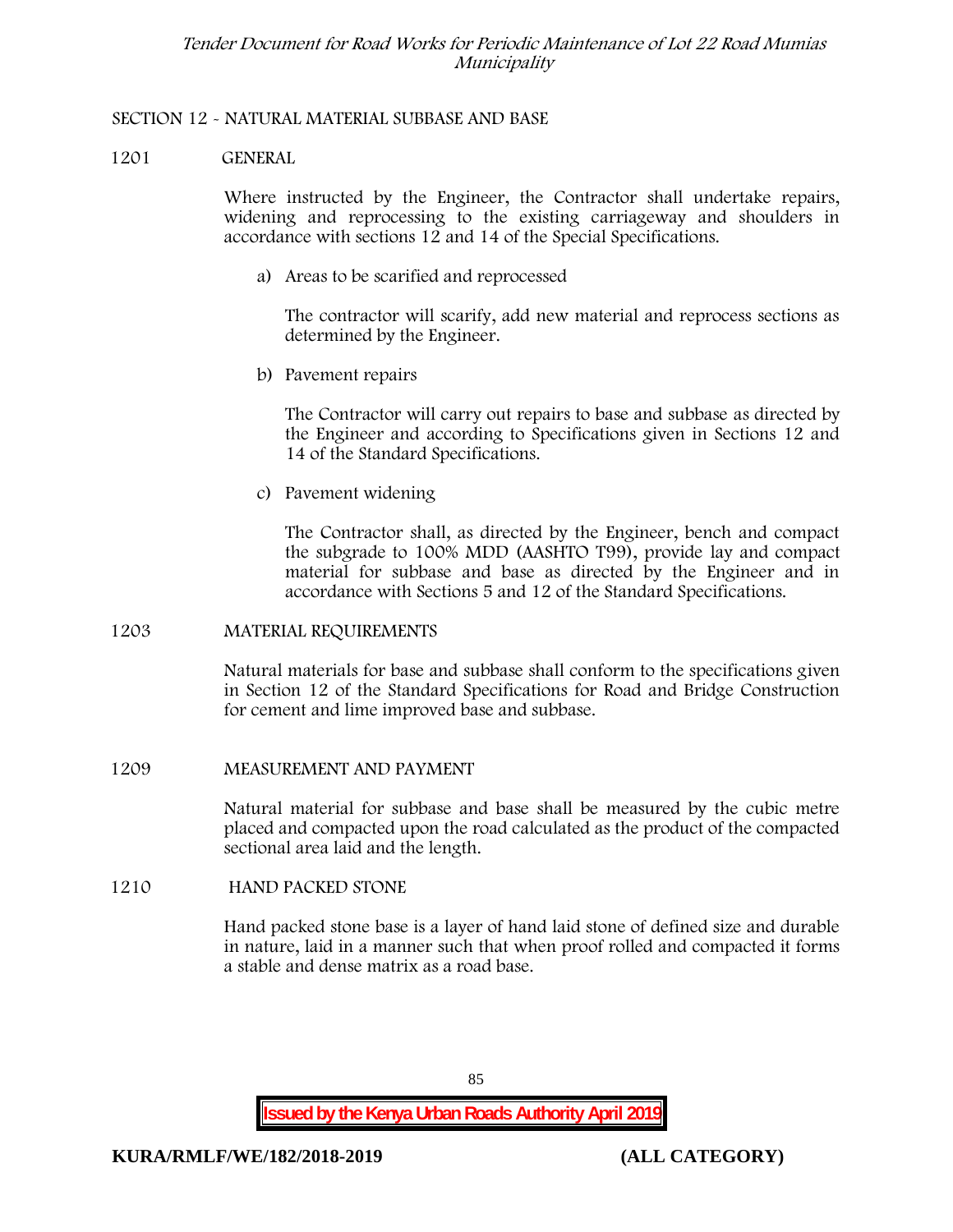# **a) Material for Hand Packed Stone Base**

This shall consist of durable stone with nominal base dimensions of 75 mm square and minimum height of 150 mm or when compacted to give a layer of 150 mm. The stone shall be class C with the following requirements: **LAA 45 max**

| тана 40 шах |         |
|-------------|---------|
| ACV         | 32 max  |
| <b>SSS</b>  | 12 max  |
| -FI         | 30 max  |
| CR.         | 60 min. |

It shall be free from foreign matter. The fines passing 0.425 mm sieve shall be **NONPLASTIC**

### **b) Laying**

The stone shall be laid by hand closely together. The stone shall be carefully bedded and tightly wedged with suitable spalls. The base of the stone shall alternate with the apex in all directions or as directed by the Engineer. The layer shall be proof rolled with a loaded scrapper or truck with a minimum axle load of 8 tonnes in the presence of the Engineer who shall approve of its stability before compaction.

# **c) Compaction**

**Grading**

This shall be by a steel wheeled roller of at least five tonnes per metre width of roll. It shall consist of four static runs or until there is no movement under the roller. There shall follow vibratory compaction until an average dry density of 85% minimum of specific gravity of stone has been achieved. No result shall be below 82% of specific gravity. The surface of the compacted layer shall then be levelled by quarry dust (0/6 mm). The dust shall have the following specifications:

| Oraung         |            |  |
|----------------|------------|--|
| Sieve Size     | % Passing  |  |
| 10             | 100        |  |
| 6.3            | $90 - 100$ |  |
| 4              | 75-95      |  |
| $\overline{2}$ | $50 - 70$  |  |
|                | $33 - 50$  |  |
| 0.425          | $20 - 33$  |  |
| 0.300          | $16 - 28$  |  |
| 0.150          | $10 - 20$  |  |
| 0.075          | $6 - 12$   |  |

The stone shall be class C

# The dust shall be free from foreign matter and fines passing 0.425 mm sieve shall be **NON-PLASTIC**. The maximum layer shall be 40 mm or as directed by the Engineer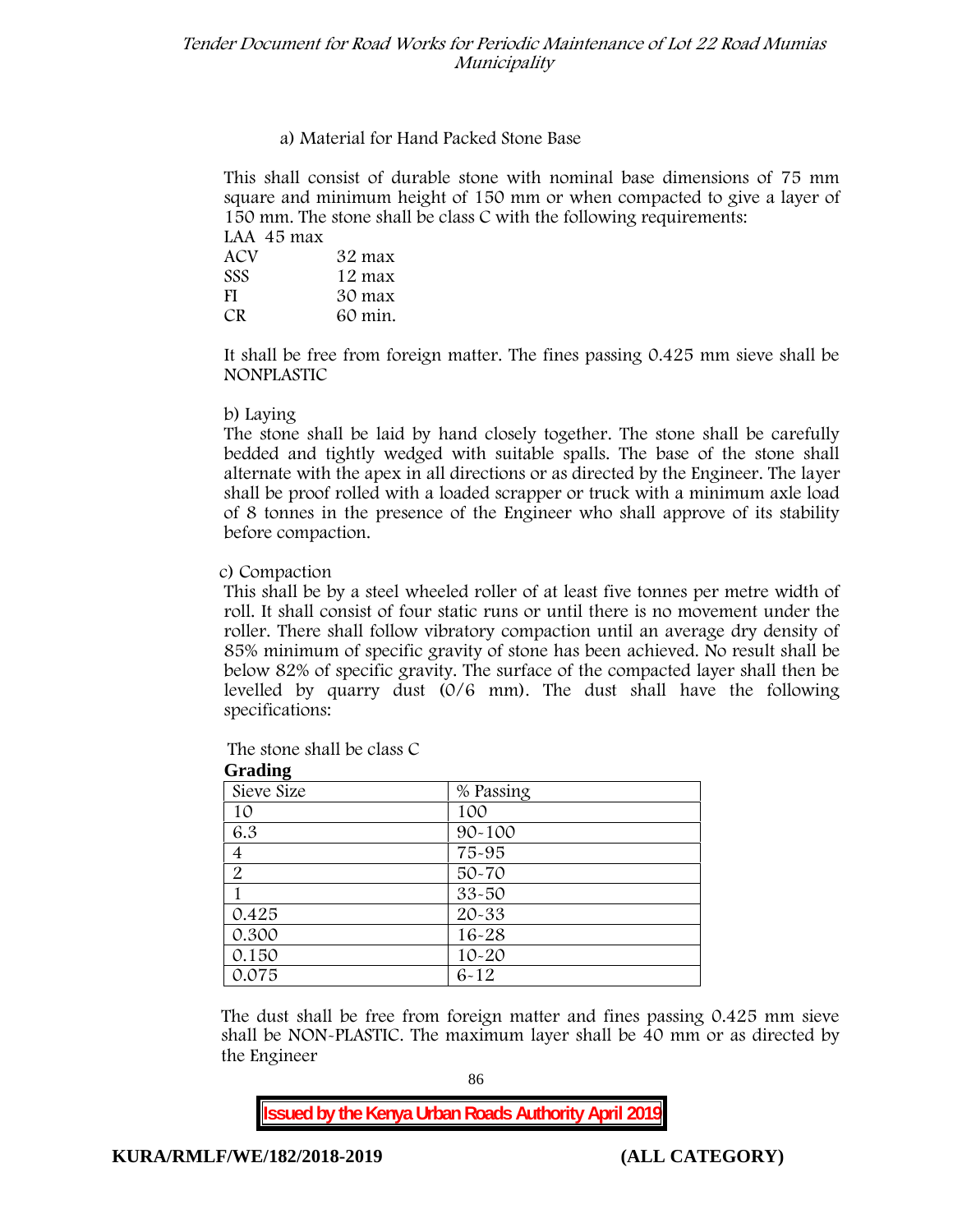### **d) Measurement and Payment**

Payment shall be by the cubic metre laid  $(m<sup>3</sup>)$ . Measurement of volume shall be determined as the product of length and compacted thickness laid. The rate quoted for this item should include the cost for laying the levelling quarry dust layer, as no extra payment shall be made for this layer.

### **1211 REPROCESSING EXISTING PAVEMENT LAYERS**

## **(b) General**

The existing surfacing and the base shall be reprocessed with additional material and the composite mixture shall be compacted to form the subbase layer.

Before commencement of the work the Contractor shall propose plants and equipments he proposes to use for this activity.

The Contractor after approval of his proposal shall carry out test section in accordance with Section 3 of the Standard Specifications.

- (c) The existing surfacing and base course shall be broken up to specified depth and reprocessed in place, where required. The underlying layers shall not be damaged, and material from one layer may normally not be mixed with that of another layer. Where unauthorized mixing occurs or where the material is contaminated in any way by the actions of the Contractor, and the contaminated material does not meet the specified requirements of for the particular layer, he shall remove such material and replace it with other approved material, all at his own expense.
- (d) Any mixture composition of the new layer must not contain more than 30% of the bituminous material by volume. The mixture must not contain pieces of bound bituminous material larger than 37.5mm, and any such material shall be removed at the Contractor's cost.
- (e) The requirements for imported material used in the respective pavement layers shall comply with the limitations, norms, sizes and strengths specified in the Standard Specifications clause 1203(b) and (d) and shall be worked as per Section 14 of the Standard Specification.
- (f) Material reworked in-situ or that obtained from existing pavement is not expected to comply with the material requirements but the reworking should achieve the specified requirements.

87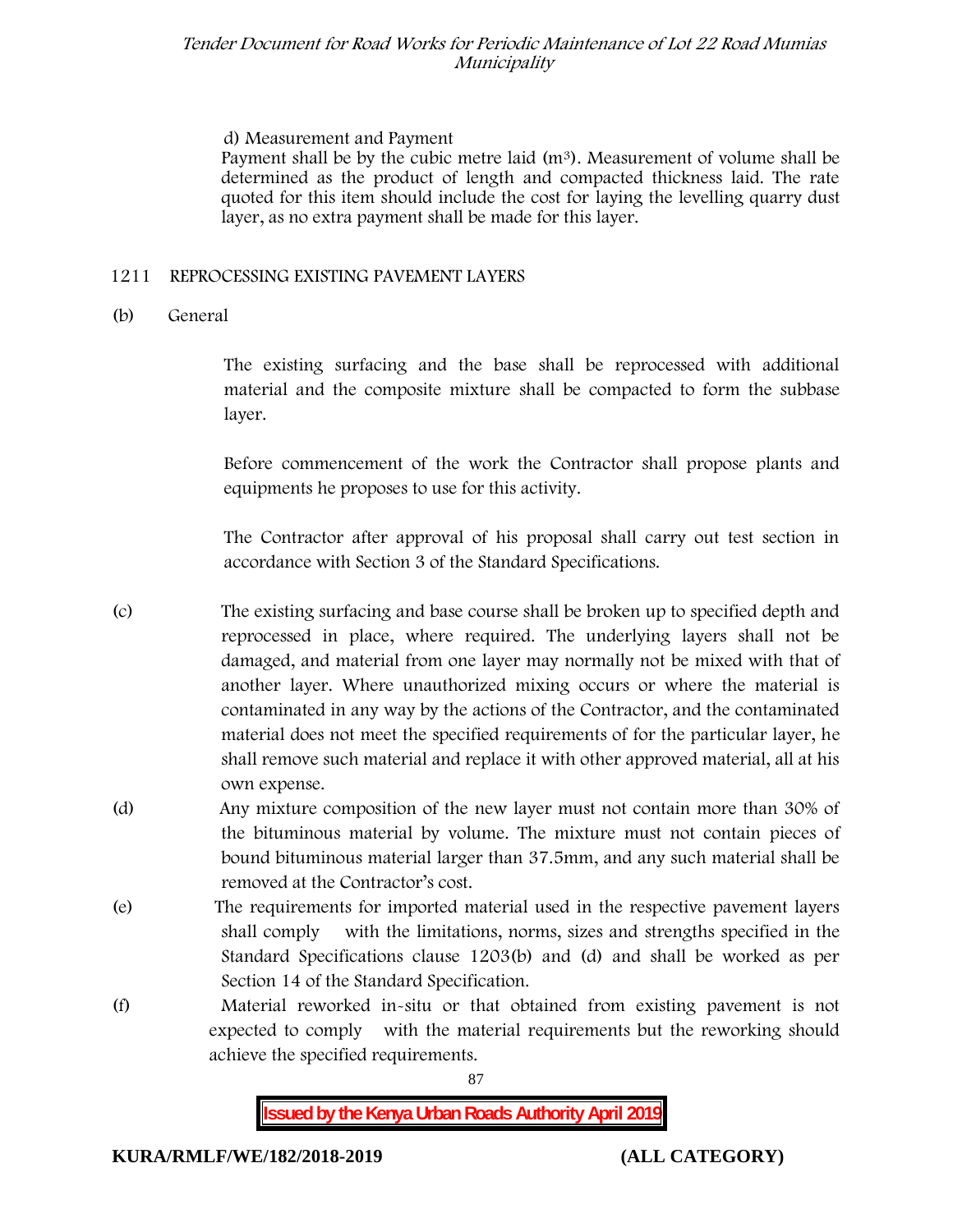(g) Where the thickness of any existing pavement layer requires to be supplemented within reprocessing and the thickness of the additional material after compaction will be less than 100mm, the existing layer shall be scarified to a depth that will give a layer thickness of at least 100mm after compacting the loosened existing and the additional material.

# **Controlling the Reworked Depth**

The Contractor shall submit a proven method to method to control the depth of excavation, or layer to be reworked, to the Engineer for approval. The Engineer may order a trial section to be reprocessed before any major length of the road is rehabilitated.

# **Excavations**

Excavations in the pavement shall be kept dry. In the event of water penetrating the underlying layers, construction of the consecutive layers shall be postponed until the underlying layers are dry enough to accommodate the construction plant without deforming or otherwise showing distress.

Step construction shall be carried out per layer at the joint when excavating, both longitudinally (if appropriate) and perpendicular to the direction of travel. The step width shall be 500mm perpendicular to the direction of travel, and 150mm long longitudinally, unless otherwise instructed by the Engineer.

Special care shall be taken when compacting the new material at the joint, ensuring that the specified density is achieved.

**Measurement and Payment**

(a) Item: In-situ reprocessing of existing pavement layers as subbase compacted to specified density (95% MDD AASHTO T180) and thickness.

# Unit: M<sup>3</sup>

The tendered rate shall include full compensation for breaking up the existing pavement layer to specified depth, breaking down and preparing the material and the spreading and mixing in of any additional material

(b)Item: The addition of extra gravel to subbase.

Unit: M<sup>3</sup>

The tendered rate shall include full compensation for procuring and addition of the material to the in-situ scarified layers and the transportation of the material over unlimited free-haul distance. The tendered rates will also include full compensation for prospecting for materials and any payments necessary to acquire the specified quality material.

(c) Excavation of existing bituminous pavement materials including unlimited free-haul.

Unit: M<sup>3</sup>

88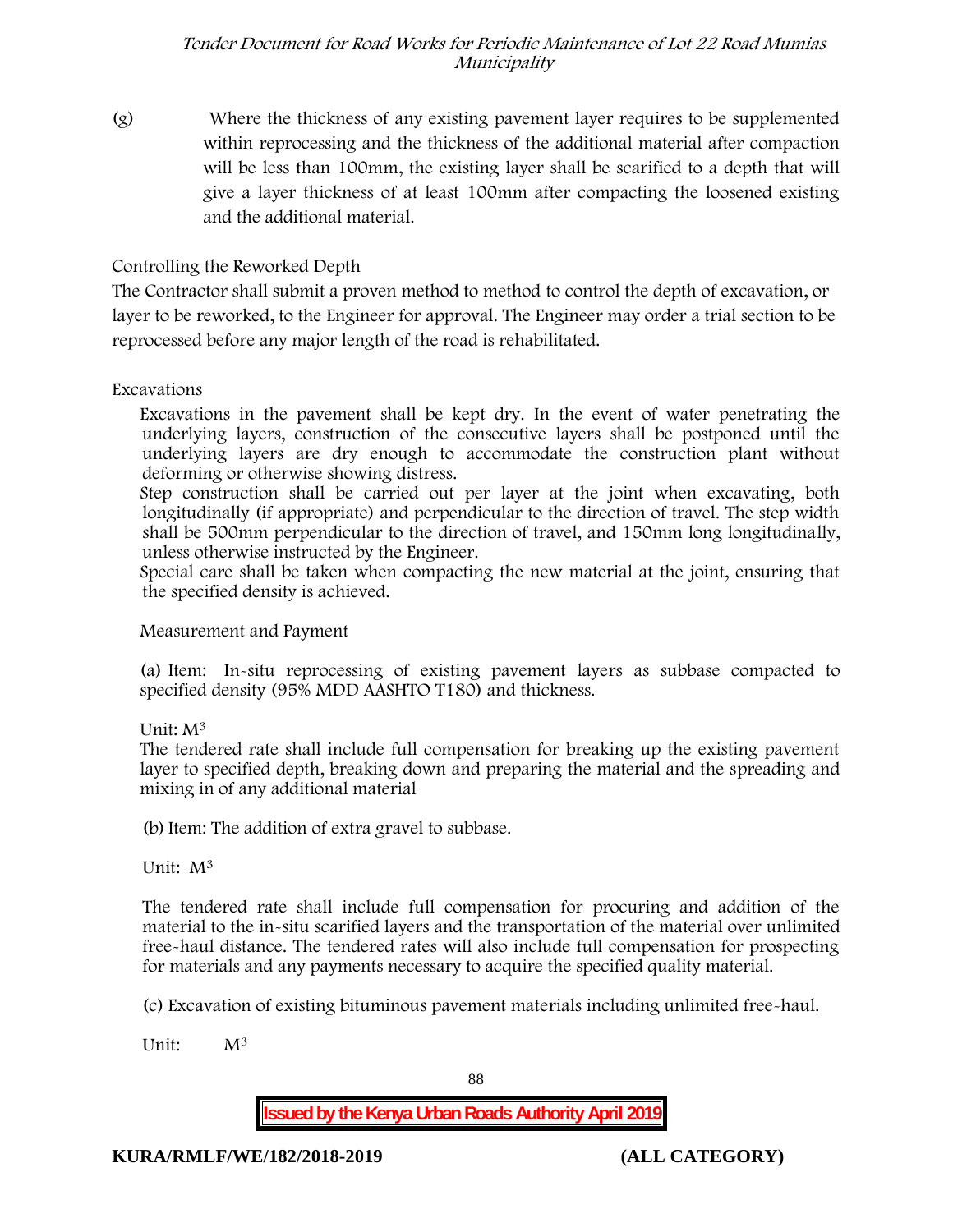The tendered rates shall include full compensation for excavating the existing bituminous material from the pavement layers and for loading, transporting the material for unlimited free-haul, off-loading and disposing of the materials as specified.

# (d) Excavation of the existing pavement

# Unit:  $M^3$

The tendered rate shall include full compensation for excavating the existing material from the pavement layers and for loading, transporting the material for unlimited free-haul distance, off-loading and disposing of the material as specified.

Payment will only be made for breaking up and excavating existing pavement layers to the specified depth if the material is to be removed to spoil.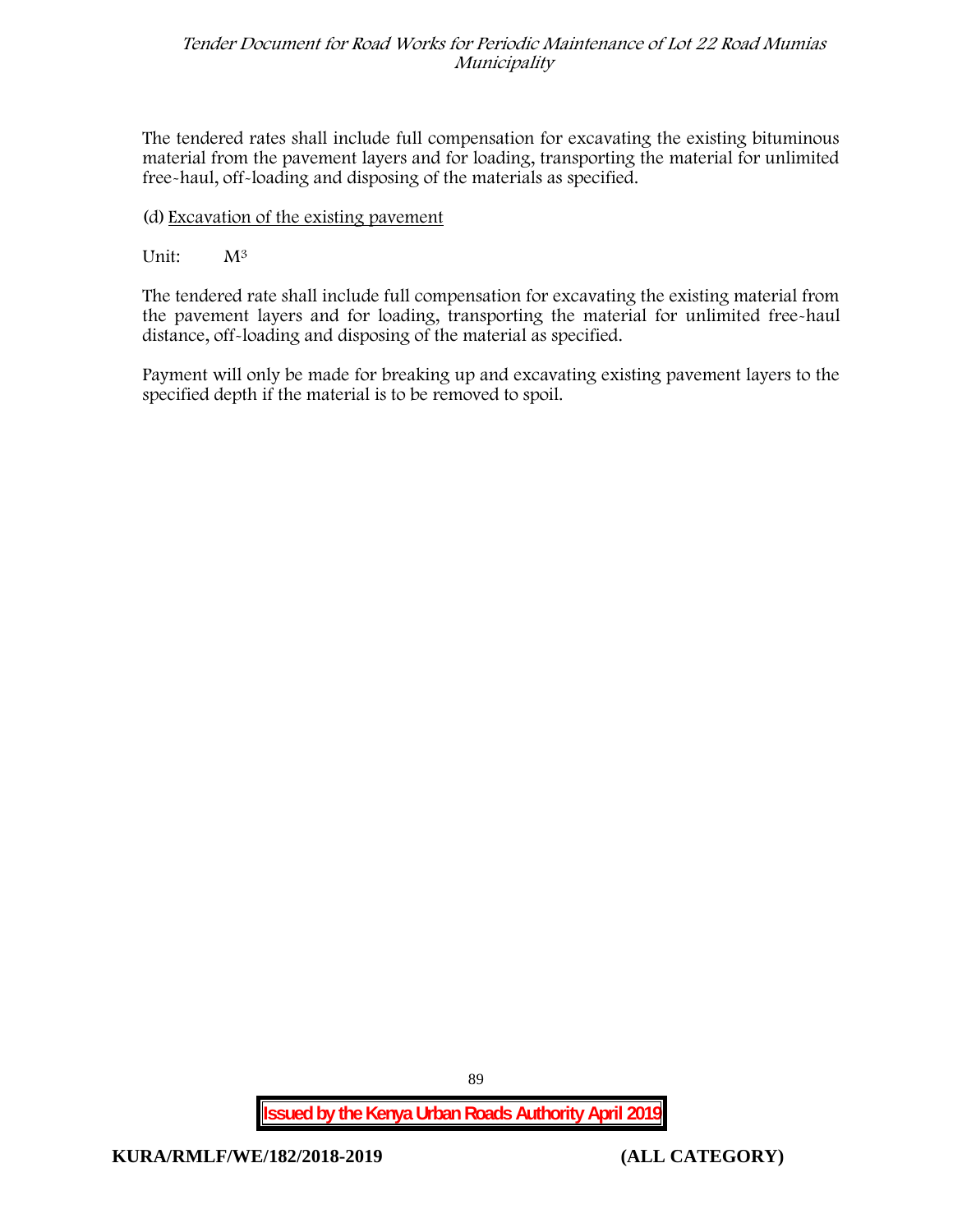### **SECTION 15 - BITUMINOUS SURFACE TREATMENTS**

### **1501B PREPARATION OF SURFACE**

In addition to requirements of Clause 1503B of the Standard Specifications, the contractor shall prepare and Repair Cracks, Edges, Potholes and Other Failures as follows: **-**

a) **Cracks 3.0mm or less in width**

The entire crack area shall be cleaned by brushing with a wire brush and then blowing with a compressed air jet and the crack sealed with 80/100 cutback bitumen using a pouring pot or pressure lance and hand squeegee. The surface shall then de dusted with sand or crushed dust.

b) **Cracks greater than 3.0mm in width**

Before these cracks are filled a steel wire brush or router shall be used to clean them and then a compressed air jet shall be used to clean and remove any foreign or lose material in the crack until the entire crack area is clean.

When the crack and surrounding area have been thoroughly cleaned, dry sand shall be forced into the crack until it is sealed in the manner specified for cracks less than 3.0mm width.

c) **Potholes, edges and other repair areas**

Where instructed, the Contractor shall prepare areas for the repair of potholes, road edges and other repair areas by excavating off unsuitable or failed material and debris, trimming off excavated edges, cleaning and compacting the resulting surfaces and applying MC 30 or MC 70 cut-back bitumen prime coat at a rate of 0.8-1.2 litres/m2, all as directed by the Engineer. Measurement and payment shall be made under the relevant item of Bill No 15. Where the surface repair on potholes and edges are to be carried out, Asphalt Concrete Type I (0/14gradation) shall be used. Bituminous material for repair of failures and other repair areas shall be paid for under the relevant item of Bill No 16

# **PART B - PRIME COAT**

# **1502B MATERIALS FOR PRIME COAT AND TACK COAT.**

For prime coat, the binder shall be a medium-curing cutback MC 70 unless otherwise directed by the Engineer.

The rate of spray of bituminous prime coat refers to the gross volume of the cutback bitumen, that is to say the volume of the bitumen plus dilatants.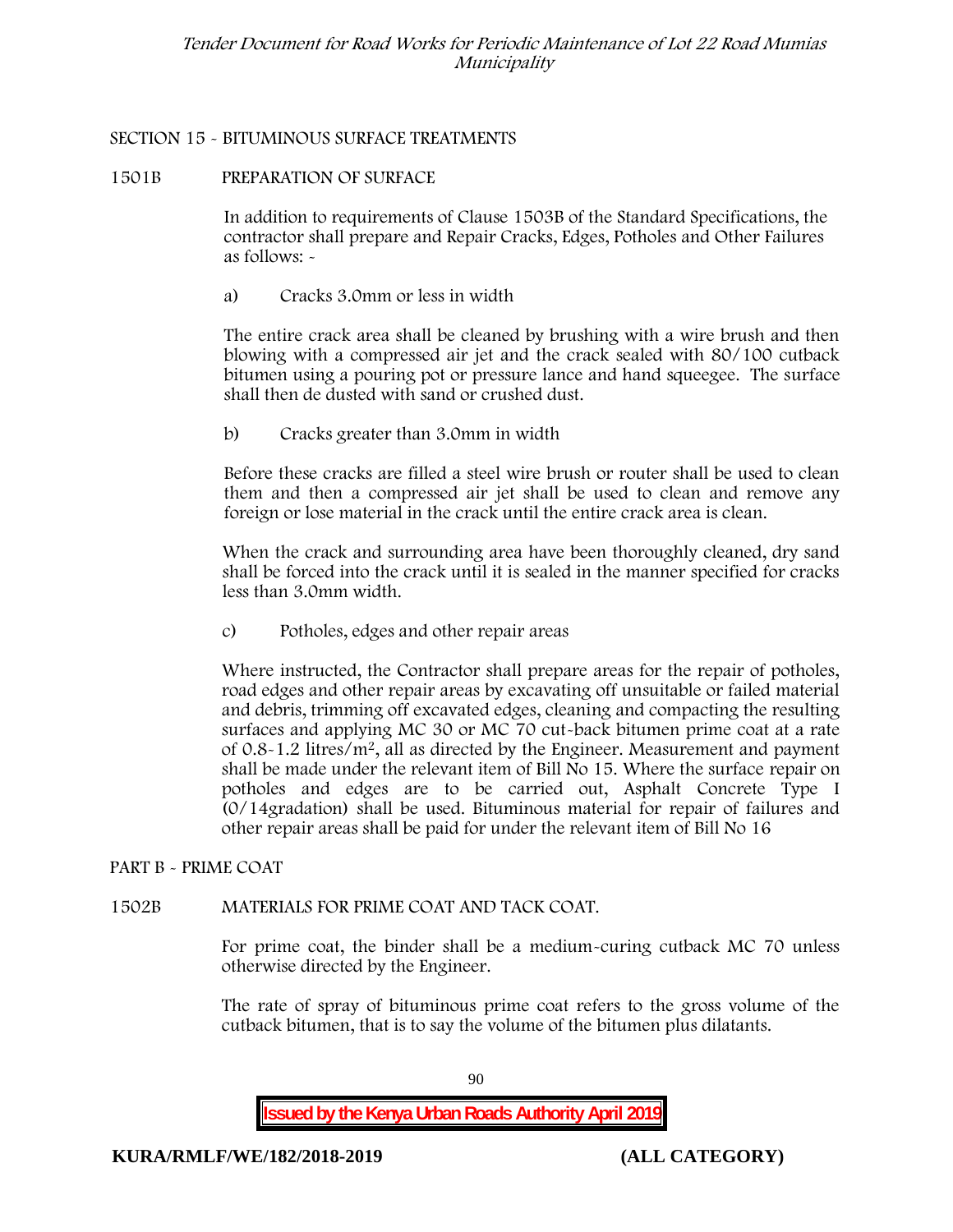Prime coat shall be applied to gravel areas that are to receive bituminous mixes as directed by the Engineer.

The tack coat shall consist of bitumen emulsion KI-60 unless otherwise directed by the Engineer.

The rates of spray of the binder shall be as instructed by the Engineer and shall generally be within the range 0.8-1.2 litres/square metre.

### **1511C MEASUREMENT AND PAYMENT**

(a) Seal coat

Seal coats shall be measured by the litre, for each type of bituminous binder for each seal coat, calculated as the product of the area in square metres sprayed and the rate of application in litres/square metres, corrected to 15.6  $\circ$  C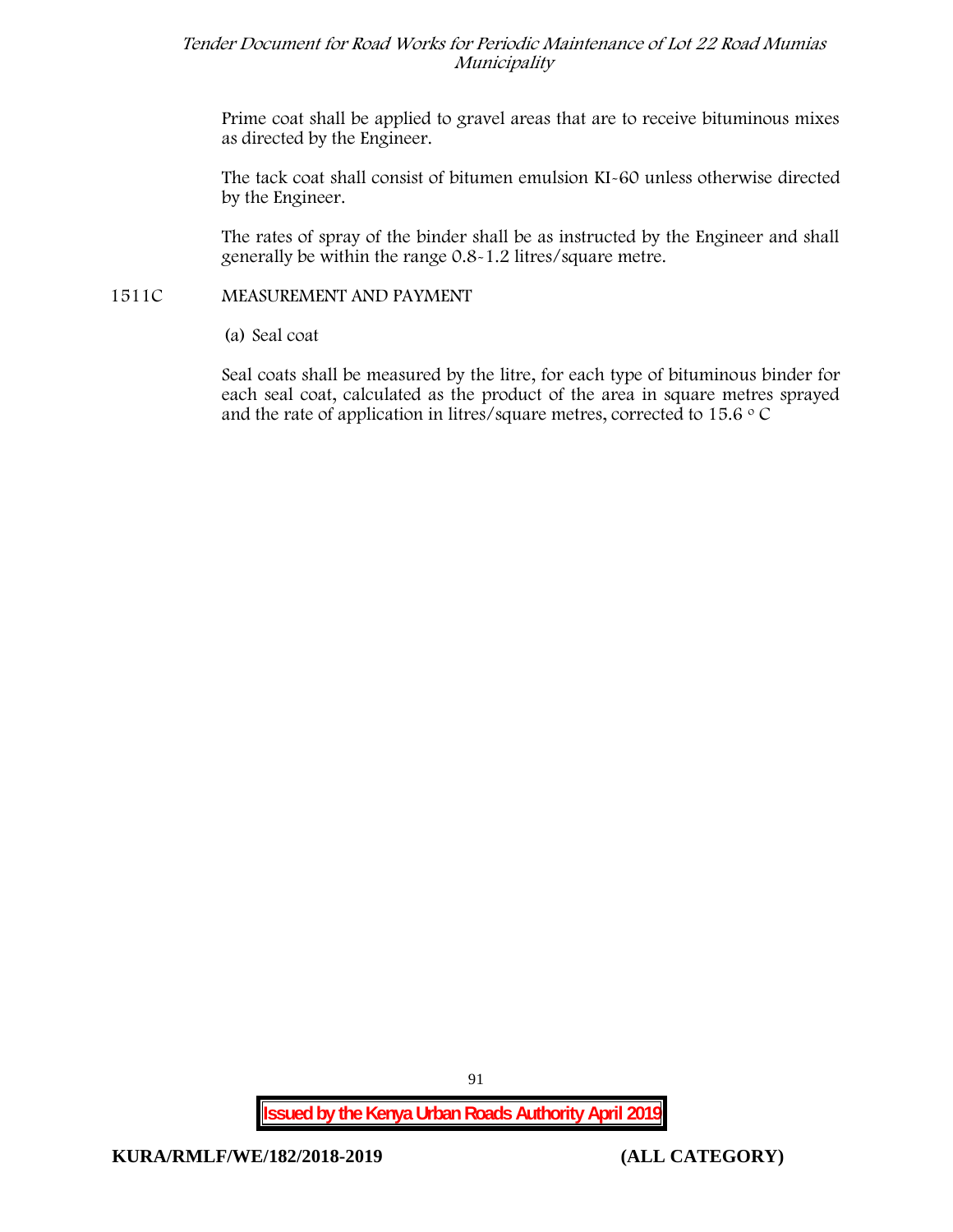**SECTION 16 - BITUMINOUS MIX BASES, BINDER COURSES AND WEARING COURSES**

This section covers different types of bituminous mixes for base and surface (wearing and binder courses) and is divided into the following parts: -

Part A General

Part B Asphalt Concrete for carriageway

#### **PART A –GENERAL**

### **1601A SCOPE OF PART A**

Part A comprises all the general requirements for bituminous mixes, which apply to Part B as well.

### **1602A REQUIREMENTS FROM OTHER SECTIONS**

The following sections of this Specification apply to Part B of this section and shall be read in conjunction therewith:-

| Section 2  | Materials and Testing of Materials                 |
|------------|----------------------------------------------------|
| Section 3  | Setting Out and Tolerances                         |
| Section 6  | Quarries, Borrow Pits, Stockpile and Spoil Areas   |
| Section 15 | Bituminous Surface Treatments and Surface Dressing |

#### **1603A CONSTRUCTION PLANT**

(a) **General**

The Contractor shall submit to the Engineer in accordance with Section 1 of its Specification, full details of the construction plant he proposes to use and the procedures he proposes to adopt for carrying out the permanent Works.

The Engineer shall have access at all times to construction plant for the purposes of inspection. The Contractor shall carry out regular calibration checks in the presence of the Engineer and shall correct forthwith any faults that are found.

All construction plant used in the mixing, laying and compacting of bituminous mixes shall be of adequate rated capacity, in good working condition, and shall be acceptable to the Engineer. Obsolete or worn-out plant will not be allowed on the work.

(b) **Mixing Plant**

92 Bituminous materials shall be mixed in a plant complying with ASTM Designation D995 and shall be located on the Site unless otherwise agreed by the Engineer. It shall be equipped with at least three bins for the storage of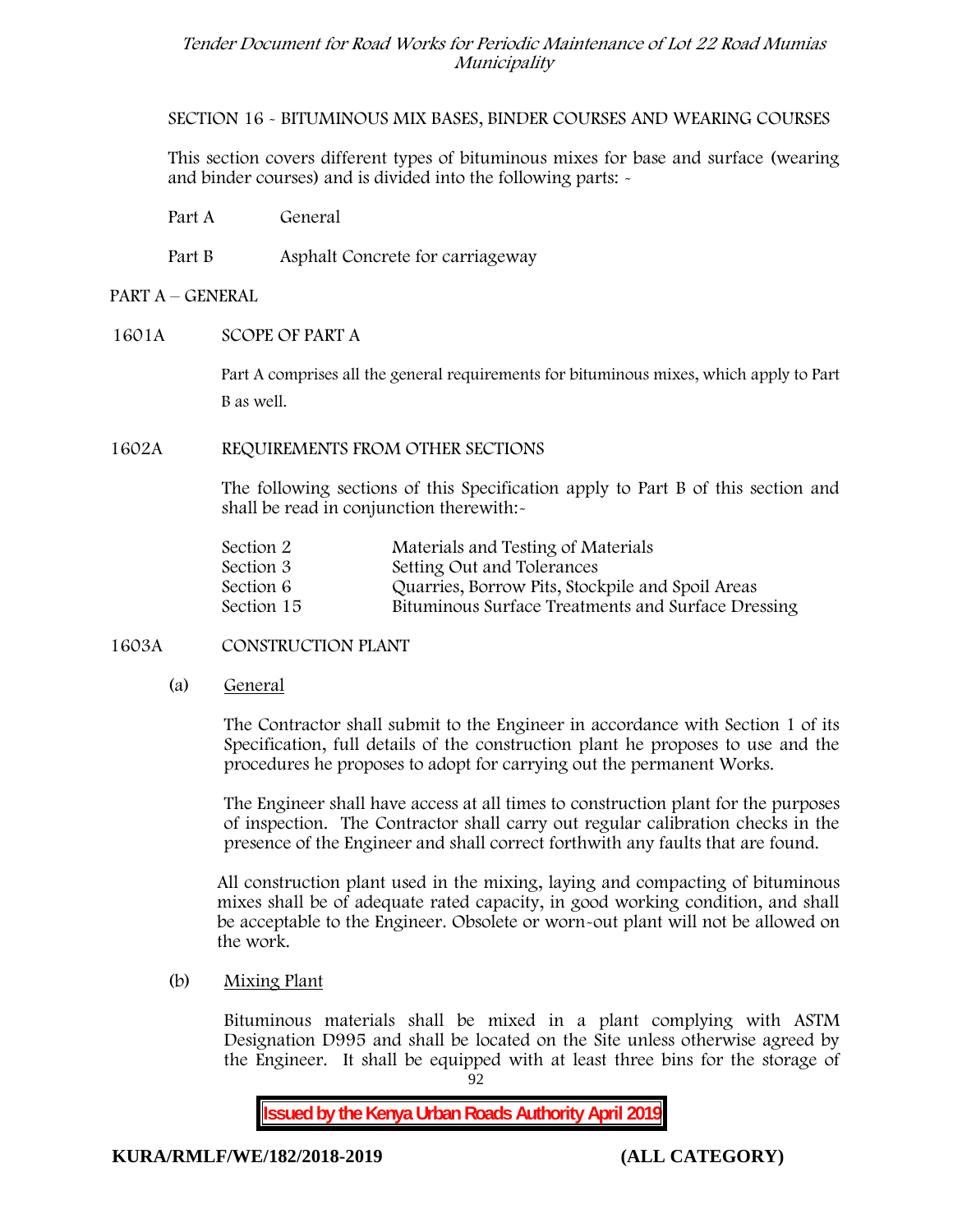heated aggregates and a separate bin for filler. All bins shall be covered to prevent the ingress of moisture.

The plant may be either the batch-mix type or the continuous-mix type and shall be capable of regulating the composition of the mixture to within the tolerances specified in Clause 1614A of this Specification.

The bitumen tank shall be capable of maintaining its contents at the specified temperature within a tolerance of  $5^{\circ}$ C and a fixed thermometer easily read from outside the tank. Any bitumen that has been heated above  $180^{\circ}$ C or has suffered carbonisation from prolonged heating shall be removed from the plant and disposed of.

### (c) **Laying Plant**

Bituminous materials shall be laid by a self-propelled spreader finisher equipped with a hopper, delivery augers and a heated adjustable vibrating screed. It shall be capable of laying bituminous materials with no segregation, dragging, burning or other defects and within the specified level and surface regularity tolerance. Delivery augers shall terminate not more than 200mm from the edge plates.

### (d) **Compaction Plant**

The Contractor shall provide sufficient rollers of adequate size and weight to achieve the specified compaction. Prior to commencing the laying of bituminous mixes in the permanent Works the Contractor shall carry out site trials in accordance with Section 2 of this Specification to demonstrate the adequacy of his plant and to determine the optimum method of use and sequence of operation of the rollers.

It is important to achieve as high a density as possible at the time of construction and it is expected that vibrating rollers will be required to produce the best results. However, it is essential that thorough pre-construction trials are carried out to ensure that:-

- (a) The roller is set up to have the optimum amplitude and frequency of vibration for the particular material being laid
- (b) That the roller does not cause breakdown of the aggregate particles.
- (b) That the optimum compaction temperatures are established which allow compaction without causing ripple effects or other distortions of the surfacing.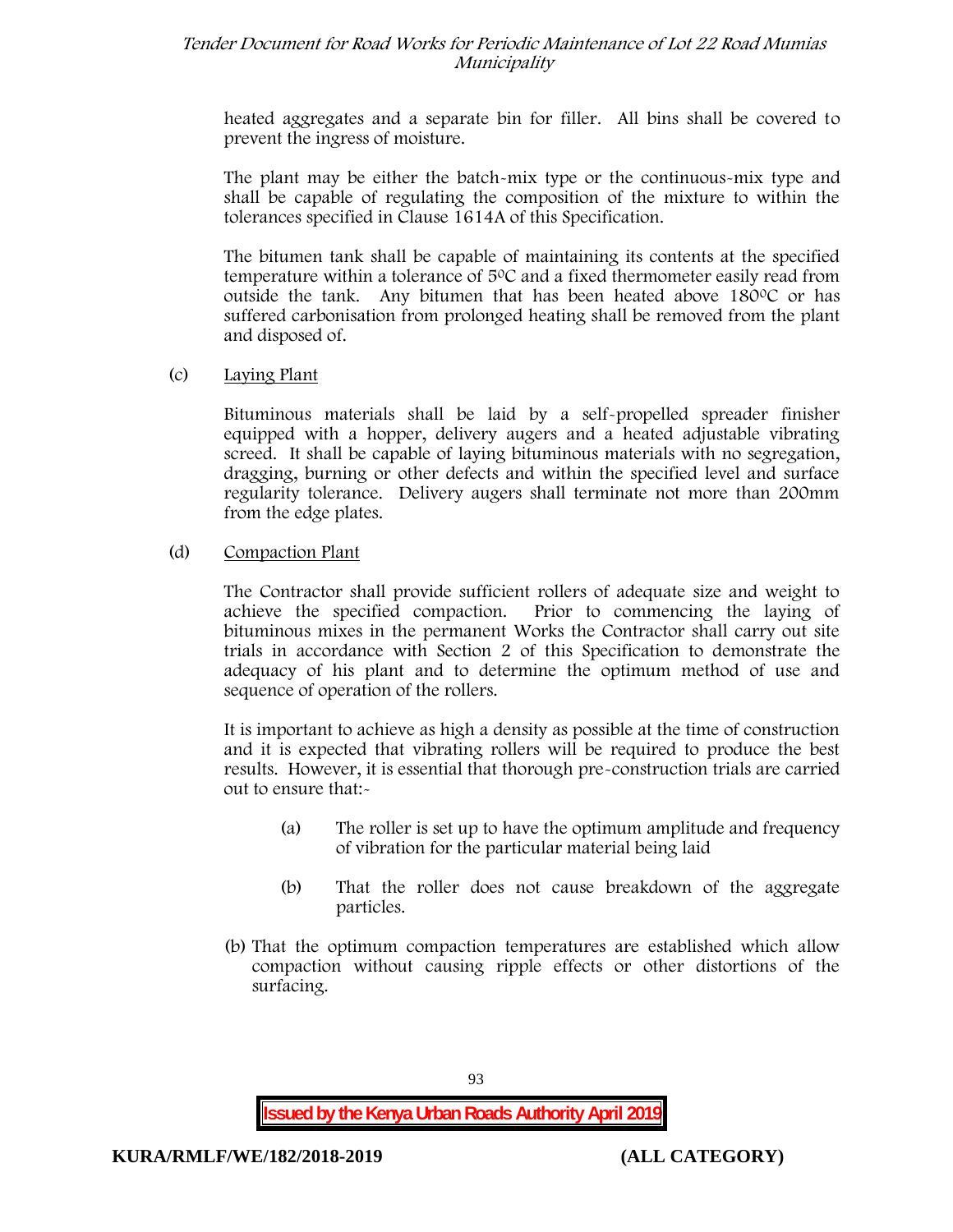#### **1604A PREPARATION OF SURFACE**

Immediately before placing the bituminous mix in the pavement, the existing surface shall be cleaned of all material and foreign matter with mechanical brooms or by other approved methods. The debris shall be deposited well clear of the surface to be covered.

Any defect of the surface shall be made good and no bituminous mix shall be laid until the Engineer has approved the surface.

A tack coat shall be applied in accordance with Section 15 of this Specification. If the Engineer considers a tack coat is required prior to laying the bituminous mix or between layers of the bituminous mix, due solely to the

Contractor's method of working, then such tack coat shall be at the Contractor's expense.

#### **1605A DESIGN AND WORKING MIXES**

At least two months prior to commencing work using a bituminous mix, the Contractor shall, having demonstrated that he can produce aggregates meeting the grading requirements of the Specification, submit samples of each constituent of the mix to the Engineer. The Engineer will then carry out laboratory tests in order to decide upon the proportion of each constituent of the initial design mix or mixes to be used for site trials to be carried out in accordance with Clause 1606A of this Specification.

Should the Engineer conclude from the site trials that the mix proportion or aggregate grading are to be changed, the Contractor shall submit further samples of the constituents and carry out further site trials all as directed by the Engineer.

The Engineer may instruct the alteration of the composition of the -75 micron fraction of the aggregates by the addition or substitution of mineral filler. The Engineer may also instruct the alteration of all or part of the -6.3mm fraction of the aggregates by the addition or substitution of natural sand.

The Contractor shall make the necessary adjustments to his plant to enable the revised mix to be produced.

Following laboratory and site trials the Engineer will determine the proportions of the working mix and the Contractor shall maintain this composition within the tolerances given in Clause 1614A.

Should any changes occur in the nature or source of the constituent materials, the Contractor shall advise the Engineer accordingly. The procedure set out above shall be followed in establishing the new mix design.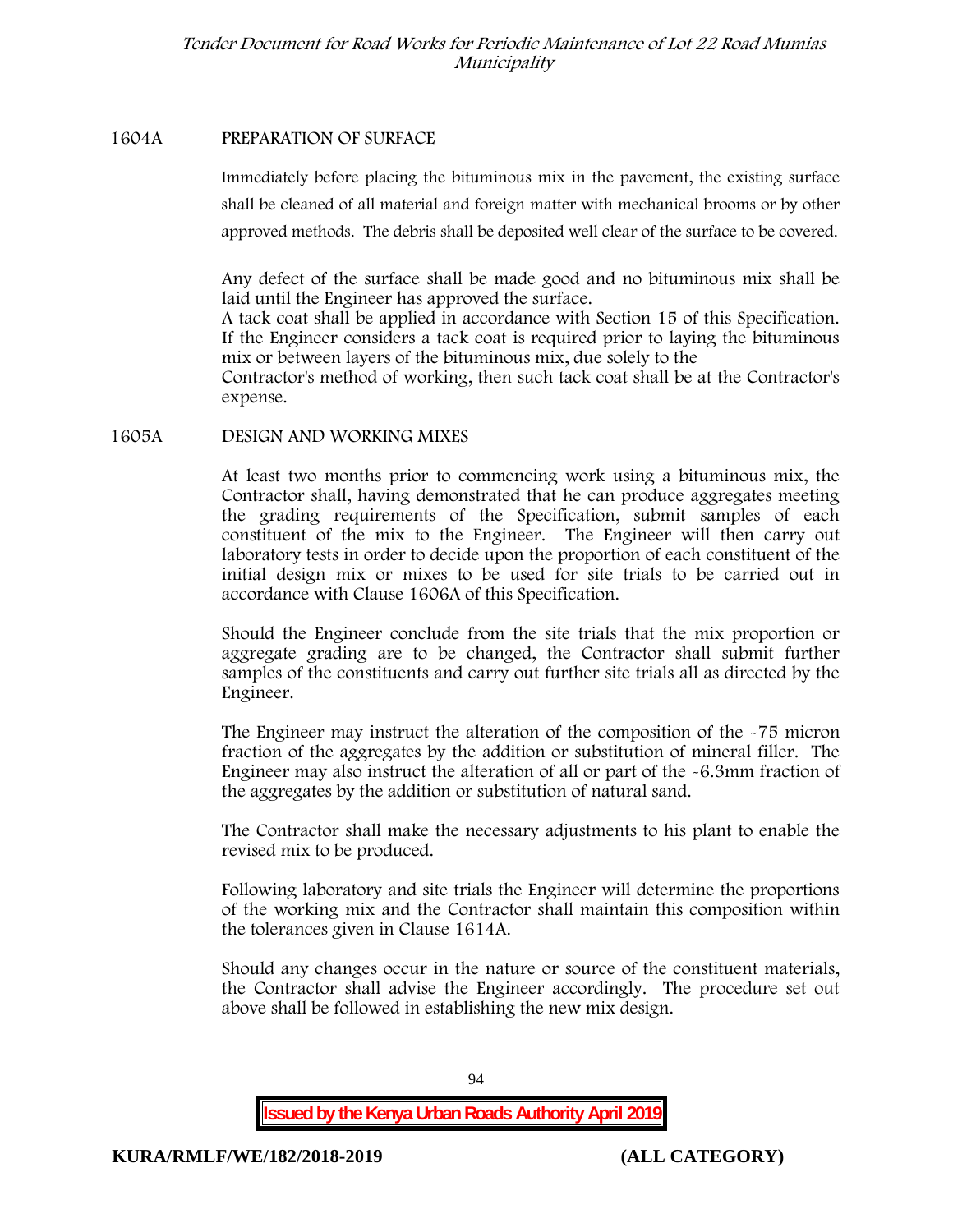### **1606A SITE TRIALS**

Full scale laying and compaction site trials shall be carried out by the Contractor on all asphalt pavement materials proposed for the Works using the construction plant and methods proposed by the Contractor for constructing the Works. The trials shall be carried out with the agreement, and in the presence of the Engineer, at a location approved by the Engineer.

The trials shall be carried out to: -

- a) Test materials, designed in the laboratory, so that a workable mix that satisfies the specification requirements can be selected.
- b) To enable the Contractor to demonstrate the suitability of his mixing and compaction equipment to provide and compact the material to the specified density and to confirm that the other specified requirements of the completed asphalt pavement layer can be achieved.

Each trial area shall be at least 100 metres long and to the full construction width and depth for the material. It may form part of the Works provided it complies with this Specification. Any areas that do not comply with this Specification shall be removed.

The Contractor shall allow in his programme for conducting site trials and for carrying out the appropriate tests on them. The trial on any pavement layer shall be undertaken at least 21 days ahead of the Contractor proposing to commence full-scale work on that layer.

The Contractor shall compact each section of trial over the range of compactive effort the Contractor is proposing and the following data shall be recorded for each level of compactive effort at each site trial:  $\sim$ 

- i. The composition and grading of the material including the bitumen content and type and grade of bitumen used.
- ii. The moisture content of aggregate in the asphalt plant hot bins.
- iii. The temperature of the bitumen and aggregate immediately prior to entering the mixer, the temperature of the mix on discharge from the mixer and the temperature of the mix on commencement of laying, on commencement of compaction and on completion of compaction. The temperature of the mixture is to be measured in accordance with BS 598, Part 3, Appendix A.
- iv. The type, size, mass, width of roll, number of wheels, wheel load, tyre pressures, frequency of vibration and the number of passes of the compaction equipment, as appropriate for the type of roller.
- v. The target voids and other target properties of the mix together with the results of the laboratory tests on the mix.
- vi. The density and voids achieved.
- vii. The compacted thickness of the layer.
- viii. Any other relevant information as directed by the Engineer.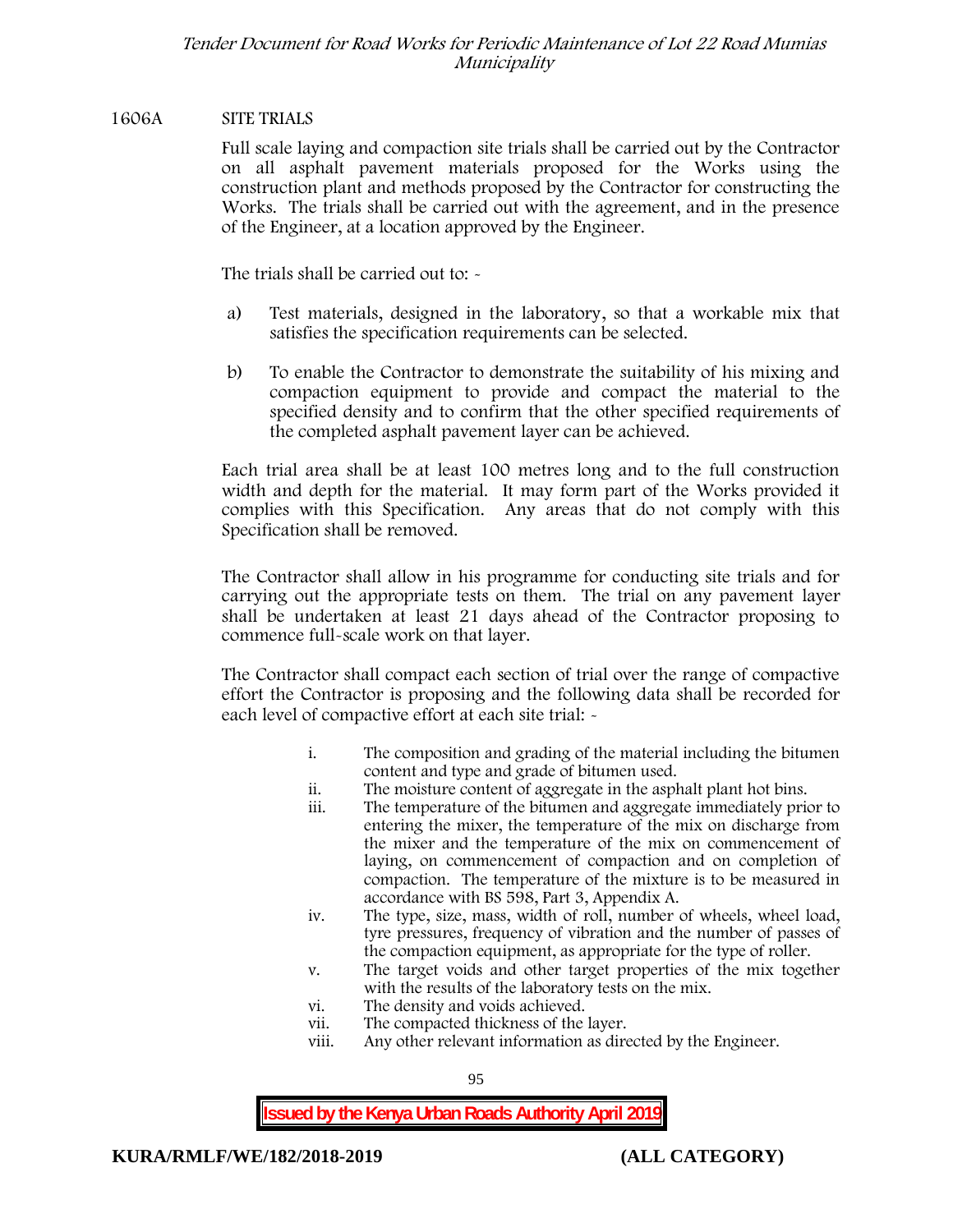At least eight sets of tests shall be made by the Contractor and the Engineer on each 100 metres of trial for each level of compactive effort and provided all eight sets of results over

the range of compactive effort proposed by the Contractor meet the specified requirements for the material then the site trial shall be deemed successful. The above data recorded in the trial shall become the agreed basis on which the particular material shall be provided and processed to achieve the specified requirements.

### **1607A MIXING OF AGGREGATES AND BITUMEN**

The bitumen shall be heated so that it can be distributed uniformly and care shall be taken not to overheat it. The temperature shall never exceed 170 $\degree$ C for 80/100-penetration grade bitumen.

The aggregates shall be dried and heated so that they are mixed at the following temperatures: -

125-1650C when 80/100 bitumen is used

The dried aggregates shall be combined in the mixer in the amount of each fraction instructed by the Engineer and the bitumen shall then be introduced into the mixer in the amount specified. The materials shall then be mixed until a complete and uniform coating of the aggregate is obtained.

The mixing time shall be the shortest required to obtain a uniform mix and thorough coating. The wet mixing time shall be determined by the Contractor and agreed by the Engineer for each plant and for each type of aggregate used. It shall normally not exceed 60 seconds.

**1608A TRANSPORTING THE MIXTURE**

The bituminous mix shall be kept free of contamination and segregation during transportation. Each load shall be covered with canvas or similar covering to protect it from the weather and dust.

#### **1609A LAYING THE MIXTURE**

Immediately after the surface has been prepared and approved, the mixture shall be spread to line and level by the laying plant without segregation and dragging.

The mixture shall be placed in widths of one traffic lane at a time, unless otherwise agreed by the Engineer. The compacted thickness of any layer shall be at least 2.5 times the maximum size of the aggregate for wearing course and at least 2 times for binder course. The minimum thickness shall be 25mm.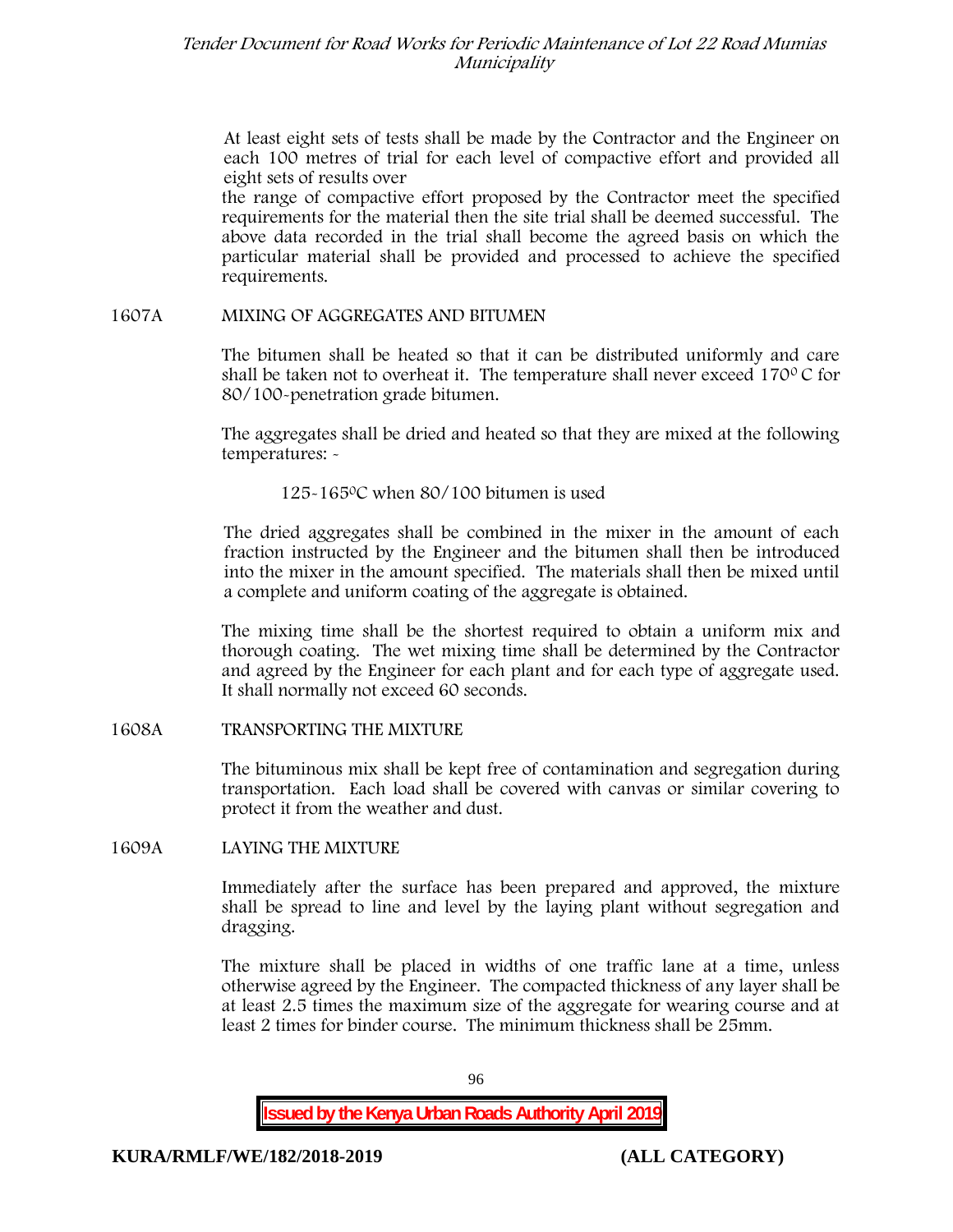Only on areas where irregularities or unavoidable obstacles make the use of mechanical laying impracticable, may the mixture be spread and compacted by hand.

#### **1610A COMPACTION**

Immediately after the bituminous mixture has been spread, it shall be thoroughly and uniformly compacted by rolling.

The layer shall be rolled when the mixture is in such a condition that rolling does not cause undue displacement or shoving.

The number, weight and type of rollers furnished shall be sufficient to obtain the required compaction while the mixture is in a workable condition. The sequence of rolling operations shall be as agreed with the Engineer and proved during site trials. Initial rolling

with steel tandem or three-wheeled roller shall follow the laying plant as closely as possible. The rollers shall be operated with the drive roll nearest the laying plant, at a slow and uniform speed (not exceeding 5 Km/Hr).

Rolling shall normally commence from the outer edge and proceed longitudinally parallel to the centreline, each trip overlapping one half of the roller width. On super elevated curves, rolling shall begin at the low side and progress to the high side. Where laying is carried out in lanes care must be taken to prevent water entrapment.

Intermediate rolling with a pneumatic-tyred or vibratory roller shall follow immediately. Final rolling with a steel-wheeled roller shall be used to eliminate marks from previous rolling.

To prevent adhesion of the mixture to the rollers, the wheels shall be kept lightly moistened with water.

In areas too small for the roller, a vibrating plate compactor or a hand tamper shall be used to achieve the specified compaction.

#### **1611A FINISHING, JOINTS AND EDGES**

Any mixture that becomes loose and broken, mixed with dirt or foreign matter or is in any way defective, shall be removed and replaced with fresh hot mixture, which shall be compacted to conform to the surrounding area.

Spreading of the mixture shall be as continuous as possible. Transverse joints shall be formed by cutting neatly in a straight line across the previous run to expose the full depth of the course. The vertical face so formed shall be painted lightly with hot 80/100 penetration grade bitumen just before the additional mixture is placed against it.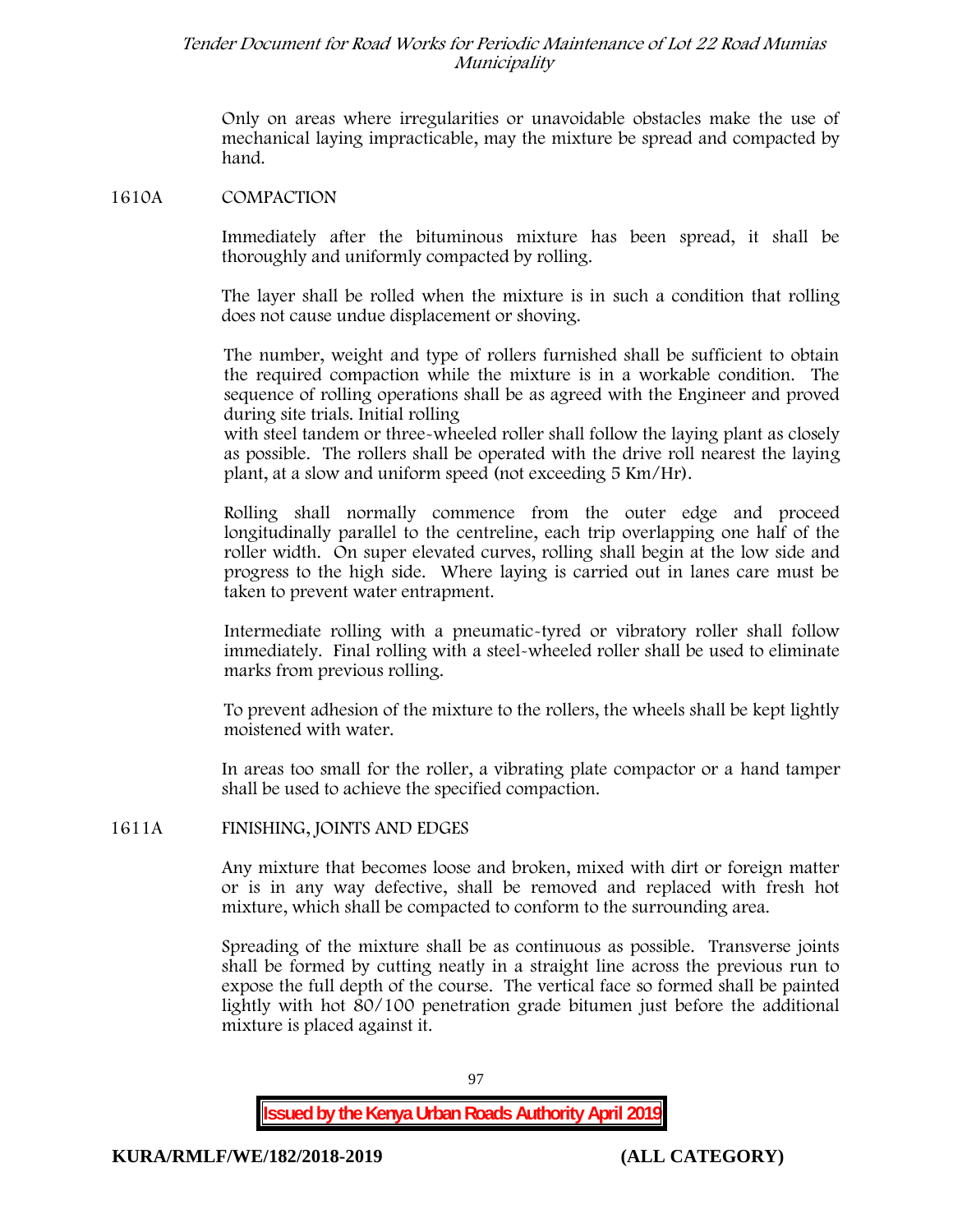Longitudinal joints shall be rolled directly behind the paving operation. The first lane shall be placed true to line and level and have an approximately vertical face. The mixture placed in the abutting lane shall then be tightly crowded against the face of the previously placed lane. The paver shall be positioned to spread material overlapping the joint face by 20-30mm. Before rolling, the excess mixture shall be raked off and discarded.

When the abutting lane is not placed in the same day, or the joint is destroyed by traffic, the edge of the lane shall be cut back as necessary, trimmed to line and painted lightly with hot 80/100 penetration grade bitumen just before the abutting lane is placed.

Any fresh mixture spread accidentally on the existing work at a joint shall be carefully removed by brooming it back on to uncompacted work, so as to avoid formation of irregularities at the joint. The finish at joints shall comply with the surface requirements and shall present the same uniformity of finish, texture and density as other sections of the work.

The edges of the course shall be rolled concurrently with or immediately after the longitudinal joint. In rolling the edges, roller wheels shall extend 50 to 100mm beyond the edge.

#### **1612A SAMPLING AND TESTING OF BITUMINOUS MIXTURES**

The sampling of bituminous mixtures shall be carried out in accordance with AASHTO T168 (ASTM Designation D979).

#### **1613A QUALITY CONTROL TESTING**

During mixing and laying of bituminous mixtures, control tests on the constituents and on the mixed material shall be carried out in accordance with Clause 1612A and Section 2 of this Specification.

If the results of any tests show that any of the constituent materials fail to comply with this Specification, the Contractor shall carry out whatever changes may be necessary to the materials or the source of supply to ensure compliance.

If the results of more than one test in ten on the mixed material show that the material fails to comply with this Specification, laying shall forthwith cease until the reason for the failure has been found and corrected. The Contractor shall remove any faulty material laid and replace it with material complying with this Specification all at his own expense.

#### **1614A TOLERANCES**

Surfacing courses and base shall be constructed within the geometric tolerances specified in Section 3 of this Specification.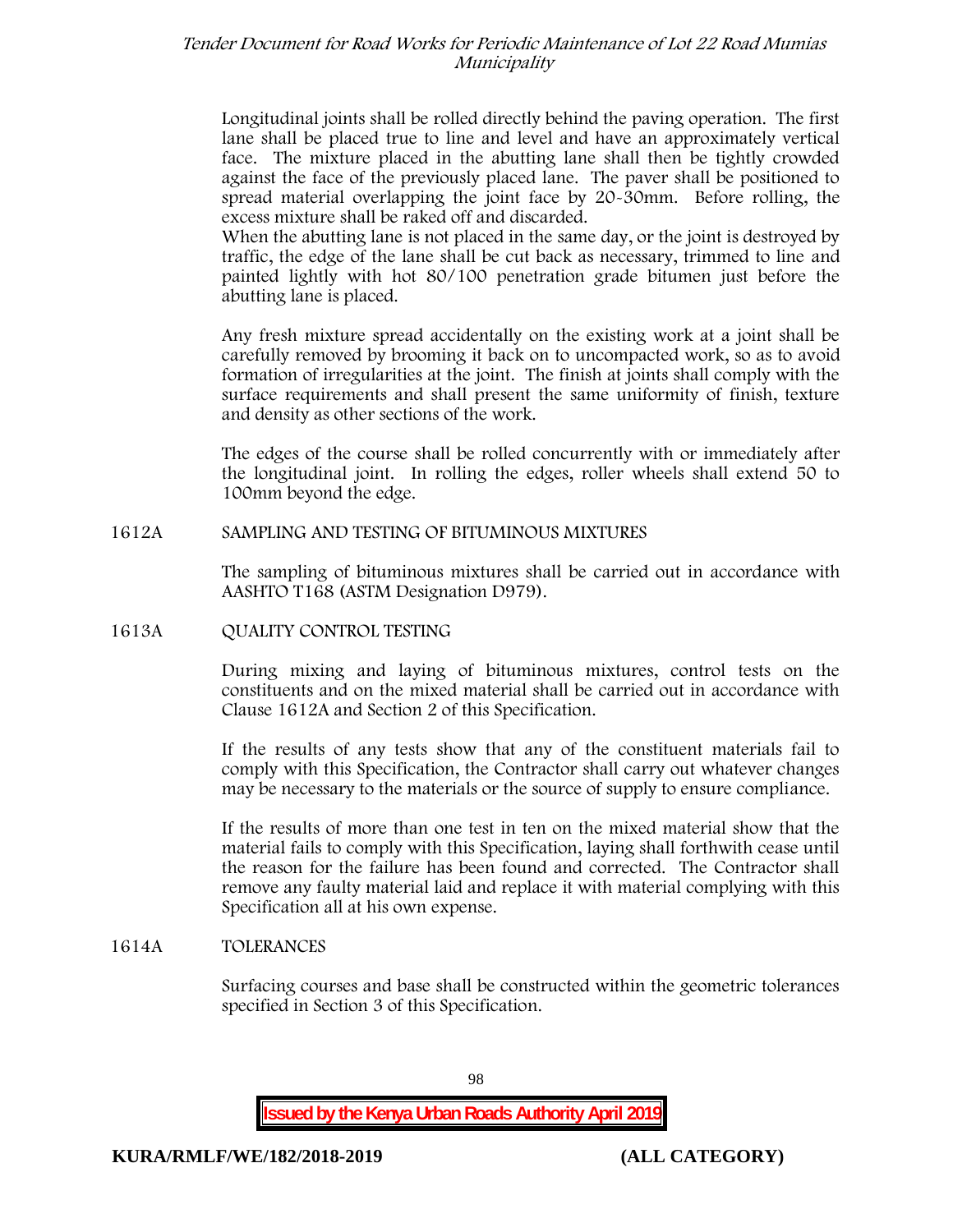The Contractor shall maintain the composition of the mixture as determined from the laboratory and site trials within the following tolerances, per single test: -

| Bitumen Content         | 0.3% (by total weight of total mix)                               |
|-------------------------|-------------------------------------------------------------------|
| Passing 10mm sieve      | 6% (by total weight of dry aggregate                              |
| and larger sieves       | including mineral filler)                                         |
| Passing sieves between  | 4% (by total weight of dry aggregate                              |
| 10mm and 1.0mm sieves   | including mineral filler)                                         |
| Passing sieves between  | 3% (by total weight of dry aggregate                              |
| 1.0mm and 0.075mm sieve | including mineral filler)                                         |
| Passing 0.075mm sieve   | 2% (by total weight of dry aggregate<br>including mineral filler) |

The average amount of bitumen in any length of any layer, calculated as the product of the bitumen contents obtained from single tests and the weight of mixture represented by each test, shall not be less than the amount ordered.

The average amount of bitumen for each day's production calculated from the checked weights of mixes shall not be less than the amount ordered. The average amount of bitumen in any length of any layer, calculated as the

product of the bitumen contents obtained from single tests and the weight of mixture represented by each test, shall not be less than the amount ordered.

The average amount of bitumen for each day's production calculated from the checked weights of mixes shall not be less than the amount ordered.

The final average overall width of the upper surface of a bituminous mix layer measured at six equidistant points over a length of 100m shall be at least equal to the width specified. At no point shall the distance between the centreline of the road and the edge of the upper surface of a bituminous mix layer be narrower than that specified by more than 13mm.

#### **1615A MEASUREMENT AND PAYMENT**

No separate measurement and payment shall be made for complying with the requirements of Clauses 1601A to 1614A inclusive and the Contractor shall be deemed to have allowed in his rates in Parts B and C of Section 16 of this Specification for the costs of complying with the requirements of Part A of Section 16 of this Specification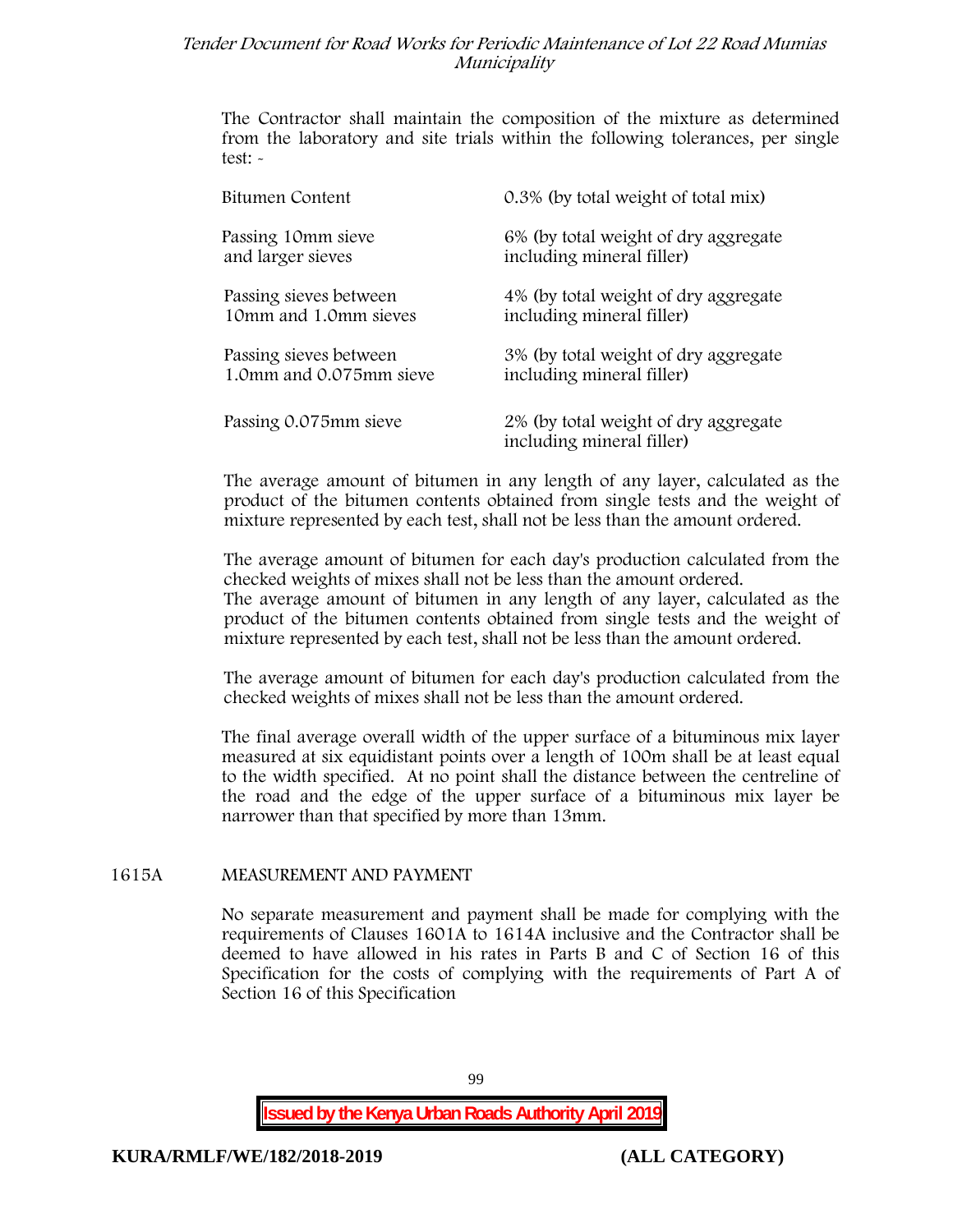## **PART B - ASPHALT CONCRETE FOR SURFACING**

#### **1601B DEFINITION**

Asphalt concrete means a thoroughly controlled, hot-mixed, hot-laid, plant mixture of well-graded dried aggregate and penetration grade bitumen, which, when compacted forms a dense material.

A distinction is drawn between asphalt concrete Type I (High Stability) and asphalt concrete Type II (Flexible). The asphalt concrete type to be used will be Type I.

#### **1602B MATERIALS FOR ASPHALT CONCRETE TYPE 1**

a) **Type of bituminous material**

The type of material to be used on severe sites will be of the continuously graded type similar to Asphaltic Concrete or Close Graded Macadam. It is essential that these materials are sealed with a single or double surface dressing or a Cape seal.

b) **Penetration Grade Bitumen**

Bitumen shall be 80/100 penetration grade since material is being laid at an altitude of more than 2,500m.

c) **Aggregate**

Coarse aggregate (retained on a 6.3mm sieve) shall consist of crushed stone free from clay, silt, organic matter and other deleterious substances. The aggregate class will be specified in the Special Specification and it shall comply with the requirements given in Table 16B-1(b). The grading for 0/20 mm for carriageway and 0/14mm for shoulders for binder course is as specified below:

| <b>Sieve size</b> | 0/20       | 0/14       |
|-------------------|------------|------------|
| 28                | 100        |            |
| 20                | $90 - 100$ | 100        |
| 14                | 75-95      | $90 - 100$ |
| 10                | 60-82      | 70-90      |
| 6.3               | $47 - 68$  | $52 - 75$  |
| 4                 | $37 - 57$  | $40 - 60$  |
| $\overline{2}$    | $25 - 43$  | $30 - 45$  |
|                   | 18-32      | $20 - 35$  |
| 0.425             | $11 - 22$  | $12 - 24$  |
| 0.300             | $9 - 17$   | $10 - 20$  |
| 0.150             | $5 - 12$   | $6 - 14$   |
| 0.075             | $3 - 7$    | $4 - 8$    |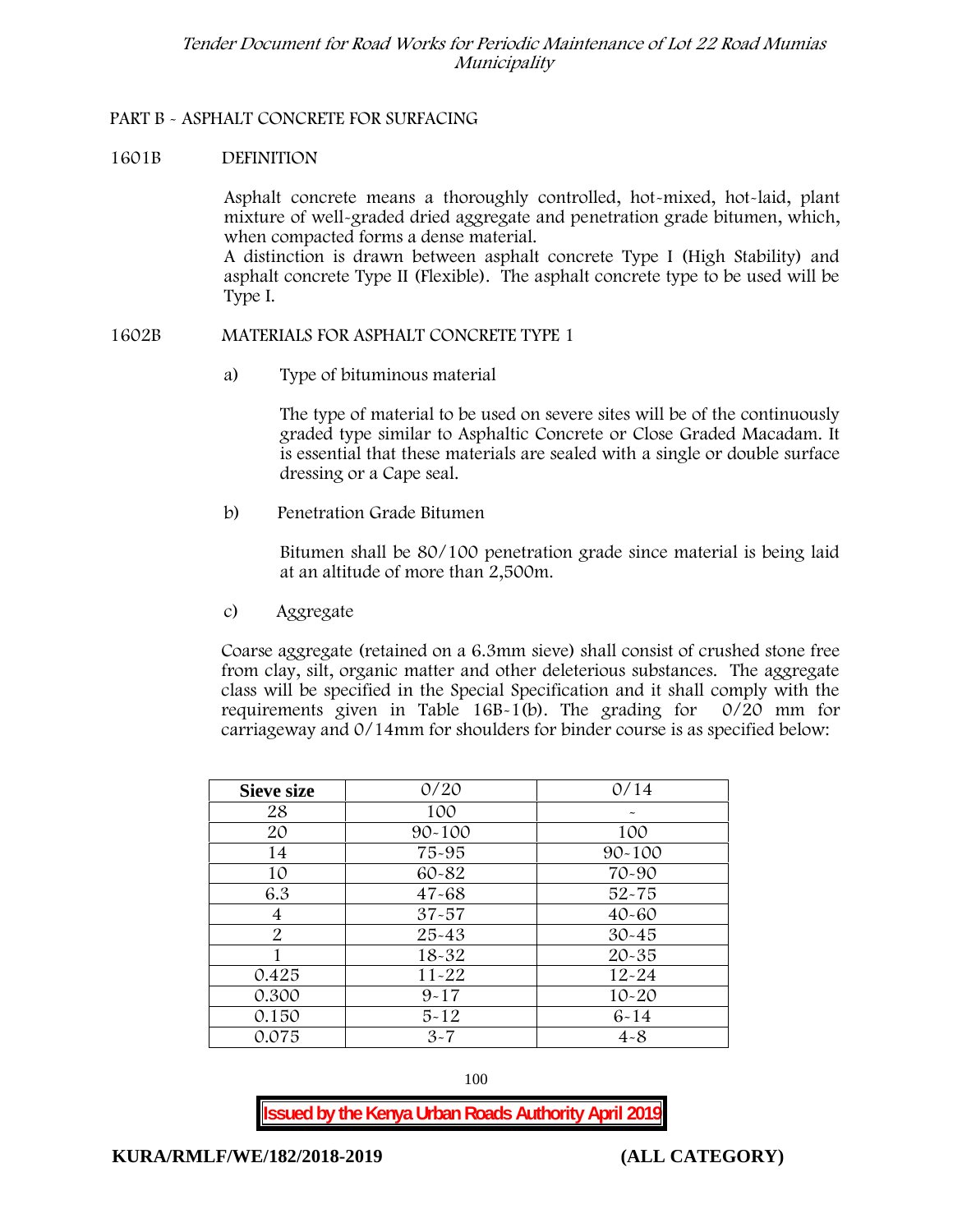# **TABLE 16B-1(b) - REQUIREMENTS FOR COARSE AGGREGATE**

| Coarse Aggregate<br>(Retained on a 6.3mm Sieve) |                      |
|-------------------------------------------------|----------------------|
| Test                                            | Maximum Value        |
| LAA<br><b>ACV</b><br>SSS                        | 30<br>25<br>12<br>25 |

Fine aggregate (passing a 6.3mm sieve) shall be free from clay, silt, organic and other deleterious matter and shall be non-plastic. Unless otherwise specified in the Special Specification it shall consist of entirely crushed rock produced from stone having a Los Angeles Abrasion of not more than 40. The Sand Equivalent of the fine aggregate shall not be less than 40 and the SSS not more than 12.

# **b) Mineral Filler**

Mineral Filler shall consist of ordinary Portland Cement 42.5 Grade

# **1603B GRADING REQUIREMENTS**

The grading of the mixture of coarse and fine aggregate shall be within and approximately parallel to the grading envelopes given in Table 16B-1(b), for 0/14mm as specified for binder course, as described below.

# **GRADING REQUIREMENTS**

To arrive at a suitable design it is necessary to investigate a number of gradings so that a workable mix, which also retains a minimum of 3 % voids at refusal density, is identified.

The largest particle size used should not be more than 25mm so that the requirements of the Marshall test method can be complied with.

Although the complete range of nominal maximum particle sizes is shown in the Tables, the total thickness of material laid should not be more than 75mm.

# **1604B REQUIREMENTS FOR ASPHALT CONCRETE TYPE 1**

The mixture shall comply with the requirements given in Table 16B-2 as specified in the Specification. In addition, minimum Marshall Stability for 2 x 75 blows shall be 9 kN and maximum 18 kN and at compaction to refusal shall have 3% VIM.

101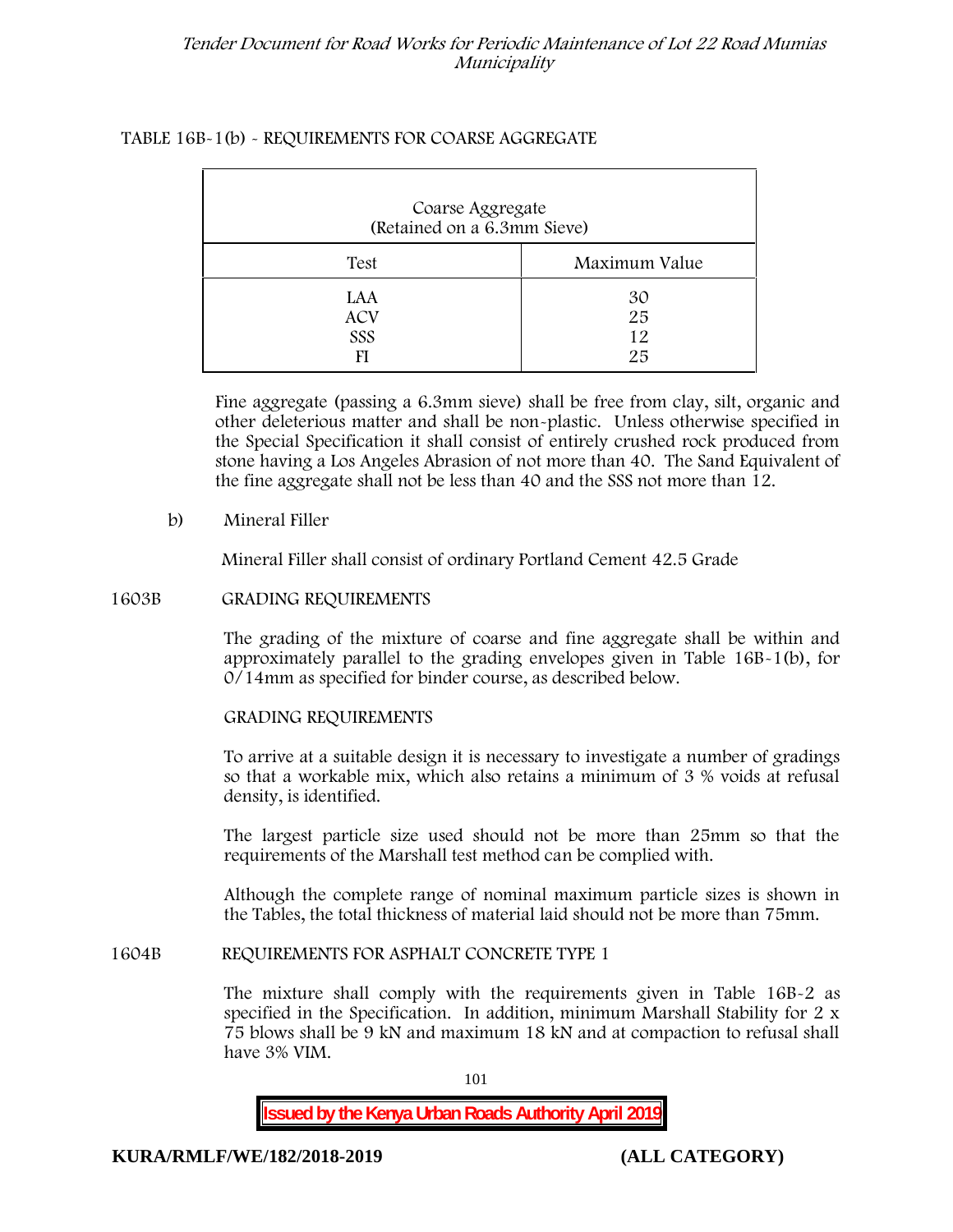The proportion, by weight of total mixture, of bitumen shall be  $5.0 - 6.5\%$  for  $0/14$  mm and  $4.5 - 6.5$  % for  $0/20$ mm. This shall be termed the nominal binder content. The binder content of the working mix will be instructed by the Engineer following laboratory and site trials.

In order to determine the suitability of a coarse aggregate source a Marshall test programme shall be carried out. It will be advantageous to use a crushed rock which is known from past experience to give good results in this test procedure. A grading conforming to the Type I Binder Course detailed in Table 16B-1(a) 0/20 of this Specification should be tested (but with 100% passing the 25mm sieve) and it shall meet the requirements of Table 16B-2 of this Specification.

Having established the suitability of the aggregate source several grading shall be tested in the laboratory, including that used for the Marshall test, to establish relationships between bitumen content and VIM at refusal density. For each mix, samples will be made up to a range of bitumen contents and compacted to refusal using a gyratory compactor and a vibratory hammer in accordance with the procedure described in BS 598 (Part 104 : 1989), with one revision.

It should first be confirmed that compaction on one face of the sample gives the same refusal density as when the same compaction cycle is applied to both faces of the same sample. The procedure, which gives the highest density, must be used.

From the bitumen content-VIM relationship it will be possible to identify a bitumen content which corresponds to a VIM of 3 - 7%. If it is considered that the workability of the mix may be difficult then compaction trials should be undertaken. It is advisable to establish two or more gradings for compaction trials.

The mixes identified for compaction trials should be manufactured to the laboratory design bitumen content and to two other bitumen contents of +0.5% and +1% additional bitumen. Cores will be cut to determine the density of the compacted material, having completed this the core will then be reheated to  $145+/5$  C in the appropriate mould and compacted torefusal in the vibrating hammer test. To be acceptable the cores cut from the compaction trial must have a density equivalent to at least 95% of refusal density.

The compaction trials will identify a workable mix which can be made to a bitumen content which gives 3% VIM at refusal density.

#### **1605B MIXING AND LAYING HEAVY DUTY ASPHALT**

The temperature of the bitumen and aggregates when mixed shall be 110+/- 3C above the softening point (R&B) of the bitumen.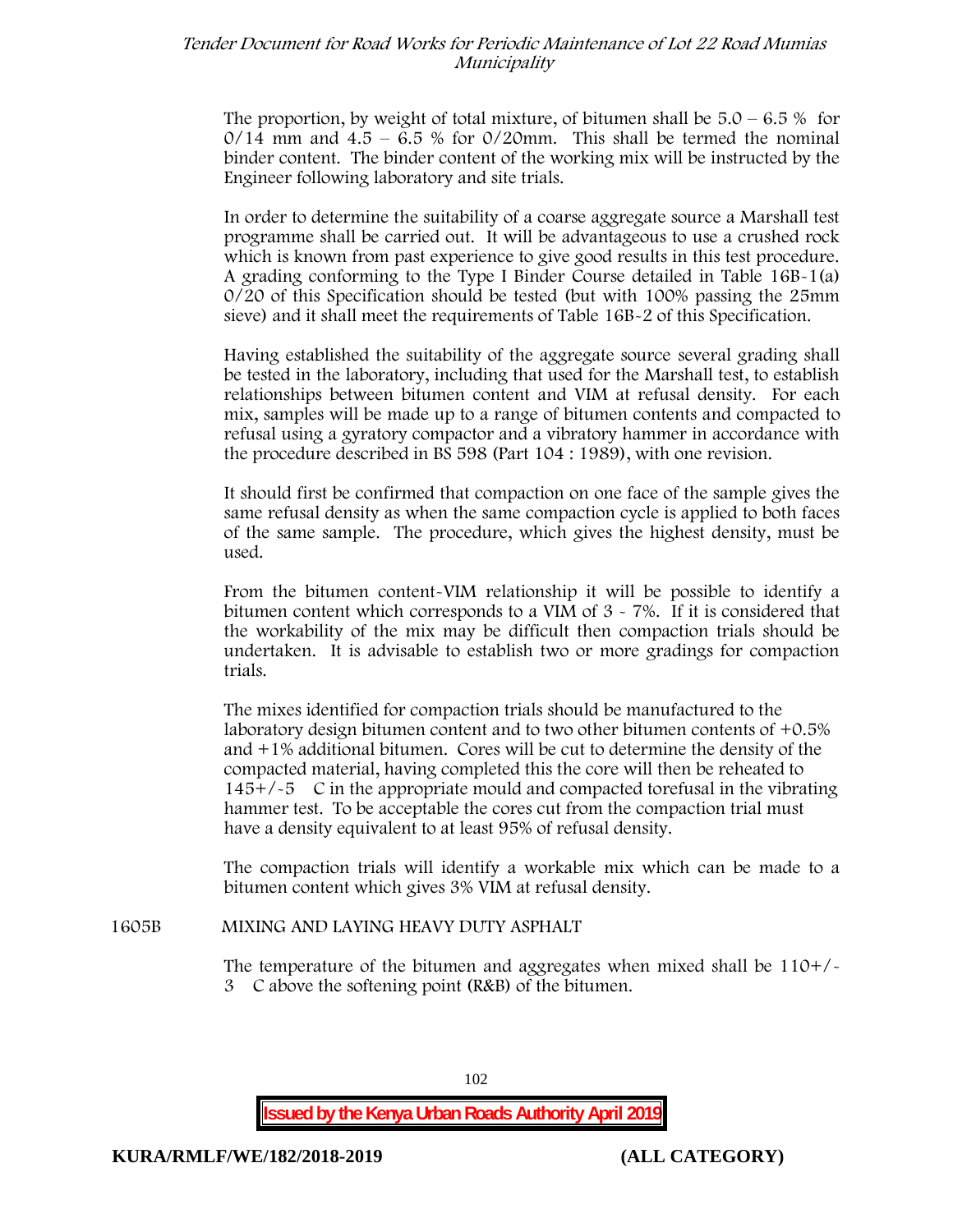Compaction should commence as soon as the mix can support the roller without undue displacement of material and completed before the temperature of the mix falls below 900C.

The minimum thickness of individual layers should be as follows:-

| a)            | For the 37.5mm mix | 65mm |  |
|---------------|--------------------|------|--|
| $\mathbf{b}$  | For the 25.0mm mix | 60mm |  |
| $\mathcal{C}$ | For the 19.0mm mix | 50mm |  |
| d)            | For the 12.5mm mix | 40mm |  |

#### **1606B COMPACTION**

Rolling shall be continued until the voids measured in the completed layer are in accordance with the requirement for a minimum density of 98% of Marshall optimum, or, a minimum mean value of 95% of refusal density (no value less than 93%) as appropriate.

### **1607B MEASUREMENT AND PAYMENT**

- a) Item : Asphalt Concrete
	- Unit : m<sup>3</sup> of Asphalt Concrete Used

Asphalt concrete shall be measured by the cubic metre compacted on the road calculated as the product of the length instructed to be laid an the compacted cross-sectional area shown on the Drawings or instructed by the Engineer.

The rate for asphalt concrete shall include for the cost of providing, transporting, laying and compacting the mix with the nominal binder content and complying with the requirements of Parts A and B of Section 16 of this Specification.

**Issued by the Kenya Urban Roads Authority April 2019**

103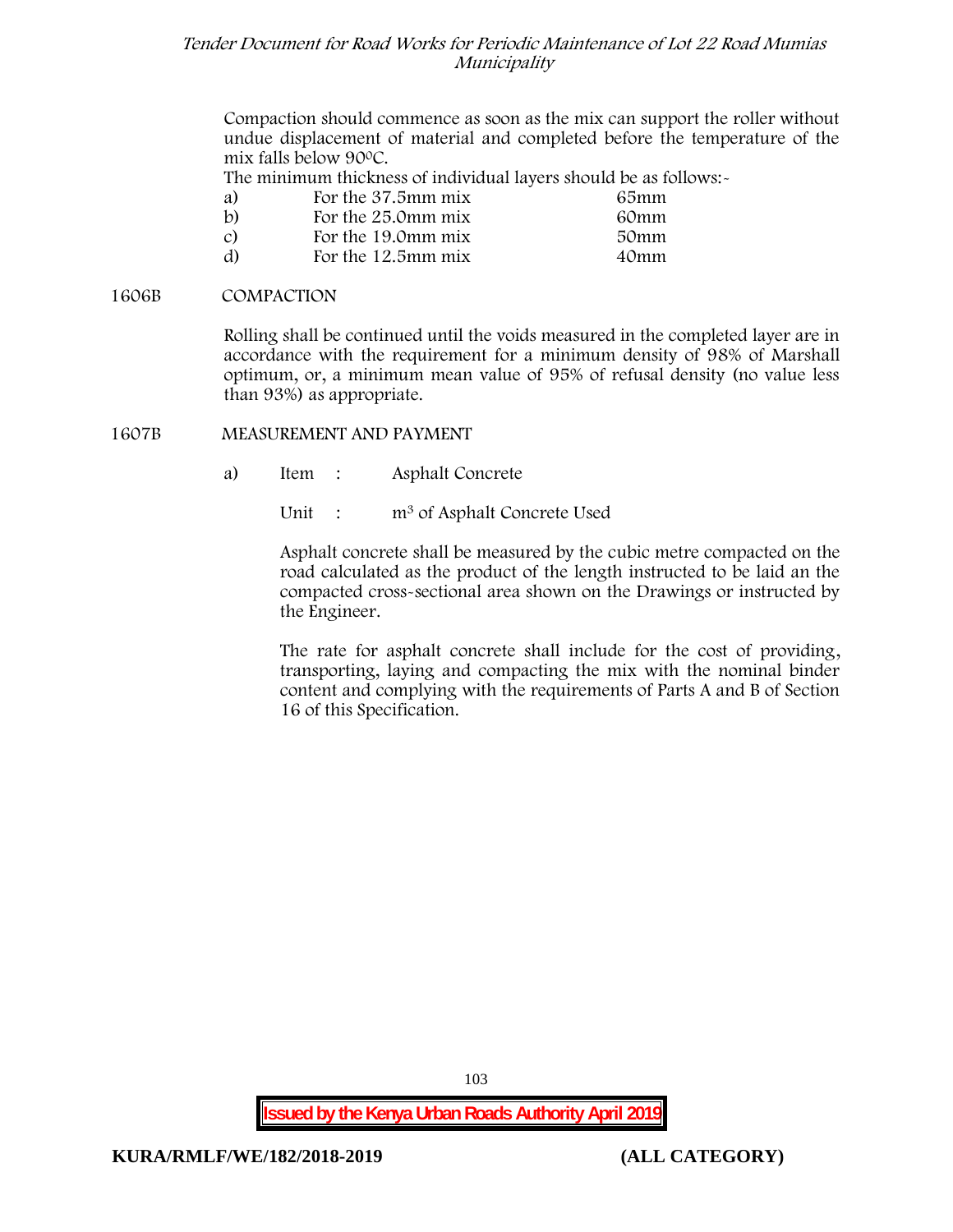# **SECTION 17 - CONCRETE WORKS**

### **1703 MATERIALS FOR CONCRETE**

This work shall consist of placing selected approved material of 250mm minimum diameter on the foundation put after excavation to receive levelling concrete in accordance with these specifications and in conformity with the lines, grades and cross sections shown on the Drawings as directed by the Engineer.

(a) **Materials**

Selected rock: The selected rock builders to be placed for this work shall be hard, sound, durable quarry stones as approved by the Engineer. Samples of the stone to be used shall be submitted to and approved by the Engineer before any stone is placed.

The maximum size of the stone boulders shall be 300mm.

(b) **Construction Method**

After completion of the structural excavation the surface of the loose soil shall be levelled and compacted. Then the stone of the above sizes shall be placed in one layer of 250mm over the compacted bed where the bottom slab will rest. Coarse sand shall be spread to fill up the voids in the stone boulders, and compaction with vibratory compactors should be performed to make this layer dense whereon a concrete of levelling course shall be placed.

(c) **Measurement and payment**

Measurement for the bedding materials shall be made in cubic metres for the completed and accepted work, measured from the dimension shown on the Drawings, unless otherwise directed by the Engineer.

Payment for the bedding Materials for Levelling Concrete Works shall be full compensation for furnishing and placing all materials, all labour equipment, tools and all other items necessary for proper completion of the work in accordance with the Drawings and specifications and as directed by the Engineer.

**1703(A) LEVELLING CONCRETE (CLASS 15/20) FOR BOTTOM SLAB INCLUSIVE OF COST OF FORM WORKS**

> This work shall consist of placing and levelling lean concrete class 15/20 over the prepared bed of stone boulders in the foundation for bottom slab and wingwalls in accordance with these specifications and which conformity with the lines, grades, thickness and typical cross-sections shown on the drawings unless otherwise directed by the Engineer.

> > 104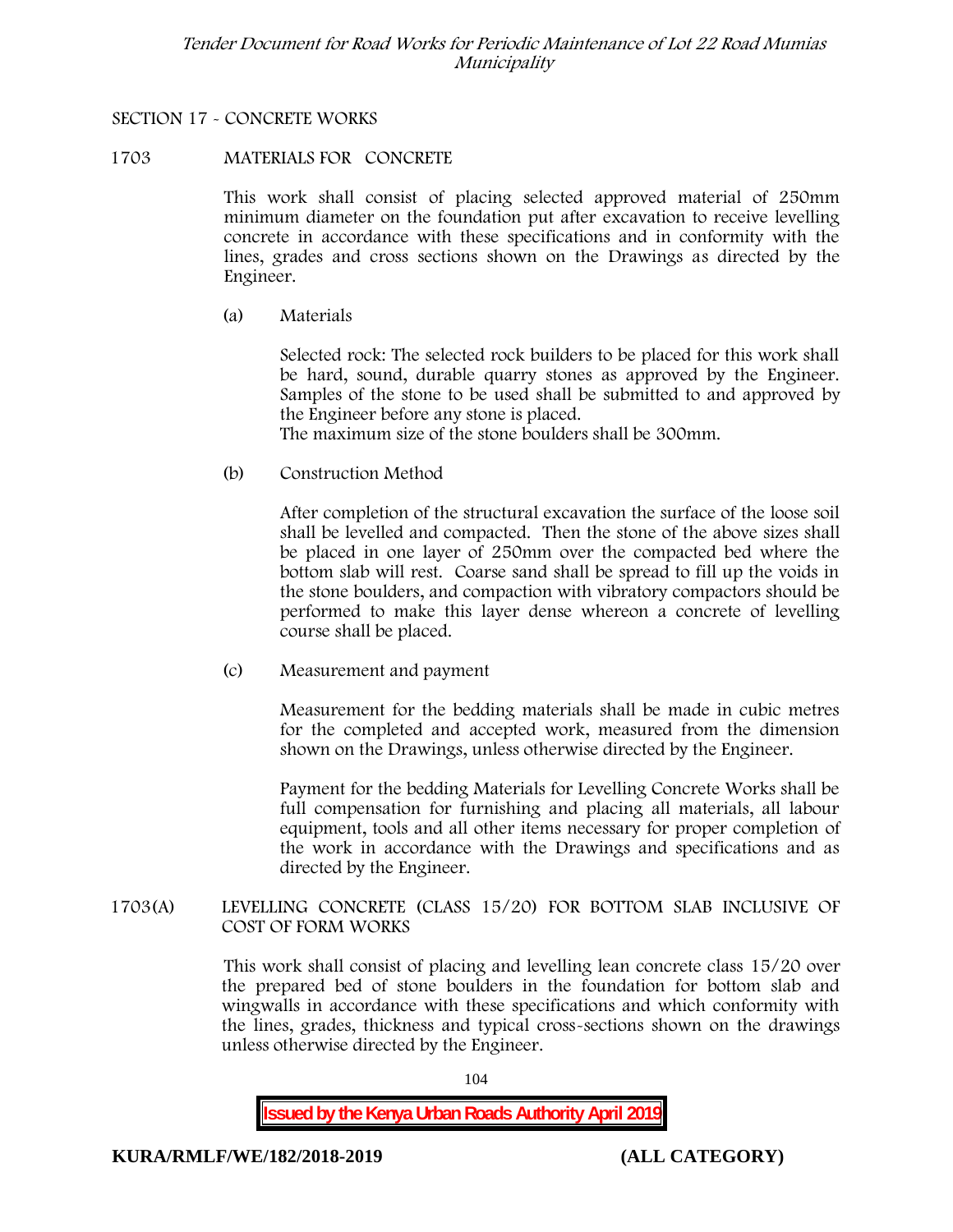# (a) **Materials for Levelling Concrete**

Requirement for the concrete class 15/20 is specified as follows:- Design compressive strength (28) days :  $15N/mm^2$ Maximum size of coarse aggregate : 20mm Maximum cement content  $: 300 \text{ kg/m}^3$ . Maximum water/cement ration of 50% with slump of 80mm.

# (b) **Construction Method**

The bed of stone boulders upon which the levelling concrete will be placed shall be smooth, compacted and true to the grades and crosssection shall be set to the required lines and grades.

# **37.2** (c) **Measurement and payment**

Measurement for levelling concrete (class 15/20) shall be made in cubic metres completed and accepted levelling concrete work measured in place which is done in accordance with the Drawings and the Specifications.

Payment for this work shall be the full compensation for furnishing and placing all materials, labour, equipment and tools, and other incidentals to Specifications and as directed by the Engineer.

Pay item No. 17/02 Levelling Concrete Works (Class 15/20) for Box Culvert and wingwalls inclusive of Cost of Form works.

# **1703 (C) FORMWORK FOR CULVERT WALLS**

This work shall consist of all temporary moulds for forming the concrete for culvert walls and slabs together with all temporary construction required for their support. Unless otherwise directed by the Engineer all formworks shall be removed on completion of the walls and slabs.

(a) **Materials**

Forms shall be made of wood or metal and shall conform to the shape, lines and dimensions shown on the Drawings.

All timber shall be free from holes, loose material, knots, cracks, splits and warps or other defects affecting the strength or appearance of the finished structure.

Release Agents – Release agents shall be either neat oils containing a surface activating agent, cream emulsions, or chemical agents to be approved by the Engineer.

105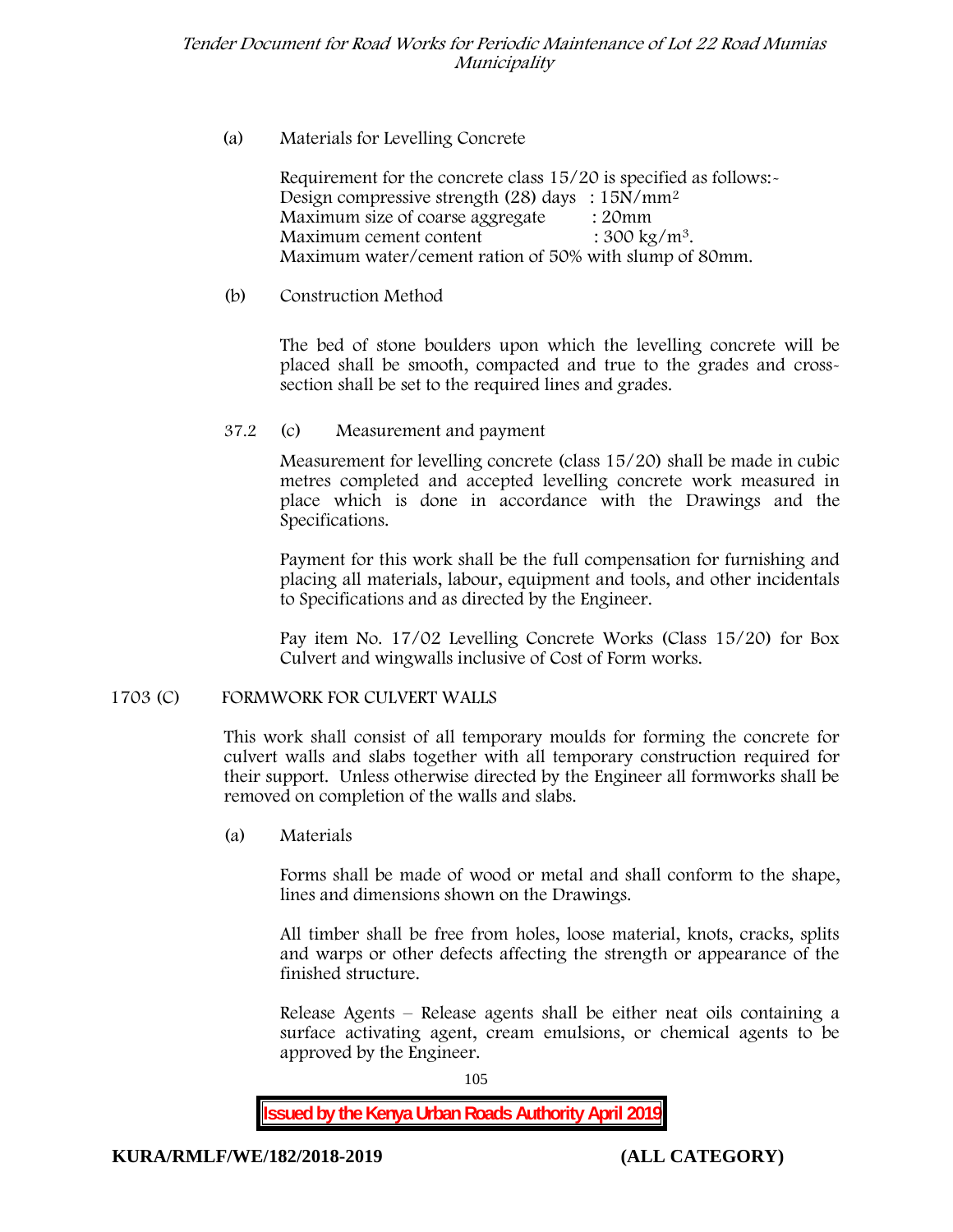- (b) **Construction Method**
	- (i) **Formworks**

Formworks shall be designed to carry the maximum loads that may be imposed, and so be rigidly constructed as to prevent deformation due to load, drying and wetting, vibration and other causes. After forms have been set in correct location, they shall be inspected and approved by the Engineer before the concrete is placed.

If requested, the contractor shall submit to the Engineer working drawings of the forms and also, if requested, calculations to certify the rigidity of the forms.

**1703(D) CONCRETE WORKS (CLASS 25/20) OF CULVERT WALLS AND SLABS** This work shall consist of furnishing, mixing, delivering and placing of the concrete for the construction of culvert walls and slabs, in accordance with these Specifications and in conformity with the requirements shown on the Drawings.

Concrete class 25/20 shall be used for Culvert walls and slabs.

**(a) Concrete Materials**

(i) Cement: Cement shall be of Portland type and shall conform to the requirements of BS 12 or equivalent.

The contractor shall select the brand of cement of (Strictly OPC of 42.5MPa). Changing of type or brand of cement will not be permitted without a new mix design approved by the Engineer. All cement is subject to the Engineer's approval; however, approval of cement by the Engineer shall not relieve the Contractor of the responsibility to furnish concrete of the specified compressive strength.

Conveyance of cement by jute bags shall not be permitted. Storage in the Contractor's silo or storehouse shall not exceed more than two (2) months, and age of cement after manufacture at mill shall not exceed more than four (4) months. The Contractor shall submit to the Engineer for his approval the result of quality certificate prepared by the manufacturer.

Whenever it is found out that cement have been stored too long, moist, or caked, the cement shall be rejected and removed from the project.

**(b) Aggregates**

Fine and coarse aggregates must be clean, hard, strong and durable, and free from absorbed chemicals, clay coating, or materials in amounts that could affect hydration, bonding, strength and durability of concrete. Grading of aggregates shall conform to the following requirements:

106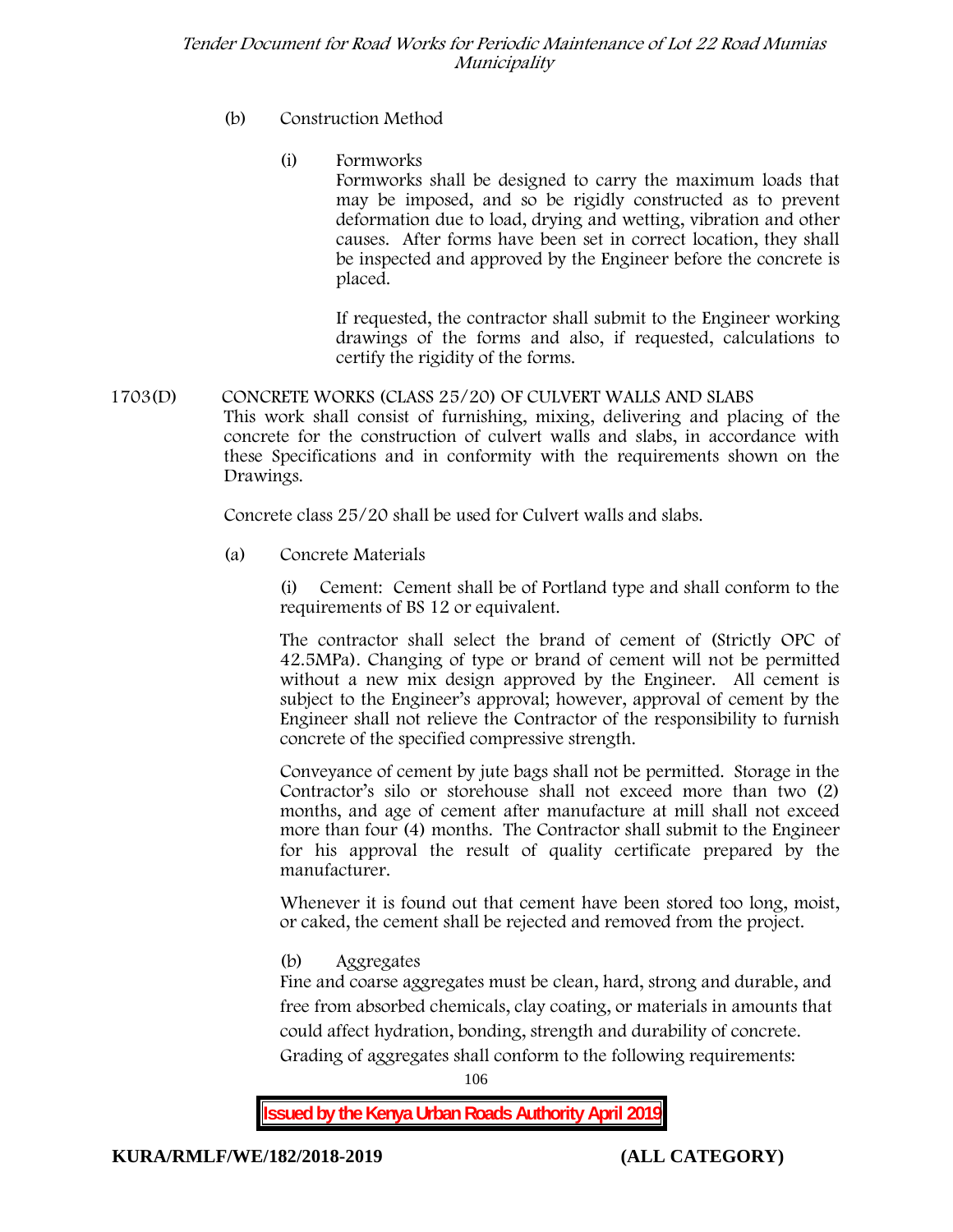### **(i) Grading of Fine Aggregates**

| <b>Sieve Size</b> | <b>Percentage by Weight Passing</b> |  |  |
|-------------------|-------------------------------------|--|--|
| 10<br>mm          | 100                                 |  |  |
| 5<br>mm           | 89-100                              |  |  |
| $2.5$ mm          | $60 - 100$                          |  |  |
| $1.2$ mm          | $30 - 100$                          |  |  |
| $0.6$ mm          | $15 - 54$                           |  |  |
| $0.3$ mm          | $5 - 40$                            |  |  |
| 0.15 mm           | $0 - 15$                            |  |  |

# **(ii) Grading of Coarse Aggregates**

| Size     |                       |                           |    | of Amounts finer than each standard sieve percentage by |    |       |          |
|----------|-----------------------|---------------------------|----|---------------------------------------------------------|----|-------|----------|
| Coarse   | weight                |                           |    |                                                         |    |       |          |
| Aggregat | 40                    | 30                        | 25 | ZO                                                      | 15 |       | 尽        |
|          | 2.5                   |                           |    |                                                         |    |       |          |
|          | 100                   | $\widetilde{\phantom{m}}$ |    | $90 - 100$                                              |    | 30-69 | $0 - 10$ |
|          | $\tilde{\phantom{a}}$ |                           |    |                                                         |    |       |          |

Other requirements for aggregates are as follows:

**(iii) Fine Aggregates**

| Fitness Modulus, AASHTO M-6                           | $: 2.3 - 3.1$         |
|-------------------------------------------------------|-----------------------|
| Sodium Sulphate Soundness, AASHTO T104: Max. 10% loss |                       |
| Content of Friable Particles AASHTO 112               | : Max $1\%$ by weight |
| Sand Equivalent, AASHTO T176                          | : Min. 75             |

**(iv) Coarse Aggregate**

Abrasion, AASGTO T96 : Max. 405 loss Soft Fragment and shale, AASHTO M80 : Max. 5% by weight Thin and elongated Pieces, AASHTO M80 : Max. 15%

**(v) Water**

All sources of water to be used with cement shall be approved by the Engineer. Water shall be free from injurious quantities of oil, alkali, vegetable matter and salt as determined by the Engineer.

**(vi) Admixture**

Only admixture, which have been tested and approved in the site laboratory through trial mixing for design proportion shall be used. Before selection of admixture, the Contractor shall submit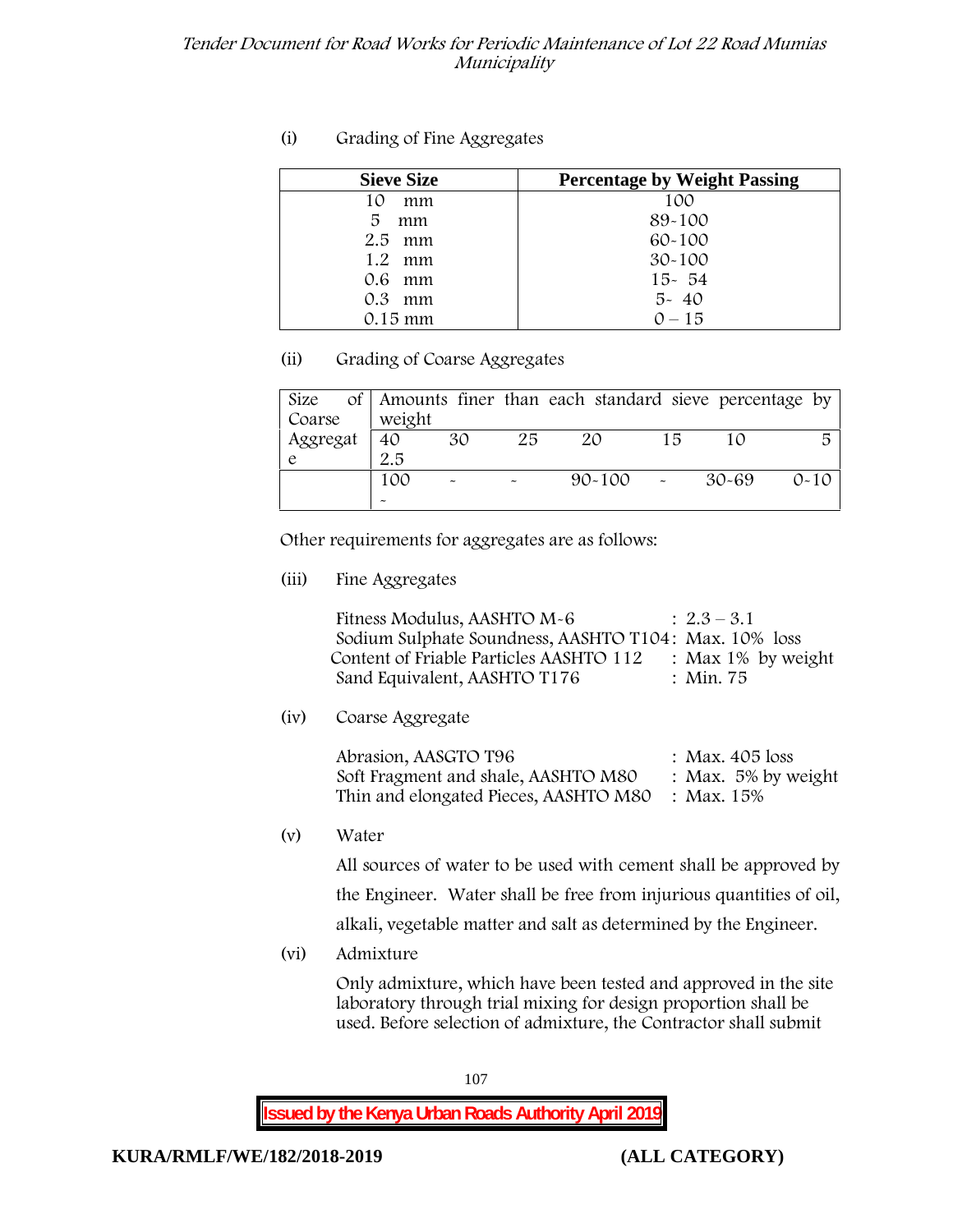to the Engineer the specific information or guarantees prepared by the admixture supplier. The contractor shall not exclude the admixture from concrete proportions.

**Concrete class 20/20**

Concrete class 25/20 shall be used for culvert walls and slabs. The requirements of Concrete class 25/20 are provided as follows unless otherwise the Engineer will designate any alteration.

Design compressive strength (28 days) : 25N/mm<sup>2</sup> Maximum size of coarse aggregates : 20mm Maximum water/cement ratio of 45% with slump of 80mm

(d) **Proportioning Concrete**

The Contractor shall consult with the Engineer as to mix proportions at least thirty (30) days prior to beginning the concrete work. The actual mix proportions of cement, aggregates, water and admixture shall be determined by the Contractor under supervision of the Engineer in the site laboratory.

The Contractor shall prepare the design proportions which has 120% of the strength requirement specified for the designated class of concrete.

No class of concrete shall be prepared or placed until its job-mix proportions have been approved by the Engineer.

- (e) **Concrete Work**
	- **(ii) Batching**

Batching shall be done by weight with accuracy of:

| Cement              | $\frac{1}{2}$ percent |
|---------------------|-----------------------|
| Aggregate           | $\frac{1}{2}$ percent |
| Water and Admixture | : 1 percent.          |

Equipment should be capable of measuring quantities within these tolerances for the smartest batch regularly used, as well as for larger batches.

The accuracy of batching equipment should be checked every month in the presence of the Engineer and adjusted when necessary.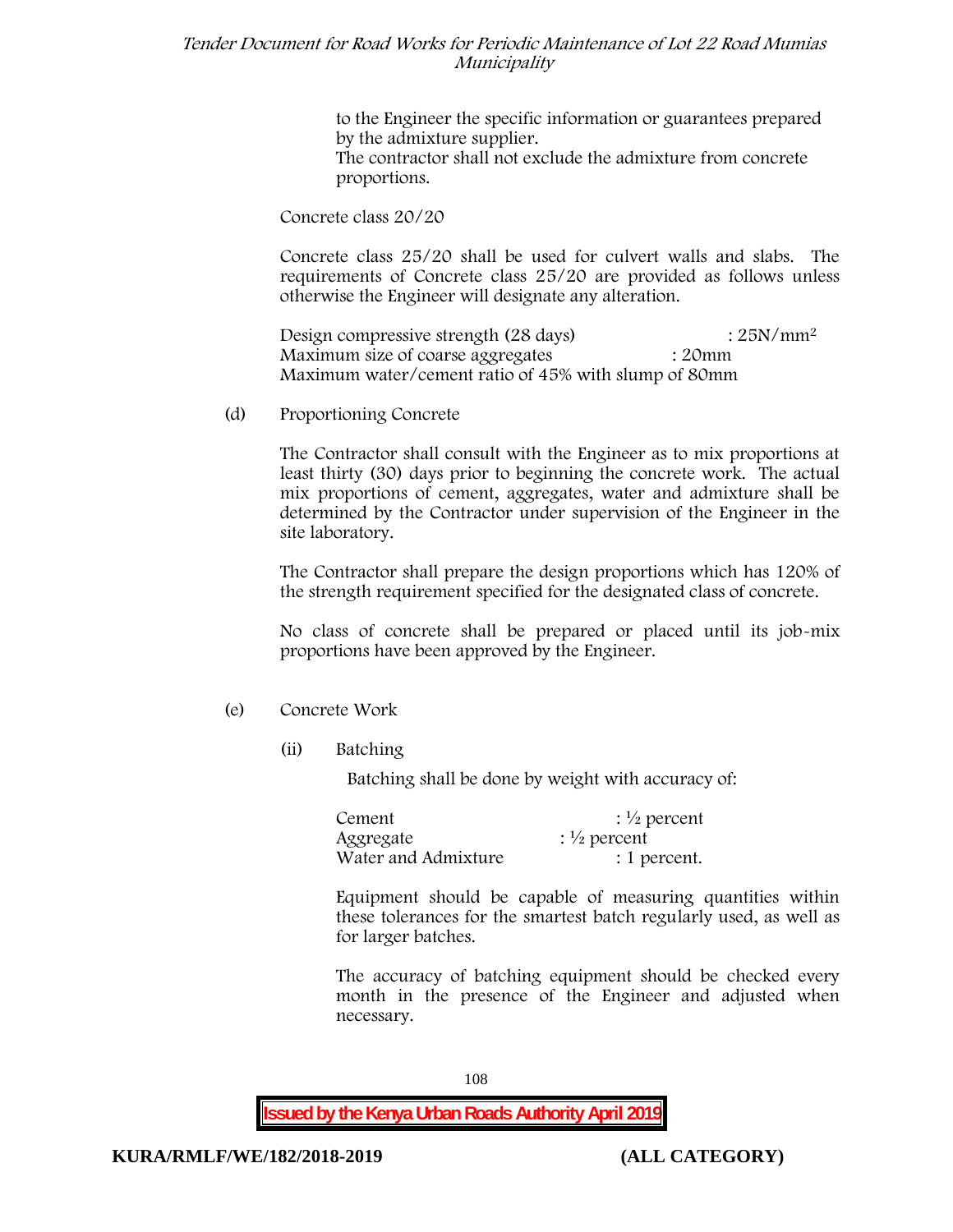**(iii) Mixing and delivery**

Slump of mixed concrete shall be checked and approved at an accuracy of +25mm against designated slump in these specifications.

**(iv) Concrete in hot weather**

No concrete shall be placed when the ambient air temperature is expected to exceed thirty three degrees celsius (330c) during placement operations).

**(v) Concreting at night**

No concrete shall be mixed, placed or finished when natural light is insufficient, unless an adequate approved artificial lighting system is operated; such night work is subject to approval by the engineer.

**(vi) Placing**

In preparation of the placing of concrete, the interior space of forms shall be cleaned and approved by the engineer prior to placing concrete. All temporary members except tie bars to support forms shall be removed entirely from the forms and not buried in the concrete. The use of open and vertical chute shall not be permitted unless otherwise directed by the engineer.

The Contractor shall provide a sufficient number of vibrators to properly compact each batch immediately after it is placed in the forms.

(f) **Measurement and Payment**

Measurements for the Concrete Works Class 20/20 of culvert walls and slabs shall be made in cubic metres for the walls and slabs actually constructed, measured from their dimensions shown on the Drawings. Payment for the Concrete Works (Class 20/20) of culvert walls and slabs shall be the full compensation for furnishing all materials of the concrete mixing, delivering, placing and curing the concrete, equipment and tools, labour and other incidental necessary for the completion of the work in accordance with the Drawings and these Specifications and as directed by the Engineer.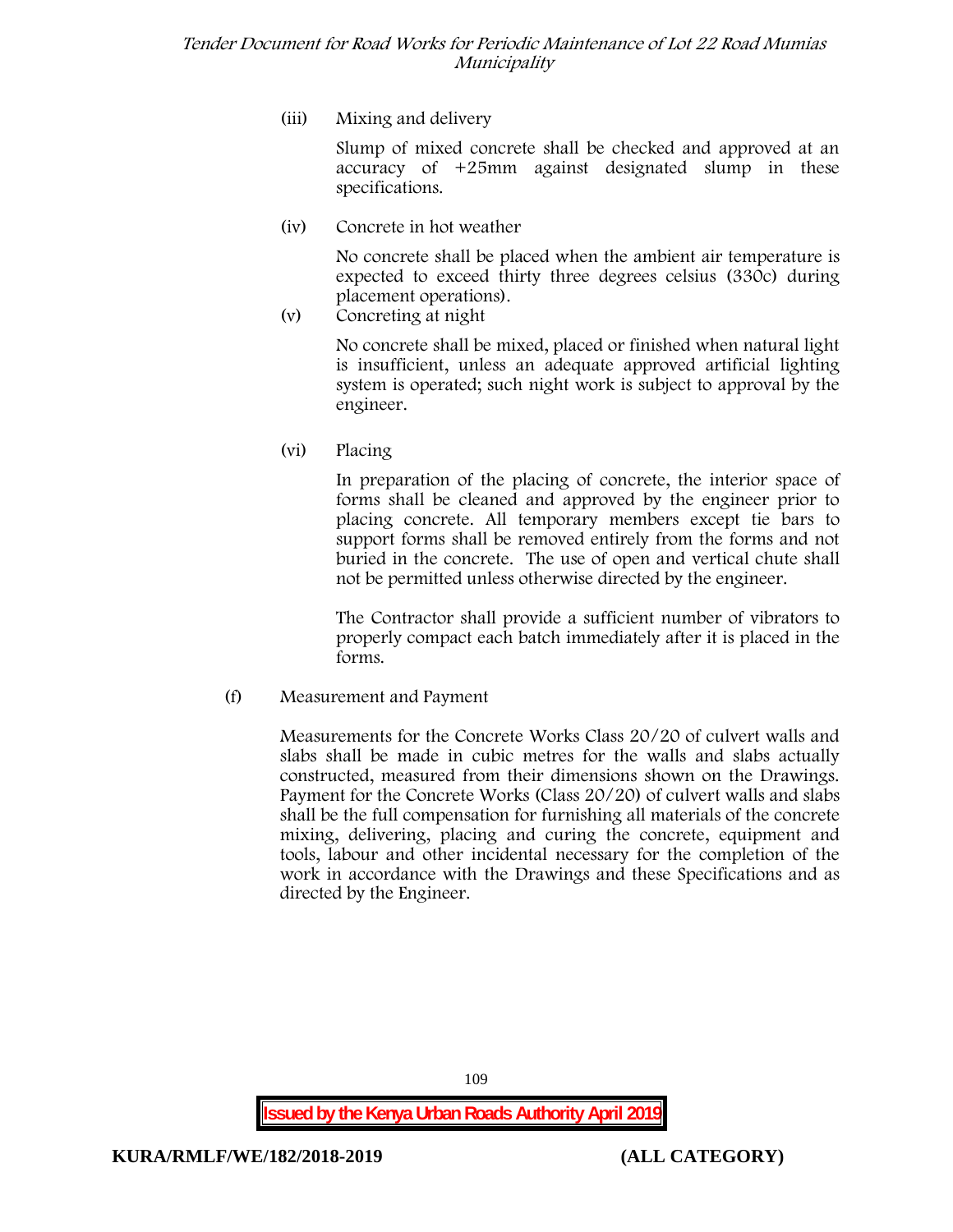### **SECTION 20 - ROAD FURNITURE**

#### **2001 ROAD RESERVE BOUNDARY POSTS**

Road reserve boundary posts shall be provided as directed by the Engineer and in compliance with Standard Specification clause 2001. They shall be placed at 50m. intervals along the boundary of the road reserve.

#### **2003 EDGE MARKER POST**

Edge marker post shall be provided as directed by the Engineer and in compliance with Standard Specification clause clause 2003

#### **2004 PERMANENT ROAD SIGNS**

Permanent Road Signs shall be provided as directed by the Engineer and in compliance with the requirements of the "Manual for Traffic Signs in Kenya" Part II and standard Specification clause 2004.

#### **2004B EXISTING ROAD SIGNS**

Where directed by the Engineer, the Contractor shall take down road signs including all posts, nuts, bolts and fittings, and remove and dispose of the concrete foundation and backfill the post holes. The signs shall be stored as directed by the Engineer.

Measurement and payment for taking down road signs shall be made by the number of signs of any type and size taken down, cleaned and stored as directed.

#### **2005 ROAD MARKING**

Paint for road marking shall be internally reflectorised hot applied thermoplastic material in accordance with Clause 219 of the Standard Specification.

The rates inserted in the Bills of Quantities for road marking shall include for prior application of approved tack coat.

#### **2005A RAISED PAVEMENT MARKERS – ROAD STUDS**

#### **MATERIAL**

Road studs are moulded of acrylonitrile butadiene styrene (ABS) conforming to ASTM Specification D1788 – 68, class  $5 - 2 - 2$  shell filled with inert, thermosetting compound and filler. The lens portion of the marker of the marker is of optical menthly methacrylic.

#### **CONSTRUCTION**

The road studs shall be constructed of high impact ABS containing a multi-biconvex glass lens reflector system. It shall be of monolithic construction, and not less than 98.5.

110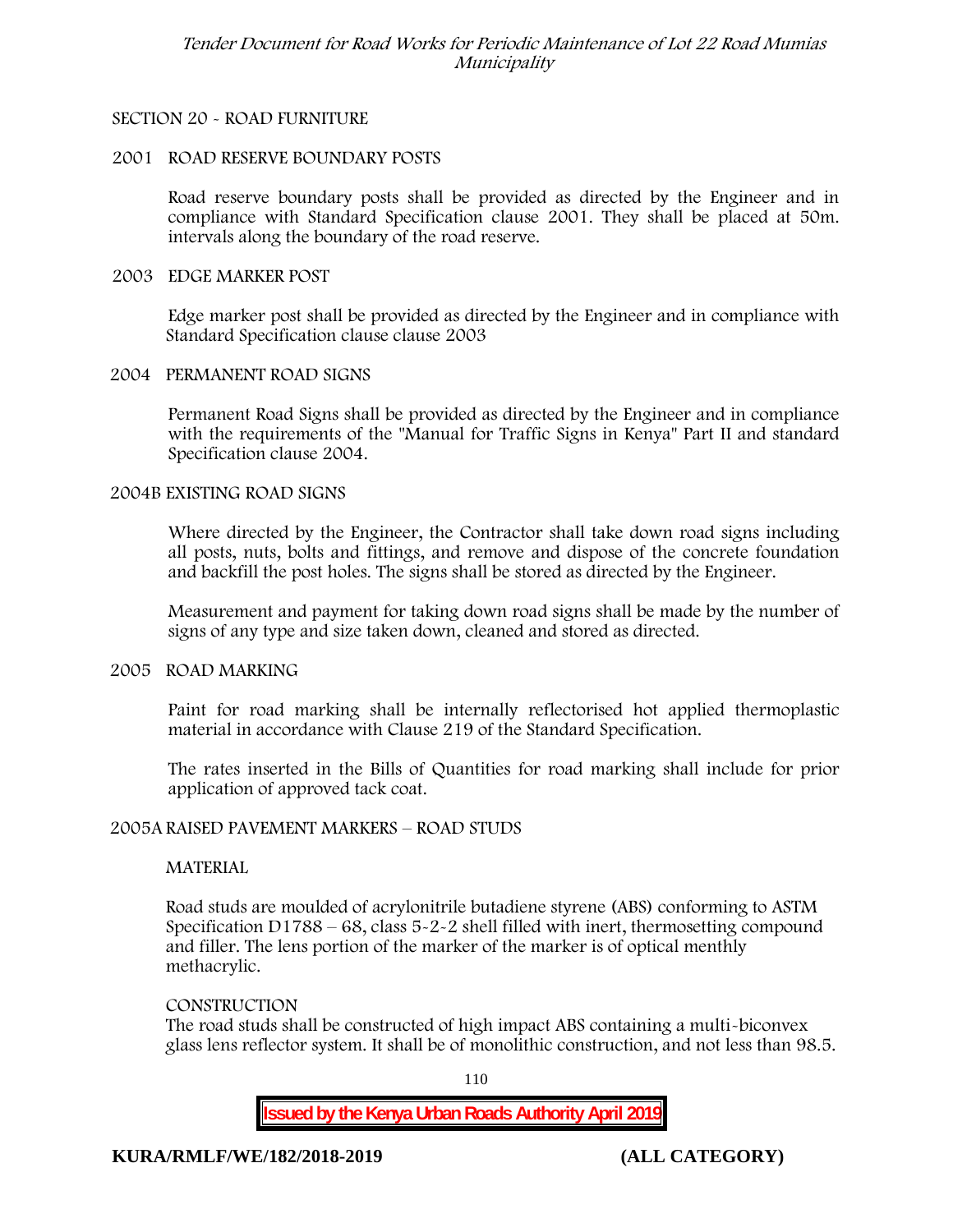m2. The height of the marker shall not exceed 17mm and the underside shall contain a non-honeycomb base (flat).

### **REQUIREMENTS**

The markers shall conform to the following requirements

### **Colour**

Shall be white, yellow or red as specified and the Retro – reflectance values should conform to the testing procedures of ASTME 809.

### **Impact Resistance**

The market shall not crack or break when tested using a 1000**-**gram weight from a height of 1 metre. (ASTM D 2444) or BS 3900 Part E3.

### **Resistance to Water Penetration**

Shall not have water penetration behind the lens after submerged in a water bath at 70 + 50 oF for 10 minutes. And it should still meet the reflectance Requirement. BS 998.

### **Heat Resistance**

Shall comply with the initial brightness as per BS 873 Part IV of 1978

**Night Visibility**

The marker shall be bright as per BS 873 Part IV of 1978

**Compression Resistance**

There shall be no cracking sound at a pressure lower than 25 tones as per BS 873 Part IV of 1978.

## **Corrosion Resistance**

After immersing a sample of Road stud in a solution containing 30g/1 of sodium chloride for 30 days, there shall not be any signs of corrosion **-**(BS998).

**NOTE**: These markers are intended for application directly to pavement surfaces and are compatible with raised pavement makers. These adhesives should be of high quality and tested for conformance to customer requirements.

## **ADHESIVES**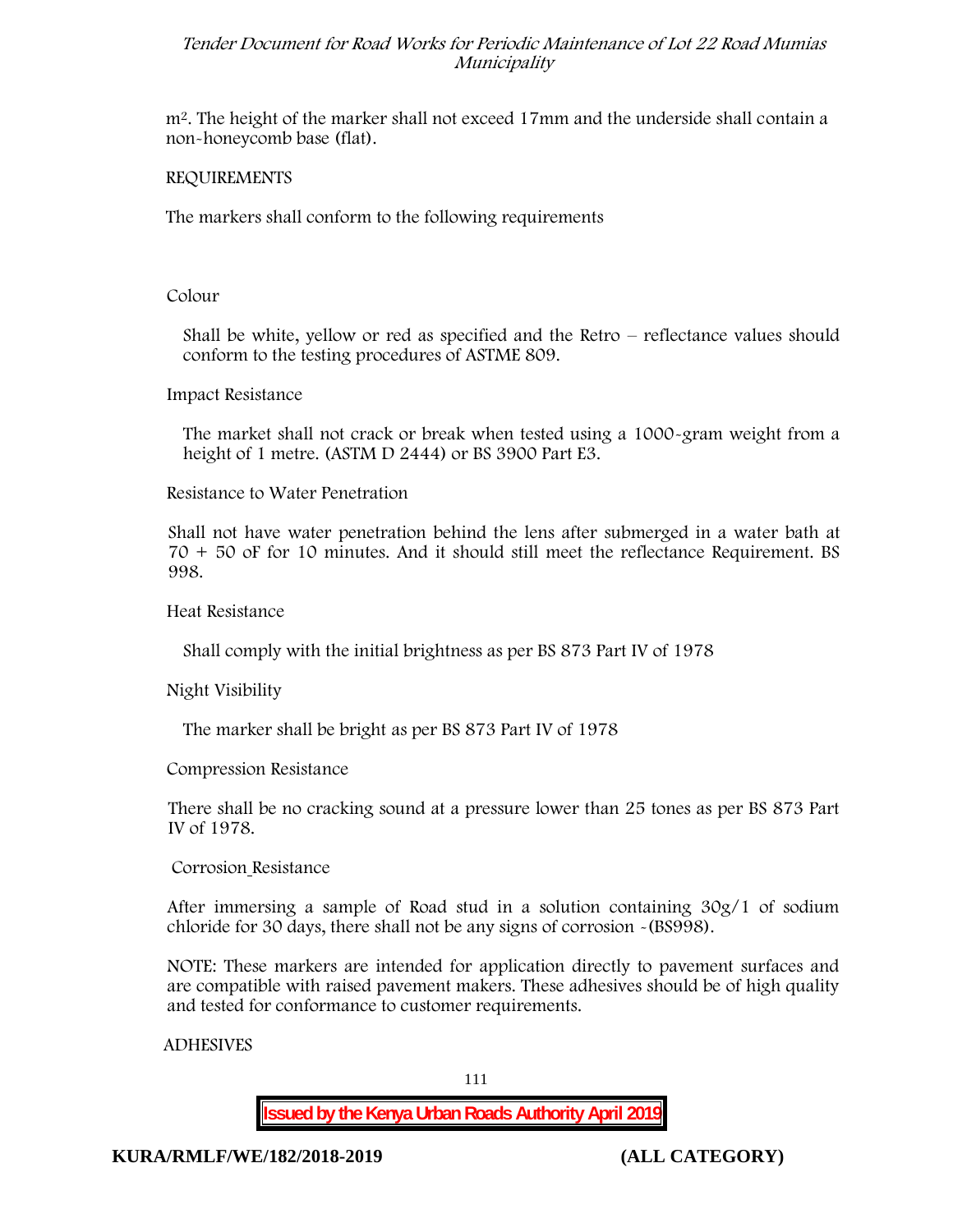They shall be of Resin Type–Epoxy of 2 different components part 1 and 2 i.e Adhesive and Reactor without any volatile solvents in both. Pot life: not less than 20 minutes at 20 °C Rotational cure time: between 20 and 30 minutes at 20 °C Hard cure: Between 40 and 60 minutes at 20 °C

#### **APPLICATION INSTRUCTION**

**Preparation of Pavements**

Make sure that the road surface is absolutely dry and free of oil and grease**.**

**Mixing of Adhesive**

Pour component B into the container of component A. Stir mixture by hand with a wooden or metal stick until uniform Grey Tint without a striae is obtained.

#### **Installation**

Pour the mixture on to the underside of the road stud. Then place the road stud firmly on the road surface. Adhesive should stand out for about 5mm to 10 mm over the edges of the stud.

**Protection from the Traffic**

Protect studs from traffic for 2 hours until the adhesive has properly hardened. Try by touching the adhesive.

**NUMBER OF STUDS NEEDED FOR LABORATORY TESTS.**

In order to approve a particular type of road stud, 4 sample road studs of each colour shall be submitted.

#### **2006 GUARDRAILS**

Contrary to the Standard Specification, guardrail posts shall be concrete 200 mm diameter set vertically at least 1.2m into the shoulder as directed by the Engineer. Spacer blocks shall also be made of concrete.

Beams for guardrails shall be "Armco Flexbeam" or similar obtained from a manufacturer approved by the Engineer.

**2007 KERBS**

a) **Vertical Joints**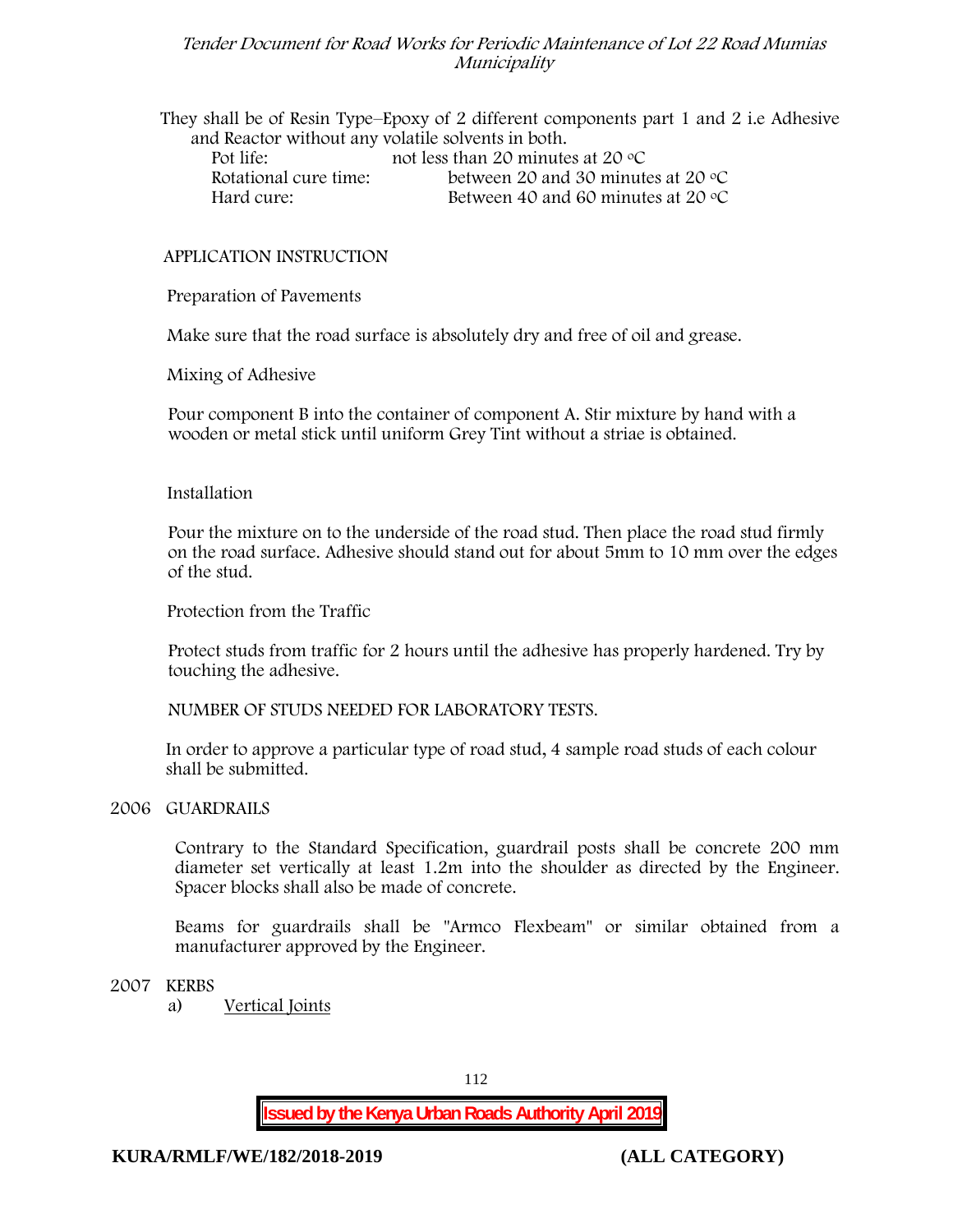Vertical joints between adjacent Kerbs shall not be greater than 5 mm in width and shall be filled with a mortar consisting of 1:3 cement: sand by volume.

### b) **Transition between flush and raised kerbs**

The transition between flush and raised kerbs (e.g. at bus bays) shall be termed as ramped kerbs. The transition between flush and raised kerbs shall occur within a length of 2.0 m.

### **2008 KILOMETRE MARKER POSTS**

Kilometre marker posts shall be provided as directed by the Engineer and in compliance with Standard Specification clause 2008.

### **2009 RUMBLE STRIPS**

Where directed by the Engineer, the Contractor shall provide, place, trim, shape and compact to line and level asphalt concrete rumble strips on the finished shoulders. This shall be done to the satisfaction of the Engineer

### **2011 MEASUREMENT AND PAYMENT**

**Road reserve boundary posts**

Road reserve boundary posts shall be measured by the number erected

#### **Permanent road signs**

Permanent road signs shall be measured by the number of each particular size erected.

#### **Road marking**

Road markings in yellow or white material shall be measured in square metres calculated as the plan area painted.

#### **Road Studs**

Road studs shall be measured by the number of each particular size erected.

#### **Guardrail**

Guardrail shall be measured by the metre as the length of the guardrail constructed.

#### **Kerbs**

Kerbs shall be measured by the metre as the length of kerb constructed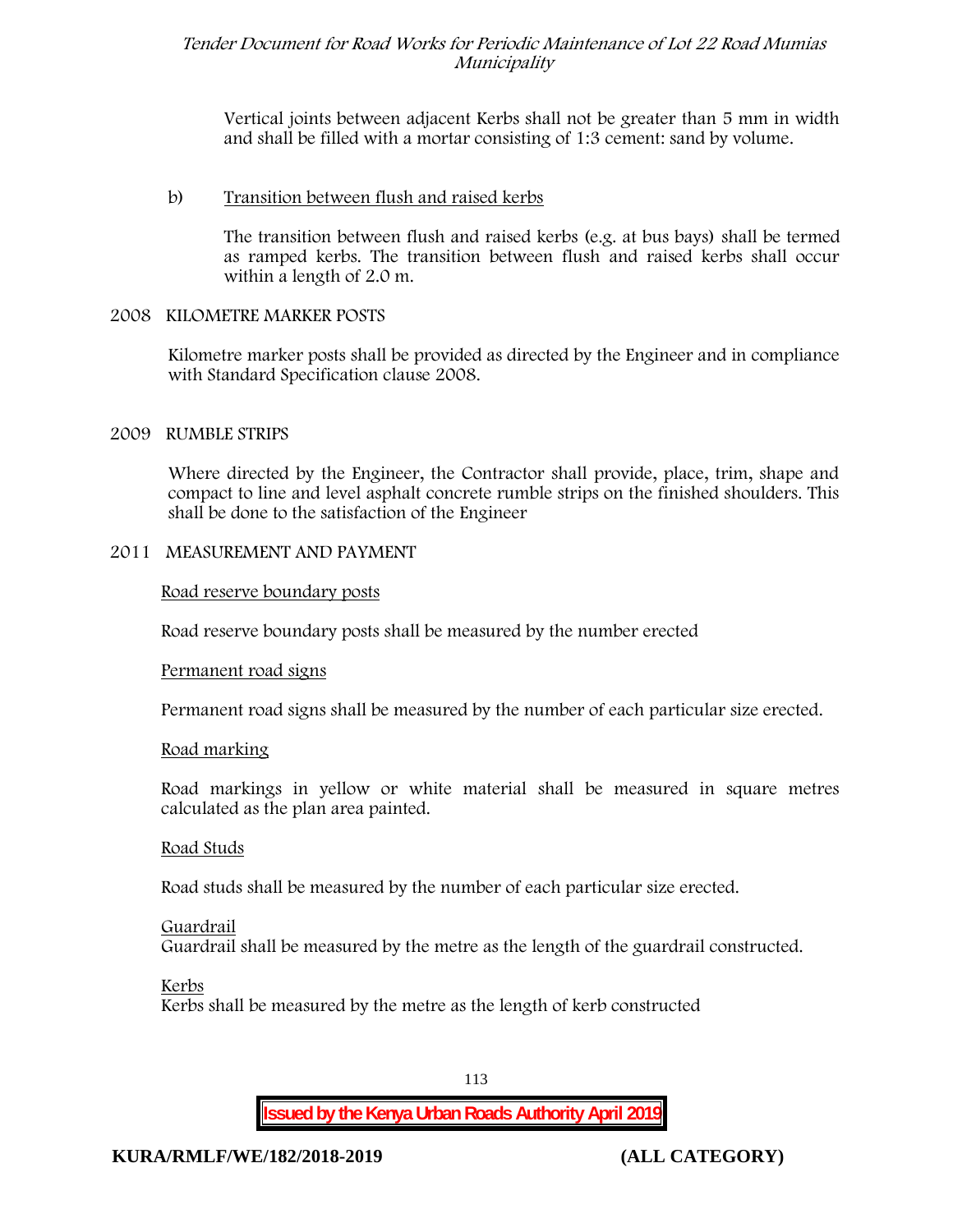### **SECTION 22-DAYWORKS**

#### **2202 MEASUREMENTS AND PAYMENT**

(a) Plant

Where items of major plant listed in the schedule of Day works are specified by type (e.g. Concrete mixer etc.) the power rating if such items of plant are provided by the Contractor shall not be lower than the power ratings of such plant manufactured within the last two years prior to the date of BID. Any item of major plant employed upon Dayworks that has a power rating lower than specified above shall be paid for at rates lower than those in the schedule of Dayworks. The reduction in the rate payable shall be in proportion to the reduction in power rating below that specified above.

#### **SECTION 23: CONCRETE PAVING BLOCKS**

This works shall consist of providing, laying and fixing of concrete paving blocks and concrete paving slabs on a sand base on the driveway and walkways and other areas as directed by the Engineer.

## **a. Concrete Paving Blocks**

The paving blocks shall be of type S of any shape fitting within a 295 mm square coordinating space and a work size thickness of at least 30 mm. The blocks shall confirm to the requirements of BS 6717:Pt. 1:1986 or Kenya standard equivalent.

The laying shall be broken at intervals of 50 m by concrete ribs of class 25 concrete.

The blocks shall be laid on a 40 mm minimum sand base whose specifications are as in section (b) of this specification.

## **b. Sand For Sand Base**

Sand used as bedding for paving blocks and slabs shall be natural sand either pit or river sand. The grading shall conform and be parallel as much as possible to  $KSO2 - 95$  Parts 1 &2: 1984 for zones 1,2 or 3. The other requirements shall be as specified in section 1703 (c ) of Standard Specifications.

#### **c. Measurement and Payment**

Payment for paving blocks and paving slabs shall be by square metre laid. The rate quoted would include the cost of haulage to site of the blocks, slabs and sand, as no extra payment shall be made for haulage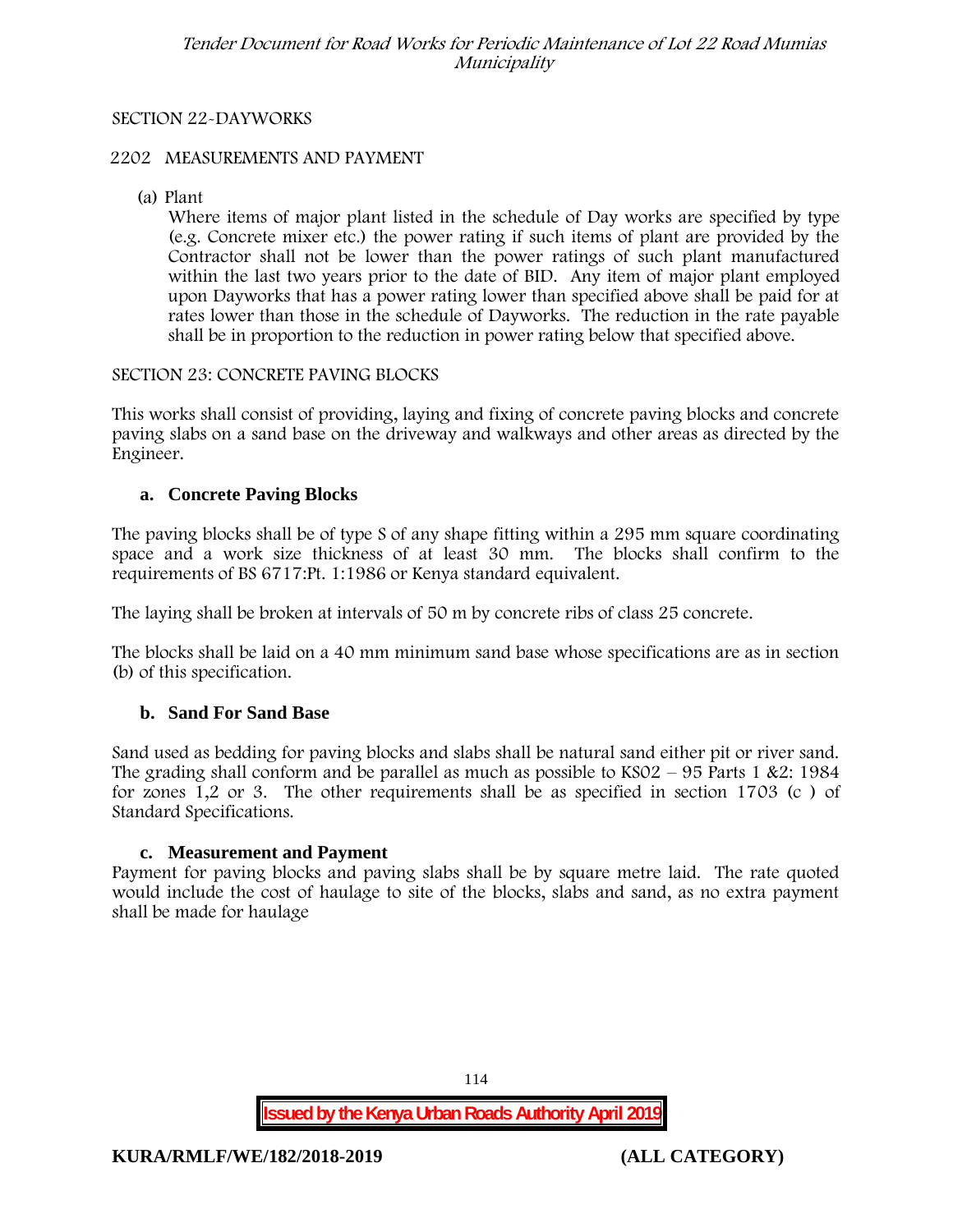## **SECTION VI: SUPERVISION AND CONTRACT EVALUATION MANUAL 2012**

The Manual refers to the Ministry of Roads 'Supervision and Contract evaluation Manual for Road Maintenance Works 2012.

**Issued by the Kenya Urban Roads Authority April 2019**

**KURA/RMLF/WE/182/2018-2019 (ALL CATEGORY)**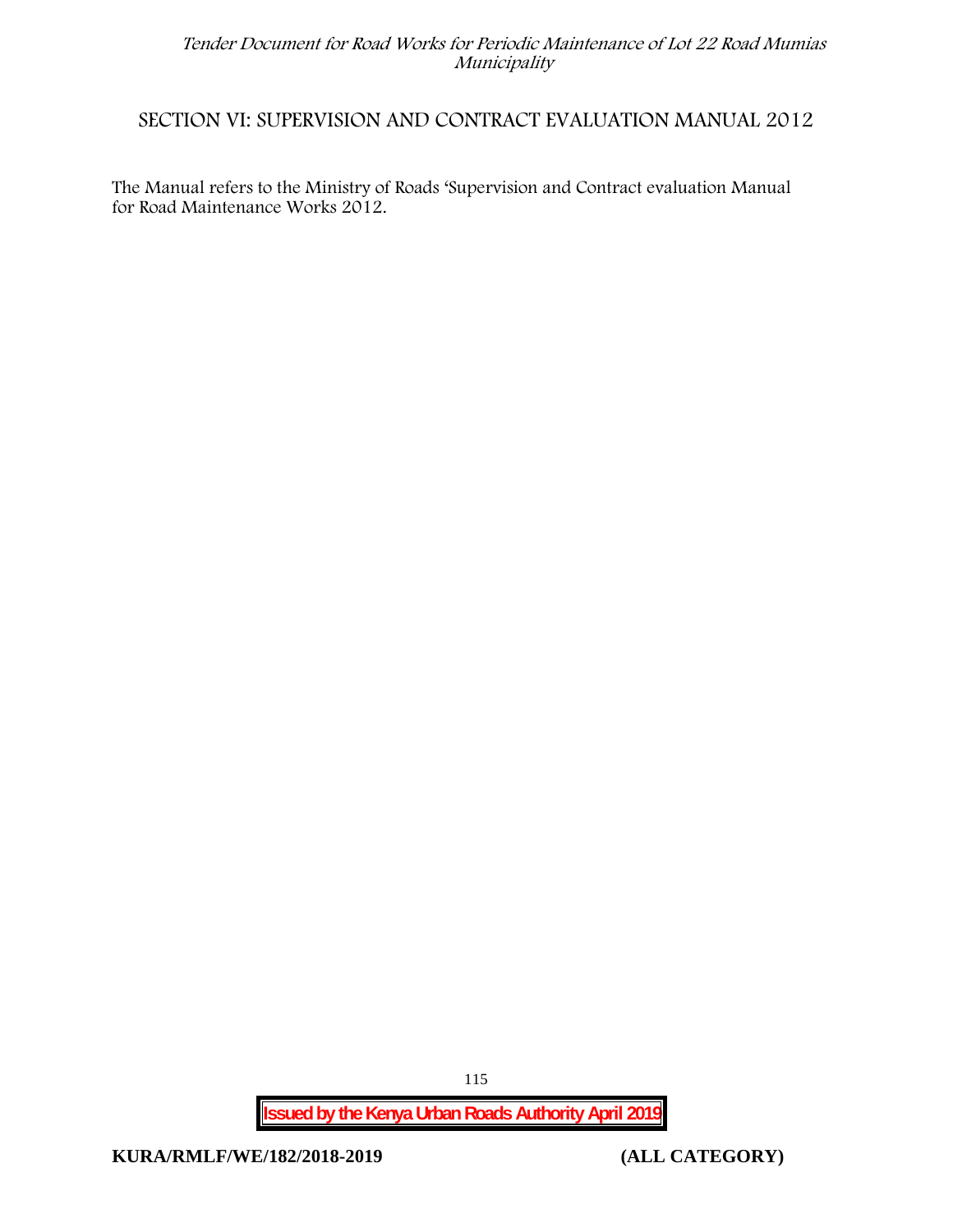## **SECTION VII: DRAWINGS**

The bidder shall provide design drawings on A3 sheets including plan and profile, typical cross-sections, layouts and standard drawings, setting out data and design reports which should include design standards used and key project features as described in section 14.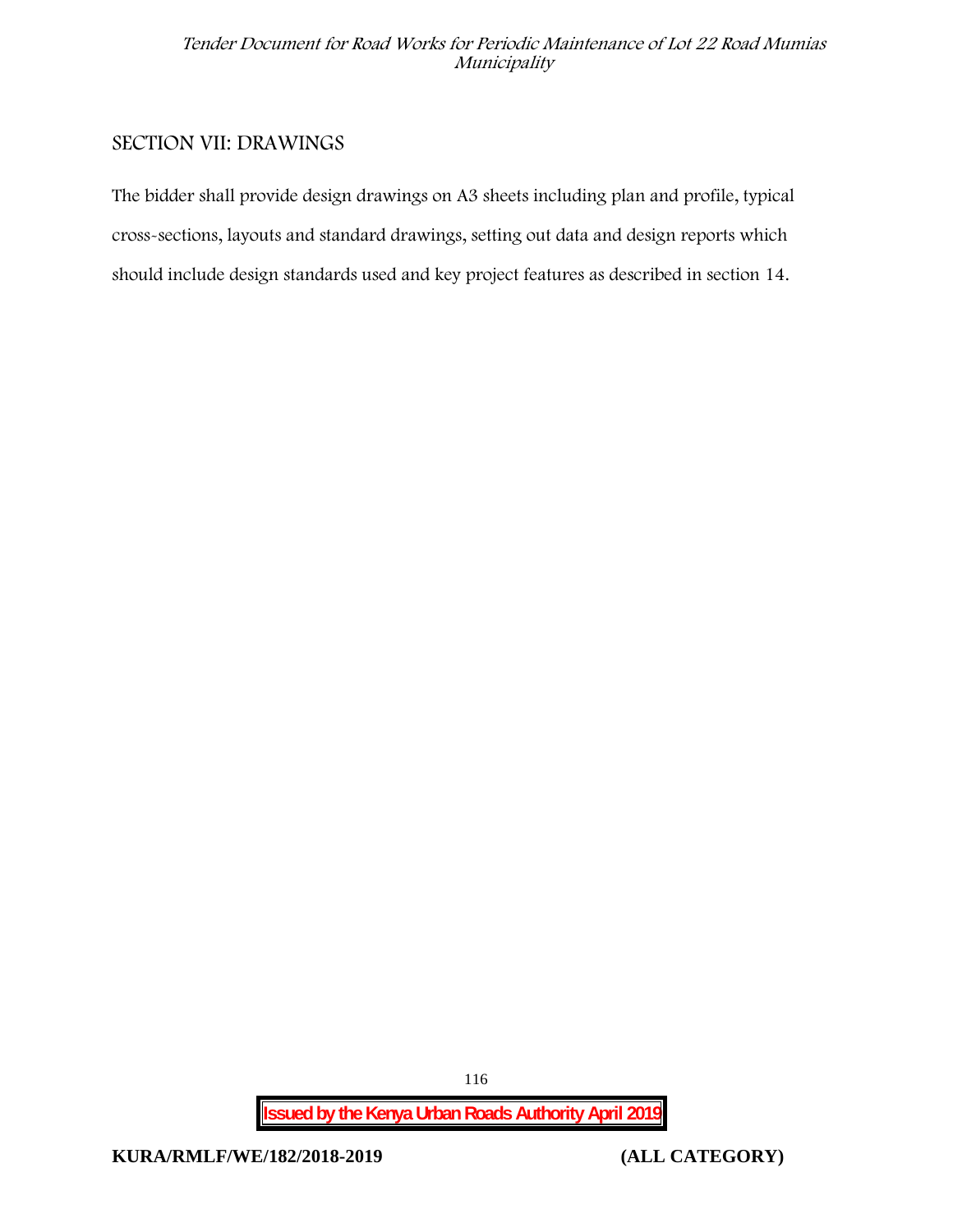## **SECTION VIII: ROAD MAINTENANCE MANUAL**

The Manual refers to the Ministry of Roads 'Road Maintenance Manual, May 2010 Edition'.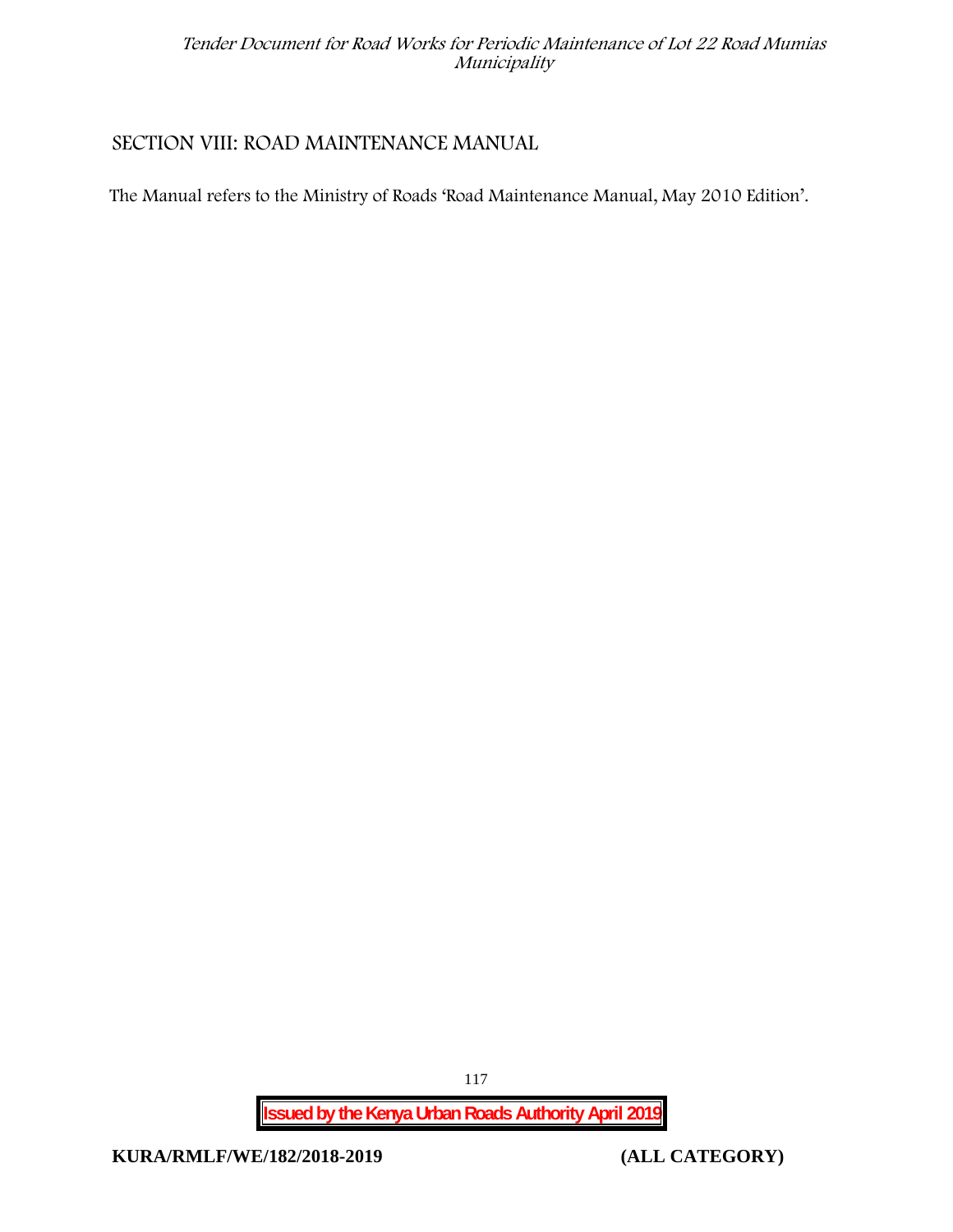## **SECTION IX: BILLS OF QUANTITIES**

118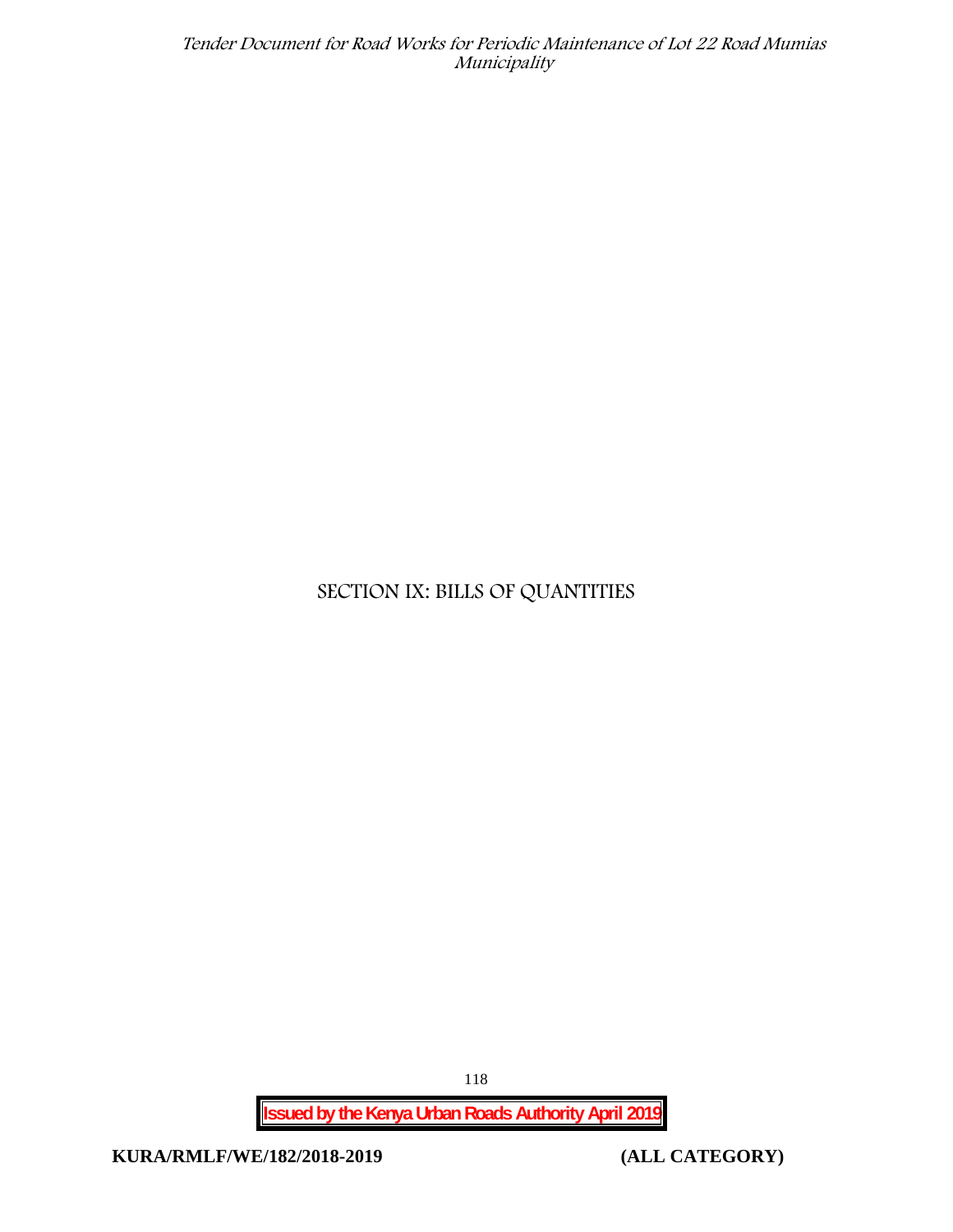## **PREAMBLE TO BILL OF QUANTITIES**

- 1. The Bills of Quantities forms part of the Contract Documents and are to be read in conjunction with the Instructions to Bidders, Conditions of Contract Parts I and II, Specifications and Drawings.
- 2. The brief description of the items in the Bills of Quantities is purely for the purpose of identification, and in no way modifies or supersedes the detailed descriptions given in the conditions of Contract and Specifications for the full direction and description of work and materials.
- 3. The Quantities set forth in the Bills of Quantities are estimated, representing substantially the work to be carried out, and are given to provide a common basis for bidding and comparing of Bids. There is no guarantee to the Contractor that he will be required to carry out all the quantities of work indicated under any one particular item or group of items in the Bill of Quantities. The basis of payment shall be the Contractor's rates and the quantities of work actually done in fulfilment of his obligation under the Contract.
- 4. The prices and rates inserted in the Bills of Quantities will be used for valuing the work executed, and the Engineer will only measure the whole of the works executed in accordance with this Contract.
- 5. The rates inserted in any road in the tender shall apply to other roads within the same lot upon written instructions to be issued by the Engineer or his representative during execution of works and shall be used only to pay for activities of similar description and nature which may not have been included in the Bills of Quantities for that road.
- 6. A price or rate shall be entered in ink against every item in the Bills of Quantities with the exception of items that already have Provisional sums affixed thereto. The bidders are reminded that no "nil" or "included" rates or "lump-sum" discounts will be accepted. The rates for various items should include discounts if any. Bidders who fail to comply will be disqualified.
- 7. Provisional sums (including Dayworks) in the Bills of Quantities shall be expended in whole or in part at the discretion of the Engineer or his representative.
- 8. Where there are no quantities against the line item especially on dayworks, the bidder shall only fill his rates
- 9. Quantified instructions shall be extracted from the main BOQ for purposes of part implementation of the works and interim measurements/payments shall be based on the quantified instructions read together with the bills of quantities.

The price and rates entered in the Bills of Quantities shall, except insofar as it is otherwise provided under the Contract, include all Constructional plant to be used, labour, insurance, supervision, compliance testing, materials, erection, maintenance of works, overheads and profits, taxes and duties together with all general risks, liabilities and obligations set out or implied in the Contract, transport, electricity and telephones, water, use and replenishment of all consumables, including those required under the contract by the Engineer and his staff.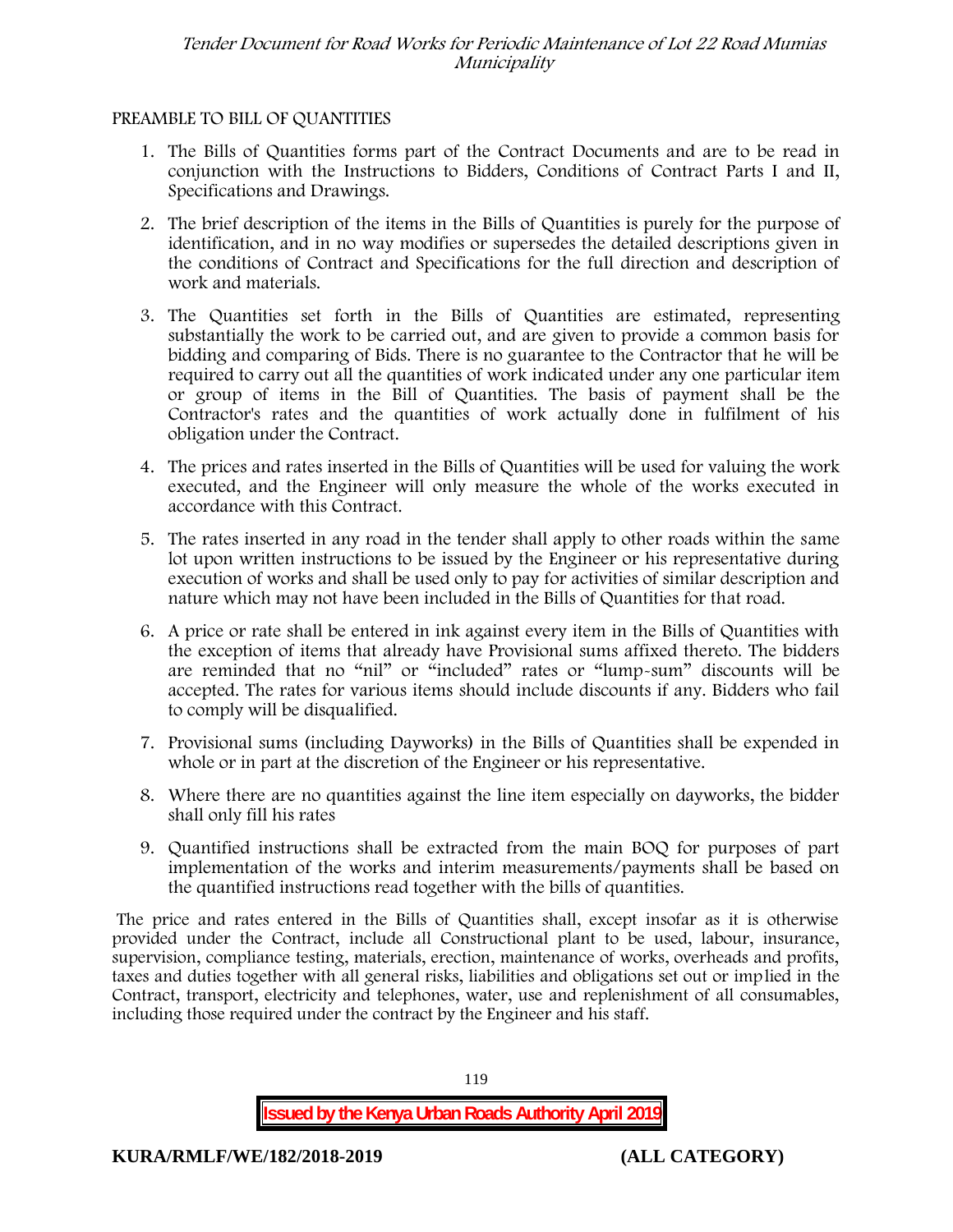Errors in the pricing of the Bills of Quantities will be corrected in accordance with Clause (29) of instructions to bidders.

**Road Name: Access to CDF Offices in Mumias**

| Bill of Quantities  | Page: 1                                                                                                           |        |            |                           |            |
|---------------------|-------------------------------------------------------------------------------------------------------------------|--------|------------|---------------------------|------------|
| Bill No.1           | General: Office administration and<br>overheads/Preliminaries                                                     |        |            |                           | Project:   |
| Item No.            | Description                                                                                                       | Units  | Quantity   | Unit Bid<br>Rate<br>(Ksh) | Amount KSh |
| 01-80-010           | Provisional sum for off-site<br>material testing                                                                  | PC Sum | 50,000.00  | 1.00                      | 50,000.00  |
| $01 - 80 - 011$     | Extra Over on Item 01-80-010 for<br>the Contractor's Overheads and<br>Profit.                                     | $\%$   | 50,000.00  |                           |            |
| 01-80-026           | Prime cost sum for RE's<br>miscellaneous account                                                                  | PC Sum | 100,000.00 | 1.00                      | 100,000.00 |
| 01-80-027           | Extra Over on Item 01-80-026 for<br>the Contractor's Overheads and<br>Profit.                                     | $\%$   | 100,000.00 |                           |            |
| $01 - 80 -$<br>030a | Prime cost sum for payment of<br>allowances for Engineer's site staff                                             | PC Sum | 150,000.00 | 1.00                      | 150,000.00 |
| $01 - 80 -$<br>030b | Extra Over on Item 01-80-030a<br>for the Contractor's Overheads and<br>Profit.                                    | $\%$   | 150,000.00 |                           |            |
| 01-80-030           | Prime cost sum for wages for RE's<br>site staff inclusive of overtime,<br>taxes and other statutory<br>deductions | PC Sum | 200,000.00 | 1.00                      | 200,000.00 |
| $01 - 80 - 031$     | Extra Over on Item 01-80-030 for<br>the Contractor's Overheads and<br>Profit.                                     | $\%$   | 200,000.00 |                           |            |
|                     |                                                                                                                   |        |            |                           |            |
|                     | Total Carried Forward to Summary:                                                                                 |        |            |                           |            |

120

**Issued by the Kenya Urban Roads Authority April 2019**

**KURA/RMLF/WE/182/2018-2019 (ALL CATEGORY)**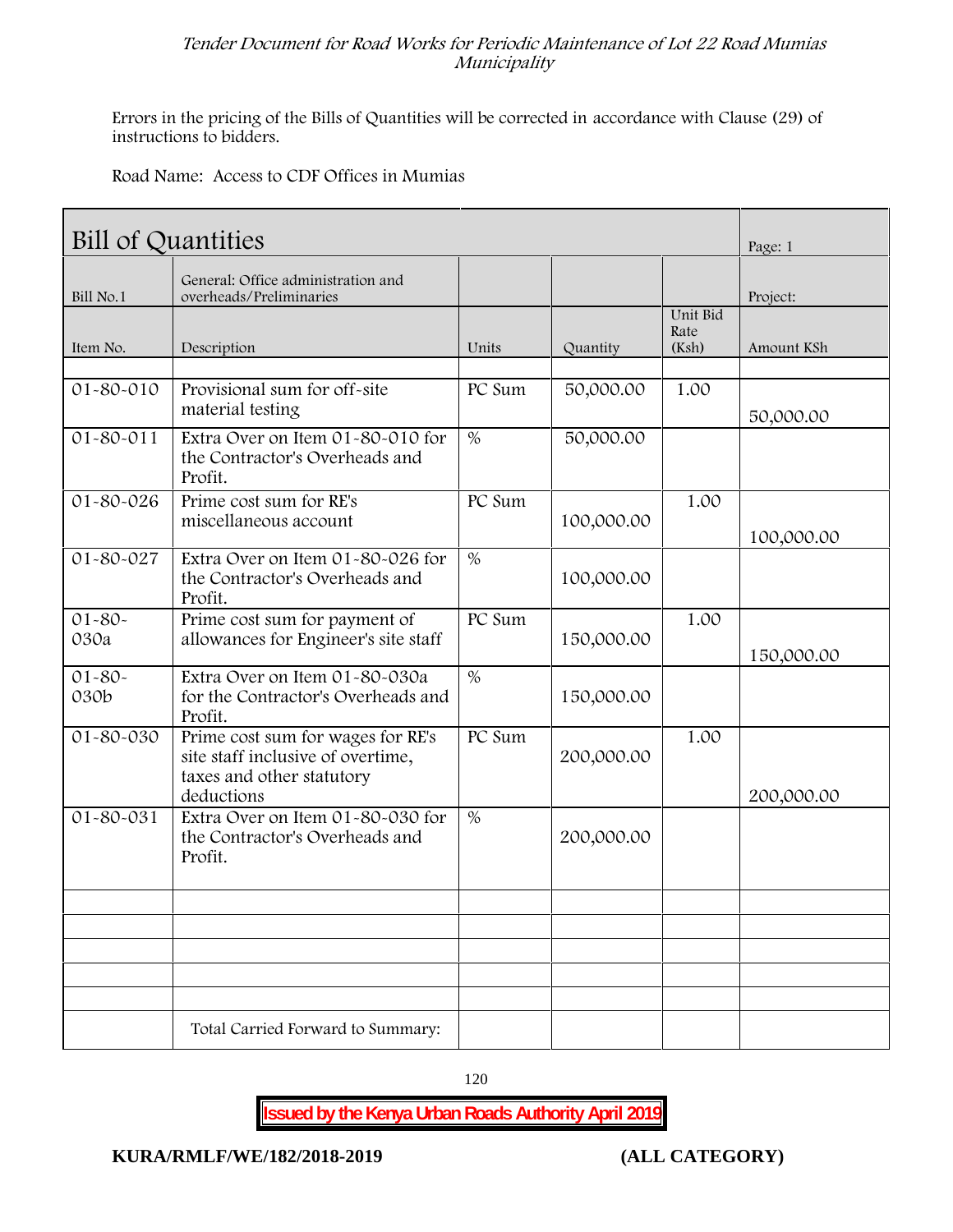| <b>Bill of Quantities</b> | Page: 2                                                                                                                                                                                        |                |          |                           |            |
|---------------------------|------------------------------------------------------------------------------------------------------------------------------------------------------------------------------------------------|----------------|----------|---------------------------|------------|
| Bill No.4                 | Site Clearance                                                                                                                                                                                 |                |          |                           | Project:   |
| Item No.                  | Description                                                                                                                                                                                    | Units          | Quantity | Unit Bid<br>Rate<br>(Ksh) | Amount KSh |
| 04-50-004                 | Light Bush clearing                                                                                                                                                                            | m2             | 400.0    |                           |            |
|                           |                                                                                                                                                                                                |                |          |                           |            |
| 04-60-002                 | Remove top soil to maximum<br>depth of 200mm as directed by the<br>Engineer stockpile good material<br>for later top soiling of slide slopes<br>and landscaping of quarries and<br>borrow pits | M <sup>2</sup> | 120      |                           |            |
|                           |                                                                                                                                                                                                |                |          |                           |            |
|                           |                                                                                                                                                                                                |                |          |                           |            |
|                           |                                                                                                                                                                                                |                |          |                           |            |
|                           |                                                                                                                                                                                                |                |          |                           |            |
|                           |                                                                                                                                                                                                |                |          |                           |            |
|                           |                                                                                                                                                                                                |                |          |                           |            |
|                           |                                                                                                                                                                                                |                |          |                           |            |
|                           |                                                                                                                                                                                                |                |          |                           |            |
|                           |                                                                                                                                                                                                |                |          |                           |            |
|                           | Total Carried Forward to Summary:                                                                                                                                                              |                |          |                           |            |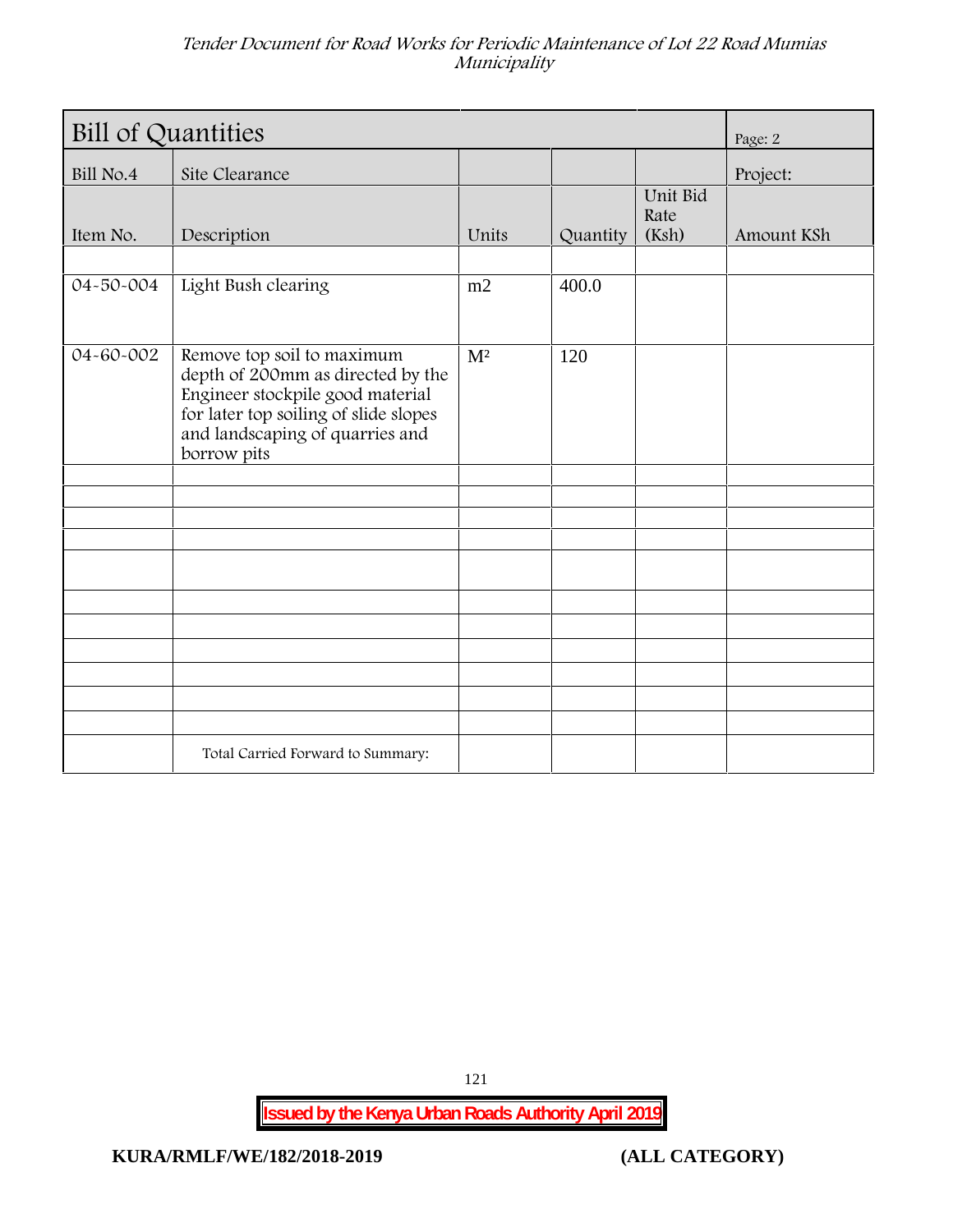| <b>Bill of Quantities</b> | Page: 3                                                                                                 |                  |          |                        |            |
|---------------------------|---------------------------------------------------------------------------------------------------------|------------------|----------|------------------------|------------|
| Bill No.5                 | Earthworks                                                                                              |                  |          |                        | Project:   |
| Item No.                  | Description                                                                                             | Units            | Quantity | Unit Bid<br>Rate (Ksh) | Amount KSh |
| 05-50-006                 | Fill in soft material and compact                                                                       | $\overline{M^3}$ | 281      |                        |            |
| 05-50-007                 | Fill in hard material and compact                                                                       | $\overline{M^3}$ | 10       |                        |            |
| 05-50-008                 | Cut to spoil in Soft                                                                                    | $M^3$            | 30       |                        |            |
| 05-50-009                 | Cut to spoil in Hard                                                                                    | $\overline{M^3}$ | 10       |                        |            |
| 05-50-005                 | Benching cutting, processing,<br>watering and compaction                                                | $M^3$            | 112.5    |                        |            |
| 05-50-016                 | Scarify and compact existing<br>ground to at least 95%MDD to a<br>depth of 150mm below ground<br>level. | $M^3$            | 158      |                        |            |
|                           |                                                                                                         |                  |          |                        |            |
|                           |                                                                                                         |                  |          |                        |            |
|                           |                                                                                                         |                  |          |                        |            |
|                           |                                                                                                         |                  |          |                        |            |
|                           |                                                                                                         |                  |          |                        |            |
|                           | Total Carried Forward to Summary:                                                                       |                  |          |                        |            |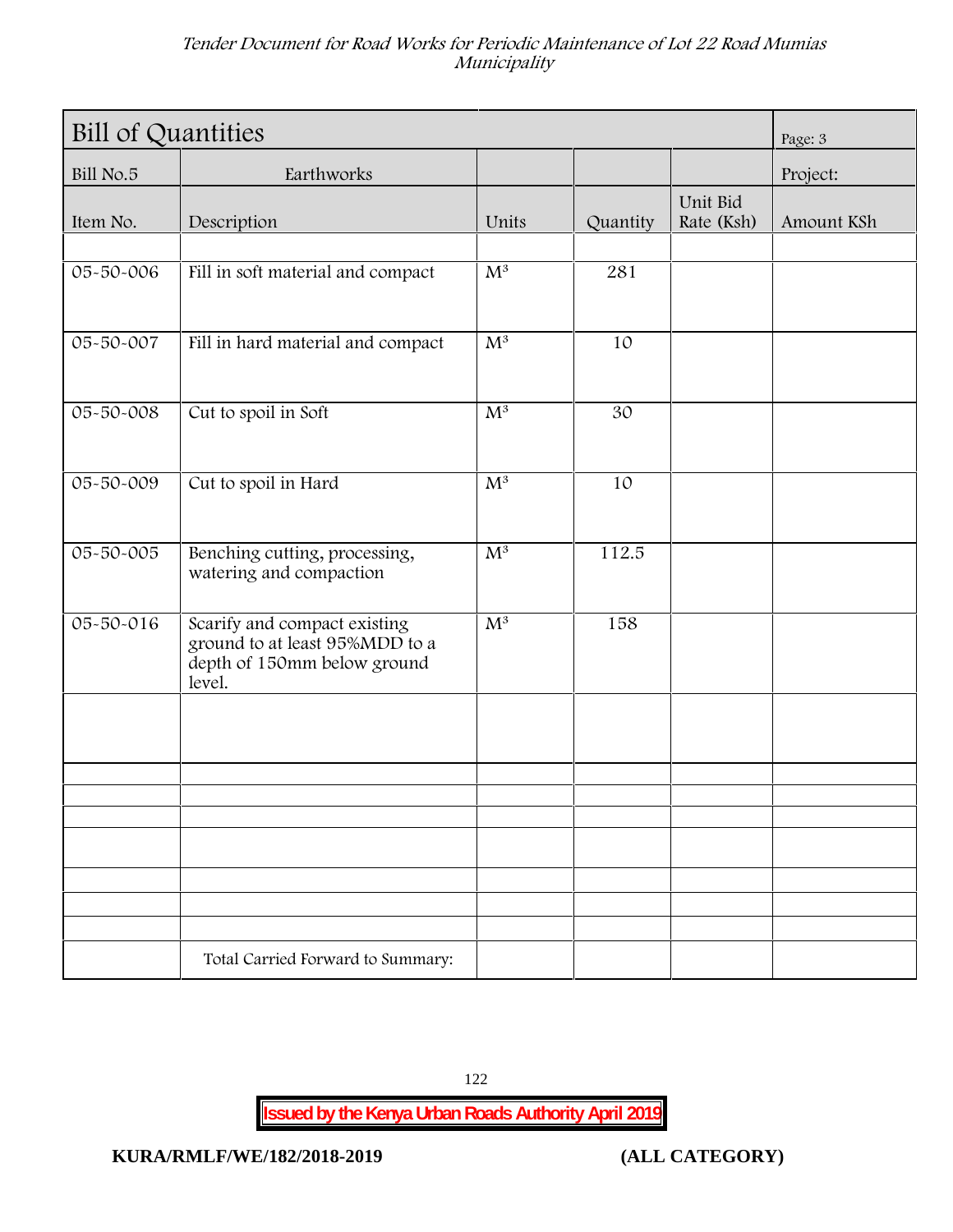| Bill of Quantities | Page: 4                                                                                                                                                      |                |                |                        |            |
|--------------------|--------------------------------------------------------------------------------------------------------------------------------------------------------------|----------------|----------------|------------------------|------------|
| Bill No.8          | Culvert and Drainage Works                                                                                                                                   |                |                |                        | Project:   |
| Item No.           | Description                                                                                                                                                  | Units          | Quantity       | Unit Bid<br>Rate (Ksh) | Amount KSh |
| 08-50-005          | Ditch Cleaning                                                                                                                                               | MT             | 200            |                        |            |
| 08-50-006          | Open lined drain cleaning                                                                                                                                    | MT             | 100            |                        |            |
| 08-50-034          | Desilt and clean existing culverts to<br>free-flowing condition                                                                                              | M              | 20             |                        |            |
| 08-60-025          | Culvert Installation 600 mm with<br>surround                                                                                                                 | M              | 24             |                        |            |
| 08-60-030          | Excavate in soft material for culverts                                                                                                                       | M <sup>3</sup> | 23             |                        |            |
| 08-60-031          | Excavate in hard material for culverts                                                                                                                       | M <sup>3</sup> | 5              |                        |            |
| 08-90-005          | Excavate, remove and dispose of<br>existing damaged pipe culverts as<br>directed by the engineer                                                             | M              | 8              |                        |            |
| 08-90-001          | Excavate for inlet, out fall, catch water<br>drains, mitre and cut-off drains in soft<br>material                                                            | M <sup>3</sup> | 330            |                        |            |
| 08-90-002          | Excavate for inlet, out fall, catch water<br>drains, mitre and cut-off drains in hard<br>material                                                            | M <sup>3</sup> | 10             |                        |            |
| 08-90-008          | Provide and place class 15/20 concrete<br>to beds                                                                                                            | M <sup>3</sup> | 3              |                        |            |
| 08-90-009          | Provide and place class 25/20 concrete<br>to headwalls, wing walls, aprons,<br>surrounds to walls, inlets and outlets to<br>pipe culverts including formwork | M <sup>3</sup> | 10             |                        |            |
| 08-90-010          | Provide and place class 25/20 concrete<br>as drain cover slabs including formwork<br>and reinforcement                                                       | M <sup>3</sup> | $\overline{2}$ |                        |            |
| 08-90-015          | Provide and place 200mm thick stone<br>pitching including grouting to outfall<br>drains as detailed in the drawings or as<br>directed by the Engineer        | M <sub>2</sub> | 650            |                        |            |
| 8-60-002           | Provide, place and compact class 20/20<br>concrete on stone pitched drain beds as<br>instructed by the engineer                                              | M <sup>3</sup> | 16             |                        |            |
| 08-60-037          | Provide and place A142 fabric mesh<br>reinforcement.                                                                                                         | M <sub>2</sub> | 32             |                        |            |
|                    | Total Carried Forward to Summary:                                                                                                                            |                |                |                        |            |

123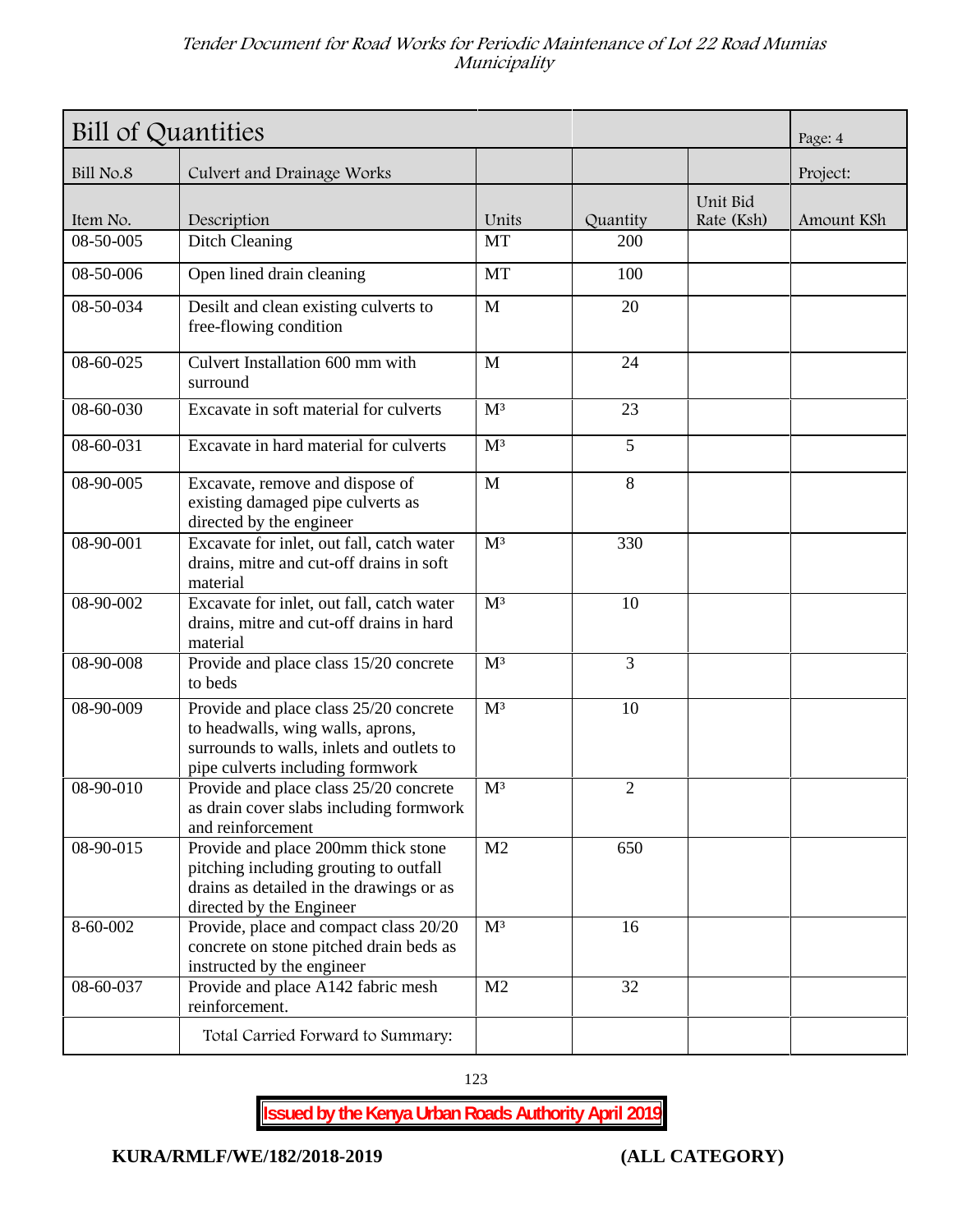| Bill of Quantities | Page: 5                                           |        |                |                           |            |
|--------------------|---------------------------------------------------|--------|----------------|---------------------------|------------|
| Bill No.9          | Passage of Traffic                                |        |                |                           | Project:   |
| Item No.           | Description                                       | Units  | Quantity       | Unit Bid<br>Rate<br>(Ksh) | Amount KSh |
| 09-10-001          | Allow for passage of traffic through<br>the works | Months | $\mathfrak{B}$ |                           |            |
|                    |                                                   |        |                |                           |            |
|                    |                                                   |        |                |                           |            |
|                    |                                                   |        |                |                           |            |
|                    | Total Carried Forward to Summary:                 |        |                |                           |            |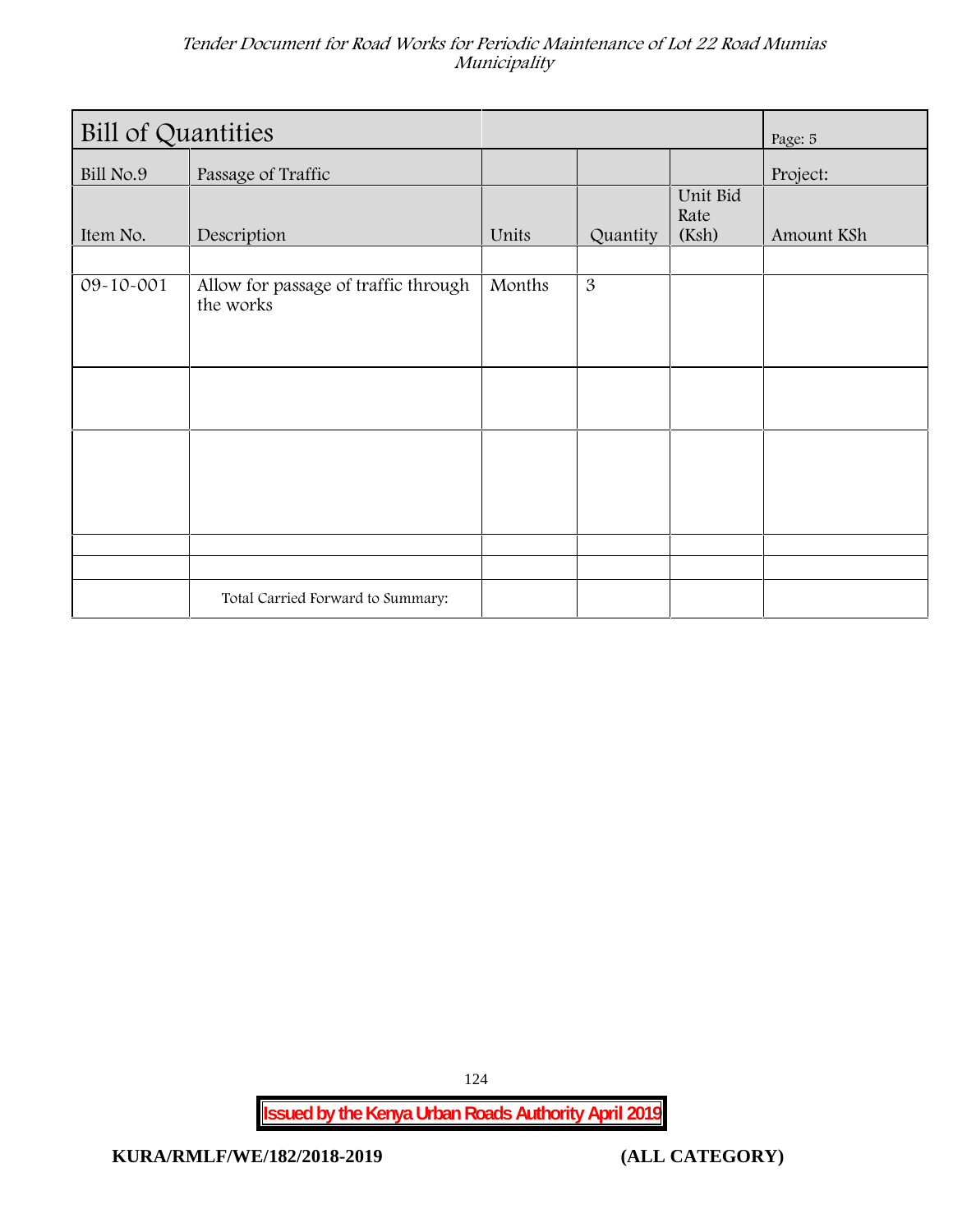| Bill of Quantities | Page: 5                                                                                          |                  |          |                           |            |
|--------------------|--------------------------------------------------------------------------------------------------|------------------|----------|---------------------------|------------|
| Bill No.10         | Grading and Gravelling                                                                           |                  |          |                           | Project:   |
| Item No.           | Description                                                                                      | Units            | Quantity | Unit Bid<br>Rate<br>(Ksh) | Amount KSh |
| 10-50-003          | Carriageway Light grading                                                                        | m2               | 800      |                           |            |
| 10-60-001          | Provide, gravel wearing course-<br>excavation, free haul, spread and<br>compact gravel-equipment | $\overline{M^3}$ | 60       |                           |            |
|                    |                                                                                                  |                  |          |                           |            |
|                    |                                                                                                  |                  |          |                           |            |
|                    |                                                                                                  |                  |          |                           |            |
|                    |                                                                                                  |                  |          |                           |            |
|                    | Total Carried Forward to Summary:                                                                |                  |          |                           |            |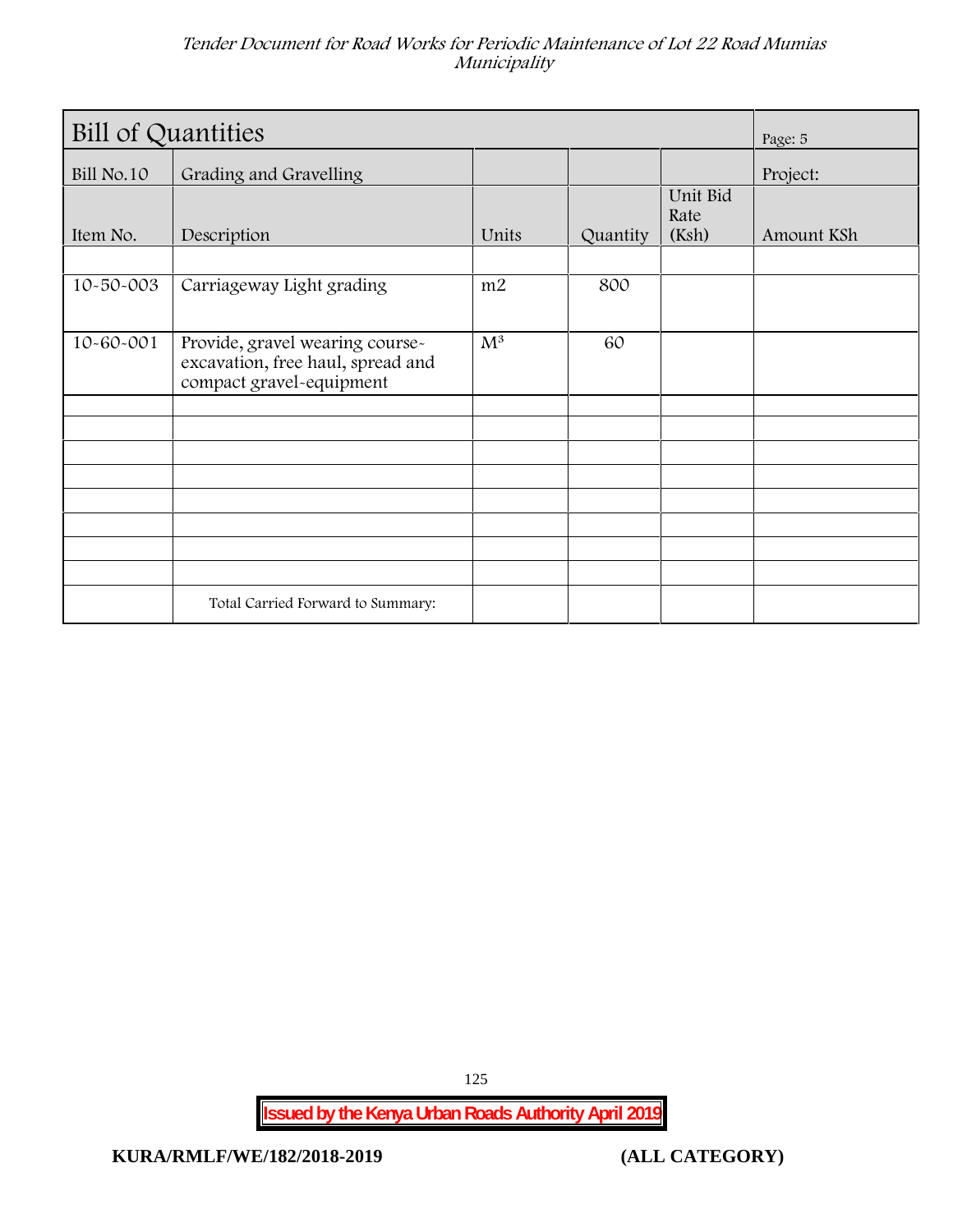| <b>Bill of Quantities</b> | Page: 5                                                             |                  |          |                        |            |
|---------------------------|---------------------------------------------------------------------|------------------|----------|------------------------|------------|
| Bill No.12                | Natural Material, Base and Sub<br>Base                              |                  |          |                        | Project:   |
| Item No.                  | Description                                                         | Units            | Quantity | Unit Bid<br>Rate (Ksh) | Amount KSh |
| 12-50-002                 | Provide, place, spread and<br>compact natural gravel for<br>subbase | $M^3$            | 191      |                        |            |
| 12-50-003                 | Provide, place, spread and<br>compact natural gravel for base       | $\overline{M^3}$ | 189      |                        |            |
|                           |                                                                     |                  |          |                        |            |
|                           |                                                                     |                  |          |                        |            |
|                           |                                                                     |                  |          |                        |            |
|                           |                                                                     |                  |          |                        |            |
|                           |                                                                     |                  |          |                        |            |
|                           |                                                                     |                  |          |                        |            |
|                           |                                                                     |                  |          |                        |            |
|                           |                                                                     |                  |          |                        |            |
|                           | Total Carried Forward to Summary:                                   |                  |          |                        |            |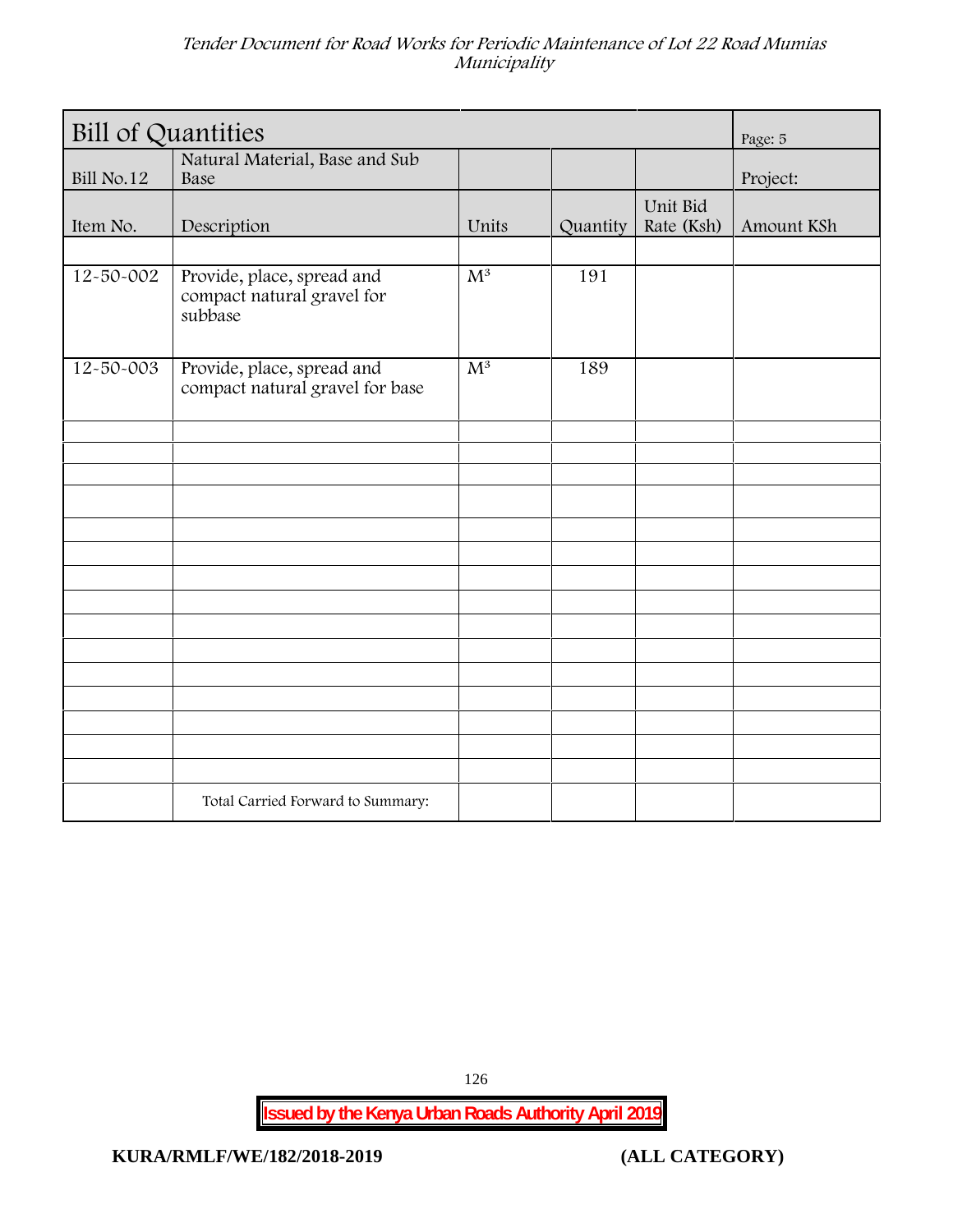| <b>Bill of Quantities</b> | Page: 6                                                                                     |                 |          |                        |            |
|---------------------------|---------------------------------------------------------------------------------------------|-----------------|----------|------------------------|------------|
| Bill No.14                | Cement and Lime Treated Material                                                            |                 |          |                        | Project:   |
| Item No.                  | Description                                                                                 | Units           | Quantity | Unit Bid<br>Rate (Ksh) | Amount KSh |
| 14-50-001                 | Provide, transport, spread, mix and<br>curing cement on natural material<br>or GCS material | <b>TON</b>      | 10       |                        |            |
| $14 - 50 - 003$           | Mixing in cement into natural<br>gravel                                                     | $\overline{M3}$ | 229      |                        |            |
| $14 - 50 - 003$           | Curing and protection of treated<br>layers                                                  | M <sub>2</sub>  | 1,260    |                        |            |
|                           |                                                                                             |                 |          |                        |            |
|                           |                                                                                             |                 |          |                        |            |
|                           |                                                                                             |                 |          |                        |            |
|                           |                                                                                             |                 |          |                        |            |
|                           |                                                                                             |                 |          |                        |            |
|                           |                                                                                             |                 |          |                        |            |
|                           |                                                                                             |                 |          |                        |            |
|                           |                                                                                             |                 |          |                        |            |
|                           |                                                                                             |                 |          |                        |            |
|                           |                                                                                             |                 |          |                        |            |
|                           |                                                                                             |                 |          |                        |            |
|                           | Total Carried Forward to Summary:                                                           |                 |          |                        |            |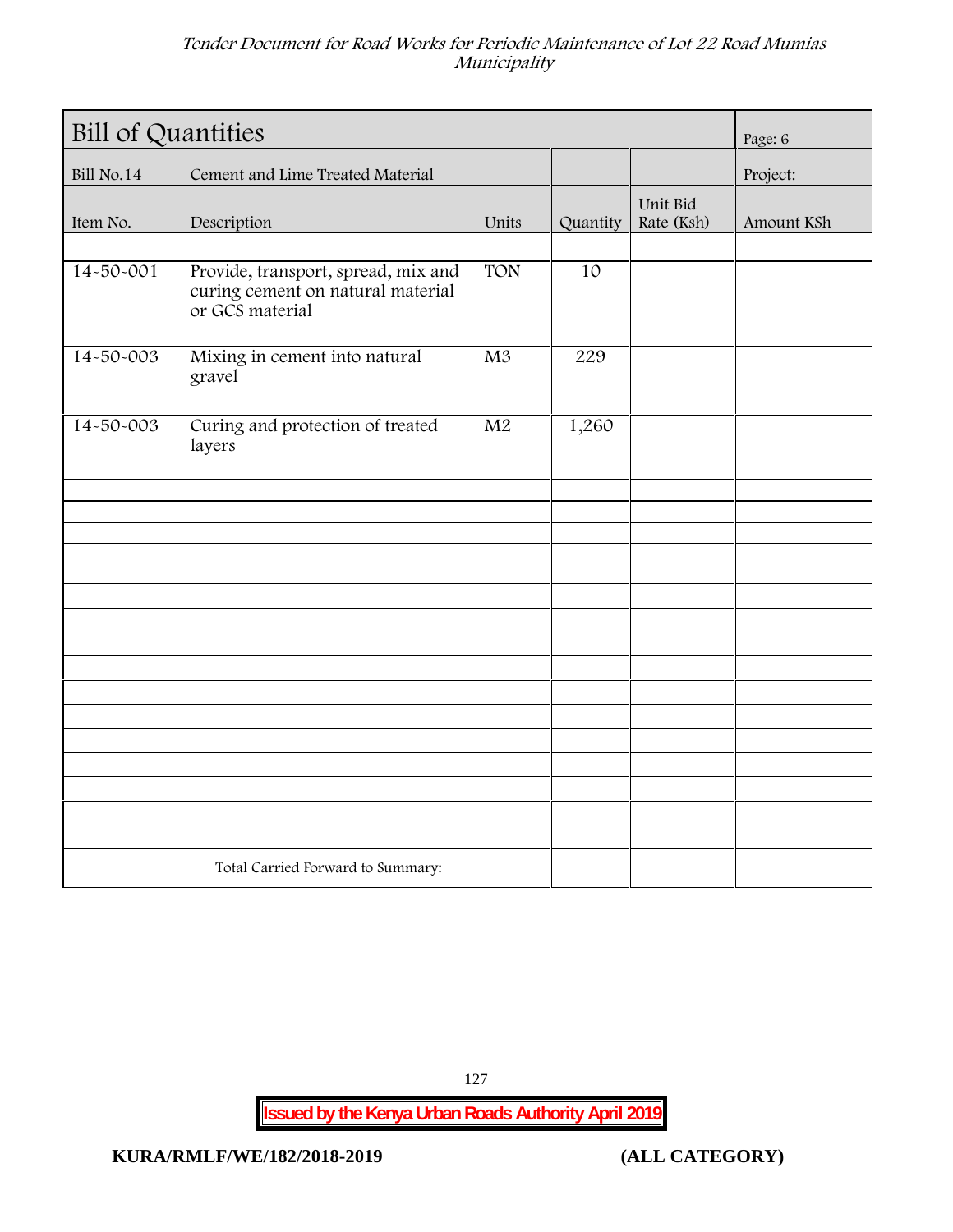| <b>Bill of Quantities</b> |                                                                                                                                                           |              |          |                        |            |  |
|---------------------------|-----------------------------------------------------------------------------------------------------------------------------------------------------------|--------------|----------|------------------------|------------|--|
| Bill No.15                | Bituminous surface Treatment & S.<br>Dressing                                                                                                             |              |          |                        | Project:   |  |
| Item No.                  | Description                                                                                                                                               | Units        | Quantity | Unit Bid<br>Rate (Ksh) | Amount KSh |  |
| 15-50-001                 | Prepare surface to receive treatment                                                                                                                      | $M^2$        | 1,260    |                        |            |  |
| 15-92-001                 | Provide and Spray MC 30 cut-back<br>bitumen as prime coat to<br>carriageway, shoulders, bus bays<br>and junctions at rate 0.8-1.2 lts/m2<br>as prime coat | $\mathbf{L}$ | 1,200    |                        |            |  |
|                           |                                                                                                                                                           |              |          |                        |            |  |
|                           |                                                                                                                                                           |              |          |                        |            |  |
|                           |                                                                                                                                                           |              |          |                        |            |  |
|                           |                                                                                                                                                           |              |          |                        |            |  |
|                           | Total Carried Forward to Summary:                                                                                                                         |              |          |                        |            |  |

128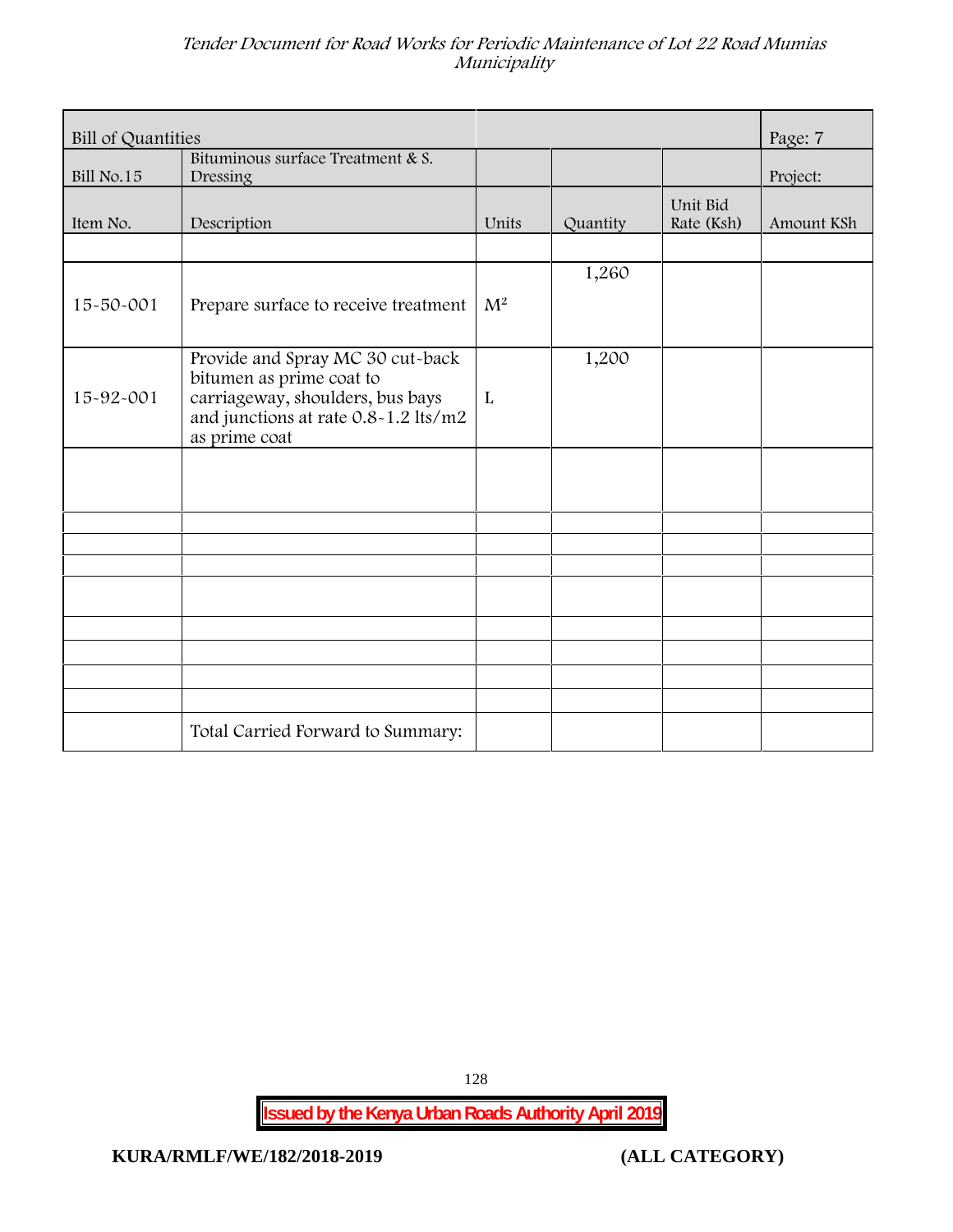| <b>Bill of Quantities</b> |                                                                                                                                                                                               |                  |          |                        |               |
|---------------------------|-----------------------------------------------------------------------------------------------------------------------------------------------------------------------------------------------|------------------|----------|------------------------|---------------|
| <b>Bill No.16</b>         | <b>Bituminous Mixes</b>                                                                                                                                                                       |                  |          |                        | Project:      |
| Item No.                  | Description                                                                                                                                                                                   | Units            | Quantity | Unit Bid<br>Rate (Ksh) | Amount<br>KSh |
| 16-60-001                 | Provide, place and compact asphalt<br>concrete Type 1 with $5 - 6 %$<br>nominal bitumen content by weight<br>to total mix as wearing course on<br>carriageway as directed by the<br>Engineer. | $\overline{M^3}$ | 56       |                        |               |
| $16 - 80 - 003$           | Provide and spray K-160 as tack<br>coat at a rate of 0.8-1.0 L/sq metre<br>as directed by the Engineer                                                                                        | L                | 1,260    |                        |               |
|                           |                                                                                                                                                                                               |                  |          |                        |               |
|                           |                                                                                                                                                                                               |                  |          |                        |               |
|                           |                                                                                                                                                                                               |                  |          |                        |               |
|                           |                                                                                                                                                                                               |                  |          |                        |               |
|                           |                                                                                                                                                                                               |                  |          |                        |               |
|                           |                                                                                                                                                                                               |                  |          |                        |               |
|                           |                                                                                                                                                                                               |                  |          |                        |               |
|                           | Total Carried Forward to Summary:                                                                                                                                                             |                  |          |                        |               |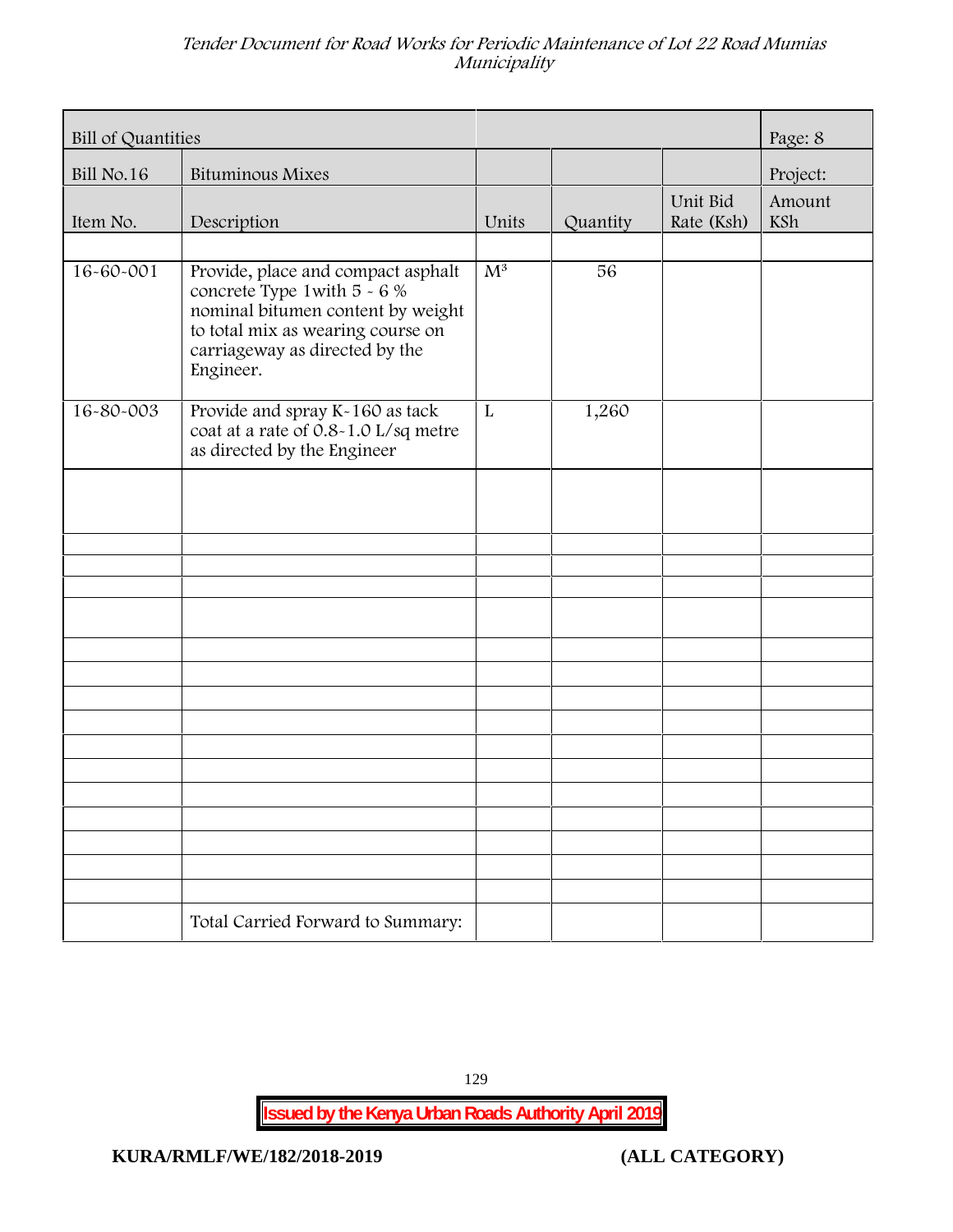| Bill of Quantities |                                                                                                               |              |                  |                        |               |
|--------------------|---------------------------------------------------------------------------------------------------------------|--------------|------------------|------------------------|---------------|
| Bill No.20         | Road Furniture                                                                                                |              |                  |                        | Project:      |
| Item No.           | Description                                                                                                   | Units        | Quantity         | Unit Bid<br>Rate (Ksh) | Amount<br>KSh |
| 20-50-006          | Roads markings - CENTRELINE (hot<br>thermoplastic paint with reflective<br>beads) as directed by the Engineer | <b>KMS</b>   | 0.2              |                        |               |
| 20-50-007          | Roads markings - EDGELINE (hot<br>thermoplastic paint with reflective<br>beads) as directed by the Engineer   | <b>KMS</b>   | $\overline{0.3}$ |                        |               |
| $20 - 50 - 012$    | Install Channels complete with<br>haunching as instructed by the<br>Engineer.                                 | $\mathbf{M}$ | 320              |                        |               |
| 20-70-034          | Install kerb complete with<br>haunching as instructed by the<br>Engineer.                                     | $\mathbf{M}$ | 160              |                        |               |
|                    |                                                                                                               |              |                  |                        |               |
|                    |                                                                                                               |              |                  |                        |               |
|                    |                                                                                                               |              |                  |                        |               |
|                    |                                                                                                               |              |                  |                        |               |
|                    |                                                                                                               |              |                  |                        |               |
|                    | Total Carried Forward to Summary:                                                                             |              |                  |                        |               |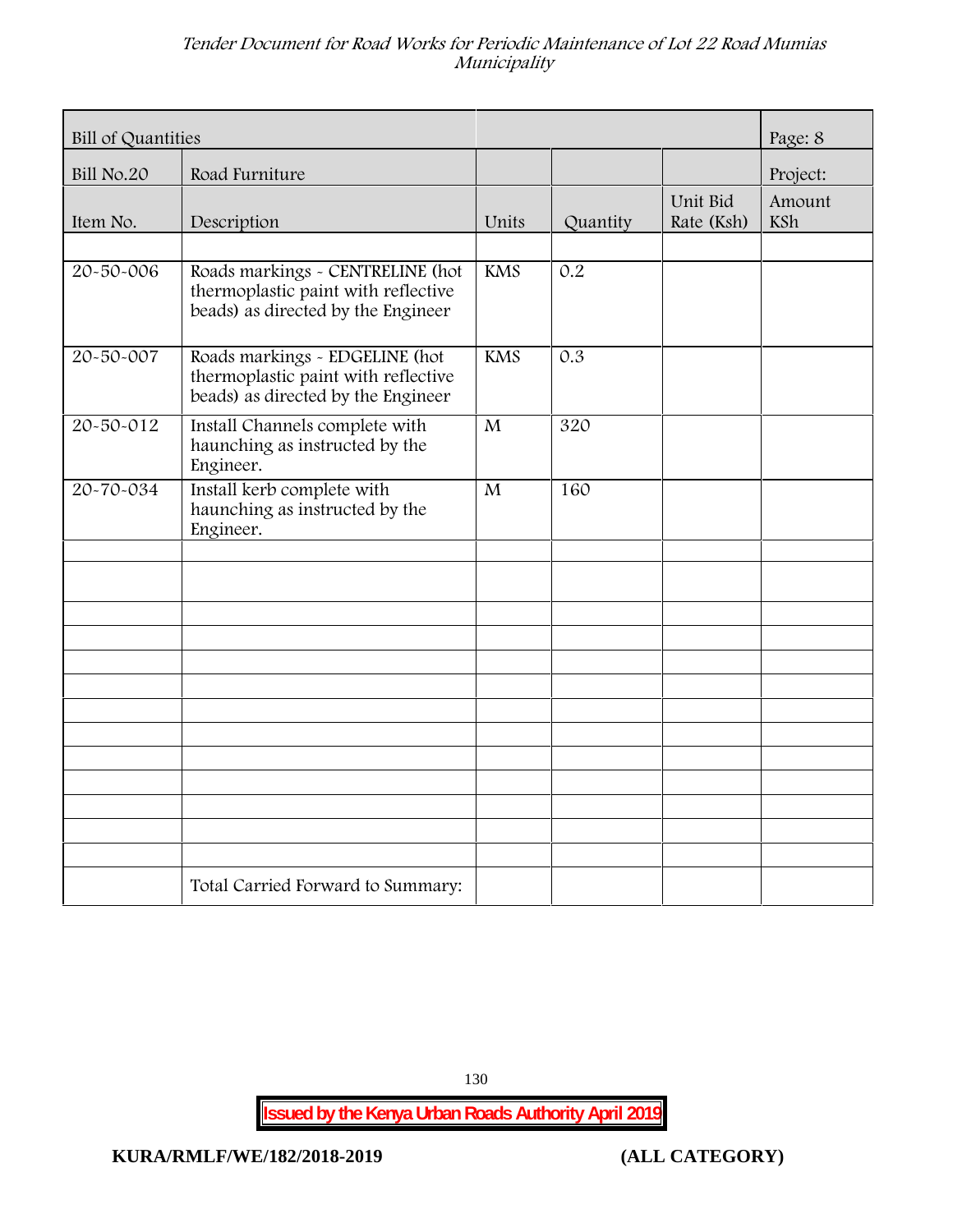| Bill of Quantities |                                                                                                                                                         |       |              |                        | Page: 10   |
|--------------------|---------------------------------------------------------------------------------------------------------------------------------------------------------|-------|--------------|------------------------|------------|
| Bill No.25         | <b>Bituminous Mixes</b>                                                                                                                                 |       |              |                        | Project:   |
| Item No.           | Description                                                                                                                                             | Units | Quantity     | Unit Bid<br>Rate (Ksh) | Amount KSh |
| 25-50-029a         | Provide, erect, brand and maintain<br>publicity signs and return to the<br>employer upon expiry of the contract<br>period as instructed by the Engineer | No.   | $\mathbf{1}$ |                        |            |
|                    |                                                                                                                                                         |       |              |                        |            |
|                    |                                                                                                                                                         |       |              |                        |            |
|                    |                                                                                                                                                         |       |              |                        |            |
|                    |                                                                                                                                                         |       |              |                        |            |
|                    |                                                                                                                                                         |       |              |                        |            |
|                    | Total Carried Forward to Summary:                                                                                                                       |       |              |                        |            |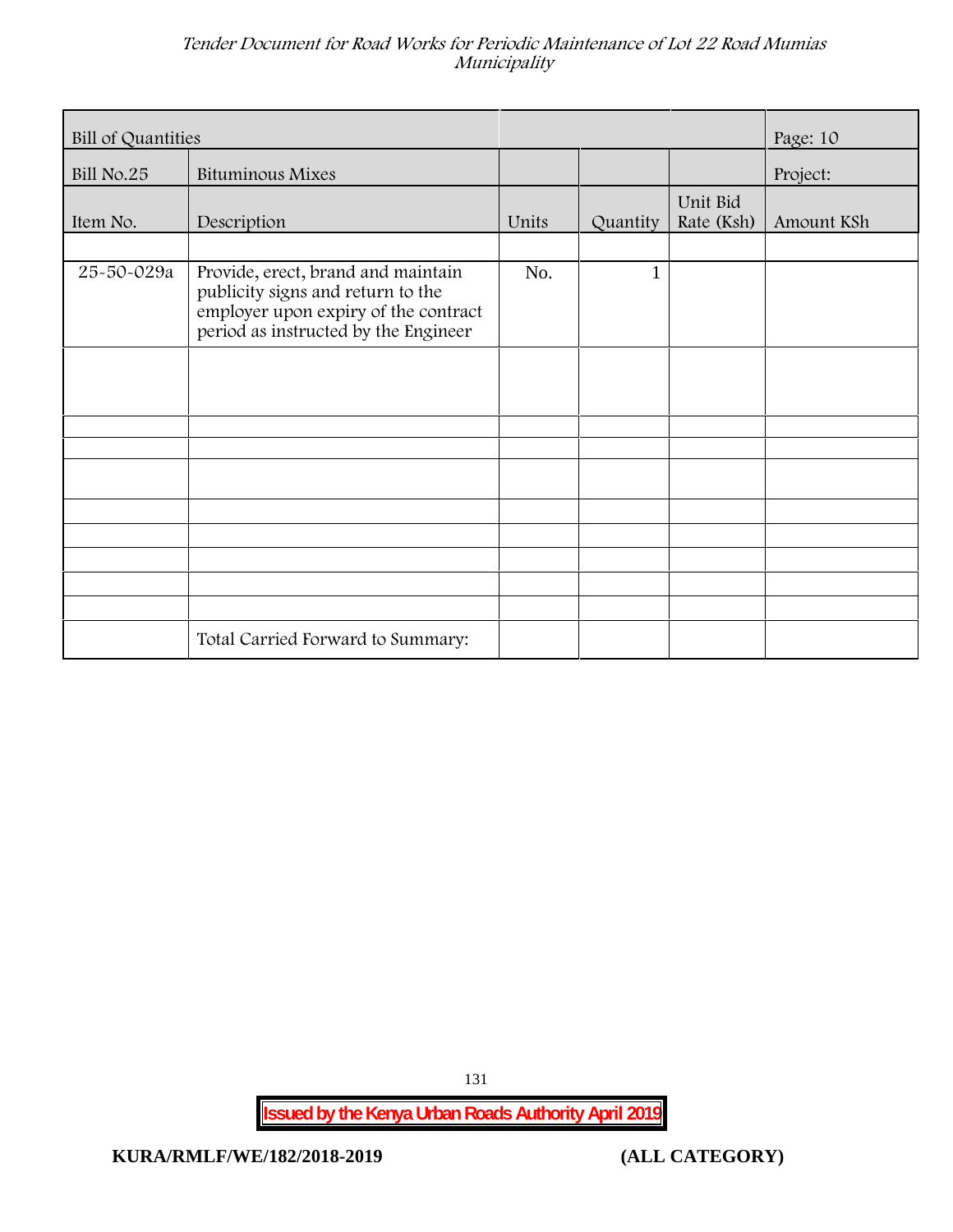| Bill of Quantities |                                                                                                            | Page: 11      |
|--------------------|------------------------------------------------------------------------------------------------------------|---------------|
|                    | Summary                                                                                                    | Project:      |
| Item No.           | Description                                                                                                | Amount (KShs) |
| $\mathbf{1}$       | <b>GENERAL: OFFICE ADMINISTRATION AND</b><br><b>OVERHEADS/PRELIMINARIES</b>                                |               |
| $\overline{4}$     | SITE CLEARANCE                                                                                             |               |
| 5                  | <b>EARTHWORKS</b>                                                                                          |               |
| 8                  | CULVERT AND DRAINAGE WORKS                                                                                 |               |
| 9                  | PASSAGE OF WORKS                                                                                           |               |
| 10                 | <b>GRADING AND GRAVELLING</b>                                                                              |               |
| 12                 | NATURAL MATERIAL, BASE AND SUB BASE                                                                        |               |
| 14                 | CEMENT AND LIME TREATED MATERIAL                                                                           |               |
| 15                 | <b>SURFACE</b><br><b>BITUMINOUS</b><br><b>TREATMENT</b><br><b>AND</b><br><b>SURFACE</b><br><b>DRESSING</b> |               |
| 16                 | <b>BITUMINOUS MIXES</b>                                                                                    |               |
| 20                 | <b>ROAD FURNITURE</b>                                                                                      |               |
| 25                 | CROSS CUTTING ISSUES                                                                                       |               |
|                    | Sub Total Carried to Summary page                                                                          |               |
|                    | VAT @16%                                                                                                   |               |
|                    | Total Carried To Page On The Form Of Tender                                                                |               |
|                    |                                                                                                            |               |
|                    |                                                                                                            |               |
|                    |                                                                                                            |               |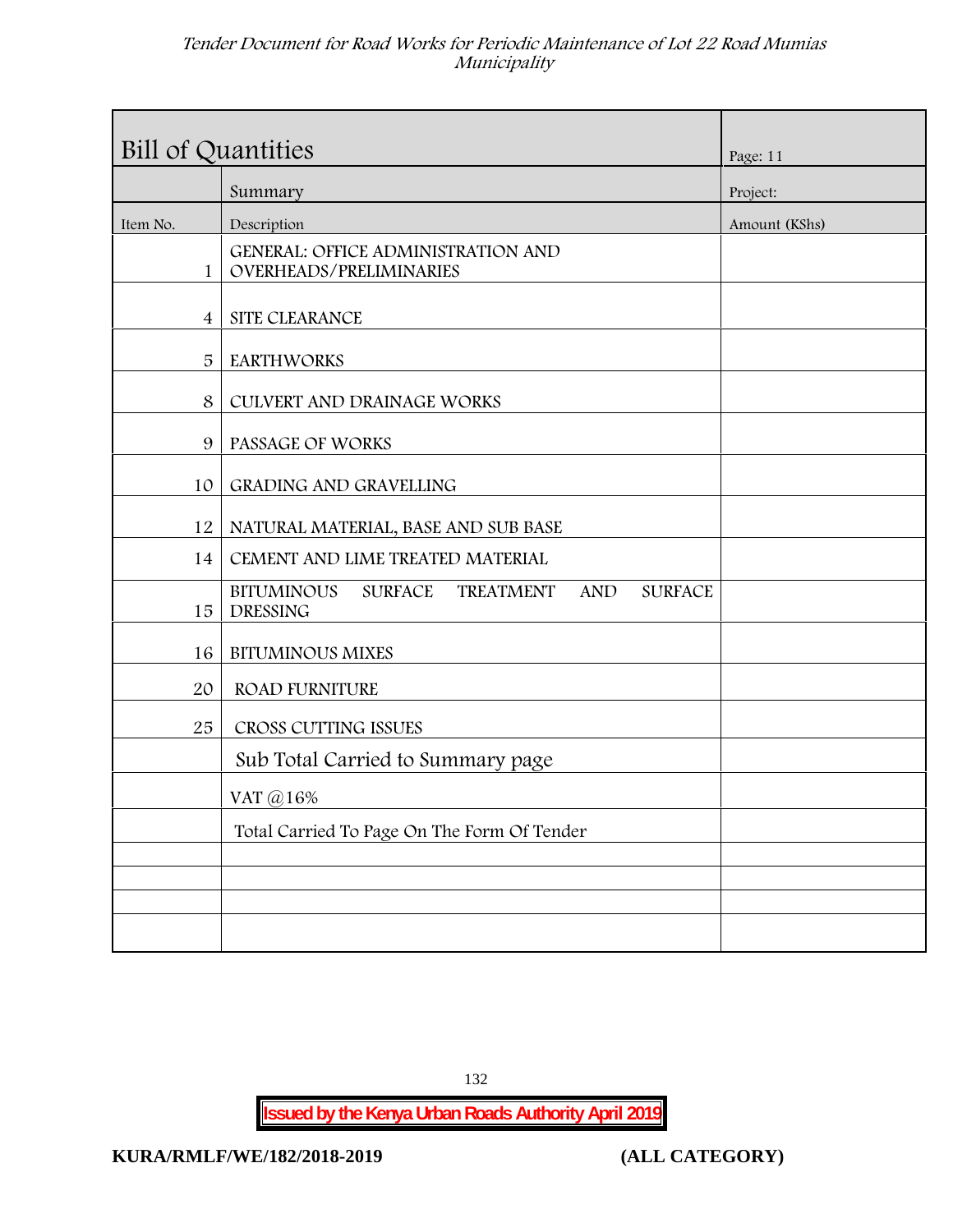## **SECTION X: STANDARD FORMS**

133

**Issued by the Kenya Urban Roads Authority April 2019**

**KURA/RMLF/WE/182/2018-2019 (ALL CATEGORY)**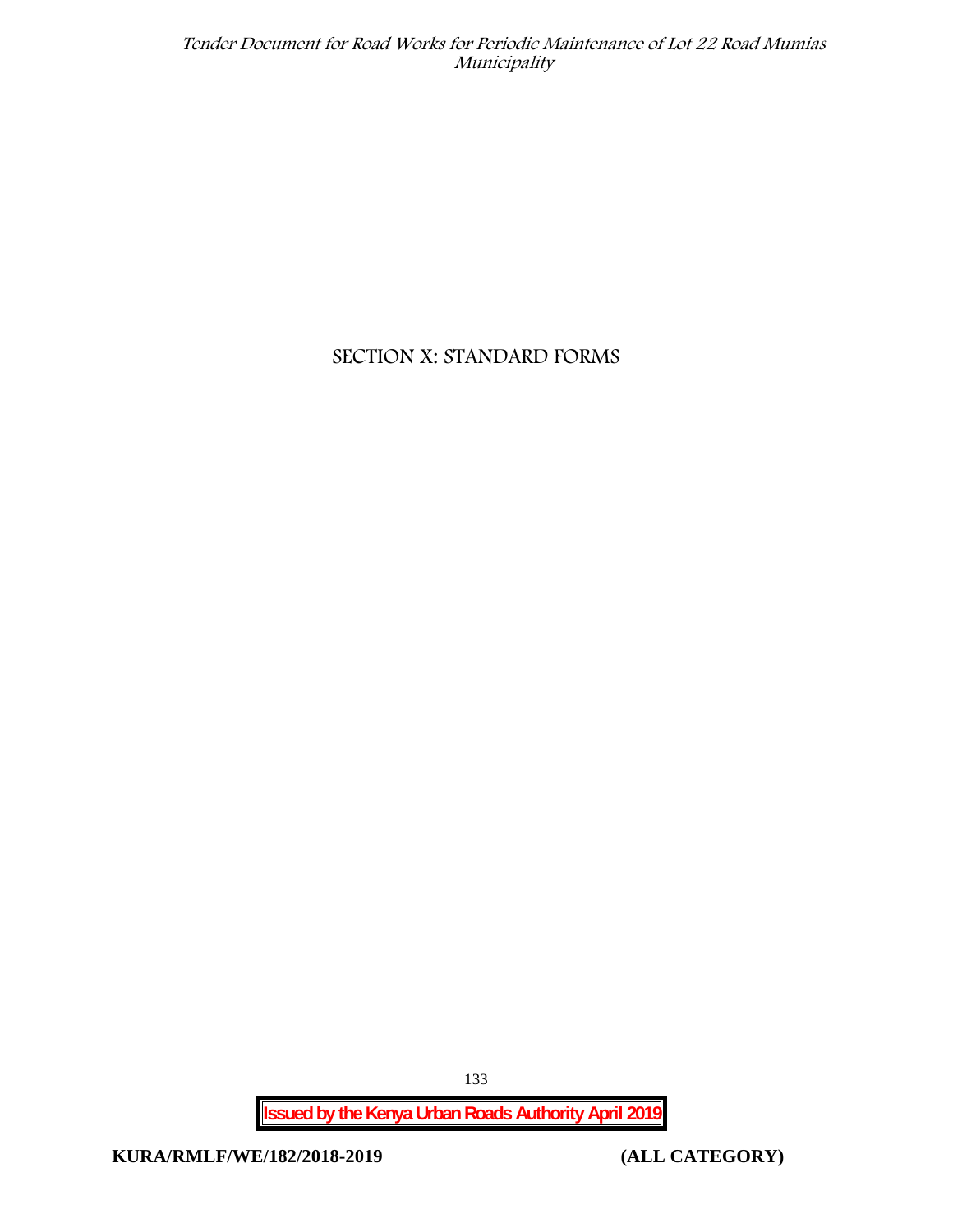## **Form of Bid**

(NOTE: The Appendix forms part of the Bid. Bidders are required to fill all the blank spaces in this form of Bid and Appendix)

**NAME OF CONTRACT:**

*PERIODIC MAINTENANCE OF LOT 22 ROAD MUMIAS MUNICIPALITY*

TO: Director General, Kenya Urban Roads Authority, P. O. Box 41727-00100, **NAIROBI, KENYA**

Sir,

1. Having examined the Conditions of Contract, Specifications, Bill of Quantities, and Drawings for the execution of the above-named works we, the undersigned, offer to construct and install such works and remedy any defects therein in conformity with the said Bill of Quantities, Conditions of Contract, Specifications and Drawings for the sum of

| (Insert amount in words) |  |
|--------------------------|--|
|                          |  |
|                          |  |
|                          |  |

(Insert amount in figures)…………………………………………………………………

as specified in the Appendix to Bid or such other sums as may be ascertained in accordance with the said Conditions.

- 2. We undertake, if our bid is accepted, to commence the works within fourteen (14) days of receipt of the Engineer's order to commence, and to complete and deliver the whole of the works comprised in the contract within the time stated in the Appendix to Bid.
- 3. If our bid is accepted we will, when required, obtain the guarantee of a Bank or other sureties (to be approved by you) to be jointly and severally bound with us in a sum not exceeding 5% of the above named sum for the due performance of the contract under the terms of a Bond to be approved by you.
- 4. We agree to abide by this bid for the period of 120 days from the date fixed for receiving the same and it shall remain binding upon us and may be extended at any time before the expiration of that period.

**Issued by the Kenya Urban Roads Authority March 2019**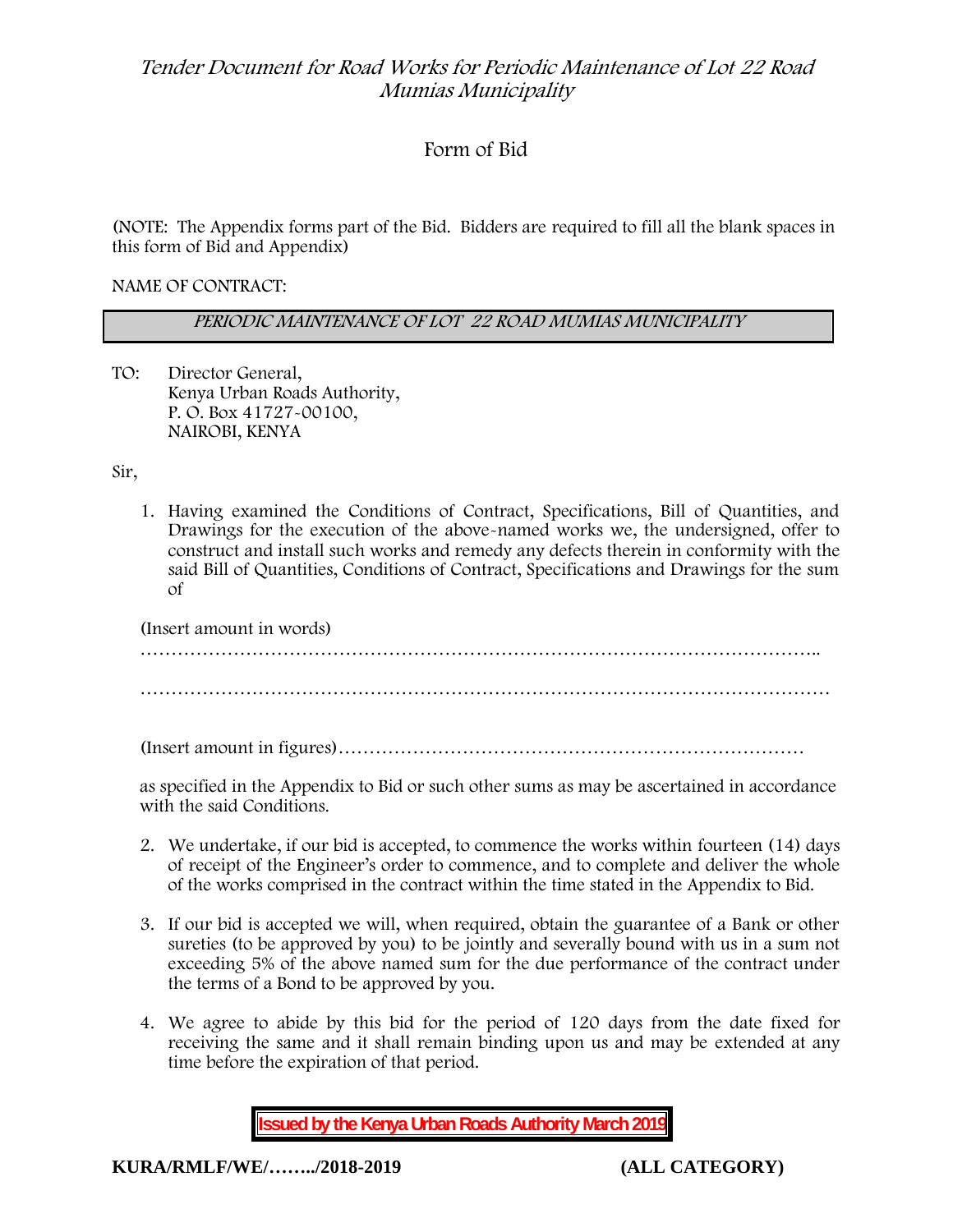- 5. We understand that you are not bound to accept the lowest or any bid you may receive.
- 6. On the basis of our previous experience we are fully experienced and competent in the type of work included in this tender and we have adequate financial resources to carry out the works described within the period for completion. We are in a position to fulfil the contract for which we have tendered.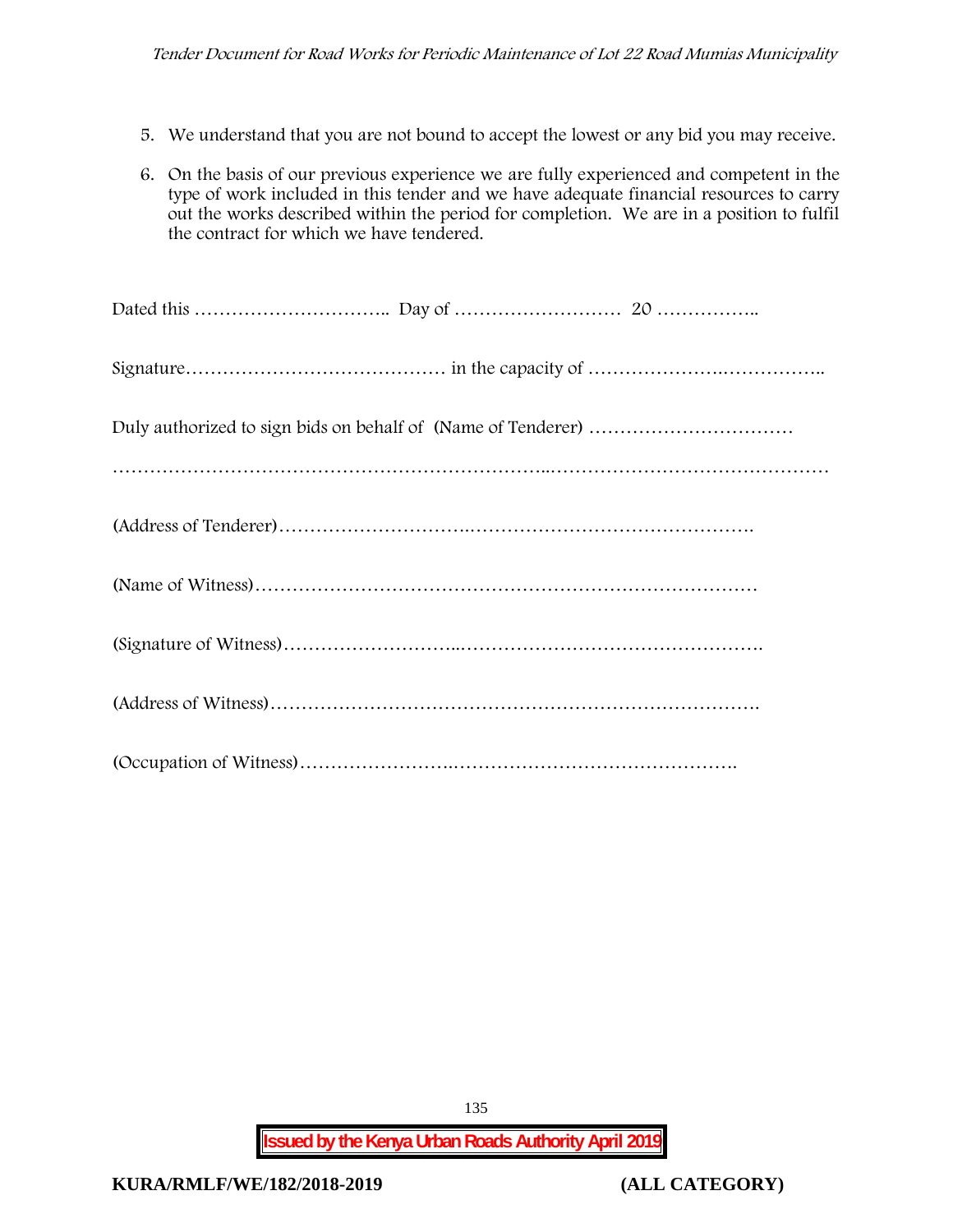**Appendix to Form of Bid**

**Issued by the Kenya Urban Roads Authority April 2019**

136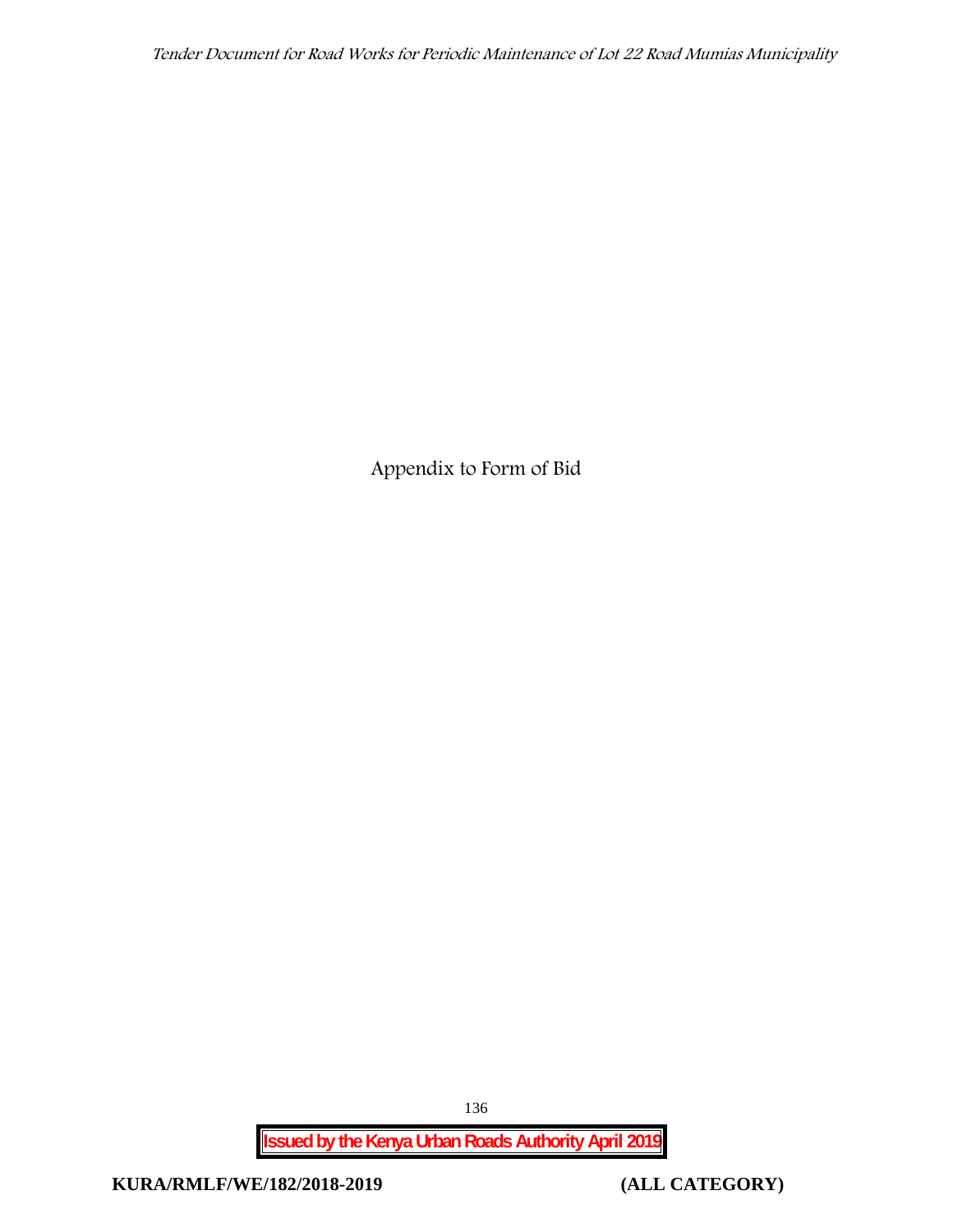| (This appendix forms part of the bid) |                                                                                                        |
|---------------------------------------|--------------------------------------------------------------------------------------------------------|
| <b>CLAUSE</b>                         | <b>AMOUNT</b>                                                                                          |
|                                       | Kshs 200,000.00 (Unconditional bank                                                                    |
|                                       | guarantee only)                                                                                        |
| 2.5                                   | Execution of works under site                                                                          |
|                                       | instructions from Resident Engineer to                                                                 |
|                                       | commence within three (3) days                                                                         |
|                                       | 5 per cent of Tender Sum in the form of                                                                |
|                                       | Unconditional Bank Guarantee                                                                           |
|                                       | Immediately after issuance of Order to                                                                 |
|                                       | Commence                                                                                               |
|                                       | Immediately after issuance of Order to                                                                 |
|                                       | Commence                                                                                               |
|                                       | 1% of the Contract Sum                                                                                 |
|                                       |                                                                                                        |
|                                       | 14 days                                                                                                |
|                                       |                                                                                                        |
| 43.1                                  | 6 months                                                                                               |
| 47.1                                  | 0.05% of Contract Sum per day                                                                          |
| 47.1                                  | 5% of Contract Sum                                                                                     |
|                                       | 1 month                                                                                                |
|                                       | 5% of Interim Payment Certificate                                                                      |
|                                       |                                                                                                        |
|                                       | 5% of Contract Sum                                                                                     |
|                                       |                                                                                                        |
|                                       | Kshs 500,000.00                                                                                        |
|                                       |                                                                                                        |
|                                       | 28 days                                                                                                |
|                                       |                                                                                                        |
|                                       | 28 days                                                                                                |
|                                       |                                                                                                        |
|                                       | The Chartered Institute of Arbitrators                                                                 |
|                                       | (Kenya)                                                                                                |
|                                       | The Employers address is:                                                                              |
|                                       | The Director General,                                                                                  |
|                                       | Kenya Urban Roads Authority (KURA),                                                                    |
|                                       | P.O. Box 41727 - 00100                                                                                 |
|                                       | <b>NAIROBI</b>                                                                                         |
|                                       |                                                                                                        |
|                                       | The Engineer's address is:                                                                             |
|                                       | Director~ (RACM)                                                                                       |
|                                       | Kenya Urban Roads Authority (KURA),                                                                    |
|                                       | P.O. Box 41727 - 00100                                                                                 |
|                                       | <b>NAIROBI</b>                                                                                         |
|                                       | 10.1<br>14.1<br>14.3<br>23.2<br>41.1<br>49.1<br>60.3<br>60.3<br>60.2<br>60.10<br>60.10<br>67.3<br>68.2 |

# **Appendix to Form of Bid**

Signature of Tenderer…………………………………….……. Date ………………………

137

**Issued by the Kenya Urban Roads Authority April 2019**

**KURA/RMLF/WE/182/2018-2019 (ALL CATEGORY)**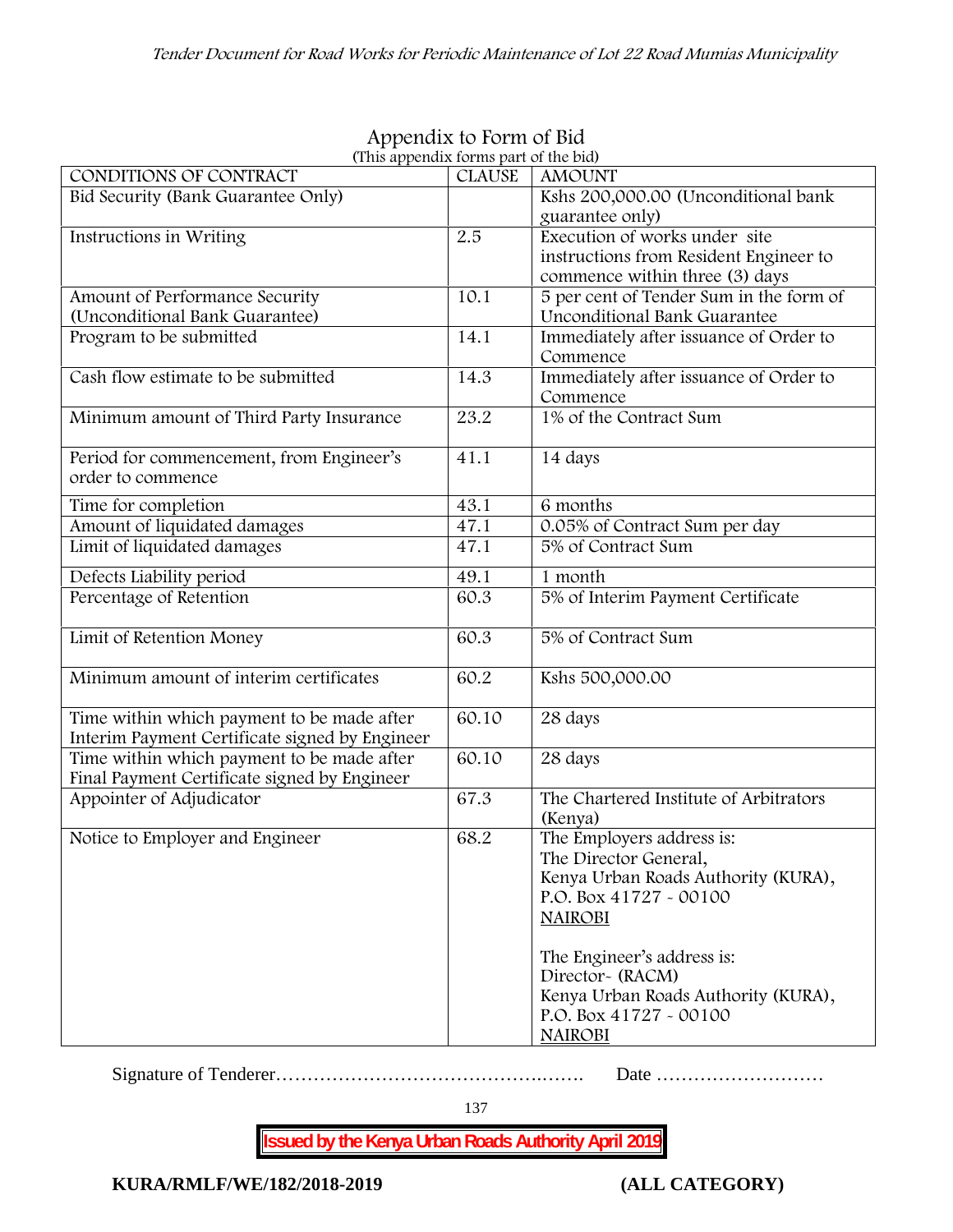**Form of Bid Security**

**Issued by the Kenya Urban Roads Authority April 2019**

138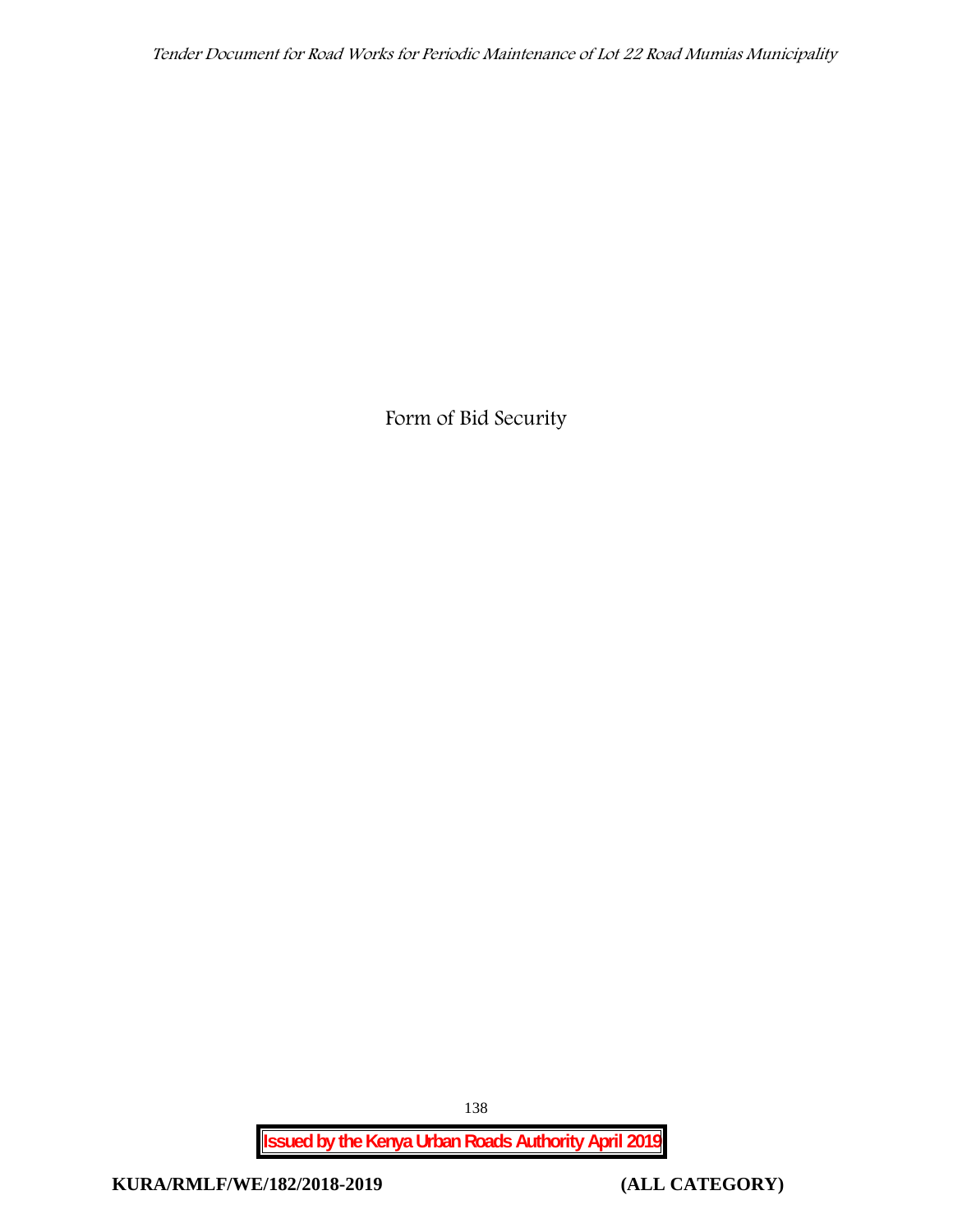#### **TENDER BANK GUARANTEE**

Note: The bidder shall complete only this form of Bank guarantee. No other Form of Bid Bond or any other forms of security will be accepted. Bidders who fail to comply with this requirement will be disqualified.

WHEREAS [*Name of bidder*]. ………………………………………………………………………………………………

………………………………………………………………………………………………

(herein after called "the Bidder") has submitted his bid dated ………….…………

**for the**

## *PERIODIC MAINTENANCE OF LOT 22 ROAD MUMIAS MUNICIPALITY*

, hereinafter called "the bid"

KNOW ALL MEN by these presents that we [*Name of Bank*]

………………………………………………………………………………………………………

of [Name of Country]

………………………………………………………………………………………………

having our registered offices at

………………………………………………………………………………………………

(hereinafter called the Bank) are bound unto the Director General, Kenya Urban Roads Authority, (hereinafter called "the Employer") in the sum of

(in words Kshs)………………………………………………………………………….

(In figures Kshs)……………………………………………………

for which payment will be well and truly made to the said Employer the Bank binds itself, its successors and assigns by these presents.

SEALED with the common Seal of the said Bank this ……………………… day of 20……..

139

**Issued by the Kenya Urban Roads Authority April 2019**

**KURA/RMLF/WE/182/2018-2019 (ALL CATEGORY)**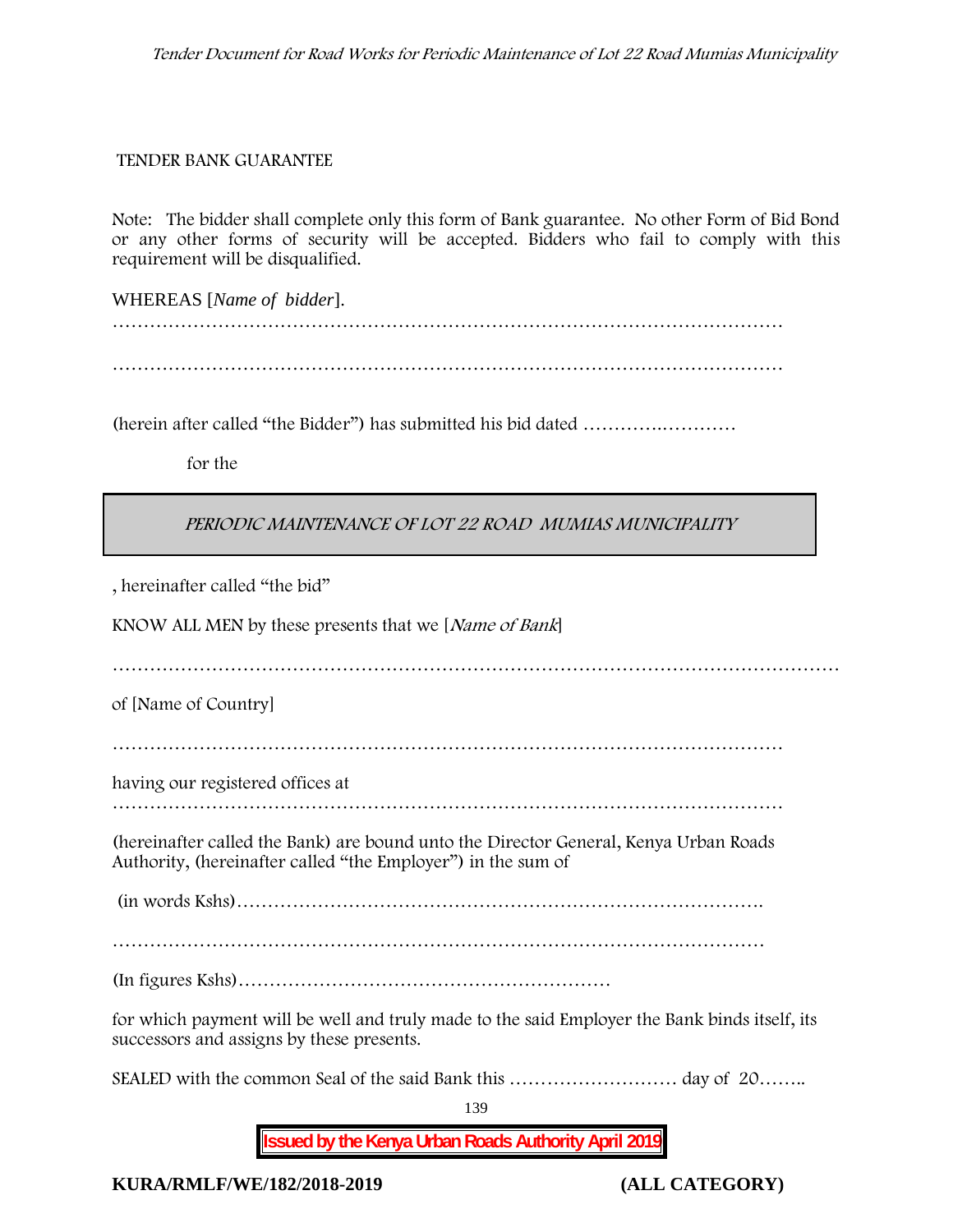THE CONDITIONS of this obligation are:

- 1. If the bidder withdraws his Bid during the period of bid validity specified by the Bidder on the Bid Form; or
- 2. If the Bidder having been notified of the acceptance of his bid by the Employer during the period of bid validity

(i) Fails or refuses to execute the Form of Agreement in accordance with the Instructions to Tenderers when required or

(ii) Fails or refuses to furnish the Performance Security, in accordance with the Instructions to Bidders.

We undertake to pay to the Employer up to the above amount upon receipt of his first written demand, without the Employer having to substantiate his demand, provided that in his demand the Employer will note that the amount claimed by him is due to him owing to the occurrence of any of the above conditions, specifying the occurred condition or conditions.

This guarantee will remain in force up to and including thirty days after the date of expiration of the bid validity, as stated in the Instructions to Bidders.

At the request of the Employer the Bid validity period may be extended by mutual agreement between the Employer and the Bidder and we undertake to extend the validity of this surety accordingly without you having to inform us of such an extension of the Bid validity period if within this period the Bidder has been notified of the acceptance of his Bid. This Surety shall remain valid up to the time the Contract Agreement has been executed.

140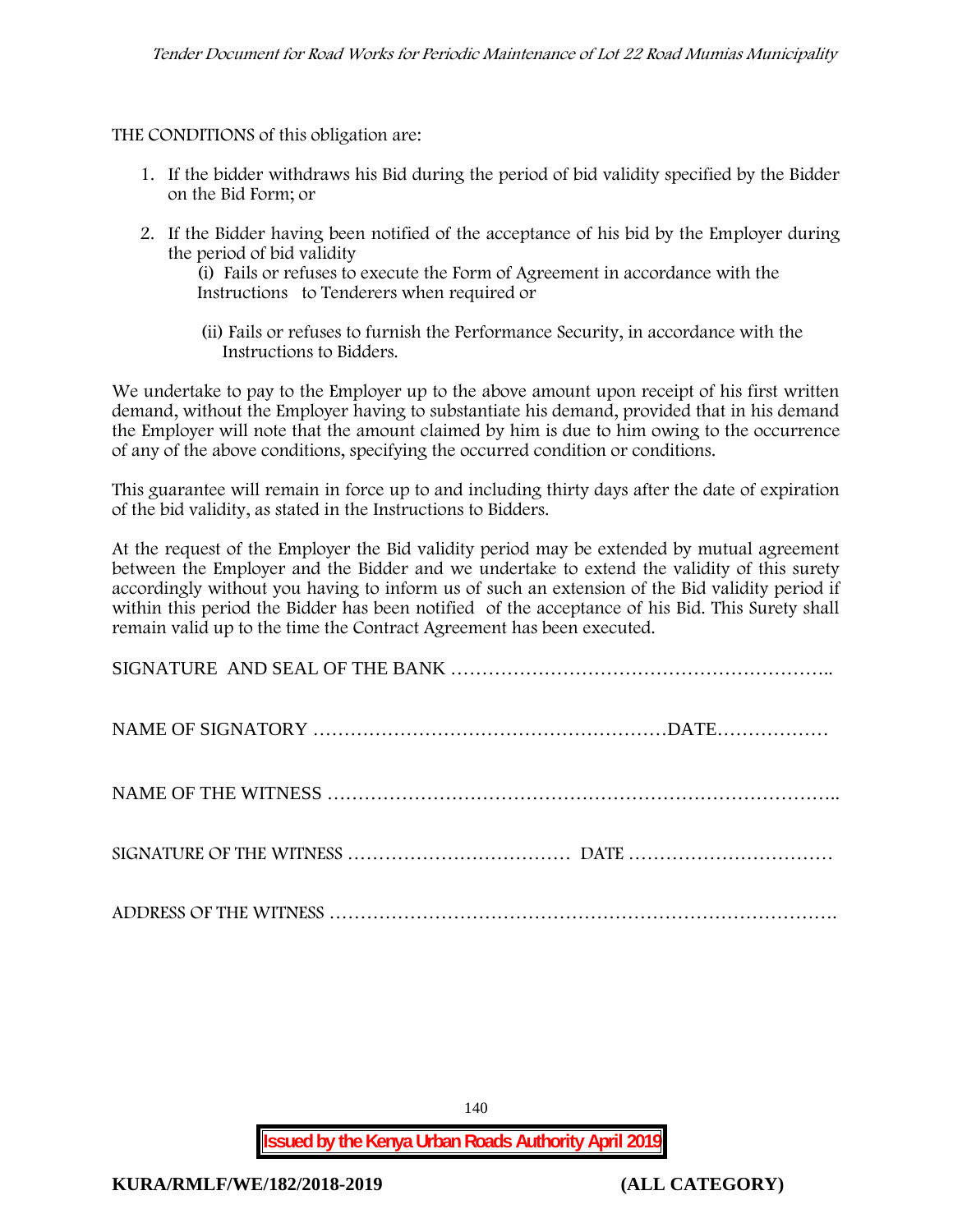## **SECTION XI: SCHEDULES OF SUPPLEMENTARY INFORMATION**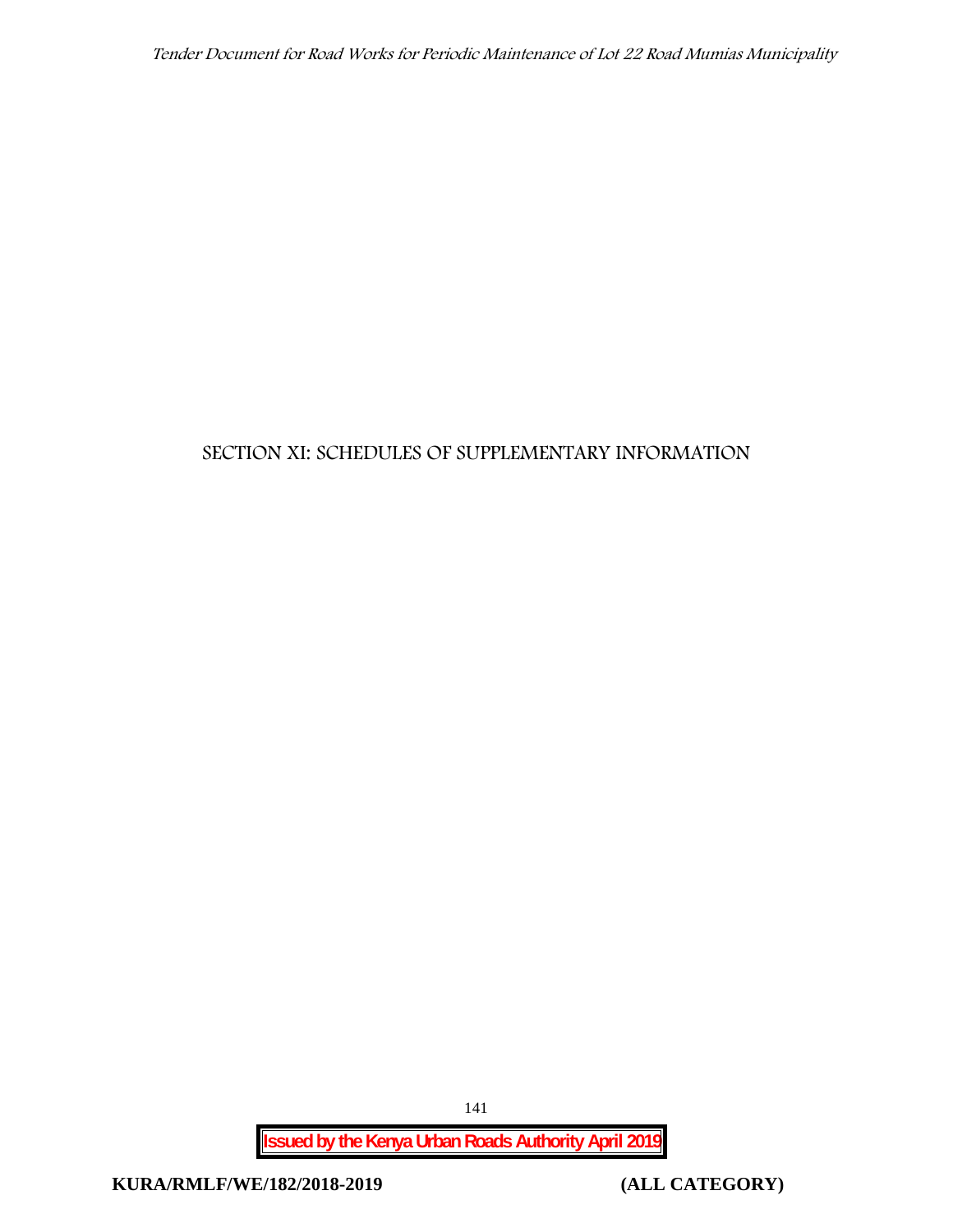| SCHEDULE 4: MAJOR ITEMS OF CONSTRUCTION PLANT AND EQUIPMENT 149        |  |
|------------------------------------------------------------------------|--|
|                                                                        |  |
| SCHEDULE 6: SCHEDULE OF ROADWORKS CARRIED OUT BY THE BIDER IN THE LAST |  |
|                                                                        |  |
|                                                                        |  |
|                                                                        |  |
|                                                                        |  |
|                                                                        |  |
|                                                                        |  |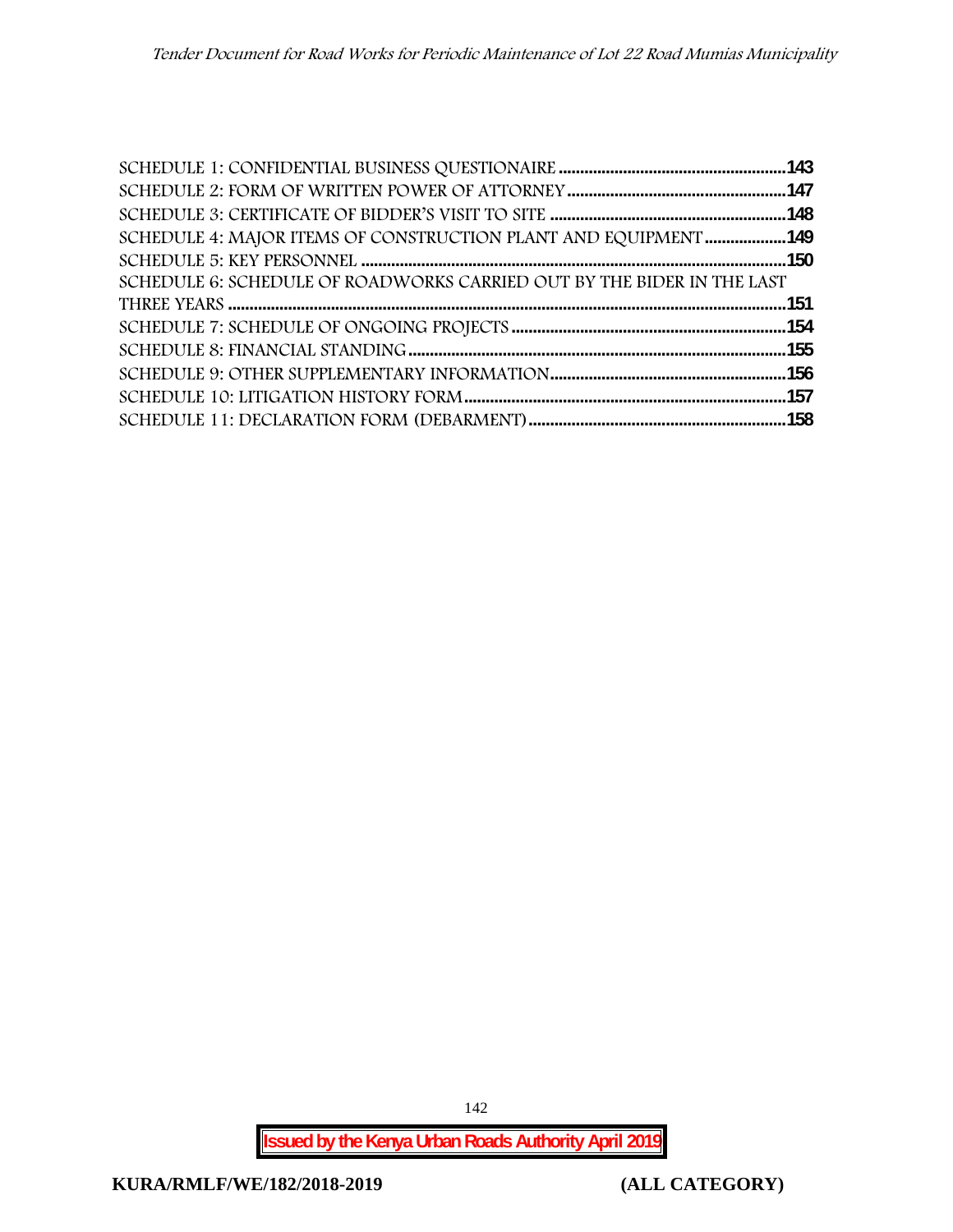## **SCHEDULE 1: CONFIDENTIAL BUSINESS QUESTIONAIRE**

This Confidential Business Questionnaire of the Government of Kenya shall be completed by the Bidder.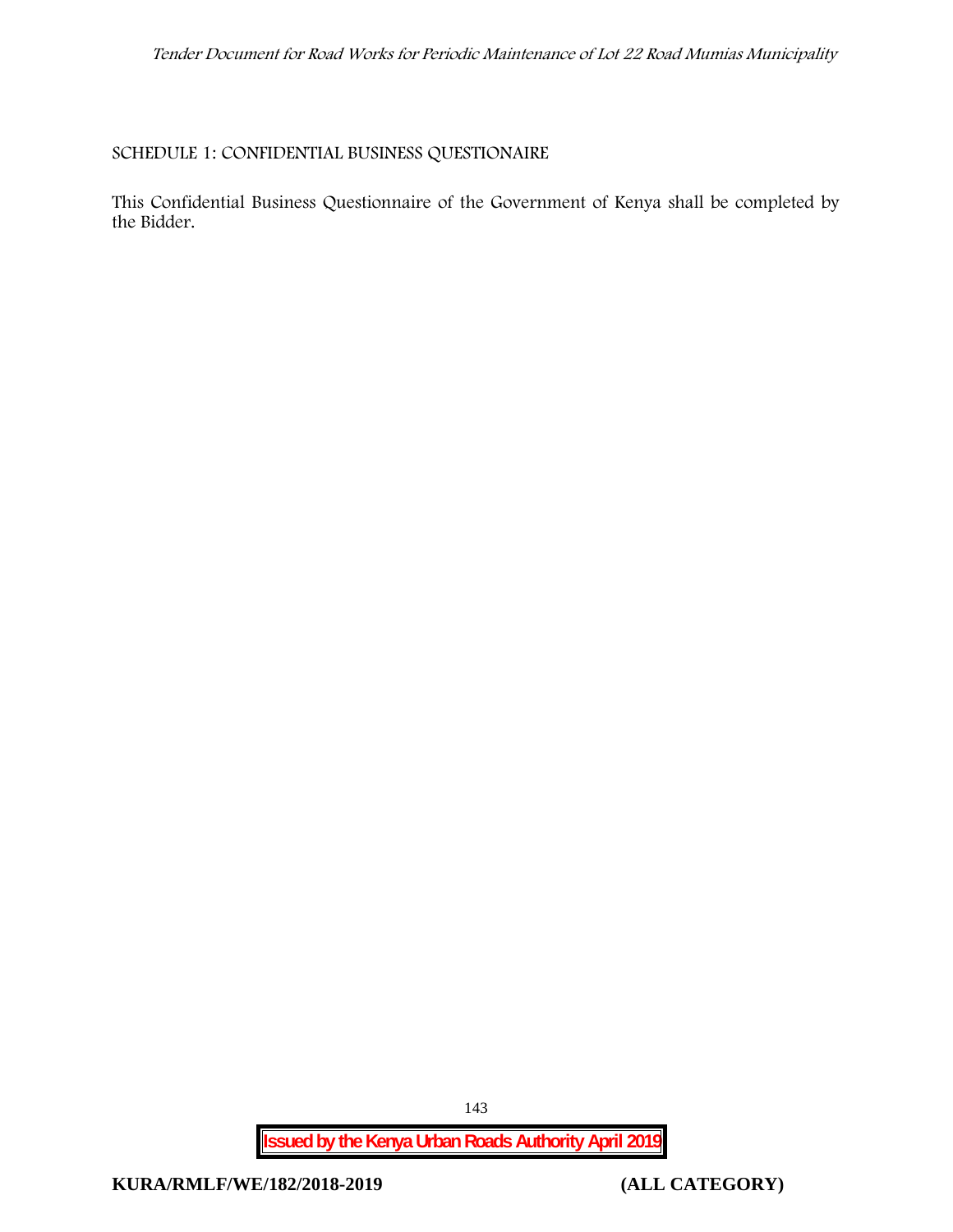## **REPUBLIC OF KENYA**

## **CONFIDENTIAL BUSINESS QUESTIONNAIRE**

| You are requested to give the particulars indicated in Part 1 and either Part 2 (a). $2(b)$ or $2(c)$<br>whichever applies to your type of business.<br>You are advised that it is a serious offence to give false information on this Form.<br>Part 1 - General. |  |  |  |  |
|-------------------------------------------------------------------------------------------------------------------------------------------------------------------------------------------------------------------------------------------------------------------|--|--|--|--|
| Business name                                                                                                                                                                                                                                                     |  |  |  |  |
| Location of business premises                                                                                                                                                                                                                                     |  |  |  |  |
|                                                                                                                                                                                                                                                                   |  |  |  |  |
|                                                                                                                                                                                                                                                                   |  |  |  |  |
| Maximum value of business which you can handle at any one time:<br>Part $2(a)$ - Sole Proprietor:<br>Your name in full                                                                                                                                            |  |  |  |  |
|                                                                                                                                                                                                                                                                   |  |  |  |  |
|                                                                                                                                                                                                                                                                   |  |  |  |  |

**Issued by the Kenya Urban Roads Authority April 2019**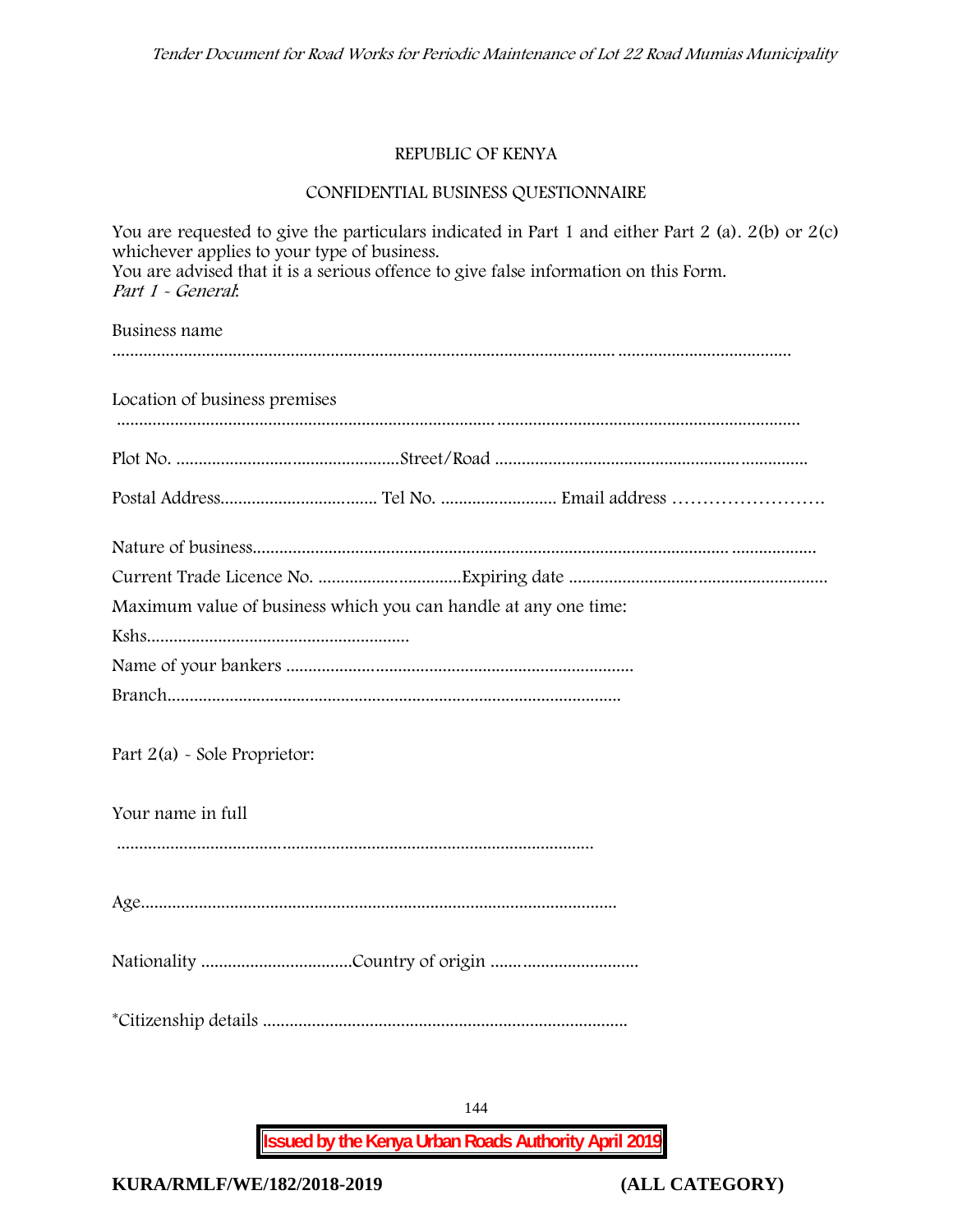## Part 2(b) - Partnership:

|      | Give details of partners as follows:                 |                                  |        |
|------|------------------------------------------------------|----------------------------------|--------|
| Name | Nationality                                          | Citizenship Details <sup>®</sup> | Shares |
|      |                                                      |                                  |        |
|      |                                                      |                                  |        |
|      |                                                      |                                  |        |
|      |                                                      |                                  |        |
|      |                                                      |                                  |        |
|      | Part 2(c) - Registered Company:                      |                                  |        |
|      |                                                      |                                  |        |
|      | State the nominal and issued capital of the company- |                                  |        |
|      |                                                      |                                  |        |
|      |                                                      |                                  |        |
|      | Give details of all directors as follows:            |                                  |        |
| Name | Nationality                                          | Citizenship Details <sup>•</sup> | Shares |
|      |                                                      |                                  |        |
|      |                                                      |                                  |        |
|      |                                                      |                                  |        |
|      |                                                      |                                  |        |
|      |                                                      |                                  |        |

- Attach proof of citizenship (Compulsory)
- Attach certified copy of Form CR12 (Compulsory)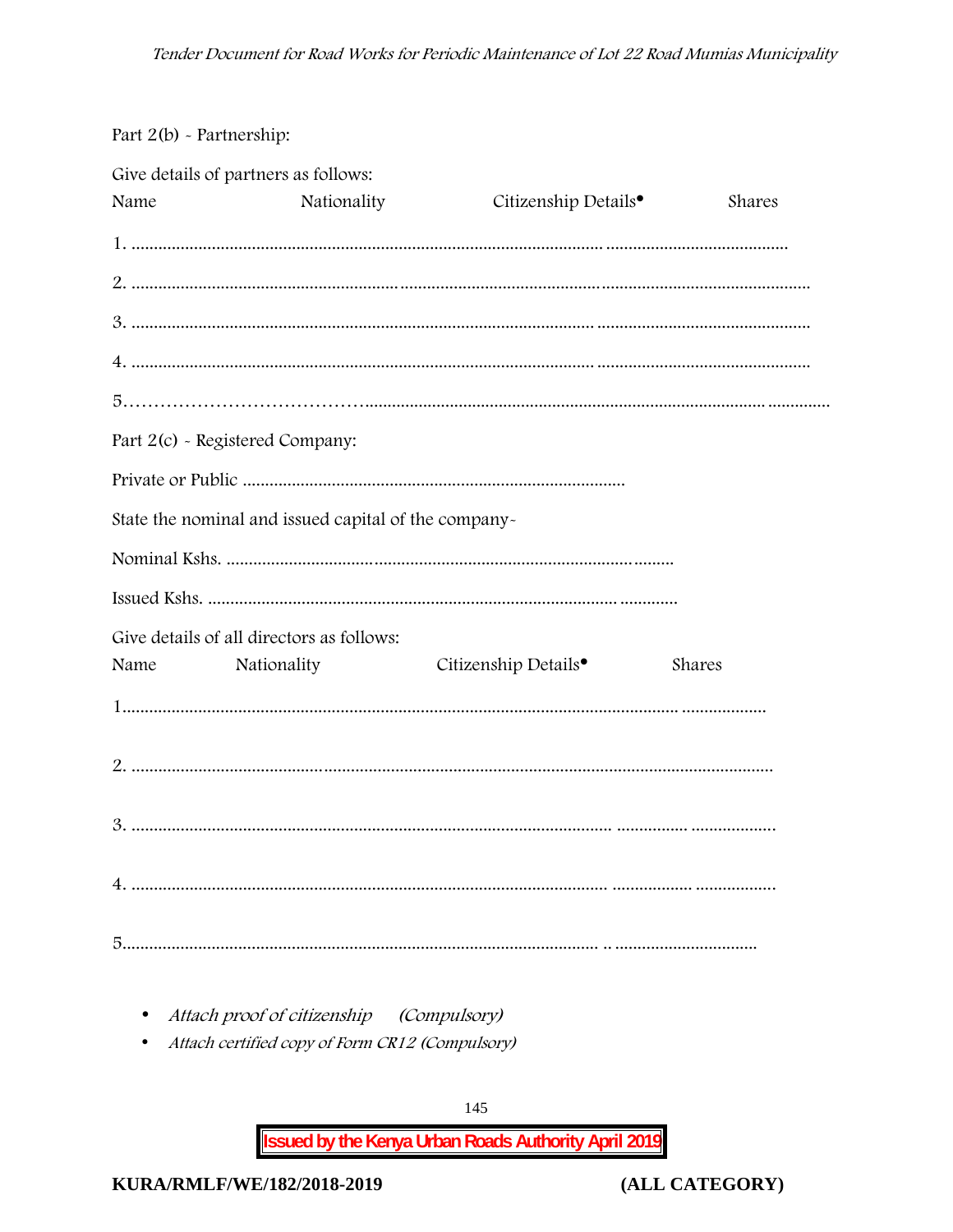Part 3: Interest in the Firm:

Is there any person / persons in the Kenya Urban Roads Authority (KURA) who has interest in this firm? Yes /No\*\*………………………….

I certify that the information given above is correct.

............................... ..............................................................

Date Signature of Bidder

**\*\* Delete as necessary**

**Issued by the Kenya Urban Roads Authority April 2019**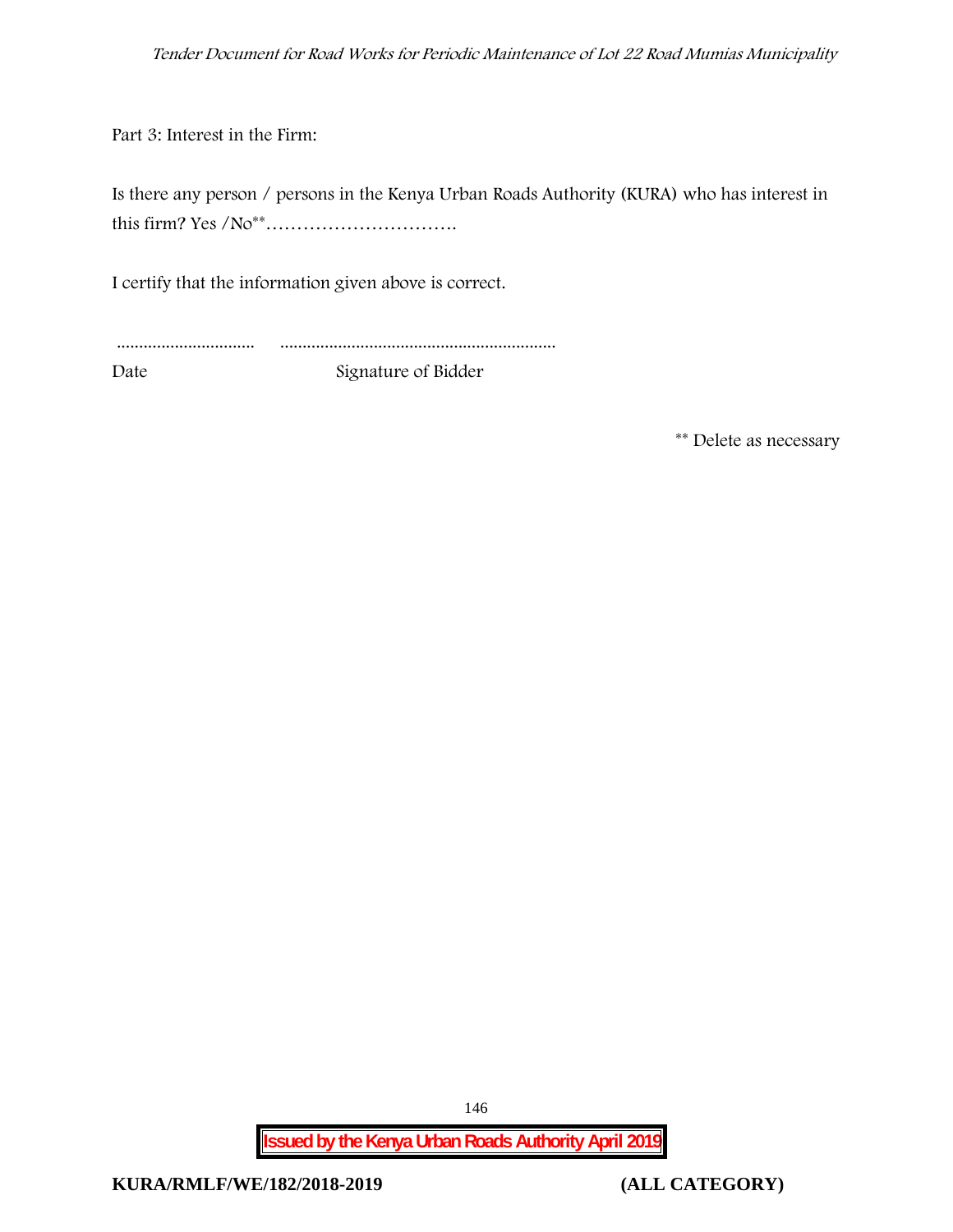*Tender Document for Road Works for Periodic Maintenance of Lot 22 Road Mumias Municipality*

## **SCHEDULE 2: FORM OF WRITTEN POWER OF ATTORNEY**

The Bidder shall state here below the name(s) and address of his representative(s) who is/are authorized to receive on his behalf correspondence in connection with the Bid.

………………………………………………………….. (Name of Bidder's Representative in block letters)

……………………………………………………………………… (Address of Bidder's Representative)

……………………………………………………………………… (Signature of Bidder's Representative)

Alternate:

………………………………………………………….. (Name of Bidder's Representative in block letters)

………………………………………………………….. (Address of Bidder's Representative)

………………………………………………………………………… (Signature of Bidder's Representative)

\*To be filled by all Bidders.

\*Both representative and alternate **must** attach copy of National Identification card or Passport.

147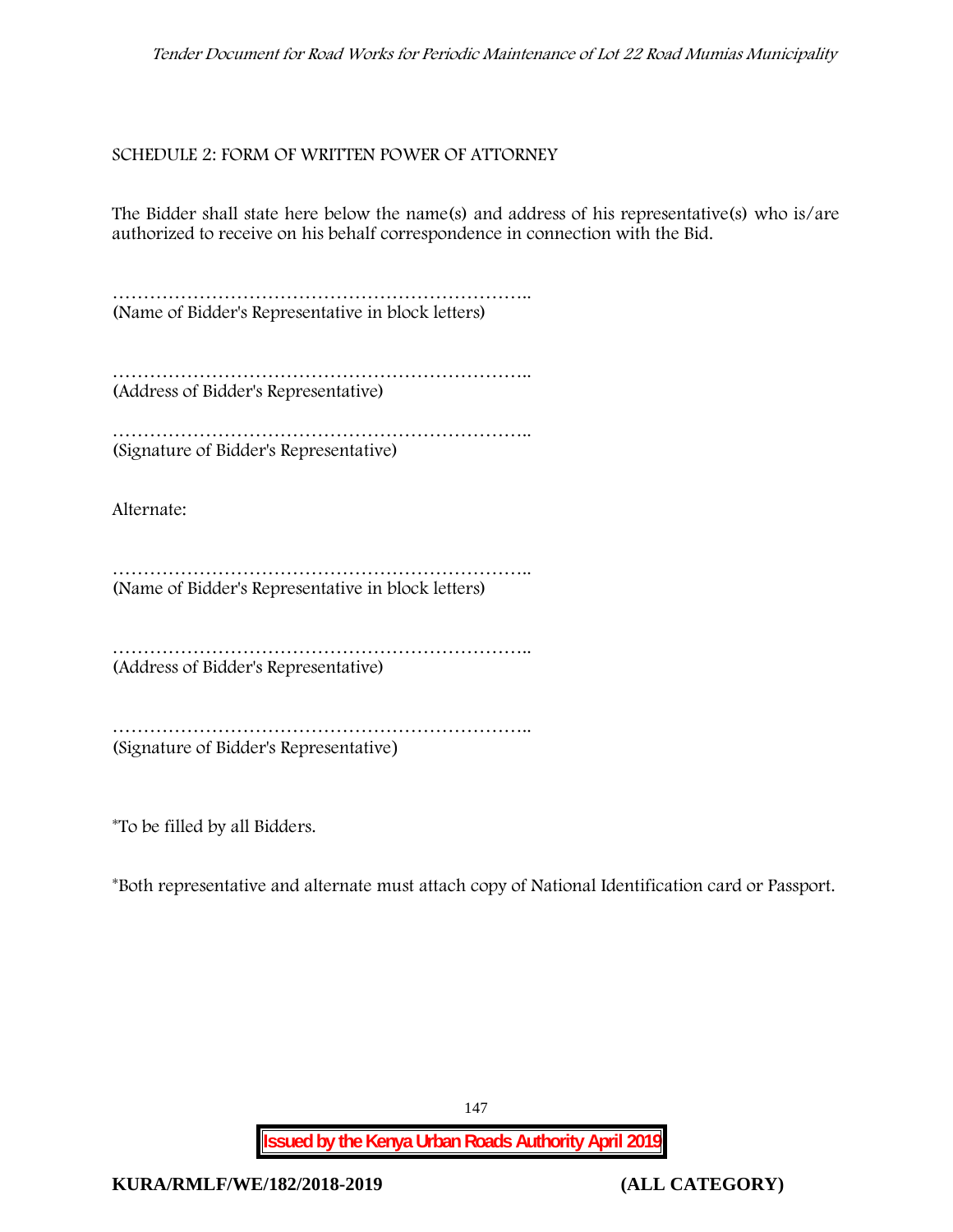## **SCHEDULE 3: CERTIFICATE OF BIDDER'S VISIT TO SITE**

This is to certify that

[*Name/s*]……………………………………………………………………………………

………………………………………………………………….

Being the authorized representative/Agent of [*Name of bidder*]

…………………………………………………………………………………………………

…………………………………………………………………………………………………

participated in the organised inspection visit of the site of the works for the

# *PERIODIC MAINTENANCE OF LOT 22 ROAD MUMIAS MUNICIPALITY*

|                                     | (Employer's Representative) |               |
|-------------------------------------|-----------------------------|---------------|
|                                     |                             |               |
| (Name of Employer's Representative) |                             | (Designation) |

NOTE: This form is to be completed at the time of the organized site visit.

**Issued by the Kenya Urban Roads Authority April 2019**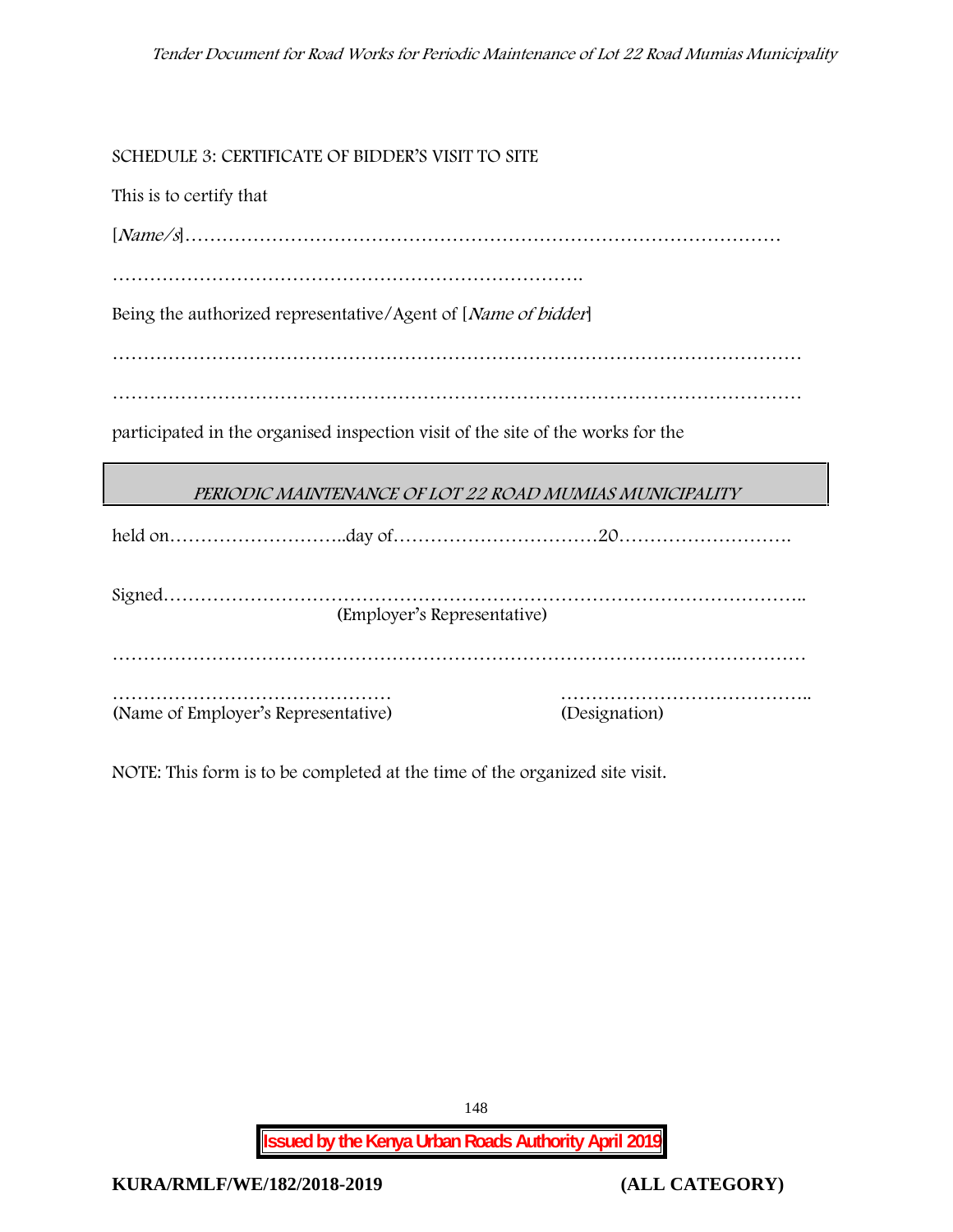| Days after<br>commence<br>)<br>Arrival on<br>Date of<br>Project |                                                                                                                                                                                                                                                                                              |
|-----------------------------------------------------------------|----------------------------------------------------------------------------------------------------------------------------------------------------------------------------------------------------------------------------------------------------------------------------------------------|
| Rating<br>Power                                                 |                                                                                                                                                                                                                                                                                              |
| Imported<br>Owned <sub>/</sub><br>Leased/                       |                                                                                                                                                                                                                                                                                              |
| Sourc<br>$\mathbf{o}$                                           |                                                                                                                                                                                                                                                                                              |
| Imported)<br>Estimated<br>Mombasa<br>(If to be<br>Value<br>5H   |                                                                                                                                                                                                                                                                                              |
| Capacity<br>$t$ or $m3$                                         |                                                                                                                                                                                                                                                                                              |
| Used<br>New<br>$\alpha$                                         |                                                                                                                                                                                                                                                                                              |
| Manufacture<br>Year of                                          |                                                                                                                                                                                                                                                                                              |
| each<br>Χo.<br>$\sigma$                                         |                                                                                                                                                                                                                                                                                              |
| Description<br>Type,<br>Model,<br>Make                          |                                                                                                                                                                                                                                                                                              |
|                                                                 | SCHEDULE 4: MAJOR ITEMS OF CONSTRUCTION PLANT AND EQUIPMENT                                                                                                                                                                                                                                  |
| 5: Qualification Criteria, Part 7.                              | The Bidder shall enter in this schedule all major items of plant and equipment which he<br>proposes to bring to site. Only reliable plant in good working order and suitable for the work<br>required of it shall be shown on this Schedule. Summary of the same shall be entered in Section |
| I certify that the above information is correct.                |                                                                                                                                                                                                                                                                                              |
| (Signature of Bidder)                                           | (Date)                                                                                                                                                                                                                                                                                       |

#### **SCHEDULE 4: MAJOR ITEMS OF CONSTRUCTION PLANT AND EQUIPMENT**

149

**Issued by the Kenya Urban Roads Authority April 2019**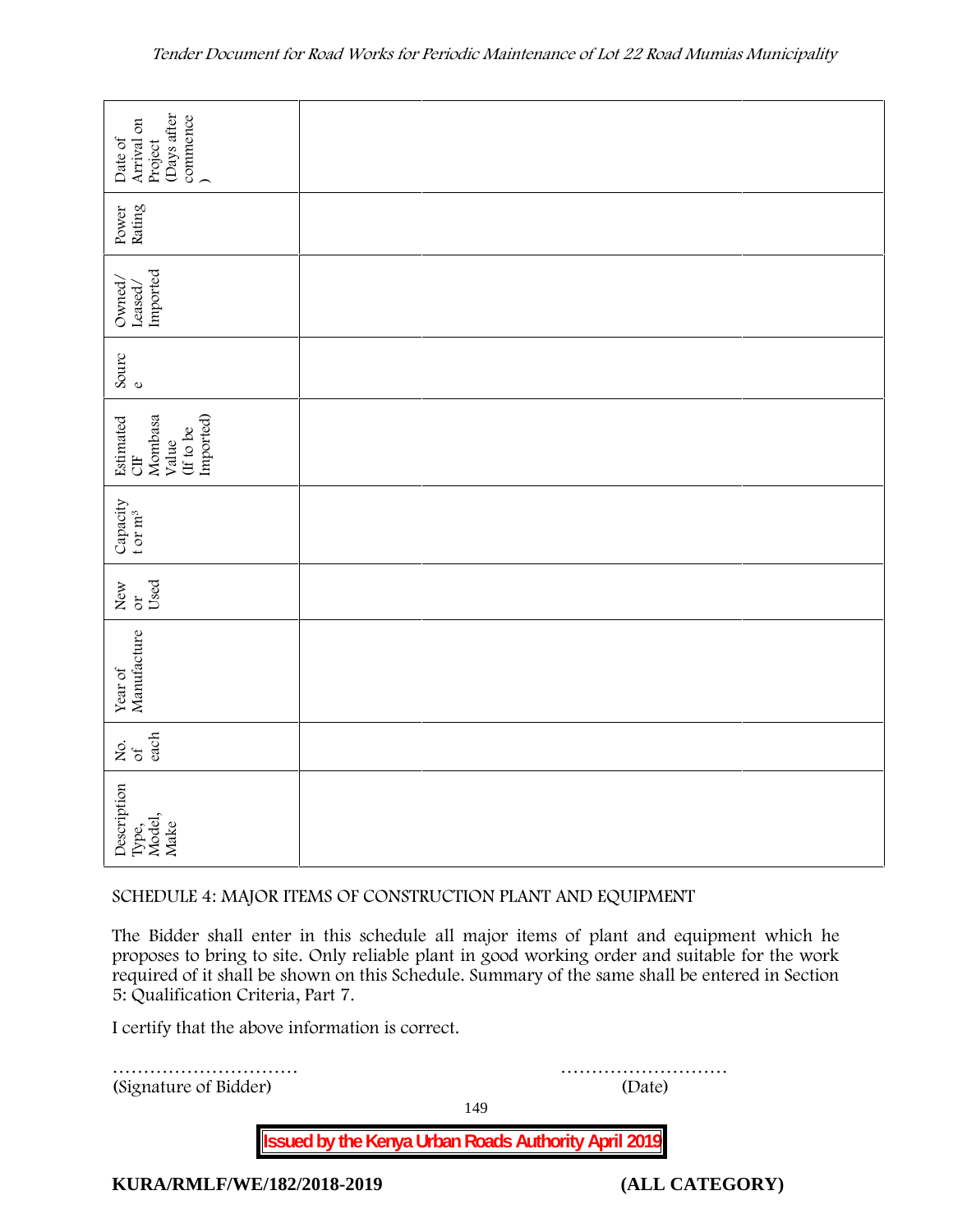## **SCHEDULE 5: KEY PERSONNEL**

| <b>DESIGNATION</b>                                           | <b>NAME</b> | <b>NATIONALITY</b> | SUMMARY OF QUALIFICATIONS AND<br><b>EXPERIENCE</b> |                                |                                 |
|--------------------------------------------------------------|-------------|--------------------|----------------------------------------------------|--------------------------------|---------------------------------|
|                                                              |             |                    | Qualifications                                     | General<br>Experience<br>(Yrs) | Specific<br>Experience<br>(Yrs) |
| Headquarters                                                 |             |                    |                                                    |                                |                                 |
| Partner/Director<br>or other key staff<br>(give designation) |             |                    |                                                    |                                |                                 |
|                                                              |             |                    |                                                    |                                |                                 |
| Site Office                                                  |             |                    |                                                    |                                |                                 |
| 1. Site Agent                                                |             |                    |                                                    |                                |                                 |
| 2. Site Surveyor                                             |             |                    |                                                    |                                |                                 |
| 3. Foreman                                                   |             |                    |                                                    |                                |                                 |
|                                                              |             |                    |                                                    |                                |                                 |

**Note:** The Bidder shall list in this schedule the key personnel he will employ from the Contractor's headquarters and from the Contractor's site office to direct and execute the work together with their qualifications, experience, position held and nationality in accordance with Clause 15.2 and 16.3 of the Conditions of Contract Part II (where required, use separate sheets to add extra data for column 4). Bidders shall attach certified copies of academic certificates, and CVs of all key staff.

I certify that the above information is correct.

(Signature of Bidder) (Date)

………………………… ………………………

150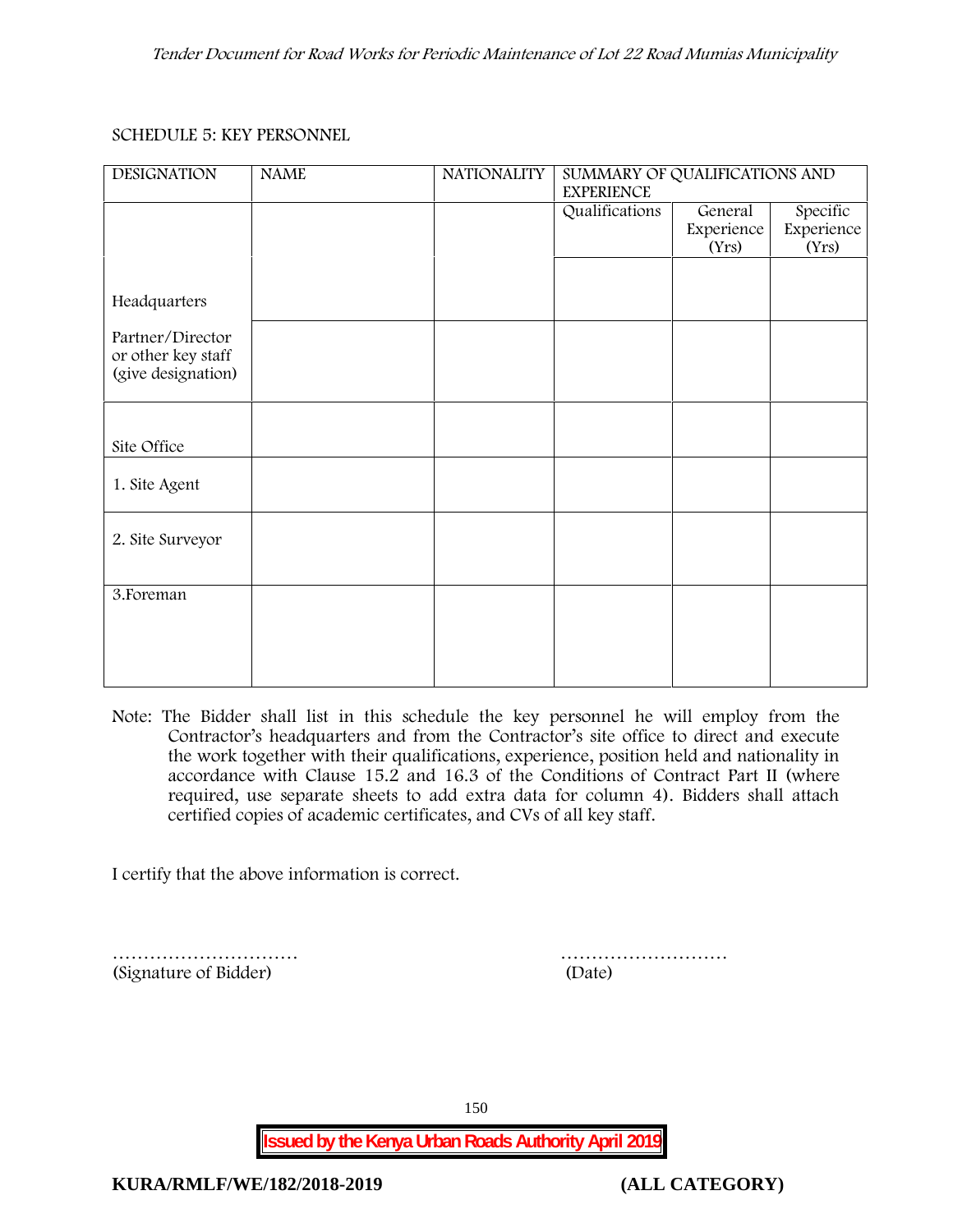#### **SCHEDULE 6: SCHEDULE OF ROADWORKS CARRIED OUT BY THE BIDER IN THE LAST THREE YEARS**

#### **SCHEDULE 6A: COMPLETED WORKS**

| DESCRIPTION OF WORKS | NAME OF CLIENT | VALUE OF<br>WORKS (KSHS) * | YEAR COMPLETED/<br><b>REMARKS</b> |
|----------------------|----------------|----------------------------|-----------------------------------|
|                      |                |                            |                                   |
|                      |                |                            |                                   |
|                      |                |                            |                                   |
|                      |                |                            |                                   |
|                      |                |                            |                                   |
|                      |                |                            |                                   |
|                      |                |                            |                                   |
|                      |                |                            |                                   |
|                      |                |                            |                                   |
|                      |                |                            |                                   |
|                      |                |                            |                                   |
|                      |                |                            |                                   |
|                      |                |                            |                                   |
|                      |                |                            |                                   |

**Note:** Bidders shall attach certified copies of letters of award (for each listed project), certified copies of completion certificates.

I certify that the above works were successfully carried out by this Bidder.

………………………… ……………………… (Signature of Bidder) (Date)

\* **Value in KShs using Central Bank of Kenya mean exchange rate at a reference date 7 days before date of BID opening**

151

**Issued by the Kenya Urban Roads Authority April 2019**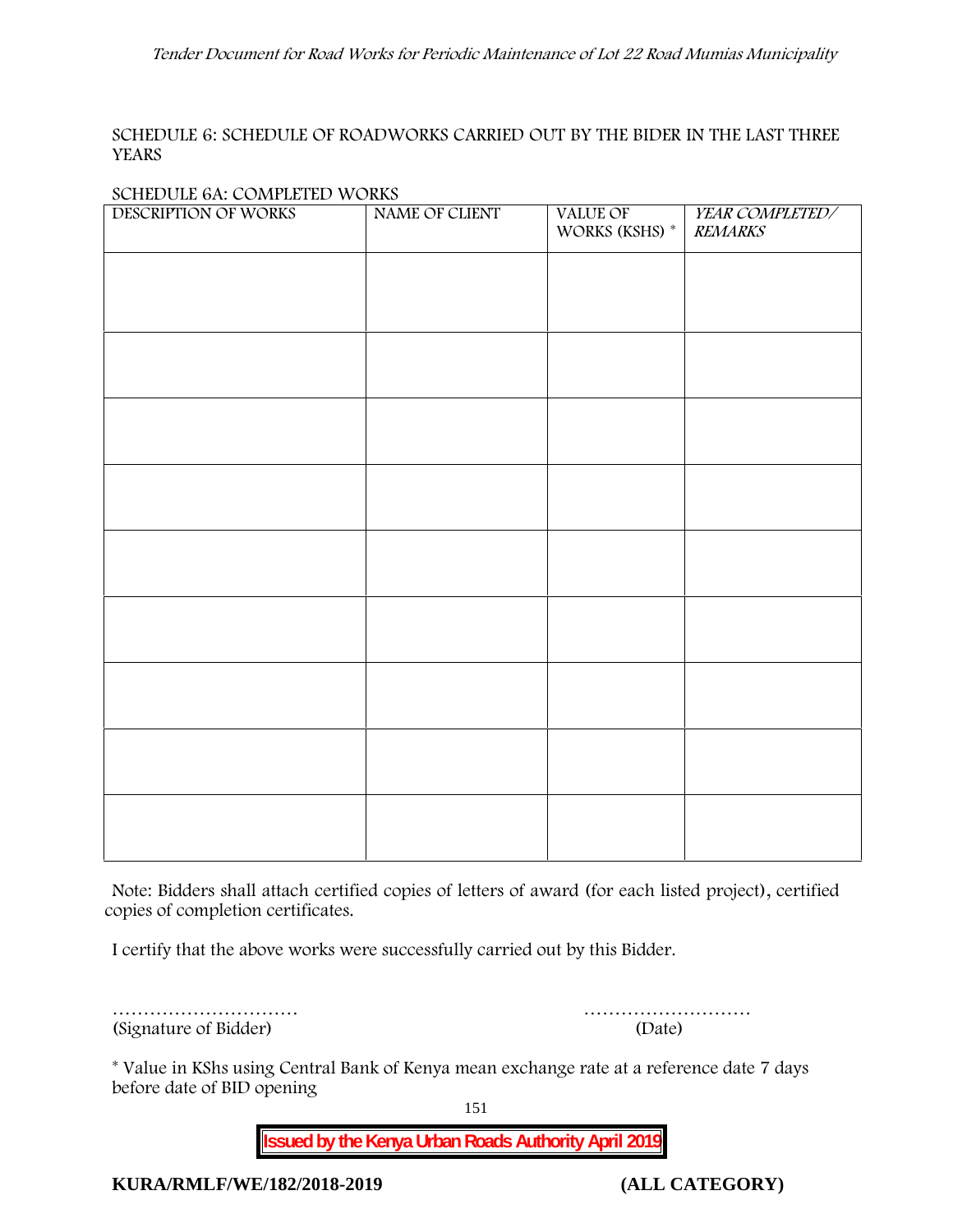| WORKS (KSHS) $^\ast$ | <b>REMARKS</b> |
|----------------------|----------------|
|                      |                |
|                      |                |
|                      |                |
|                      |                |
|                      |                |
|                      |                |
|                      |                |
|                      |                |
|                      |                |
|                      |                |
|                      |                |
|                      |                |
|                      |                |
|                      |                |
|                      |                |
|                      |                |
|                      |                |

**Note:** Bidders shall attach certified copies of letters of award (for each listed project), certified evidence for executed works for non-copleted projects e.g copy of recent payment certificate.

I certify that the above works were successfully carried out by this Bidder.

(Signature of Bidder) (Date)

………………………… ………………………

\* **Value in KShs using Central Bank of Kenya mean exchange rate at a reference date 7 days before date of BID opening**

152

**Issued by the Kenya Urban Roads Authority April 2019**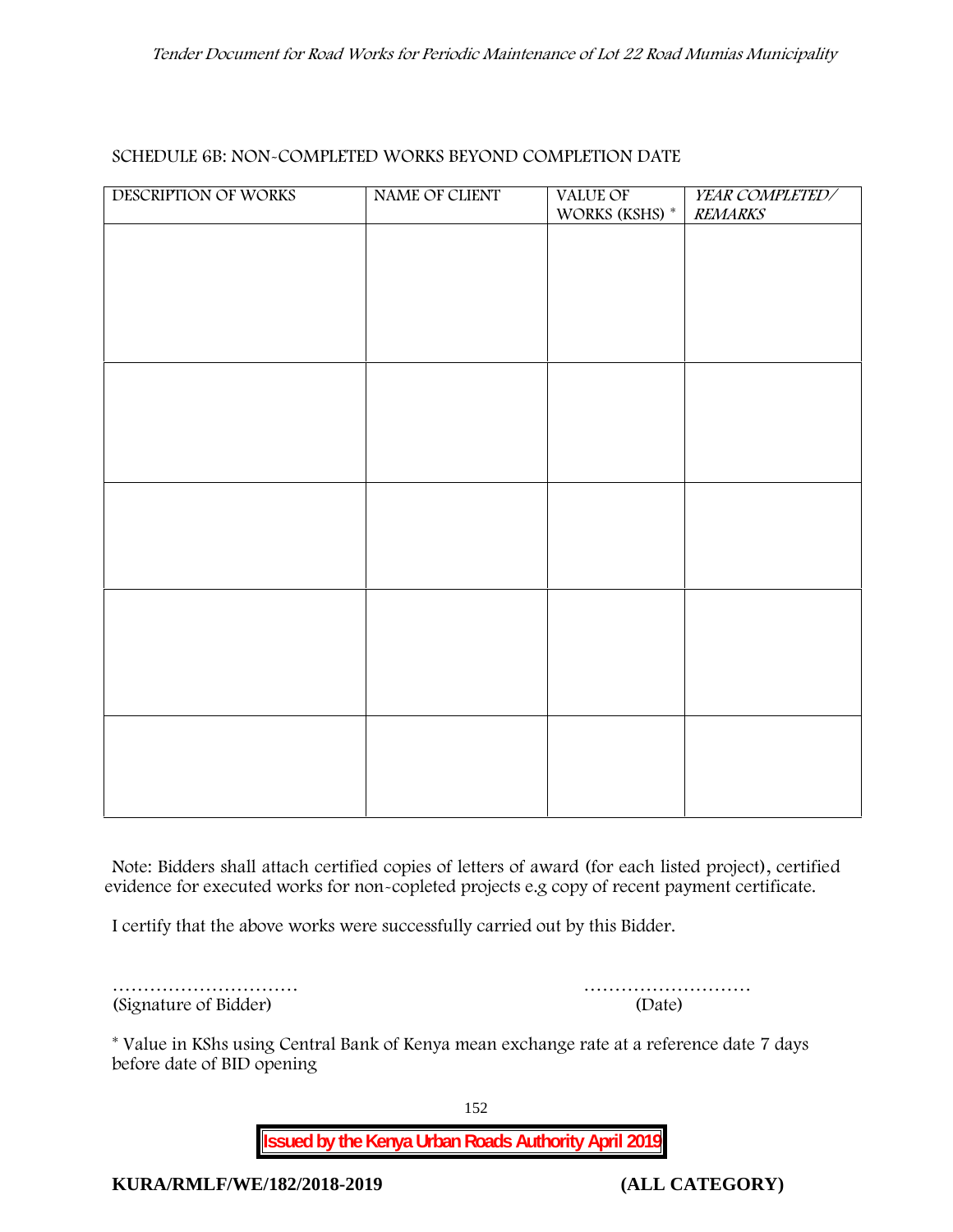## **SCHEDULE 6C: SPECIFIC EXPERIENCE**

| DESCRIPTION OF WORKS | NAME OF CLIENT | VALUE OF<br>WORKS (KSHS) * | YEAR COMPLETED/<br><b>REMARKS</b> |
|----------------------|----------------|----------------------------|-----------------------------------|
|                      |                |                            |                                   |
|                      |                |                            |                                   |
|                      |                |                            |                                   |
|                      |                |                            |                                   |
|                      |                |                            |                                   |
|                      |                |                            |                                   |
|                      |                |                            |                                   |
|                      |                |                            |                                   |
|                      |                |                            |                                   |
|                      |                |                            |                                   |
|                      |                |                            |                                   |
|                      |                |                            |                                   |
|                      |                |                            |                                   |
|                      |                |                            |                                   |
|                      |                |                            |                                   |
|                      |                |                            |                                   |

**Note:** Bidders shall attach certified copies of letters of award (for each listed project), certified evidence for executed works for non-copleted projects e.g copy of recent payment certificate.

I certify that the above works were successfully carried out by this Bidder.

| (Signature of Bidder) | (Date) |
|-----------------------|--------|

………………………… ………………………

\* **Value in KShs using Central Bank of Kenya mean exchange rate at a reference date 7 days before date of BID opening**

153

**Issued by the Kenya Urban Roads Authority April 2019**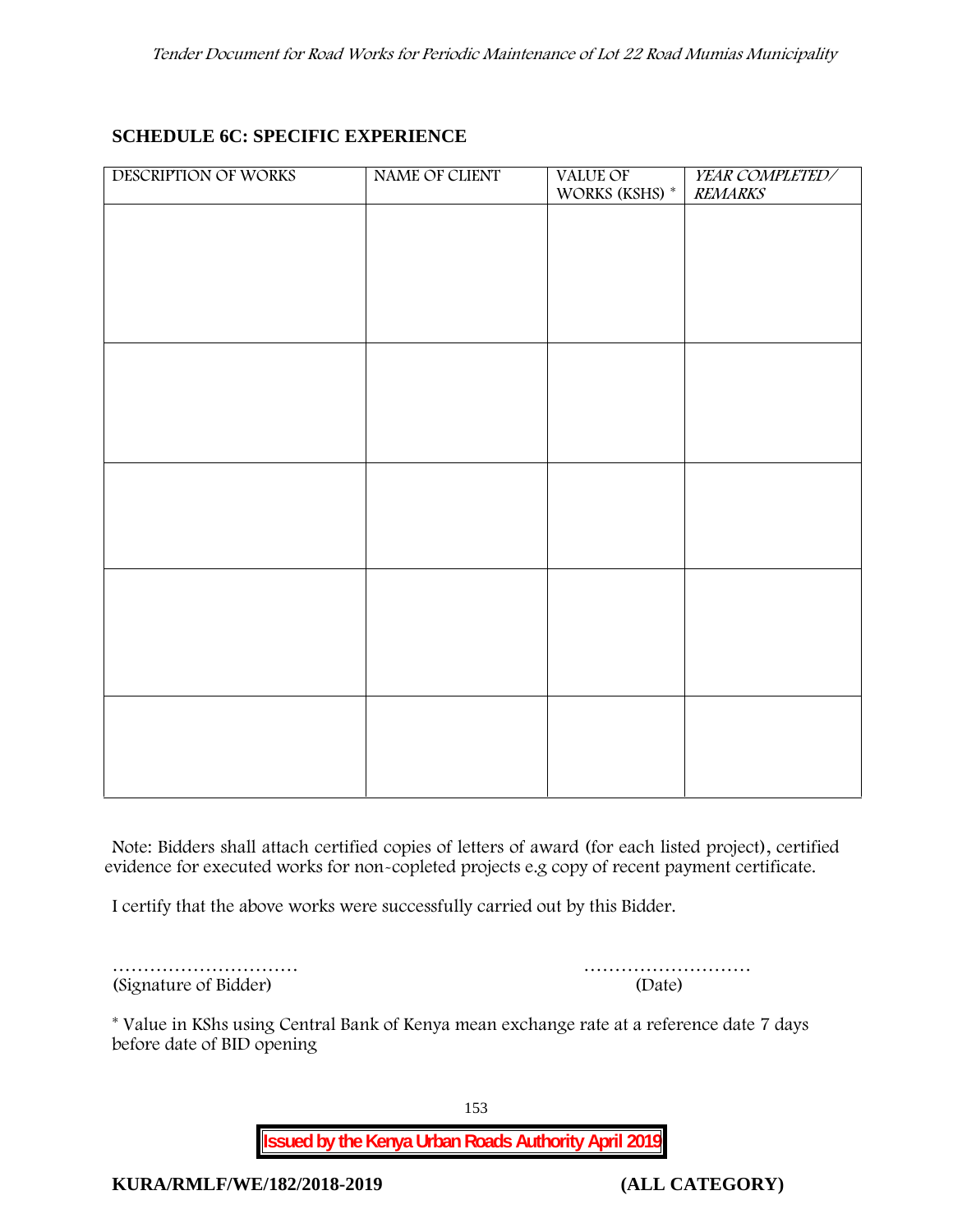## **SCHEDULE 7: SCHEDULE OF ONGOING PROJECTS**

| DESCRIPTION OF<br><b>WORKS</b> | <b>NAME OF</b><br><b>CLIENT</b> | DATE OF<br>COMMENC<br><b>EMENT</b> | DATE OF<br>COMPLETION | <b>VALUE OF</b><br>WORKS (KSHS) | <b>VALUE</b><br>COMPLETED<br>UP TO DATE<br>$\%$ | PHYSICALLY<br>COMPLETED<br>UP TO DATE<br>$\%$ |  |
|--------------------------------|---------------------------------|------------------------------------|-----------------------|---------------------------------|-------------------------------------------------|-----------------------------------------------|--|
|                                |                                 |                                    |                       |                                 |                                                 |                                               |  |
|                                |                                 |                                    |                       |                                 |                                                 |                                               |  |
|                                |                                 |                                    |                       |                                 |                                                 |                                               |  |
|                                |                                 |                                    |                       |                                 |                                                 |                                               |  |
|                                |                                 |                                    |                       |                                 |                                                 |                                               |  |
|                                |                                 |                                    |                       |                                 |                                                 |                                               |  |
|                                |                                 |                                    |                       |                                 |                                                 |                                               |  |
|                                |                                 |                                    |                       |                                 |                                                 |                                               |  |

**Note:** 1. Bidders shall attach certified copies of letters of award (for each listed project) and any certified evidence for executed works e.g copy of recent payment certificate.

2. Bidders must indicate all their on-going works as at the time of bidding. Any non disclosure shall constitute non-responsiveness)

I certify that the above works are being carried out by me and that the above information is correct.

(Signature of Bidder) (Date)

………………………… ………………………

154

**Issued by the Kenya Urban Roads Authority April 2019**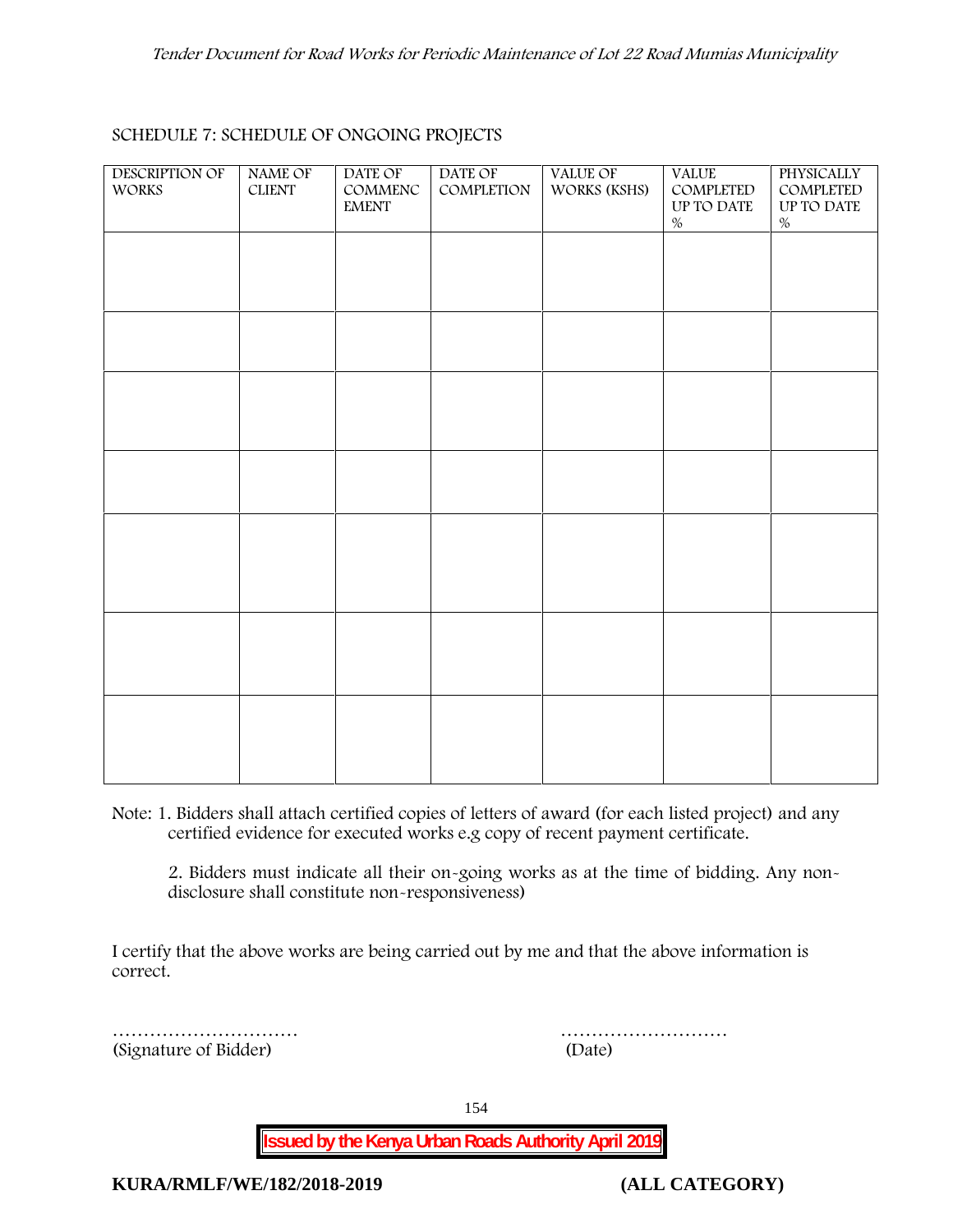## **SCHEDULE 8: FINANCIAL STANDING**

- 1 Submit copies of audited profit and loss statements and balance sheet for the last five calendar years and estimated projection for the next two years with certified English translation where appropriate.
- 2 Give turnover figures for each of the last two (2) financial years. Quote in millions and decimal thereof.

|                               | Year $1()$ | Year $2(\ldots)$ |
|-------------------------------|------------|------------------|
|                               | Ksh.       | Ksh.             |
| Road works                    |            |                  |
| Other civil Engineering works |            |                  |
| Other (specify)               |            |                  |
| Total                         |            |                  |

## SUMMARY OF ASSETS AND LIABILTIES OF THE AUDITED FINANCIAL STATEMENTS OF THE LAST TWO (2) FINANCIAL YEARS.

|                              | Year $1$ () | Year $2(\ldots)$ |
|------------------------------|-------------|------------------|
|                              | KShs.       | KShs.            |
| 1. Total Assets              |             |                  |
| 2. Current Assets            |             |                  |
| 3. Bank Credit Line Value    |             |                  |
| 4. Total Liabilities         |             |                  |
| 5. Current Liabilities       |             |                  |
| 6. Net Worth $(1-4)$         |             |                  |
| 7. Working capital $(2+3-4)$ |             |                  |

(a) Name/Address of Commercial Bank providing credit line

………………………………………………………………………………………………

………………………………………………………………………………………………

(b) Total amount of credit line KShs………………………………………………

Attach a certified copy of Undertaking of the Bank to provide the credit.

(c) Attach bank statements for the last six (6) months

155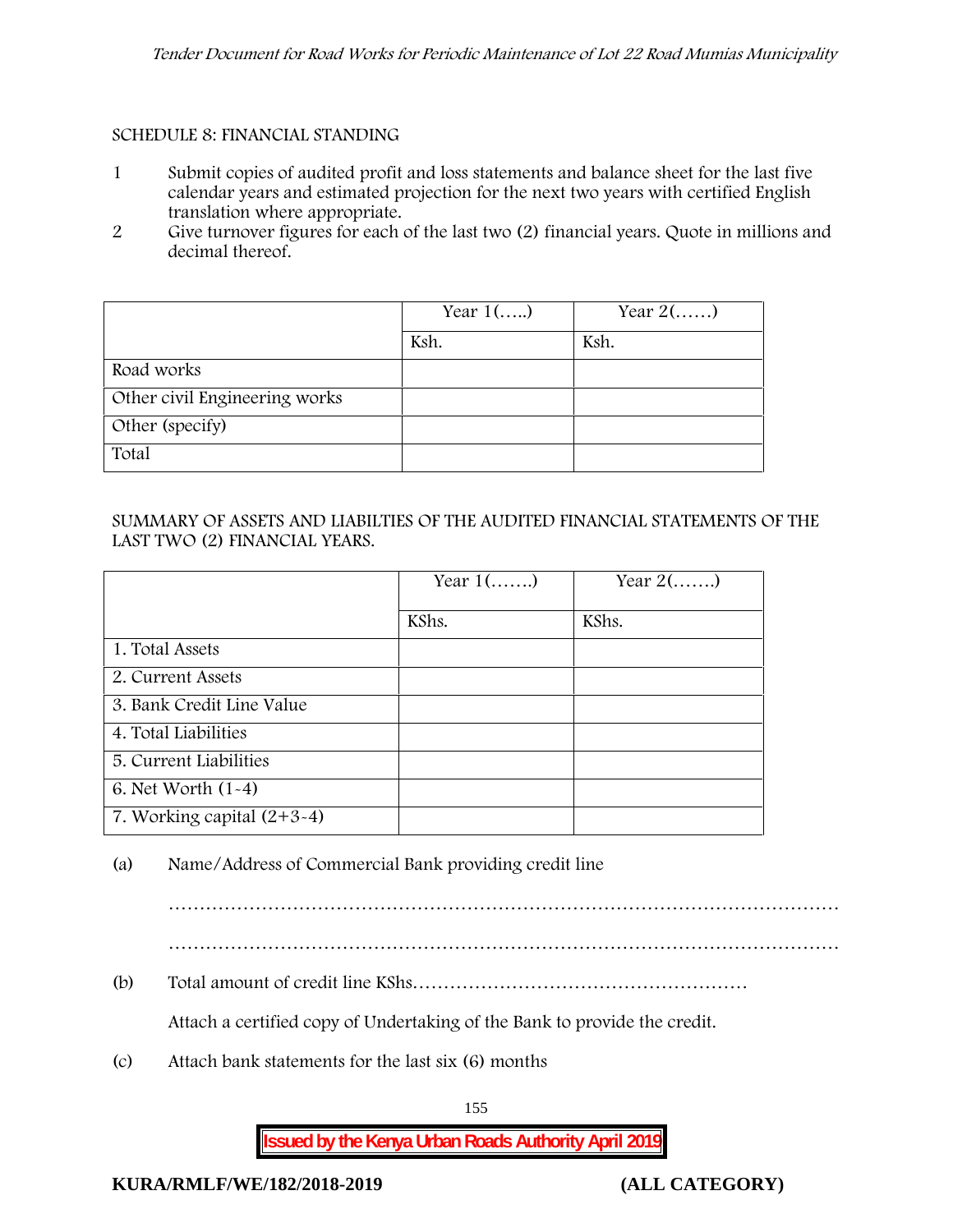## **SCHEDULE 9: OTHER SUPPLEMENTARY INFORMATION**

Financial reports for the last three years, balance sheets, profit and loss statements, auditors' reports etc. List them below and attach copies. ………………………………………………………………………………………………… ………………………………………………………………………………………………… ………………………………………………………………………………………………… ………………………………………………………………………………………………… Evidence of access to financial resources to meet the qualification requirements. Cash in hand, lines of credit etc. List below and attach copies of supporting documents ………………………………………………………………………………………………… …………………………………………………………………………………………………. …………………………………………………………………………………………………. Name, address, telephone, telex, fax numbers and email of the Bidders Bankers who may provide reference if contacted by the Contracting Authority. ……………………………………………………………………………………………….. ………………………………………………………………………………………………. ………………………………………………………………………………………………. I certify that the above information is correct. ……………………………. ……………………………………..

Date Signature of Bidder

(To be signed by authorized representative and officially stamped)

156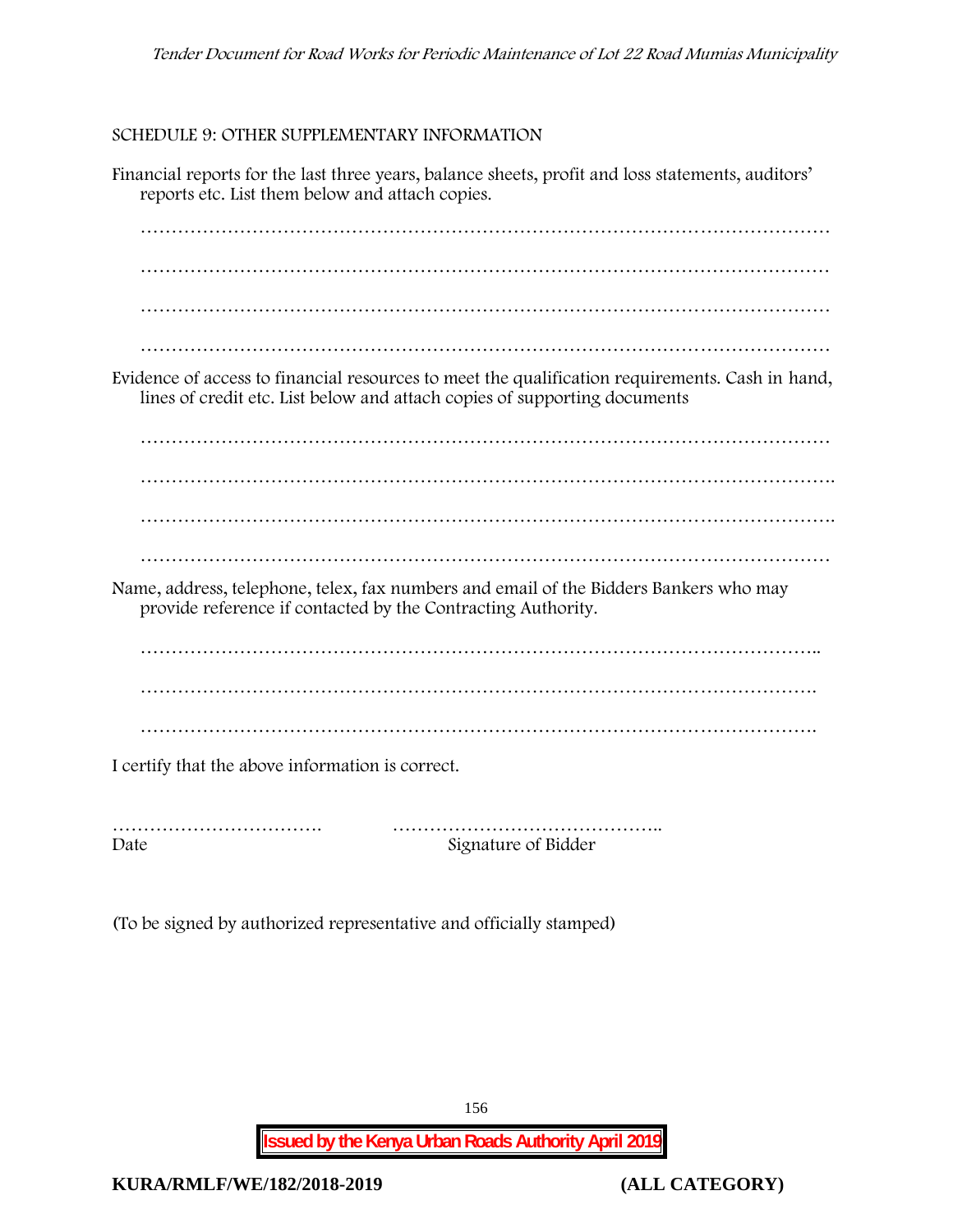#### **SCHEDULE 10: LITIGATION HISTORY FORM**

Information on current litigation in which the Bidder is involved.

| <b>OTHER PARTY (IES)</b> | CAUSE OF DISPUTE | AMOUNT INVOLVED (KSHS) |
|--------------------------|------------------|------------------------|
|                          |                  |                        |
|                          |                  |                        |
|                          |                  |                        |
|                          |                  |                        |

I certify that the above information is correct.

| Date | Signature of Bidder |
|------|---------------------|

(To be signed by authorized representative and officially stamped)

**Issued by the Kenya Urban Roads Authority April 2019**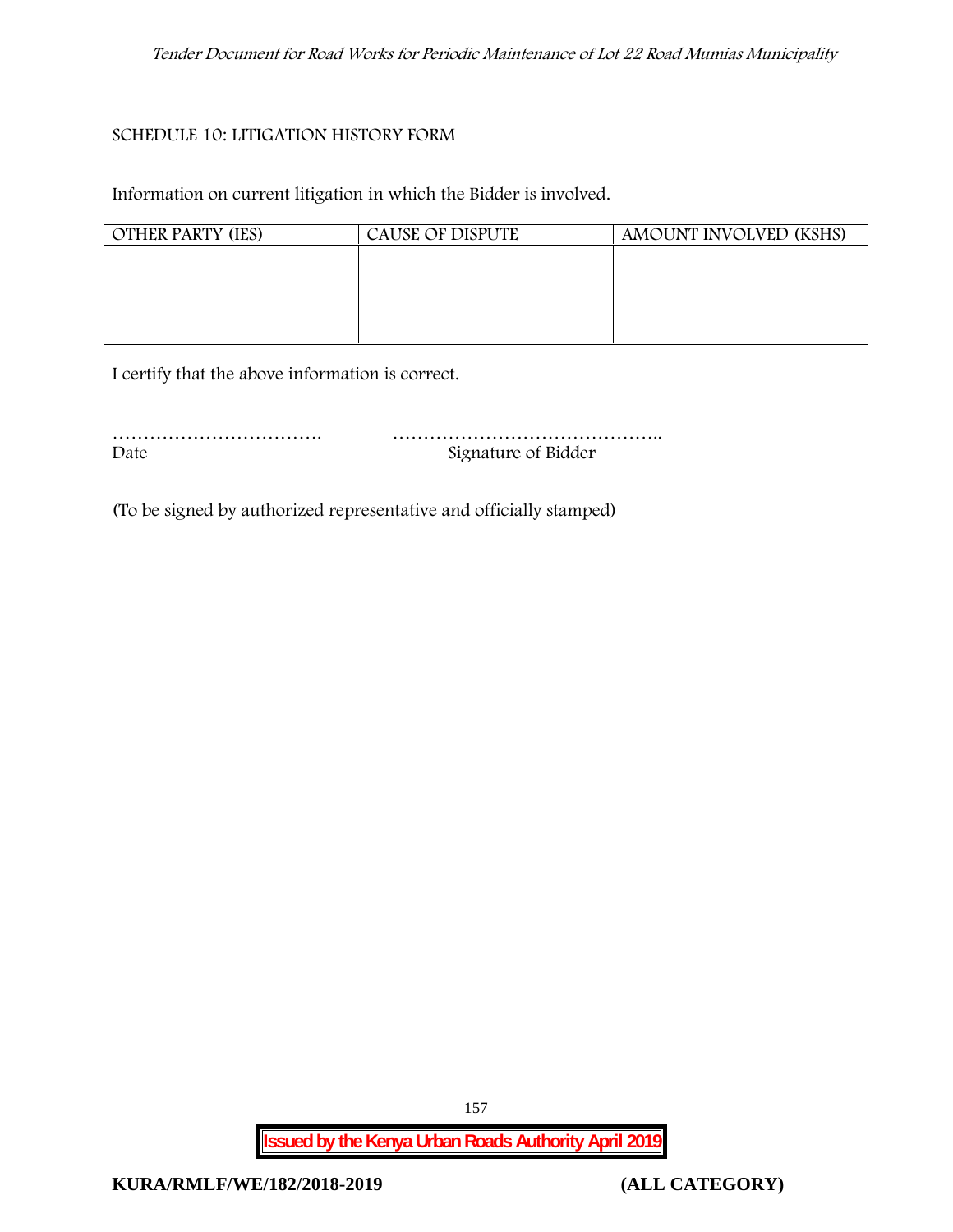*Tender Document for Road Works for Periodic Maintenance of Lot 22 Road Mumias Municipality*

## **SCHEDULE 11: DECLARATION FORM (DEBARMENT)**

To

Date

The Director General, Kenya Urban Roads Authority (KURA), P.O. Box 41727 - 00100 **NAIROBI**

We (name and address)

declare the following:

- a) Have not been debarred from participating in public procurement.
- b) Have not been involved in and will not be involved in corrupt and fraudulent practices regarding public procurement.

Name of Bidder Signature Date

 $\frac{1}{\sqrt{2}}$  ,  $\frac{1}{\sqrt{2}}$  ,  $\frac{1}{\sqrt{2}}$  ,  $\frac{1}{\sqrt{2}}$  ,  $\frac{1}{\sqrt{2}}$  ,  $\frac{1}{\sqrt{2}}$  ,  $\frac{1}{\sqrt{2}}$  ,  $\frac{1}{\sqrt{2}}$  ,  $\frac{1}{\sqrt{2}}$  ,  $\frac{1}{\sqrt{2}}$  ,  $\frac{1}{\sqrt{2}}$  ,  $\frac{1}{\sqrt{2}}$  ,  $\frac{1}{\sqrt{2}}$  ,  $\frac{1}{\sqrt{2}}$  ,  $\frac{1}{\sqrt{2}}$ 

(To be signed by authorized representative and officially stamped)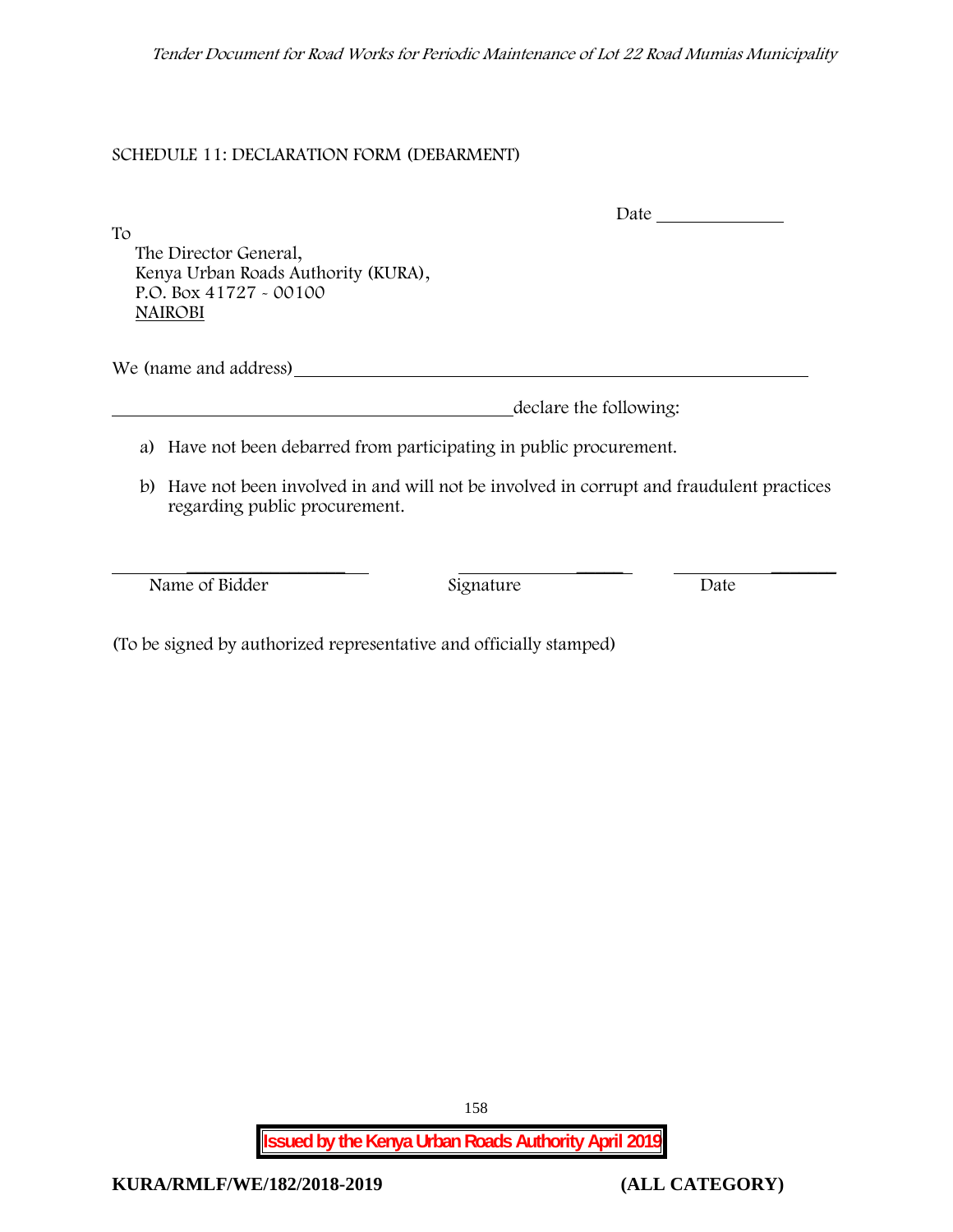**DECLARATION FORM FOR BANKRUPT OR INSOLVENT**

Date

To

The Kenya Urban Roads Authority

P.O Box 41727 – 00100,

IKM Place, 5th Ngong Ave, Nairobi,

## KENYA.

Ladies and Gentlemen,

The Tenderer i.e. (full name and complete physical and postal address)

……………………………………………………………………………………………………… ………………………………………………………………………………………………………

……………………declare the following: -

a) That I/ We have not been debarred from participating in public procurement by anybody, institution or person.

b) That I/ We have not been involved in and will not be involved in corrupt and fraudulent practices regarding public procurement anywhere.

c) That I/ We are not insolvent, in receivership, bankrupt or in the process of being wound up and is not the subject of legal proceedings relating to the foregoing.

d) That I/We are not under any ongoing investigation by the Ethics and Anti-Corruption Commission (EACC) for any corrupt and/or economic crimes or practices.

e) That I/ We are not associated with any other Tenderer participating in this Tender.

f) That I/We do hereby confirm that all the information given in this tender is accurate, factual and true to the best of our knowledge.

Yours sincerely,

……………………………………………………

Name of Tenderer

………………………………………………………………………………..

Signature of duly authorised person signing the Tender

…………………………………………………………………………..

Name and Capacity of duly authorised person signing the Tender

………………………………………

Stamp or Seal of Tenderer

159

**Issued by the Kenya Urban Roads Authority April 2019**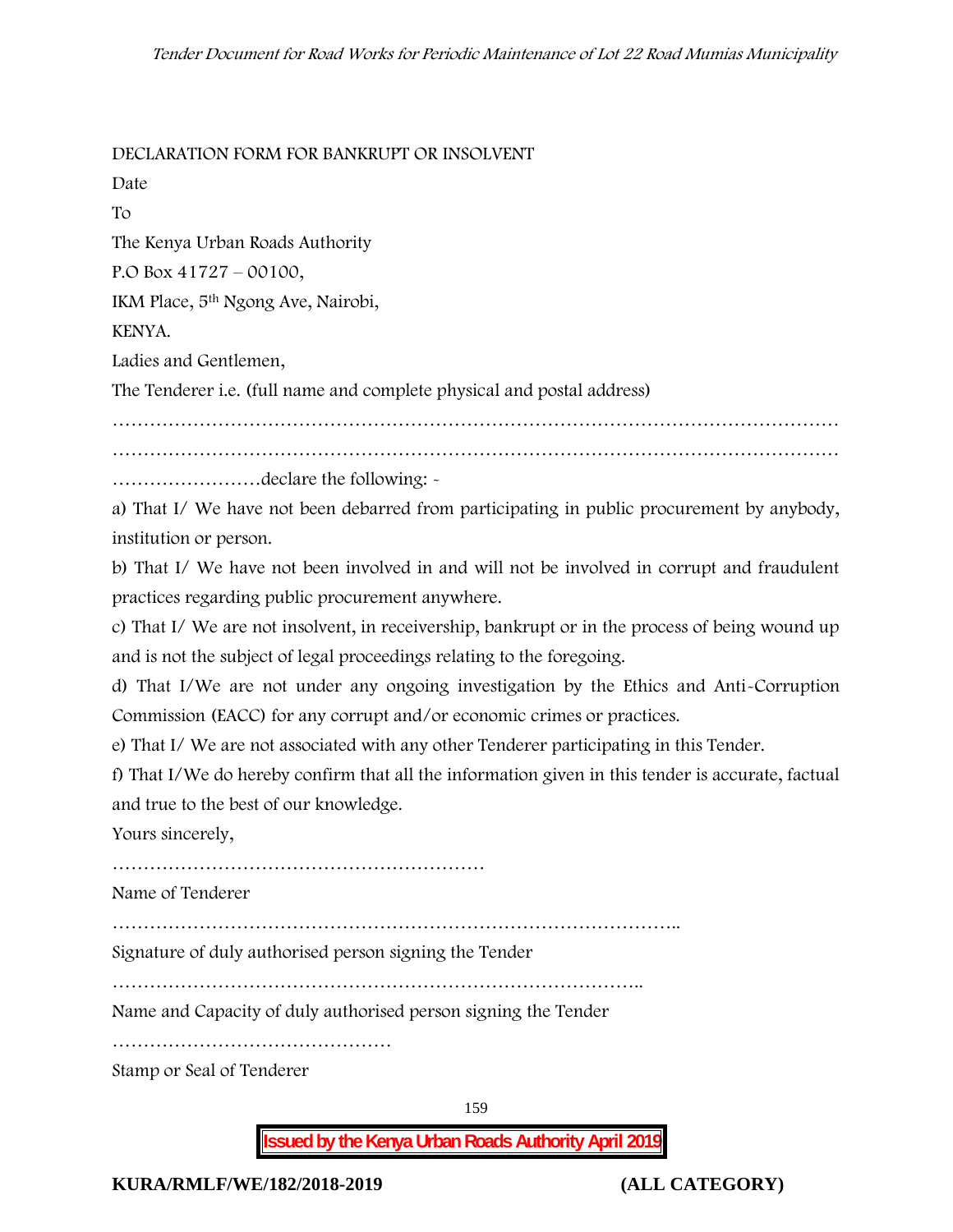# **SECTION XII: FORM OF AGREEMENT**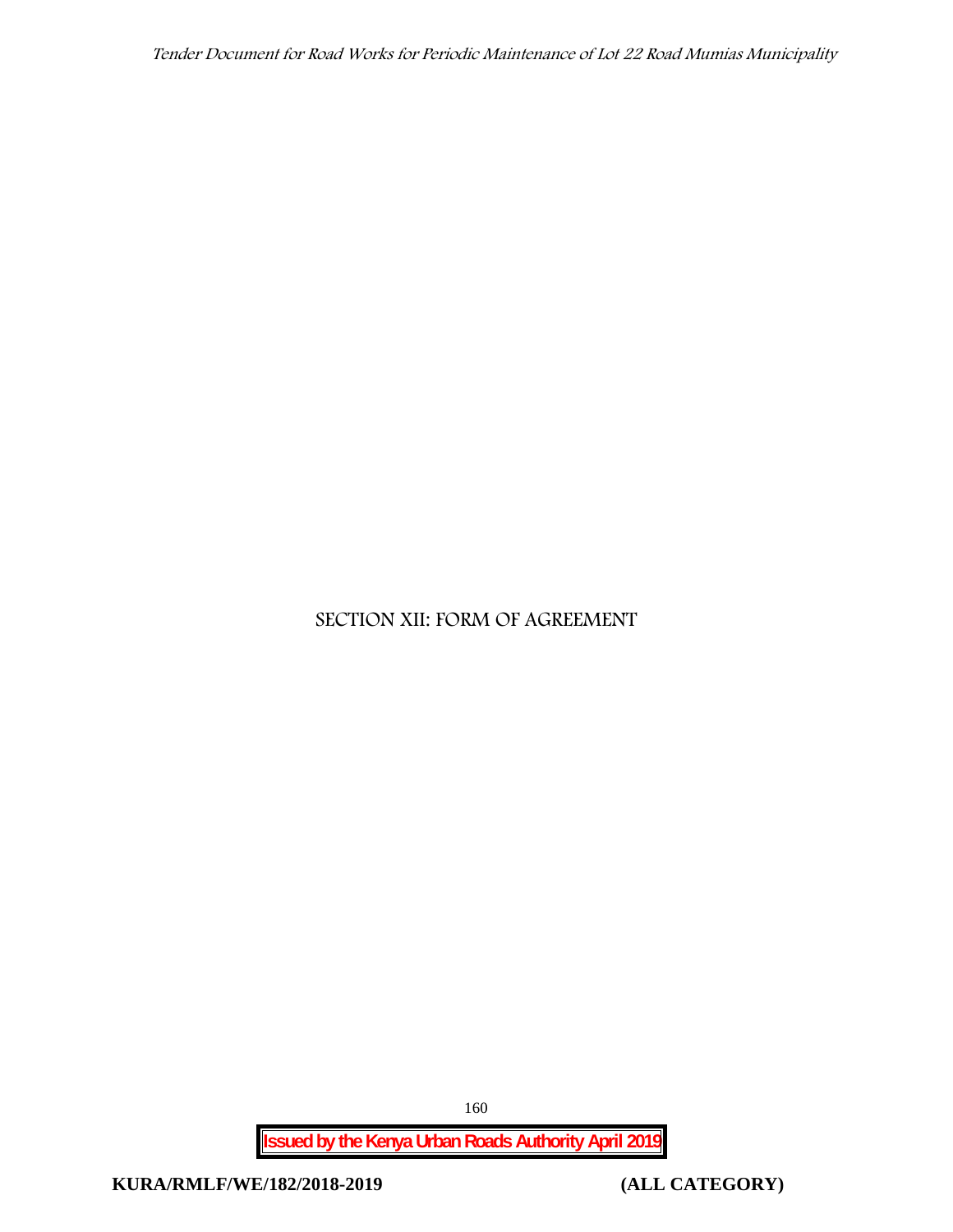#### FORM OF AGREEMENT

*\*\*(To be signed after the award of a contract)*

THIS AGREEMENT is made on the …………………… day of …………………. 20 …………… between the Kenya Urban Roads Authority of P. O. Box 41727-00100, Nairobi, Kenya hereinafter called "the

Employer" of the one part and M/S ................................................................................. (Contractor) of P. O . .................................................... (address) hereinafter called "the Contractor" of the other part.

WHEREAS the Employer is desirous that certain works should be executed, viz.

**PERIODIC MAINTENANCE OF LOT 22 ROAD MUMIAS MUNICIPALITY** and has a Contract with the Contractor for the execution completion and maintenance of such works in the region NOW THIS AGREEMENT WITNESSETH as follows:

In this agreement words and expressions shall have the same meanings as are respectively assigned to them in the Conditions of Contract hereinafter referred to.

The following document shall be deemed to form and be read and construed as part of this Agreement, viz.:

- The Conditions of Contract (FIDIC IV) Part 2
- The Conditions of Contract (FIDIC IV) Part 1
- The Special Specification
- The Standard Specifications
- The Priced Bill of Quantities
- The Letter of Award and Acceptance
- Schedules of Supplementary Information
- -The Drawings
- -Other documents as may be agreed and listed

All aforesaid documents are hereinafter referred to as "The Contract".

In consideration of the payment to be made by the Employer to the Contractor, the Contractor hereby covenants with the Employer to execute, complete and maintain the works in conformity in all respects with the provisions of the Contract.

The Employer hereby covenants to pay the Contractor in consideration of the execution, completion and maintenance of the works the Contract Price at the times and in the manner prescribed by the Contract.

IN WITNESS WHEREOF the parties have hereunto set their respective hands on the day and year first above written.

> **Issued by the Kenya Urban Roads Authority April 2019** 161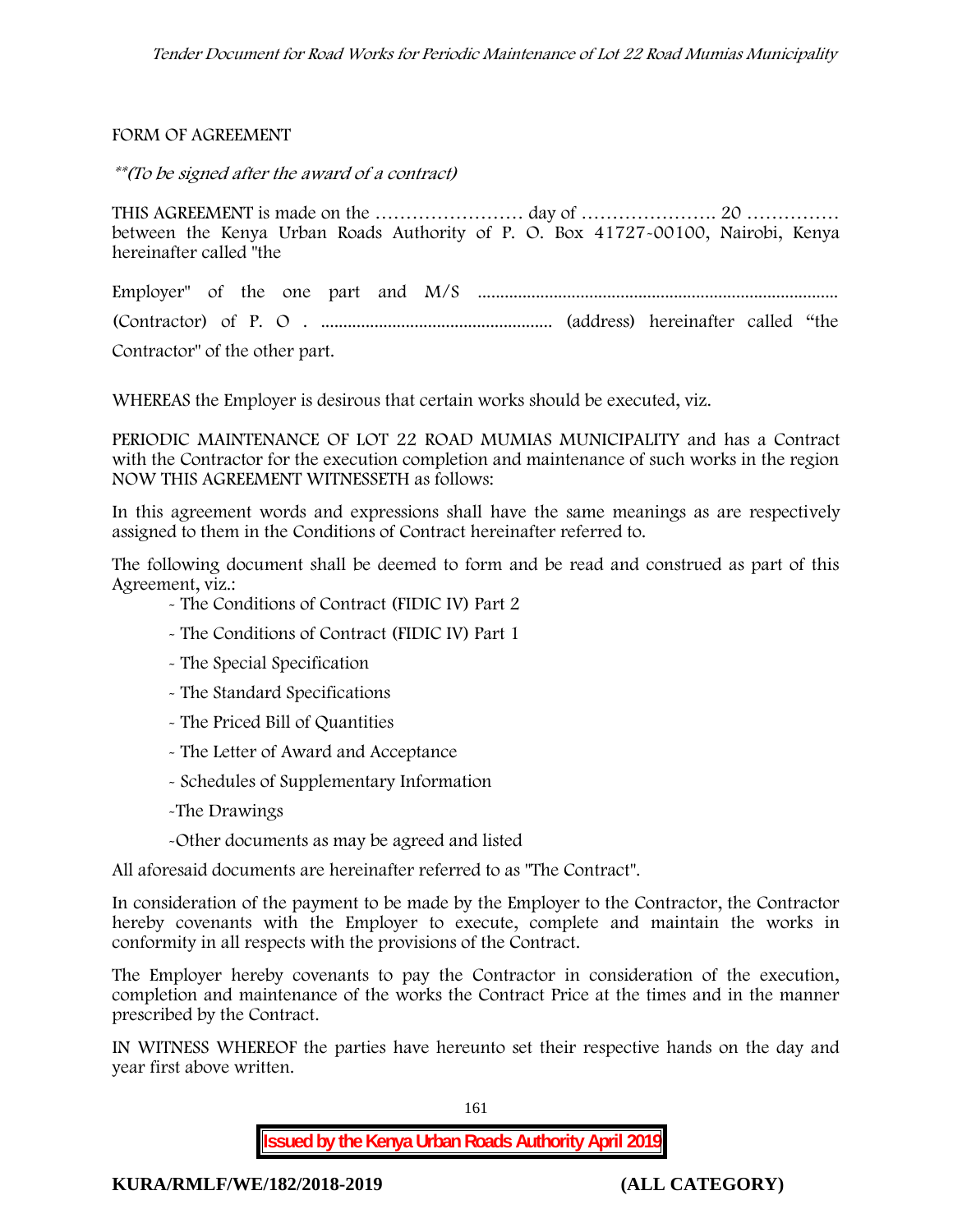#### SIGNED SEALED AND DELIVERED

| By the said Employer:   | (Director General, Kenya Urban Roads Authority)<br>For and on behalf of the said Employer |
|-------------------------|-------------------------------------------------------------------------------------------|
| In the presence of:     | (Name and Designation of Witness)                                                         |
|                         | (Signature of Witness)                                                                    |
|                         | (Address Of witness)                                                                      |
|                         |                                                                                           |
| By the said Contractor: | (Signature)                                                                               |
|                         | (Name of the Director)                                                                    |
| In the presence of:     | (Name and Designation of Witness)                                                         |
|                         | (Signature of Witness)                                                                    |
|                         | (Address Of witness)                                                                      |
|                         |                                                                                           |

162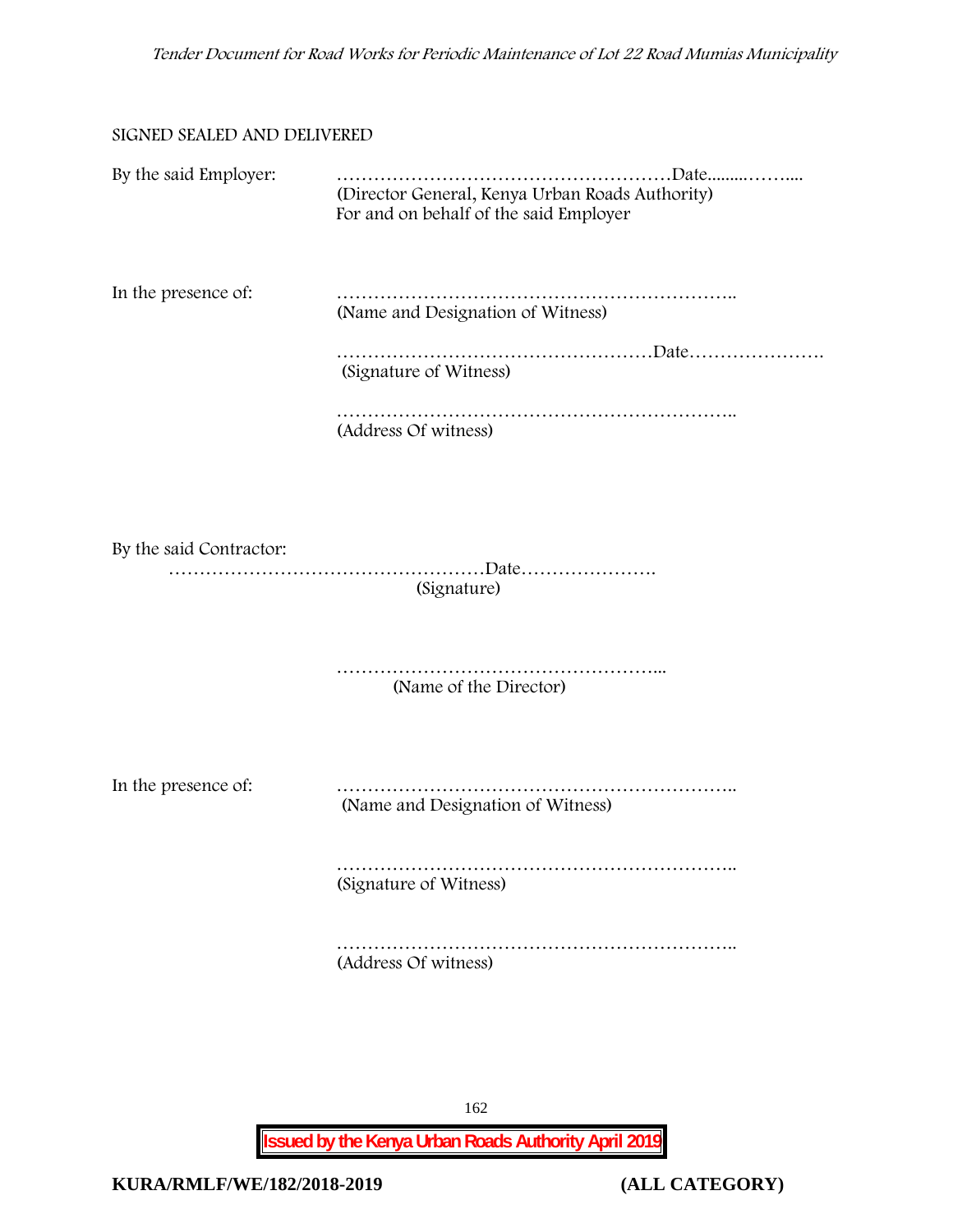**SECTION XIII: FORM OF PERFORMANCE BANK GUARANTEE (UNCONDITIONAL)**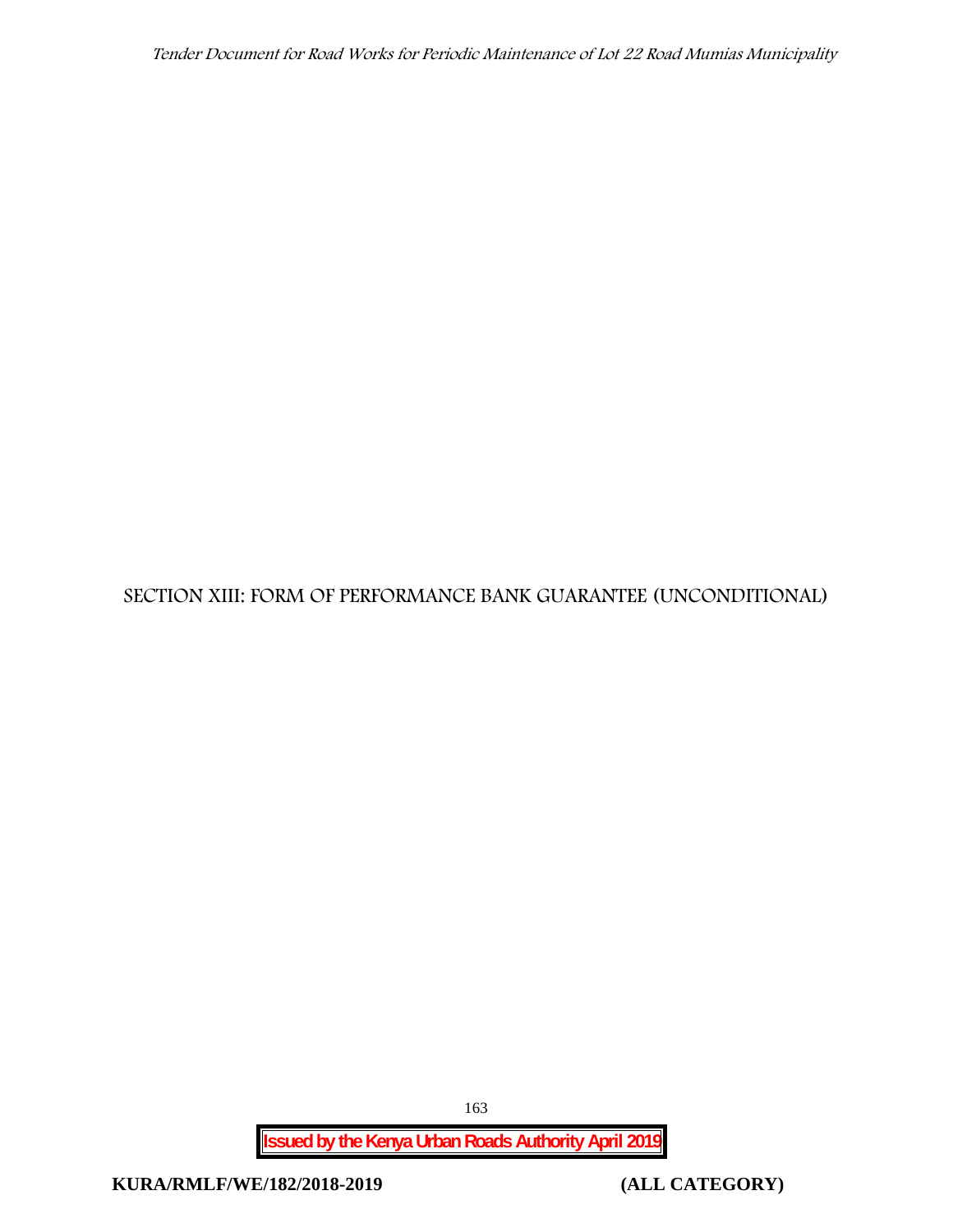## FORM OF PERFORMANCE BANK GUARANTEE (UNCONDITIONAL)

To

The Director General, Kenya Urban Roads Authority (KURA), P.O. Box 41727 - 00100 **NAIROBI**

WHEREAS …………………………………………………………………… (hereinafter called "the Contractor") has undertaken in pursuance of Contract No. ……………………………………Dated …..………………to execute the

## *PERIODIC MAINTENANCE OF LOT 22 ROAD MUMIAS MUNICIPALITY*

, ( hereinafter called the "Contract")

AND WHEREAS it has been stipulated by you in the said Contract that the Contractor shall furnish you with a Bank Guarantee by a recognized bank for the sum specified in the Appendix to Form of Bid as security for compliance with his obligations in accordance with the Contract;

AND WHEREAS we have agreed to give the Contractor such a Bank Guarantee;

NOW THEREFORE we hereby affirm that we are the Guarantor and responsible to you on behalf of the Contractor, up to a total of

| unt in figures) |  |
|-----------------|--|
| Kshs.           |  |
|                 |  |

………

……………………………………………………………………………………………………… ……(amount in words)

and we undertake to payment to you, upon your first written demand and without cavil or argument, any sum or sums within and up to the limits as aforesaid without your needing to prove or show grounds or reasons for the sum specified therein.

We hereby waive the necessity of you demanding the said debt from the Contractor before presenting us with the demand.

We further agree that no change or addition to or other modification of the terms of the Contract or of the Works to be performed thereunder or of any of the Contract Documents which may be made between you and the Contractor shall in any way release us from any liability under this Guarantee and we hereby waive notice of any such change, addition or modification

This Guarantee shall be valid until 28 days after issuing of the Defects Liability Certificate.

164

**Issued by the Kenya Urban Roads Authority April 2019**